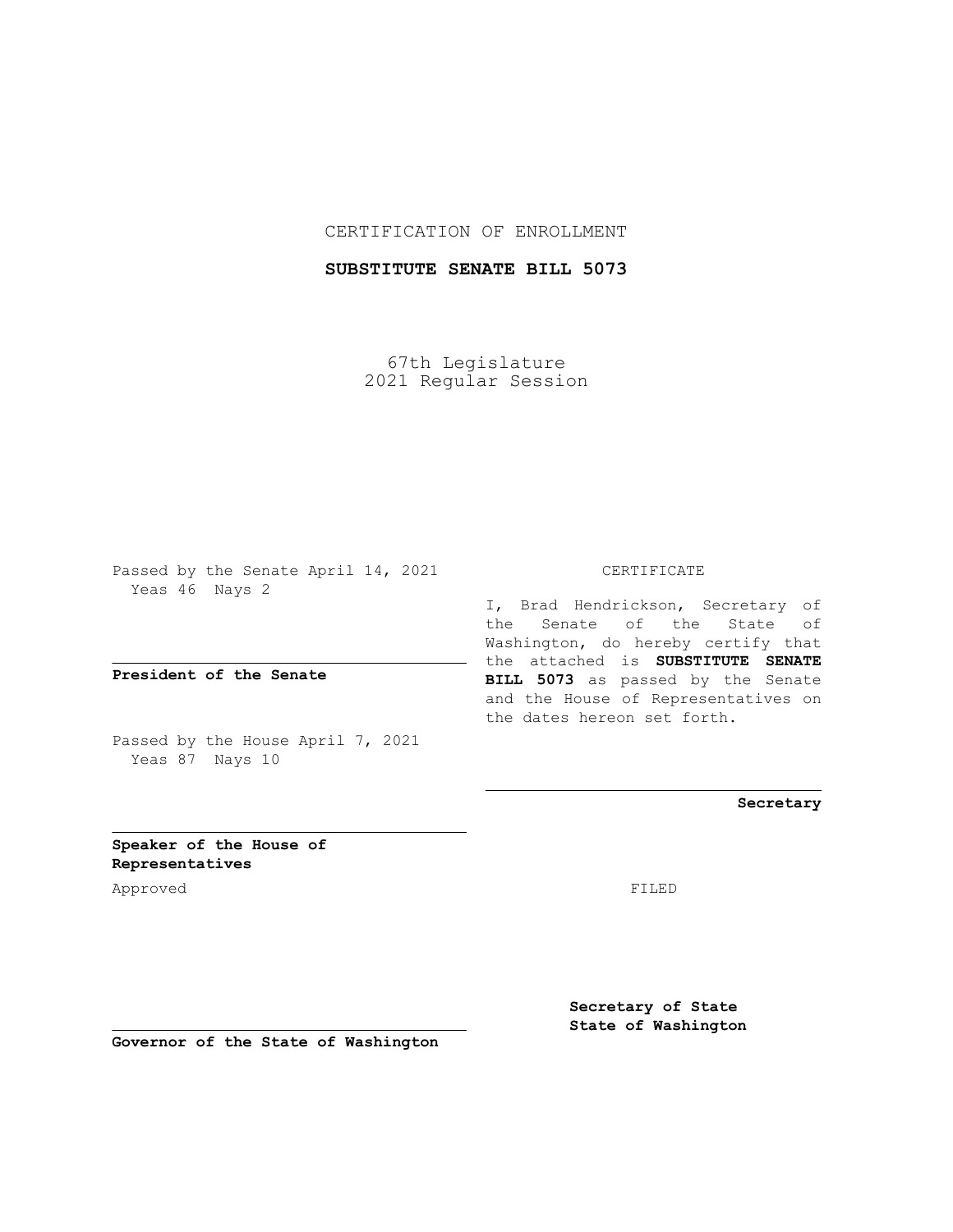## **SUBSTITUTE SENATE BILL 5073**

AS AMENDED BY THE HOUSE

Passed Legislature - 2021 Regular Session

## **State of Washington 67th Legislature 2021 Regular Session**

**By** Senate Behavioral Health Subcommittee to Health & Long Term Care (originally sponsored by Senators Dhingra, Das, Kuderer, Salomon, Warnick, and Wilson, C.)

READ FIRST TIME 01/25/21.

 AN ACT Relating to improving involuntary commitment laws; amending RCW 71.05.203, 71.05.210, 71.05.210, 71.05.240, 71.05.240, 71.05.320, 71.05.320, 71.05.340, 71.05.585, 71.05.590, 71.05.590, 71.34.755, 70.02.230, 70.02.240, 71.05.425, 71.34.705, 71.34.710, 71.34.710, 71.34.720, and 71.34.720; amending 2020 c 302 ss 110 and 111 (uncodified); reenacting and amending RCW 71.05.150, 71.05.150, 71.05.153, 71.05.153, 71.05.020, 71.05.020, 71.05.020, 71.05.020, 71.34.020, 71.34.020, 71.34.020, and 71.34.020; creating a new section; providing effective dates; providing contingent effective dates; providing expiration dates; and declaring an emergency.

BE IT ENACTED BY THE LEGISLATURE OF THE STATE OF WASHINGTON:

 **Sec. 1.** RCW 71.05.150 and 2020 c 302 s 13, 2020 c 256 s 302, and 2020 c 5 s 2 are each reenacted and amended to read as follows:

 (1) When a designated crisis responder receives information alleging that a person, as a result of a behavioral health disorder, presents a likelihood of serious harm or is gravely disabled, or that a person is in need of assisted outpatient behavioral health treatment; the designated crisis responder may, after investigation and evaluation of the specific facts alleged and of the reliability and credibility of any person providing information to initiate detention or involuntary outpatient treatment, if satisfied that the

p. 1 SSB 5073.PL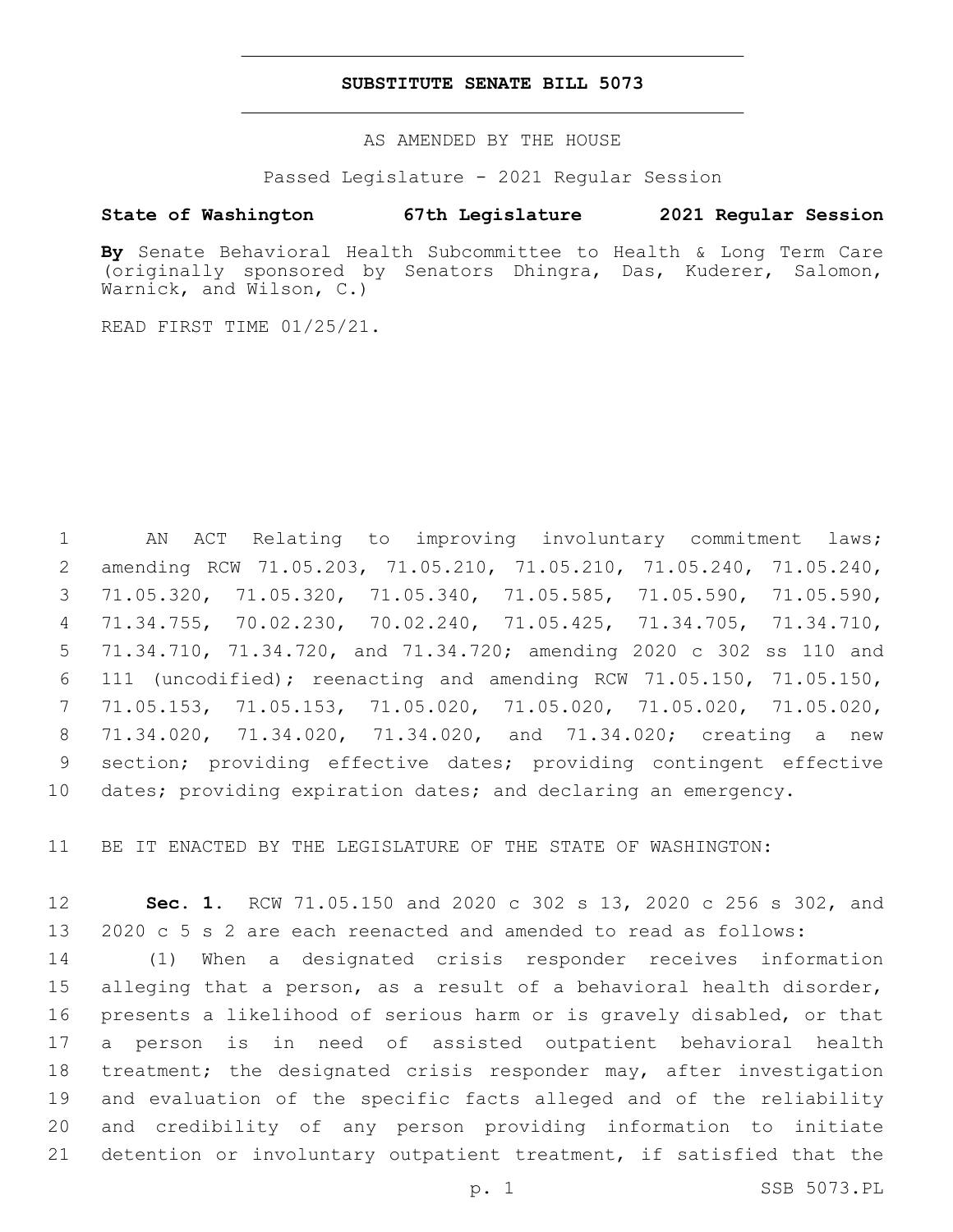allegations are true and that the person will not voluntarily seek appropriate treatment, file a petition for initial detention under this section or a petition for involuntary outpatient behavioral health treatment under RCW 71.05.148. Before filing the petition, the designated crisis responder must personally interview the person, unless the person refuses an interview, and determine whether the person will voluntarily receive appropriate evaluation and treatment 8 at an evaluation and treatment facility, crisis stabilization unit, triage facility, secure withdrawal management and stabilization 10 facility, or approved substance use disorder treatment program. As 11 part of the assessment, the designated crisis responder must attempt to ascertain if the person has executed a mental health advance 13 directive under chapter 71.32 RCW. The interview performed by the designated crisis responder may be conducted by video provided that a licensed health care professional or professional person who can adequately and accurately assist with obtaining any necessary information is present with the person at the time of the interview.

18 (2)(a) A ((written order of apprehension)) superior court judge 19 may issue a warrant to detain a person with a behavioral health 20 disorder to a designated evaluation and treatment facility, a secure 21 withdrawal management and stabilization facility, or an approved 22 substance use disorder treatment program, for a period of not more 23 than one hundred twenty hours for evaluation and treatment( $\sqrt{m}$  +  $\sqrt{m}$ 24 <del>issued by a judge of the superior court</del>)) upon request of a 25 designated crisis responder, subject to (d) of this subsection, 26 whenever it appears to the satisfaction of  $((a))$  the judge ((of the 27 superior court)) that:

28 (i) ((That there)) There is probable cause to support the 29 petition; and

30 (ii) ((That the)) The person has refused or failed to accept 31 appropriate evaluation and treatment voluntarily.

 (b) The petition for initial detention, signed under penalty of perjury, or sworn telephonic testimony may be considered by the court in determining whether there are sufficient grounds for issuing the 35 order.

 (c) The order shall designate retained counsel or, if counsel is appointed from a list provided by the court, the name, business address, and telephone number of the attorney appointed to represent 39 the person.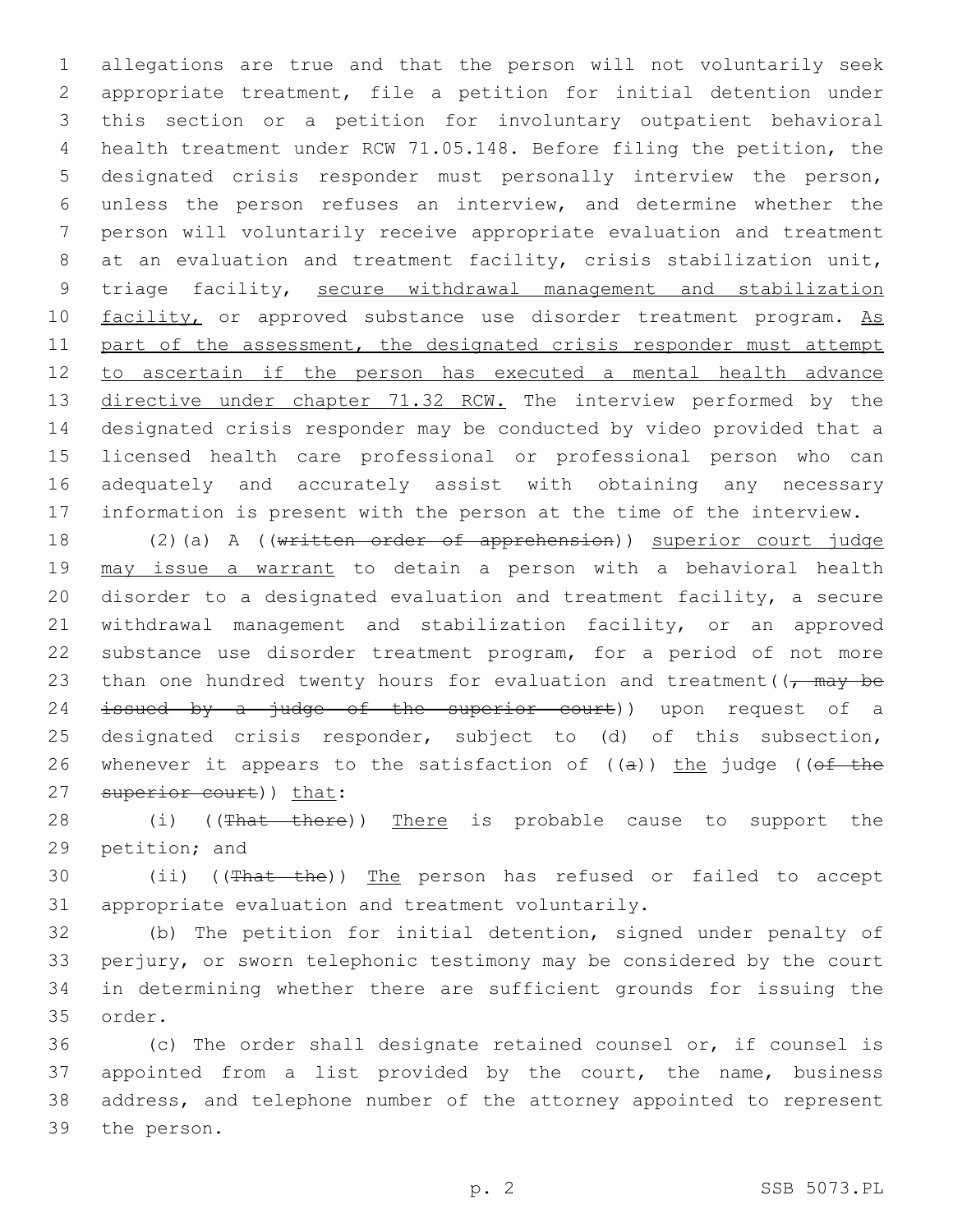(d) A court may not issue an order to detain a person to a secure withdrawal management and stabilization facility or approved substance use disorder treatment program unless there is an available secure withdrawal management and stabilization facility or approved substance use disorder treatment program that has adequate space for 6 the person.

 (e) If the court does not issue an order to detain a person pursuant to this subsection (2), the court shall issue an order to 9 dismiss the initial petition.

 (3) The designated crisis responder shall then serve or cause to be served on such person, his or her guardian, and conservator, if 12 any, a copy of the order together with a notice of rights, and a petition for initial detention. After service on such person the designated crisis responder shall file the return of service in court and provide copies of all papers in the court file to the evaluation 16 and treatment facility, secure withdrawal management and stabilization facility, or approved substance use disorder treatment program, and the designated attorney. The designated crisis responder shall notify the court and the prosecuting attorney that a probable cause hearing will be held within one hundred twenty hours of the date and time of outpatient evaluation or admission to the evaluation and treatment facility, secure withdrawal management and stabilization facility, or approved substance use disorder treatment program. The person shall be permitted to be accompanied by one or more of his or her relatives, friends, an attorney, a personal physician, or other professional or religious advisor to the place of evaluation. An attorney accompanying the person to the place of evaluation shall be permitted to be present during the admission evaluation. Any other individual accompanying the person may be present during the admission evaluation. The facility may exclude the individual if his or her presence would present a safety risk, delay the proceedings, or otherwise interfere with the evaluation.

 (4) The designated crisis responder may notify a peace officer to take such person or cause such person to be taken into custody and placed in an evaluation and treatment facility, secure withdrawal management and stabilization facility, or approved substance use disorder treatment program. At the time such person is taken into custody there shall commence to be served on such person, his or her guardian, and conservator, if any, a copy of the original order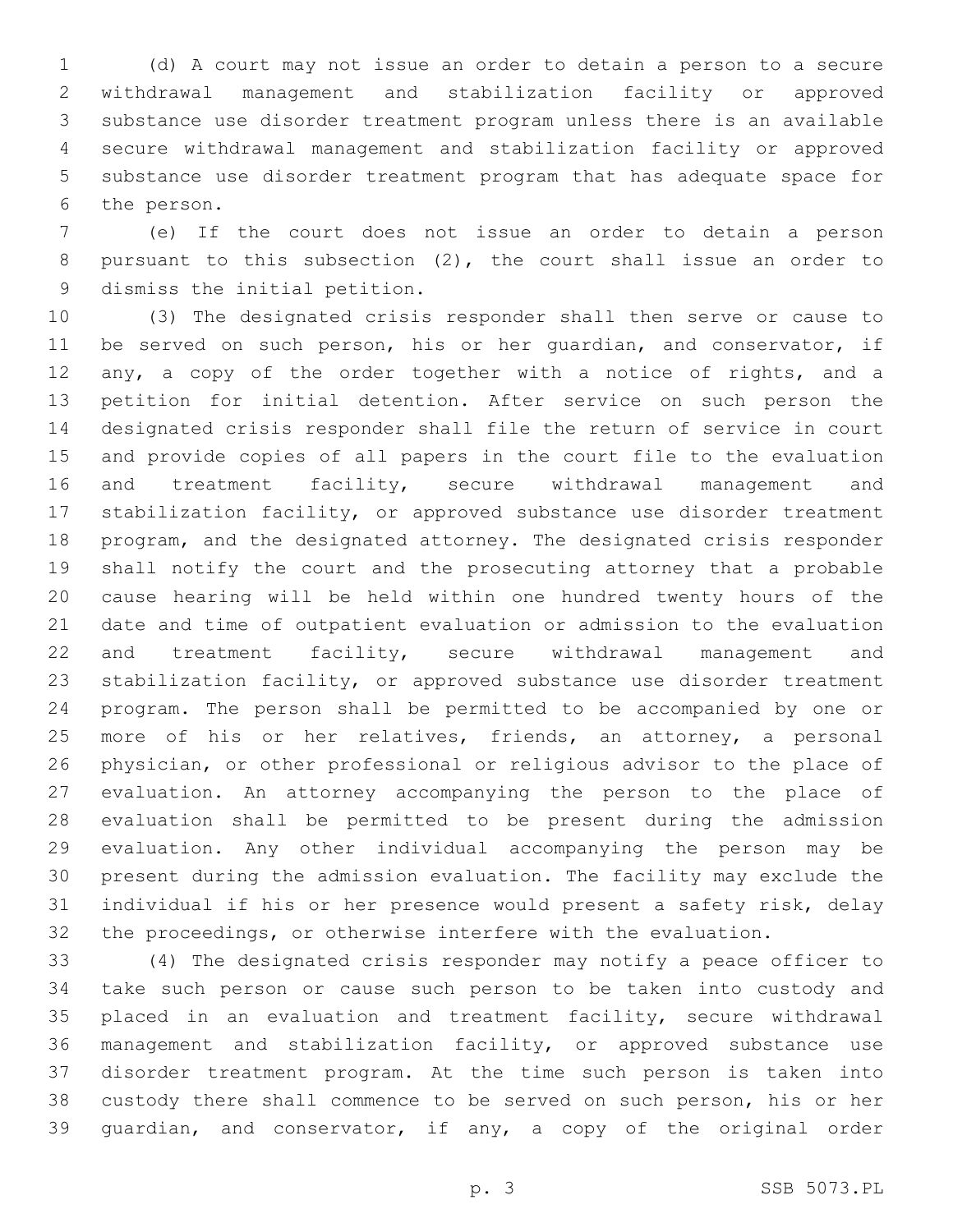together with a notice of rights and a petition for initial 2 detention.

 (5) ((An Indian tribe shall have jurisdiction exclusive to the state as to any involuntary commitment of an American Indian or Alaska Native to an evaluation and treatment facility located within the boundaries of that tribe, unless the tribe has consented to the state's concurrent jurisdiction, or the tribe has expressly declined 8 to exercise its exclusive jurisdiction.

  $(6)$ )) Tribal court orders for involuntary commitment shall be recognized and enforced in accordance with superior court civil rule 11 82.5.

 $((+7+))$  (6) In any investigation and evaluation of an individual under RCW 71.05.150 or 71.05.153 in which the designated crisis responder knows, or has reason to know, that the individual is an American Indian or Alaska Native who receives medical or behavioral health services from a tribe within this state, the designated crisis 17 responder shall notify the tribe  $((e^p))$  and Indian health care provider regarding whether or not a petition for initial detention or involuntary outpatient treatment will be filed. Notification shall be made in person or by telephonic or electronic communication to the tribal contact listed in the authority's tribal crisis coordination plan as soon as possible but no later than three hours subject to the 23 requirements in RCW 70.02.230 (2)( $(\overrightarrow{dd})$ )) (ee) and (3). A designated crisis responder may restrict the release of information as necessary 25 to comply with 42 C.F.R. Part 2.

 **Sec. 2.** RCW 71.05.150 and 2020 c 302 s 14, 2020 c 256 s 303, and 2020 c 5 s 3 are each reenacted and amended to read as follows:

 (1) When a designated crisis responder receives information alleging that a person, as a result of a behavioral health disorder, presents a likelihood of serious harm or is gravely disabled, or that a person is in need of assisted outpatient behavioral health 32 treatment; the designated crisis responder may, after investigation and evaluation of the specific facts alleged and of the reliability and credibility of any person providing information to initiate detention or involuntary outpatient treatment, if satisfied that the allegations are true and that the person will not voluntarily seek appropriate treatment, file a petition for initial detention under this section or a petition for involuntary outpatient behavioral health treatment under RCW 71.05.148. Before filing the petition, the

p. 4 SSB 5073.PL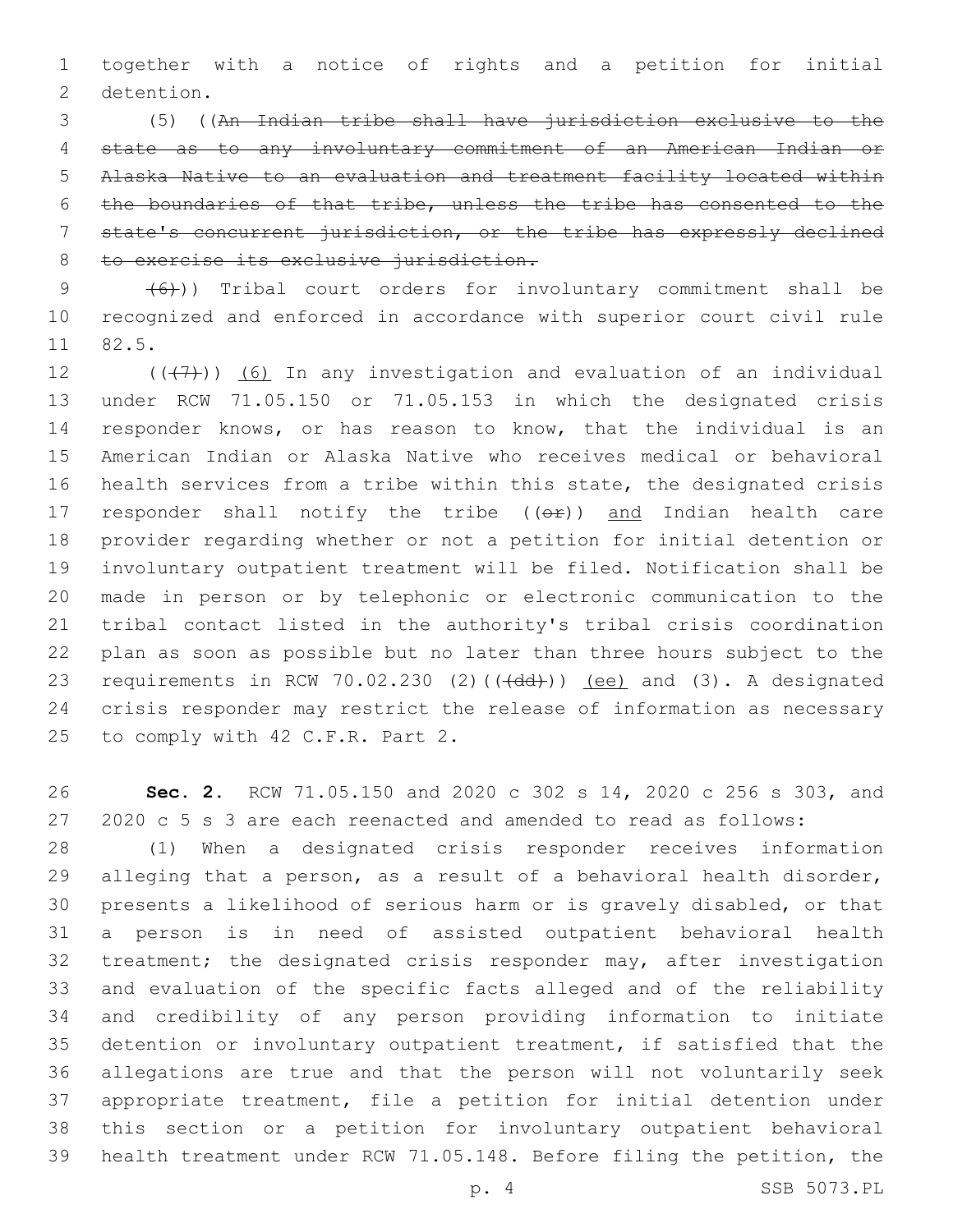designated crisis responder must personally interview the person, unless the person refuses an interview, and determine whether the person will voluntarily receive appropriate evaluation and treatment at an evaluation and treatment facility, crisis stabilization unit, triage facility, secure withdrawal management and stabilization 6 facility, or approved substance use disorder treatment program. As part of the assessment, the designated crisis responder must attempt to ascertain if the person has executed a mental health advance 9 directive under chapter 71.32 RCW. The interview performed by the designated crisis responder may be conducted by video provided that a licensed health care professional or professional person who can adequately and accurately assist with obtaining any necessary information is present with the person at the time of the interview.

 (2)(a) A ((written order of apprehension)) superior court judge may issue a warrant to detain a person with a behavioral health disorder to a designated evaluation and treatment facility, a secure withdrawal management and stabilization facility, or an approved substance use disorder treatment program, for a period of not more 19 than one hundred twenty hours for evaluation and treatment( $\sqrt{m}$  +  $\sqrt{m}$ 20 issued by a judge of the superior court)) upon request of a designated crisis responder whenever it appears to the satisfaction 22 of  $((a))$  the judge  $((of the superior court))$  that:

23 (i) ((That there)) There is probable cause to support the 24 petition; and

25 (ii) ((That the)) The person has refused or failed to accept 26 appropriate evaluation and treatment voluntarily.

 (b) The petition for initial detention, signed under penalty of perjury, or sworn telephonic testimony may be considered by the court in determining whether there are sufficient grounds for issuing the 30 order.

 (c) The order shall designate retained counsel or, if counsel is appointed from a list provided by the court, the name, business address, and telephone number of the attorney appointed to represent 34 the person.

 (d) If the court does not issue an order to detain a person pursuant to this subsection (2), the court shall issue an order to 37 dismiss the initial petition.

 (3) The designated crisis responder shall then serve or cause to be served on such person, his or her guardian, and conservator, if any, a copy of the order together with a notice of rights, and a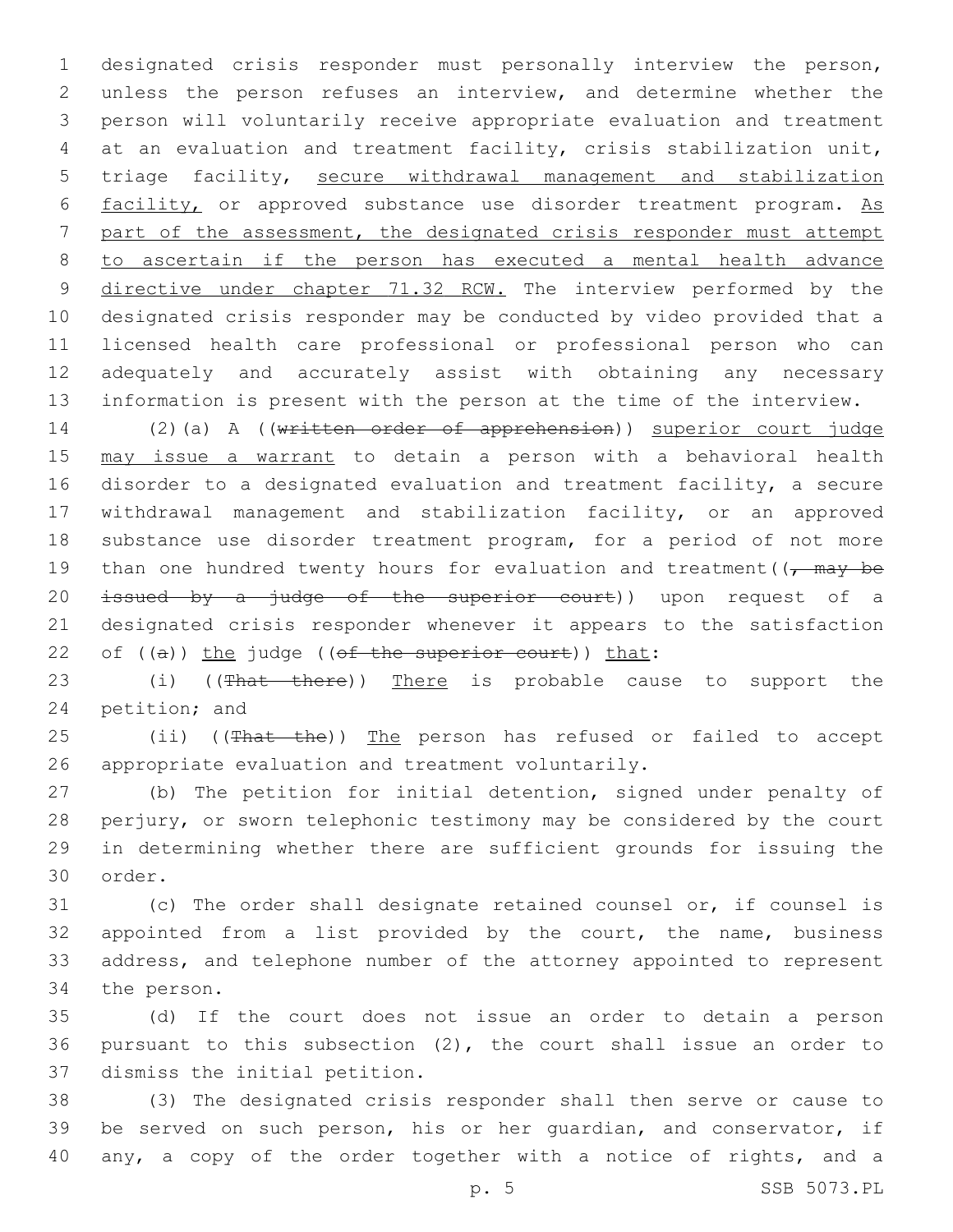petition for initial detention. After service on such person the designated crisis responder shall file the return of service in court and provide copies of all papers in the court file to the evaluation and treatment facility, secure withdrawal management and stabilization facility, or approved substance use disorder treatment program, and the designated attorney. The designated crisis responder shall notify the court and the prosecuting attorney that a probable cause hearing will be held within one hundred twenty hours of the date and time of outpatient evaluation or admission to the evaluation 10 and treatment facility, secure withdrawal management and stabilization facility, or approved substance use disorder treatment program. The person shall be permitted to be accompanied by one or more of his or her relatives, friends, an attorney, a personal physician, or other professional or religious advisor to the place of evaluation. An attorney accompanying the person to the place of evaluation shall be permitted to be present during the admission evaluation. Any other individual accompanying the person may be present during the admission evaluation. The facility may exclude the individual if his or her presence would present a safety risk, delay the proceedings, or otherwise interfere with the evaluation.

 (4) The designated crisis responder may notify a peace officer to take such person or cause such person to be taken into custody and placed in an evaluation and treatment facility, secure withdrawal management and stabilization facility, or approved substance use disorder treatment program. At the time such person is taken into custody there shall commence to be served on such person, his or her guardian, and conservator, if any, a copy of the original order together with a notice of rights and a petition for initial 29 detention.

 (5) ((An Indian tribe shall have jurisdiction exclusive to the state as to any involuntary commitment of an American Indian or Alaska Native to an evaluation and treatment facility located within the boundaries of that tribe, unless the tribe has consented to the state's concurrent jurisdiction, or the tribe has expressly declined to exercise its exclusive jurisdiction.

 $(36 - (6))$  Tribal court orders for involuntary commitment shall be recognized and enforced in accordance with superior court civil rule 82.5.38

39  $((+7+))$  (6) In any investigation and evaluation of an individual under RCW 71.05.150 or 71.05.153 in which the designated crisis

p. 6 SSB 5073.PL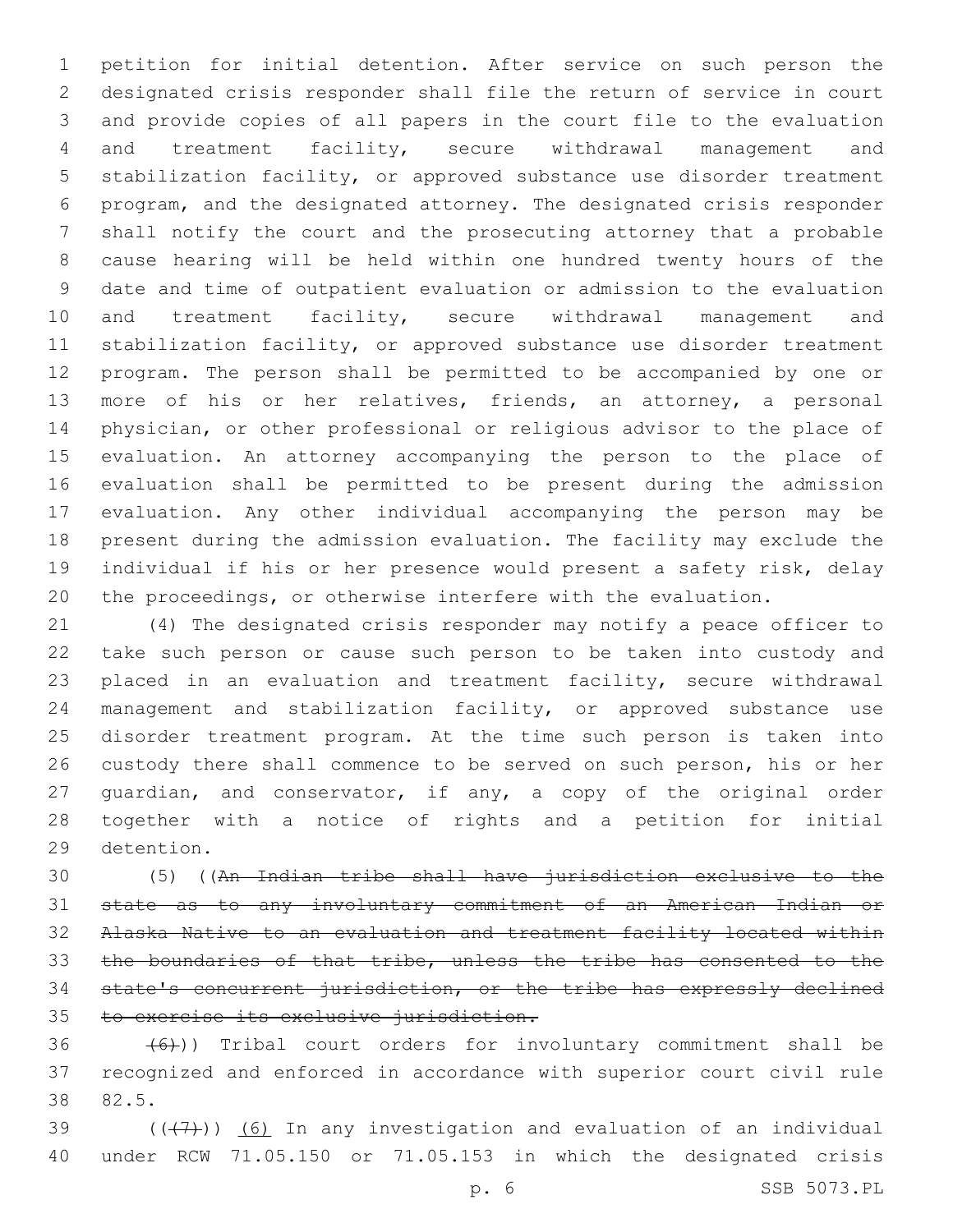responder knows, or has reason to know, that the individual is an American Indian or Alaska Native who receives medical or behavioral health services from a tribe within this state, the designated crisis responder shall notify the tribe ((or)) and Indian health care provider regarding whether or not a petition for initial detention or involuntary outpatient treatment will be filed. Notification shall be made in person or by telephonic or electronic communication to the tribal contact listed in the authority's tribal crisis coordination plan as soon as possible but no later than three hours subject to the 10 requirements in RCW 70.02.230 (2)(((dd))) (ee) and (3). A designated crisis responder may restrict the release of information as necessary 12 to comply with 42 C.F.R. Part 2.

 **Sec. 3.** RCW 71.05.153 and 2020 c 302 s 16 and 2020 c 5 s 4 are 14 each reenacted and amended to read as follows:

 (1) When a designated crisis responder receives information alleging that a person, as the result of a behavioral health disorder, presents an imminent likelihood of serious harm, or is in imminent danger because of being gravely disabled, after investigation and evaluation of the specific facts alleged and of the reliability and credibility of the person or persons providing the information if any, the designated crisis responder may take such person, or cause by oral or written order such person to be taken into emergency custody in an evaluation and treatment facility, secure withdrawal management and stabilization facility if available with adequate space for the person, or approved substance use disorder treatment program if available with adequate space for the person, for not more than one hundred twenty hours as described in 28 RCW 71.05.180.

 (2)(a) Subject to (b) of this subsection, a peace officer may take or cause such person to be taken into custody and immediately delivered to a triage facility, crisis stabilization unit, evaluation 32 and treatment facility, secure withdrawal management and stabilization facility, approved substance use disorder treatment program, or the emergency department of a local hospital under the 35 following circumstances:

(i) Pursuant to subsection (1) of this section; or

 (ii) When he or she has reasonable cause to believe that such person is suffering from a behavioral health disorder and presents an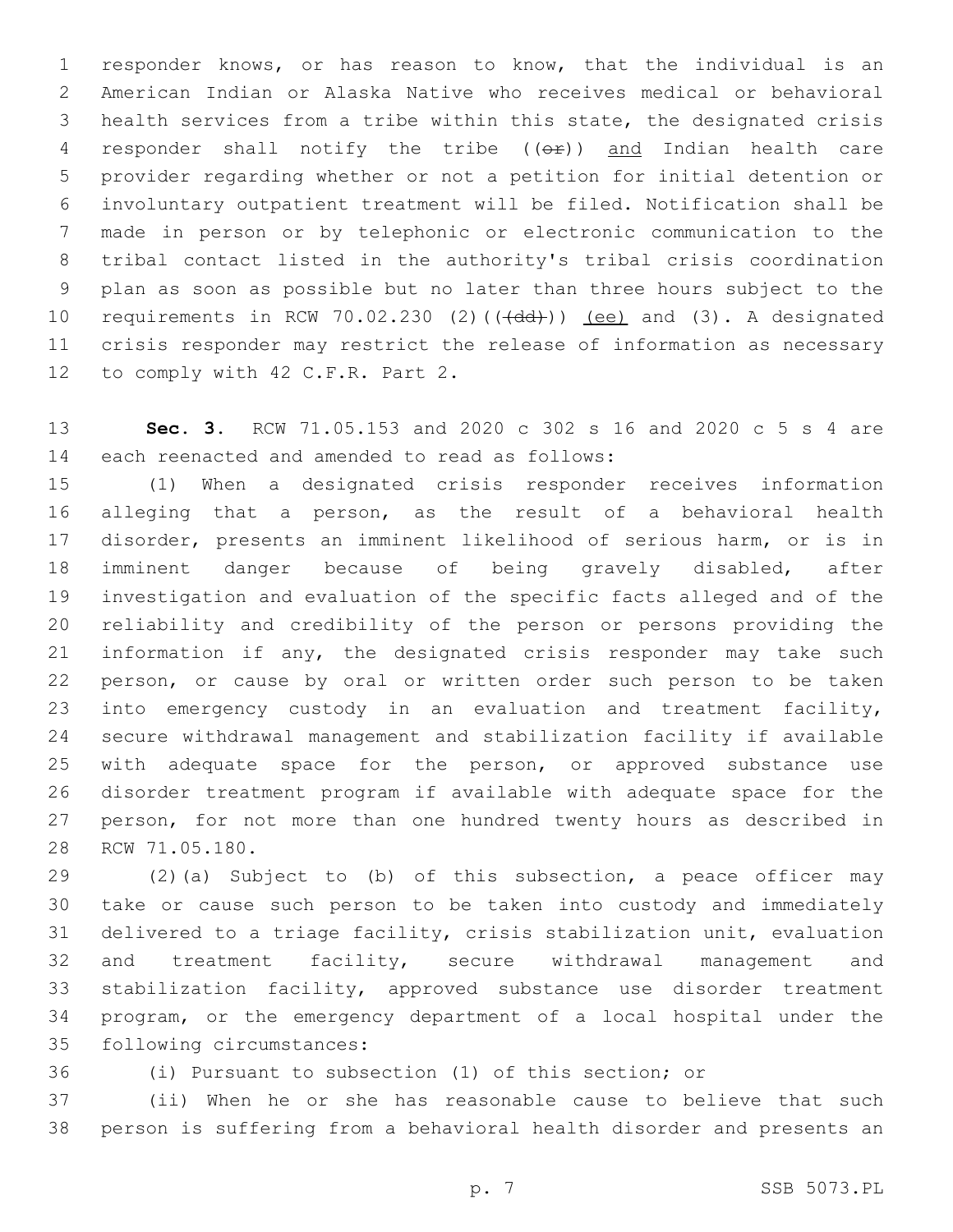imminent likelihood of serious harm or is in imminent danger because 2 of being gravely disabled.

 (b) A peace officer's delivery of a person, to a secure withdrawal management and stabilization facility or approved substance use disorder treatment program is subject to the availability of a secure withdrawal management and stabilization facility or approved substance use disorder treatment program with 8 adequate space for the person.

 (3) Persons delivered to a crisis stabilization unit, evaluation and treatment facility, emergency department of a local hospital, triage facility that has elected to operate as an involuntary facility, secure withdrawal management and stabilization facility, or approved substance use disorder treatment program by peace officers pursuant to subsection (2) of this section may be held by the facility for a period of up to twelve hours, not counting time 16 periods prior to medical clearance.

 (4) Within three hours after arrival, not counting time periods prior to medical clearance, the person must be examined by a mental health professional or substance use disorder professional. Within twelve hours of notice of the need for evaluation, not counting time periods prior to medical clearance, the designated crisis responder 22 must determine whether the individual meets detention criteria. As part of the assessment, the designated crisis responder must attempt to ascertain if the person has executed a mental health advance 25 directive under chapter 71.32 RCW. The interview performed by the designated crisis responder may be conducted by video provided that a licensed health care professional or professional person who can adequately and accurately assist with obtaining any necessary information is present with the person at the time of the interview. If the individual is detained, the designated crisis responder shall file a petition for detention or a supplemental petition as appropriate and commence service on the designated attorney for the detained person. If the individual is released to the community, the behavioral health service provider shall inform the peace officer of the release within a reasonable period of time after the release if the peace officer has specifically requested notification and 37 provided contact information to the provider.

 (5) Dismissal of a commitment petition is not the appropriate remedy for a violation of the timeliness requirements of this section based on the intent of this chapter under RCW 71.05.010 except in the

p. 8 SSB 5073.PL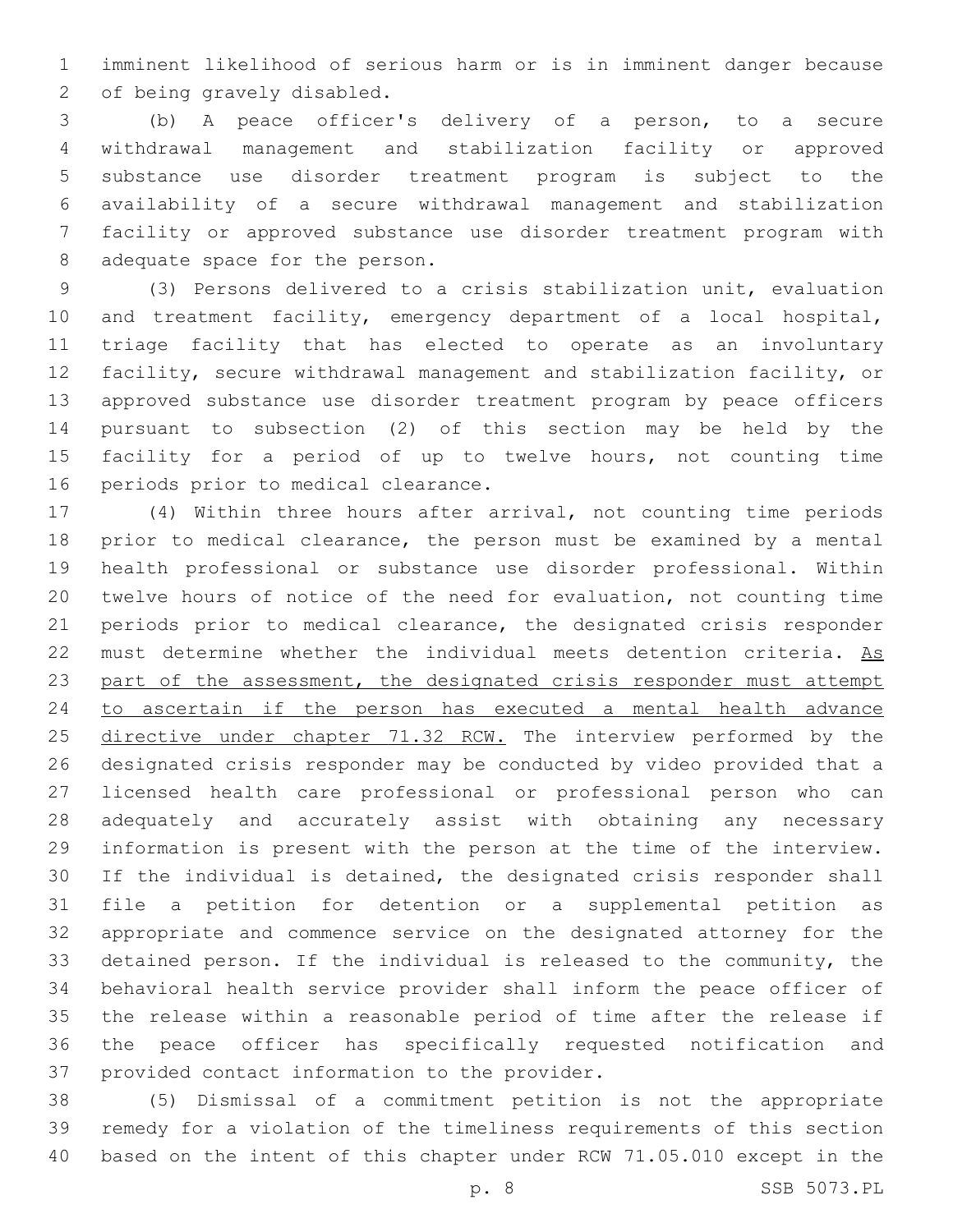few cases where the facility staff or designated crisis responder has totally disregarded the requirements of this section.

 **Sec. 4.** RCW 71.05.153 and 2020 c 302 s 17 and 2020 c 5 s 5 are 4 each reenacted and amended to read as follows:

 (1) When a designated crisis responder receives information alleging that a person, as the result of a behavioral health disorder, presents an imminent likelihood of serious harm, or is in imminent danger because of being gravely disabled, after investigation and evaluation of the specific facts alleged and of the reliability and credibility of the person or persons providing the 11 information if any, the designated crisis responder may take such 12 person, or cause by oral or written order such person to be taken into emergency custody in an evaluation and treatment facility, secure withdrawal management and stabilization facility, or approved substance use disorder treatment program, for not more than one hundred twenty hours as described in RCW 71.05.180.

 (2) A peace officer may take or cause such person to be taken into custody and immediately delivered to a triage facility, crisis stabilization unit, evaluation and treatment facility, secure withdrawal management and stabilization facility, approved substance use disorder treatment program, or the emergency department of a 22 local hospital under the following circumstances:

(a) Pursuant to subsection (1) of this section; or

 (b) When he or she has reasonable cause to believe that such person is suffering from a behavioral health disorder and presents an imminent likelihood of serious harm or is in imminent danger because 27 of being gravely disabled.

 (3) Persons delivered to a crisis stabilization unit, evaluation and treatment facility, emergency department of a local hospital, triage facility that has elected to operate as an involuntary facility, secure withdrawal management and stabilization facility, or approved substance use disorder treatment program by peace officers pursuant to subsection (2) of this section may be held by the facility for a period of up to twelve hours, not counting time 35 periods prior to medical clearance.

 (4) Within three hours after arrival, not counting time periods prior to medical clearance, the person must be examined by a mental health professional or substance use disorder professional. Within twelve hours of notice of the need for evaluation, not counting time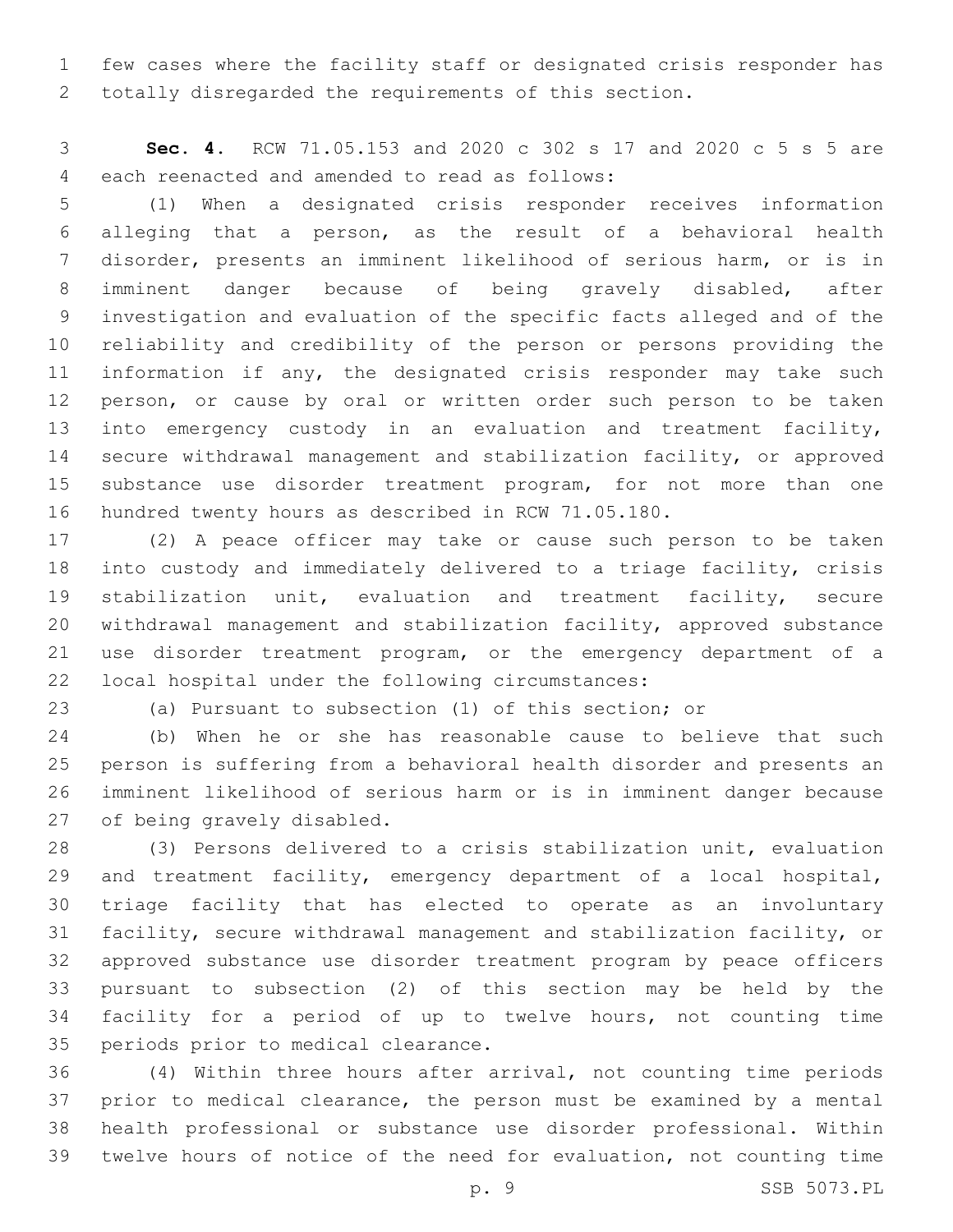periods prior to medical clearance, the designated crisis responder must determine whether the individual meets detention criteria. As part of the assessment, the designated crisis responder must attempt to ascertain if the person has executed a mental health advance directive under chapter 71.32 RCW. The interview performed by the designated crisis responder may be conducted by video provided that a licensed health care professional or professional person who can adequately and accurately assist with obtaining any necessary information is present with the person at the time of the interview. If the individual is detained, the designated crisis responder shall file a petition for detention or a supplemental petition as appropriate and commence service on the designated attorney for the detained person. If the individual is released to the community, the behavioral health service provider shall inform the peace officer of the release within a reasonable period of time after the release if the peace officer has specifically requested notification and 17 provided contact information to the provider.

 (5) Dismissal of a commitment petition is not the appropriate remedy for a violation of the timeliness requirements of this section based on the intent of this chapter under RCW 71.05.010 except in the few cases where the facility staff or designated crisis responder has totally disregarded the requirements of this section.

 **Sec. 5.** RCW 71.05.203 and 2019 c 325 s 3006 are each amended to 24 read as follows:

 (1) The authority and each behavioral health administrative services organization or agency employing designated crisis responders shall publish information in an easily accessible format describing the process for an immediate family member, guardian, or 29 conservator, or a federally recognized Indian tribe if the person is a member of such tribe, to petition for court review of a detention 31 decision under RCW 71.05.201.

 (2) A designated crisis responder or designated crisis responder agency that receives a request for investigation for possible detention under this chapter must inquire whether the request comes 35 from an immediate family member, guardian, or conservator, or a federally recognized Indian tribe if the person is a member of such 37 tribe, who would be eligible to petition under RCW 71.05.201. If the designated crisis responder decides not to detain the person for evaluation and treatment under RCW 71.05.150 or 71.05.153 or forty-

p. 10 SSB 5073.PL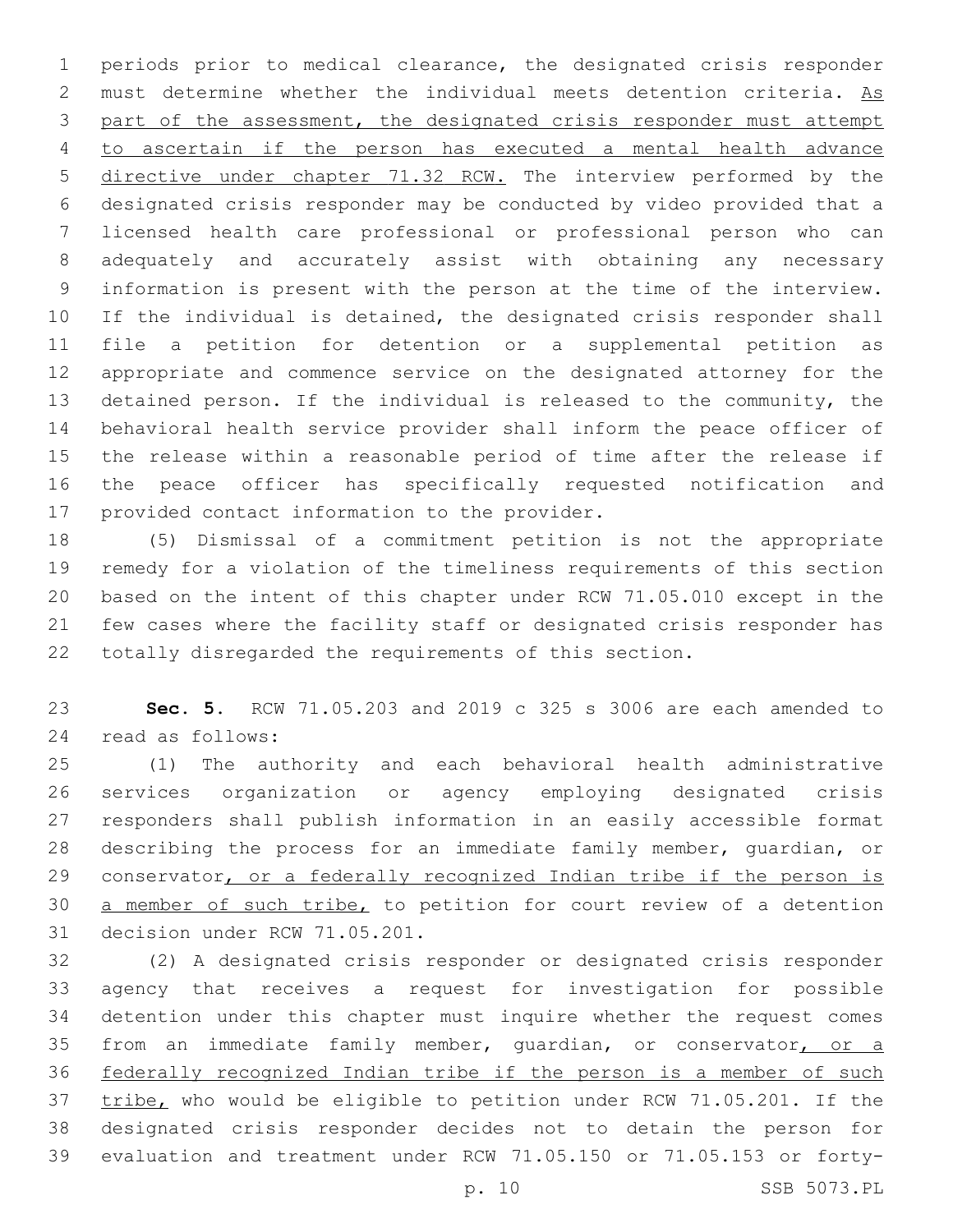eight hours have elapsed since the request for investigation was received and the designated crisis responder has not taken action to have the person detained, the designated crisis responder or designated crisis responder agency must inform the immediate family member, guardian, or conservator, or a federally recognized Indian tribe if the person is a member of such tribe, who made the request for investigation about the process to petition for court review under RCW 71.05.201 and, to the extent feasible, provide the 9 immediate family member, quardian, or conservator, or a federally 10 recognized Indian tribe if the person is a member of such tribe, with written or electronic information about the petition process. Information provided to a federally recognized Indian tribe shall be 13 sent to the tribal contact listed in the authority's tribal crisis coordination plan. If provision of written or electronic information is not feasible, the designated crisis responder or designated crisis responder agency must refer the immediate family member, guardian, or 17 conservator, or a federally recognized Indian tribe if the person is 18 a member of such tribe, to a website where published information on the petition process may be accessed. The designated crisis responder or designated crisis responder agency must document the manner and date on which the information required under this subsection was provided to the immediate family member, guardian, or conservator, or 23 a federally recognized Indian tribe if the person is a member of such 24 tribe.

 (3) A designated crisis responder or designated crisis responder agency must, upon request, disclose the date of a designated crisis responder investigation under this chapter to an immediate family 28 member, guardian, or conservator, or a federally recognized Indian tribe if the person is a member of such tribe, of a person to assist in the preparation of a petition under RCW 71.05.201.

 **Sec. 6.** RCW 71.05.210 and 2020 c 302 s 26 are each amended to 32 read as follows:

 (1) Each person involuntarily detained and accepted or admitted 34 at an evaluation and treatment facility, secure withdrawal management and stabilization facility, or approved substance use disorder 36 treatment program:

 (a) Shall, within twenty-four hours of his or her admission or acceptance at the facility, not counting time periods prior to 39 medical clearance, be examined and evaluated by: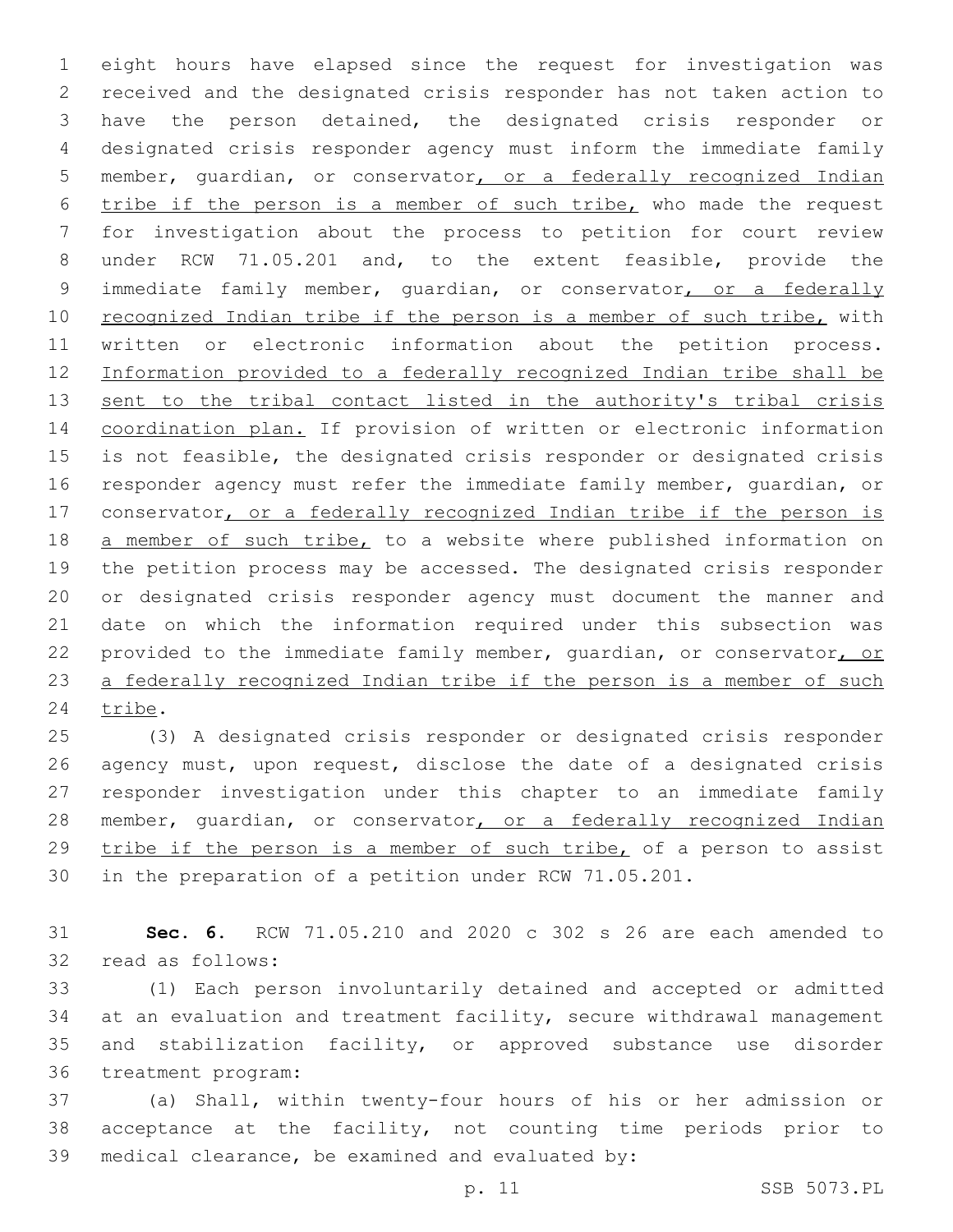(i) One physician, physician assistant, or advanced registered 2 nurse practitioner; and

 (ii) One mental health professional. If the person is detained for substance use disorder evaluation and treatment, the person may be examined by a substance use disorder professional instead of a mental health professional; and6

 (b) Shall receive such treatment and care as his or her condition requires including treatment on an outpatient basis for the period that he or she is detained, except that, beginning twenty-four hours prior to a trial or hearing pursuant to RCW 71.05.215, 71.05.240, 71.05.310, 71.05.320, 71.05.590, or 71.05.217, the individual may refuse psychiatric medications, but may not refuse: (i) Any other medication previously prescribed by a person licensed under Title 18 14 RCW; or (ii) emergency lifesaving treatment, and the individual shall be informed at an appropriate time of his or her right of such refusal. The person shall be detained up to one hundred twenty hours, if, in the opinion of the professional person in charge of the facility, or his or her professional designee, the person presents a likelihood of serious harm, or is gravely disabled. A person who has been detained for one hundred twenty hours shall no later than the end of such period be released, unless referred for further care on a voluntary basis, or detained pursuant to court order for further 23 treatment as provided in this chapter.

24 (2) If, ((after)) at any time during the involuntary treatment hold and following the initial examination and evaluation, the mental health professional or substance use disorder professional and licensed physician, physician assistant, or psychiatric advanced registered nurse practitioner determine that the initial needs of the person, if detained to an evaluation and treatment facility, would be better served by placement in a secure withdrawal management and stabilization facility or approved substance use disorder treatment program, or, if detained to a secure withdrawal management and stabilization facility or approved substance use disorder treatment program, would be better served in an evaluation and treatment facility then the person shall be referred to the more appropriate placement for the remainder of the current commitment period without 37 any need for further court review; however, a person may only be referred to a secure withdrawal management and stabilization facility or approved substance use disorder treatment program if there is an available secure withdrawal management and stabilization facility or

p. 12 SSB 5073.PL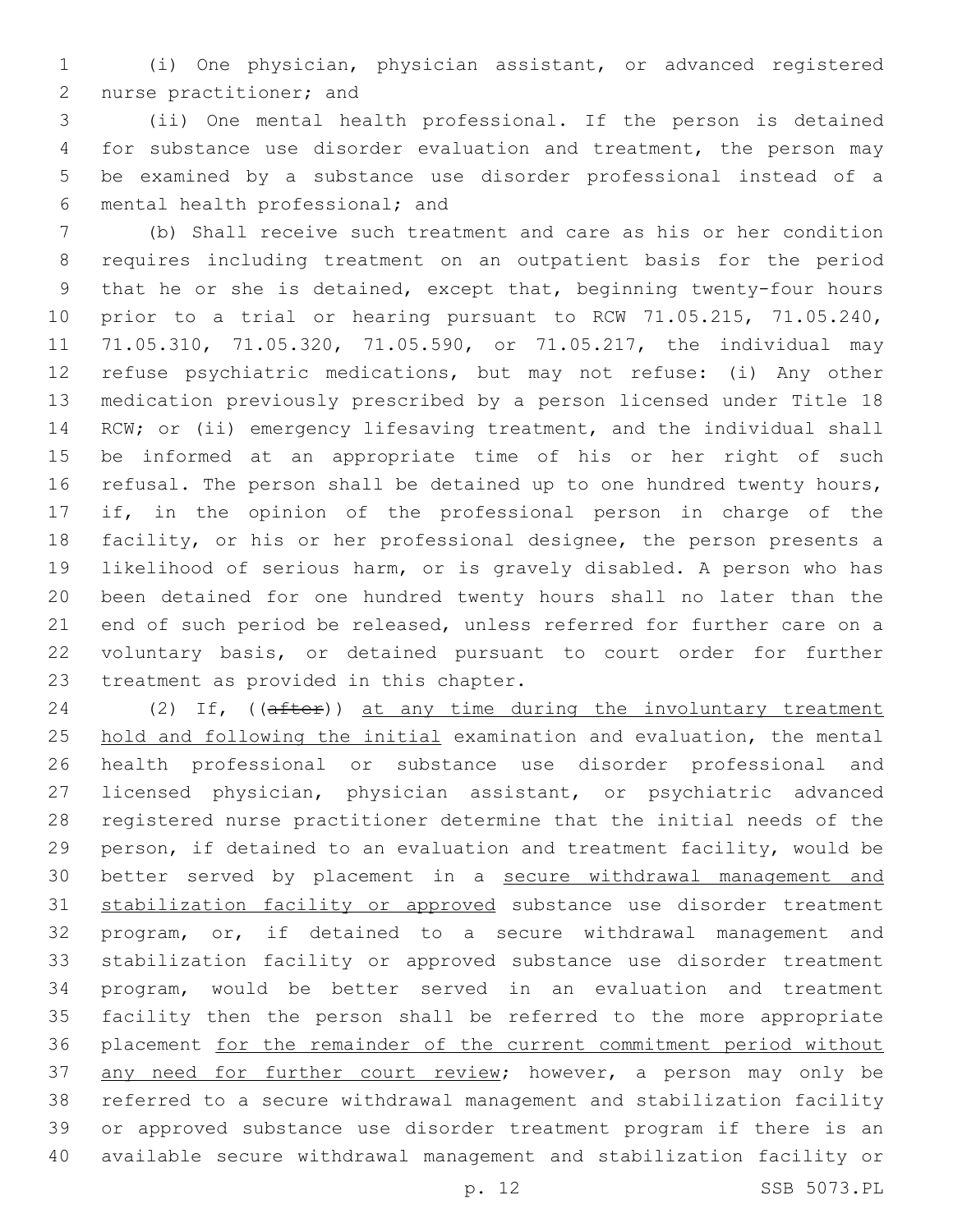approved substance use disorder treatment program with adequate space 2 for the person.

 (3) An evaluation and treatment center, secure withdrawal management and stabilization facility, or approved substance use disorder treatment program admitting or accepting any person pursuant to this chapter whose physical condition reveals the need for hospitalization shall assure that such person is transferred to an appropriate hospital for evaluation or admission for treatment. Notice of such fact shall be given to the court, the designated attorney, and the designated crisis responder and the court shall order such continuance in proceedings under this chapter as may be necessary, but in no event may this continuance be more than fourteen 13 days.

 **Sec. 7.** RCW 71.05.210 and 2020 c 302 s 27 are each amended to 15 read as follows:

 (1) Each person involuntarily detained and accepted or admitted 17 at an evaluation and treatment facility, secure withdrawal management and stabilization facility, or approved substance use disorder 19 treatment program:

 (a) Shall, within twenty-four hours of his or her admission or acceptance at the facility, not counting time periods prior to 22 medical clearance, be examined and evaluated by:

 (i) One physician, physician assistant, or advanced registered 24 nurse practitioner; and

 (ii) One mental health professional. If the person is detained for substance use disorder evaluation and treatment, the person may be examined by a substance use disorder professional instead of a 28 mental health professional; and

 (b) Shall receive such treatment and care as his or her condition requires including treatment on an outpatient basis for the period that he or she is detained, except that, beginning twenty-four hours prior to a trial or hearing pursuant to RCW 71.05.215, 71.05.240, 71.05.310, 71.05.320, 71.05.590, or 71.05.217, the individual may refuse psychiatric medications, but may not refuse: (i) Any other medication previously prescribed by a person licensed under Title 18 RCW; or (ii) emergency lifesaving treatment, and the individual shall be informed at an appropriate time of his or her right of such refusal. The person shall be detained up to one hundred twenty hours, if, in the opinion of the professional person in charge of the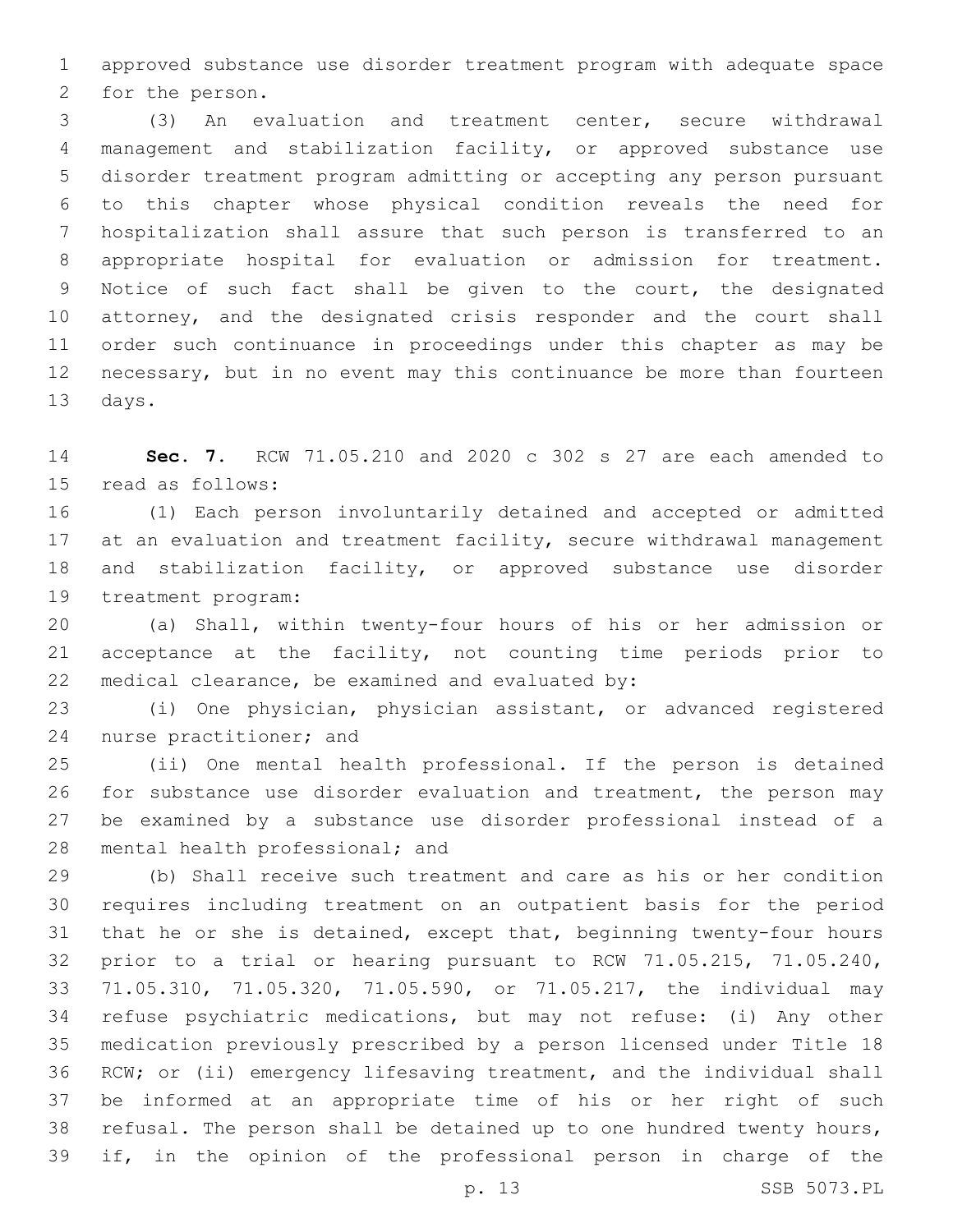facility, or his or her professional designee, the person presents a likelihood of serious harm, or is gravely disabled. A person who has been detained for one hundred twenty hours shall no later than the end of such period be released, unless referred for further care on a voluntary basis, or detained pursuant to court order for further 6 treatment as provided in this chapter.

7 (2) If, ((after)) at any time during the involuntary treatment hold and following the initial examination and evaluation, the mental health professional or substance use disorder professional and licensed physician, physician assistant, or psychiatric advanced registered nurse practitioner determine that the initial needs of the person, if detained to an evaluation and treatment facility, would be better served by placement in a secure withdrawal management and 14 stabilization facility or approved substance use disorder treatment program, or, if detained to a secure withdrawal management and stabilization facility or approved substance use disorder treatment program, would be better served in an evaluation and treatment facility then the person shall be referred to the more appropriate 19 placement for the remainder of the current commitment period without 20 any need for further court review.

 (3) An evaluation and treatment center, secure withdrawal management and stabilization facility, or approved substance use disorder treatment program admitting or accepting any person pursuant to this chapter whose physical condition reveals the need for hospitalization shall assure that such person is transferred to an appropriate hospital for evaluation or admission for treatment. Notice of such fact shall be given to the court, the designated attorney, and the designated crisis responder and the court shall order such continuance in proceedings under this chapter as may be necessary, but in no event may this continuance be more than fourteen 31 days.

 **Sec. 8.** RCW 71.05.240 and 2020 c 302 s 39 are each amended to 33 read as follows:

 (1) If a petition is filed for fourteen day involuntary treatment 35 or ninety days of less restrictive alternative treatment, the court shall hold a probable cause hearing within one hundred twenty hours of the initial detention of such person as determined in RCW 71.05.180, or at a time determined under RCW 71.05.148.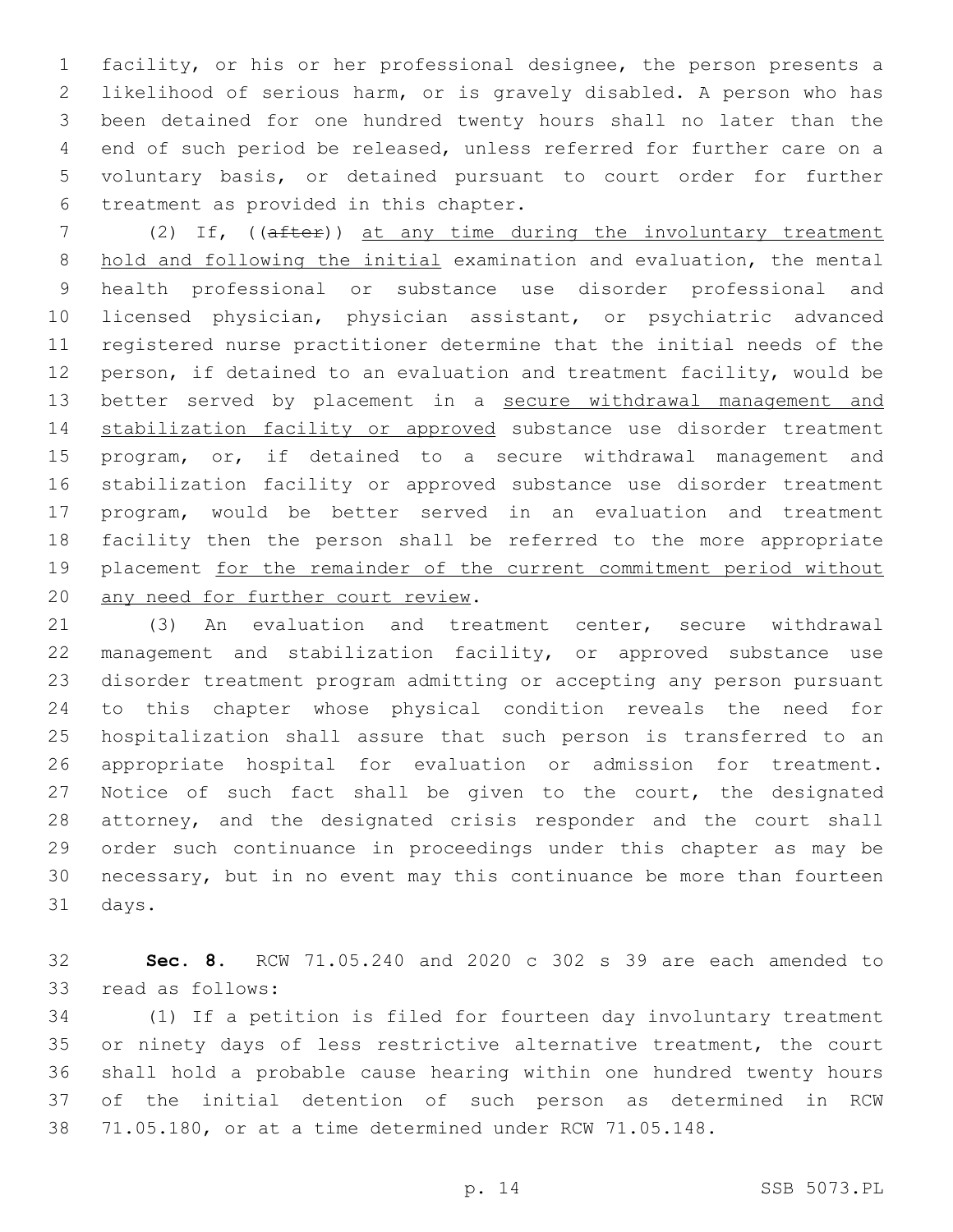(2) If the petition is for mental health treatment, the court or the prosecutor at the time of the probable cause hearing and before an order of commitment is entered shall inform the person both orally and in writing that the failure to make a good faith effort to seek voluntary treatment as provided in RCW 71.05.230 will result in the loss of his or her firearm rights if the person is subsequently detained for involuntary treatment under this section.

 (3) If the person or his or her attorney alleges, prior to the commencement of the hearing, that the person has in good faith volunteered for treatment, the petitioner must show, by preponderance 11 of the evidence, that the person has not in good faith volunteered for appropriate treatment. In order to qualify as a good faith volunteer, the person must abide by procedures and a treatment plan as prescribed by a treatment facility and professional staff.

 (4)(a) Subject to (b) of this subsection, at the conclusion of 16 the probable cause hearing, if the court finds by a preponderance of the evidence that such person, as the result of a behavioral health disorder, presents a likelihood of serious harm, or is gravely disabled, and, after considering less restrictive alternatives to involuntary detention and treatment, finds that no such alternatives are in the best interests of such person or others, the court shall order that such person be detained for involuntary treatment not to exceed fourteen days in a facility licensed or certified to provide treatment by the department or under RCW 71.05.745.

 (b) A court may only order commitment to a secure withdrawal management and stabilization facility or approved substance use disorder treatment program if there is an available facility with 28 adequate space for the person.

 (c) At the conclusion of the probable cause hearing, if the court finds by a preponderance of the evidence that such person, as the result of a behavioral health disorder, presents a likelihood of serious harm or is gravely disabled, but that treatment in a less restrictive setting than detention is in the best interest of such person or others, the court shall order an appropriate less restrictive alternative course of treatment for up to ninety days.

 (d) If the court finds by a preponderance of the evidence that such person, as the result of a behavioral health disorder, is in need of assisted outpatient behavioral health treatment, and that the person does not present a likelihood of serious harm and is not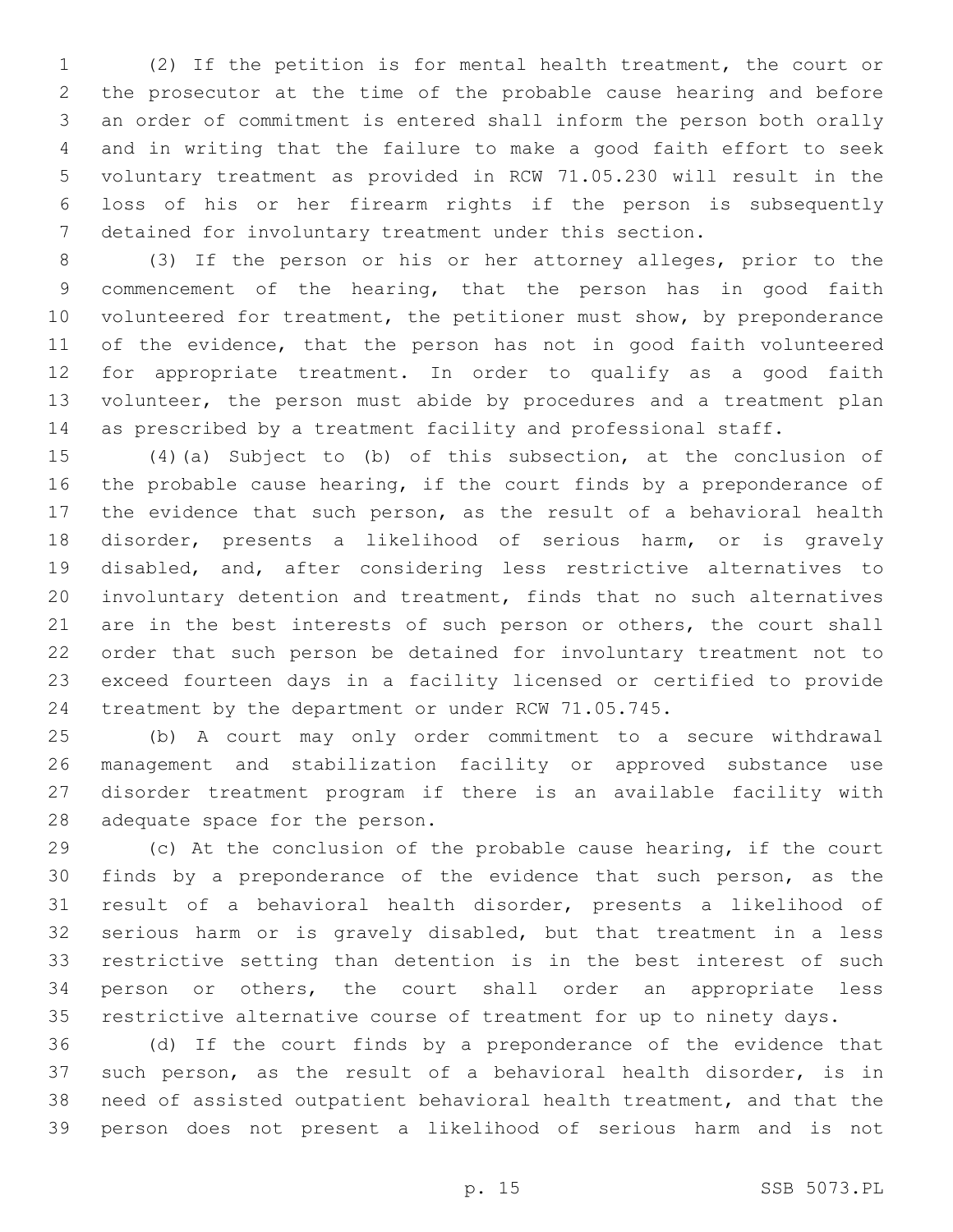gravely disabled, the court shall order an appropriate less restrictive alternative course of treatment for up to ninety days.

 (5) An order for less restrictive alternative treatment must name the behavioral health service provider responsible for identifying the services the person will receive in accordance with RCW 71.05.585, and must include a requirement that the person cooperate with the treatment recommendations of the behavioral health service 8 provider.

 (6) The court shall notify the person orally and in writing that if involuntary treatment is sought beyond the fourteen-day inpatient 11 or ninety-day less restrictive treatment period, the person has the right to a full hearing or jury trial under RCW 71.05.310. If the commitment is for mental health treatment, the court shall also notify the person orally and in writing that the person is barred from the possession of firearms and that the prohibition remains in effect until a court restores his or her right to possess a firearm 17 under RCW 9.41.047.

 (7) If the court does not issue an order to detain a person under this section, the court shall issue an order to dismiss the petition.

 (8) Nothing in this section precludes the court from subsequently modifying the terms of an order for less restrictive alternative treatment under RCW 71.05.590(3).

 **Sec. 9.** RCW 71.05.240 and 2020 c 302 s 40 are each amended to 24 read as follows:

 (1) If a petition is filed for fourteen day involuntary treatment or ninety days of less restrictive alternative treatment, the court shall hold a probable cause hearing within one hundred twenty hours of the initial detention of such person as determined in RCW 71.05.180, or at a time determined under RCW 71.05.148.

 (2) If the petition is for mental health treatment, the court or the prosecutor at the time of the probable cause hearing and before an order of commitment is entered shall inform the person both orally and in writing that the failure to make a good faith effort to seek voluntary treatment as provided in RCW 71.05.230 will result in the loss of his or her firearm rights if the person is subsequently detained for involuntary treatment under this section.

 (3) If the person or his or her attorney alleges, prior to the commencement of the hearing, that the person has in good faith volunteered for treatment, the petitioner must show, by preponderance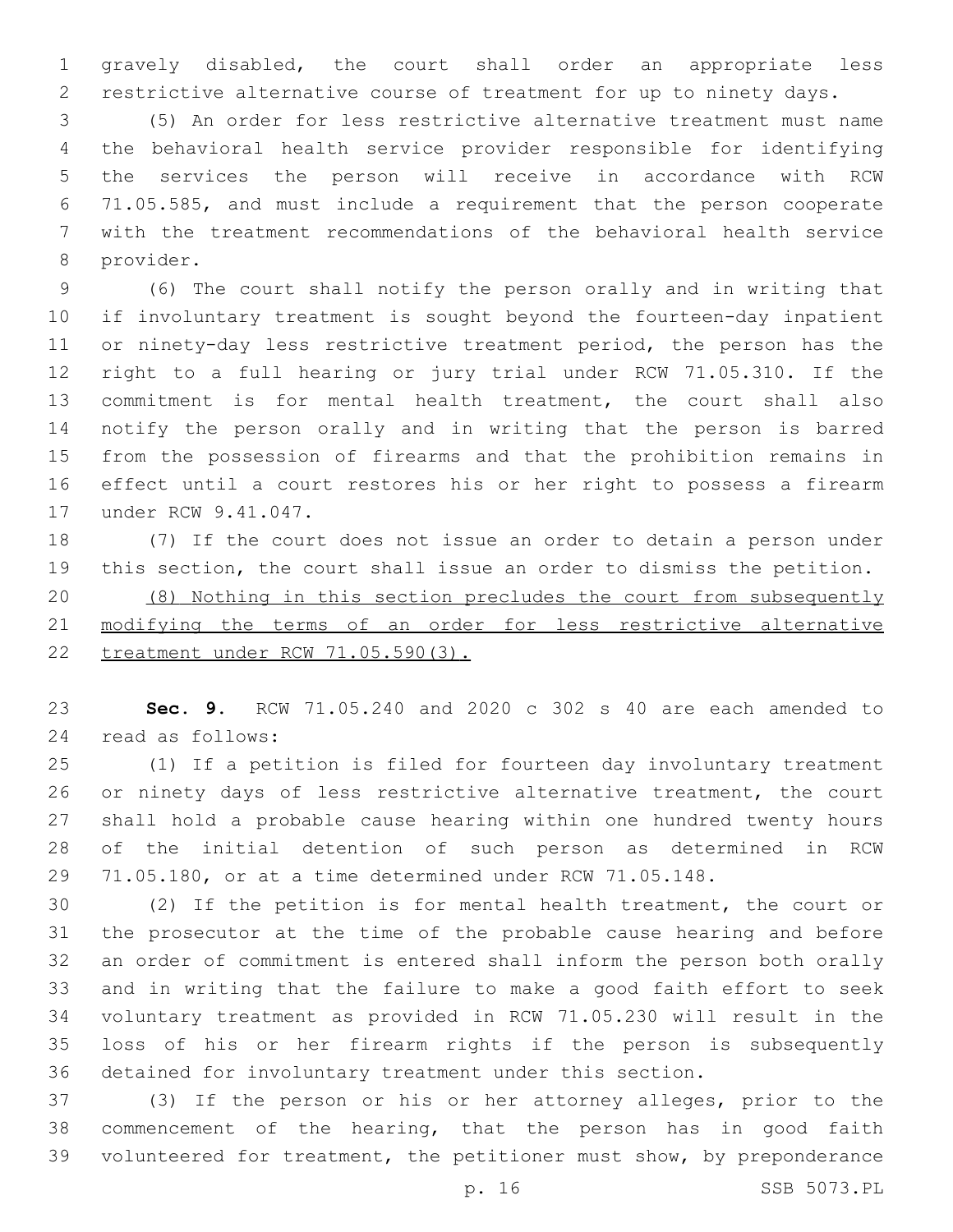of the evidence, that the person has not in good faith volunteered for appropriate treatment. In order to qualify as a good faith volunteer, the person must abide by procedures and a treatment plan as prescribed by a treatment facility and professional staff.

 (4)(a) At the conclusion of the probable cause hearing, if the court finds by a preponderance of the evidence that such person, as the result of a behavioral health disorder, presents a likelihood of serious harm, or is gravely disabled, and, after considering less restrictive alternatives to involuntary detention and treatment, finds that no such alternatives are in the best interests of such person or others, the court shall order that such person be detained for involuntary treatment not to exceed fourteen days in a facility licensed or certified to provide treatment by the department or under 14 RCW 71.05.745.

 (b) At the conclusion of the probable cause hearing, if the court 16 finds by a preponderance of the evidence that such person, as the result of a behavioral health disorder, presents a likelihood of serious harm or is gravely disabled, but that treatment in a less restrictive setting than detention is in the best interest of such person or others, the court shall order an appropriate less restrictive alternative course of treatment for up to ninety days.

 (c) If the court finds by a preponderance of the evidence that such person, as the result of a behavioral health disorder, is in need of assisted outpatient behavioral health treatment, and that the person does not present a likelihood of serious harm and is not gravely disabled, the court shall order an appropriate less restrictive alternative course of treatment for up to ninety days.

 (5) An order for less restrictive alternative treatment must name the behavioral health service provider responsible for identifying the services the person will receive in accordance with RCW 71.05.585, and must include a requirement that the person cooperate with the treatment recommendations of the behavioral health service 33 provider.

 (6) The court shall notify the person orally and in writing that if involuntary treatment is sought beyond the fourteen-day inpatient or ninety-day less restrictive treatment period, such person has the right to a full hearing or jury trial under RCW 71.05.310. If the commitment is for mental health treatment, the court shall also notify the person orally and in writing that the person is barred from the possession of firearms and that the prohibition remains in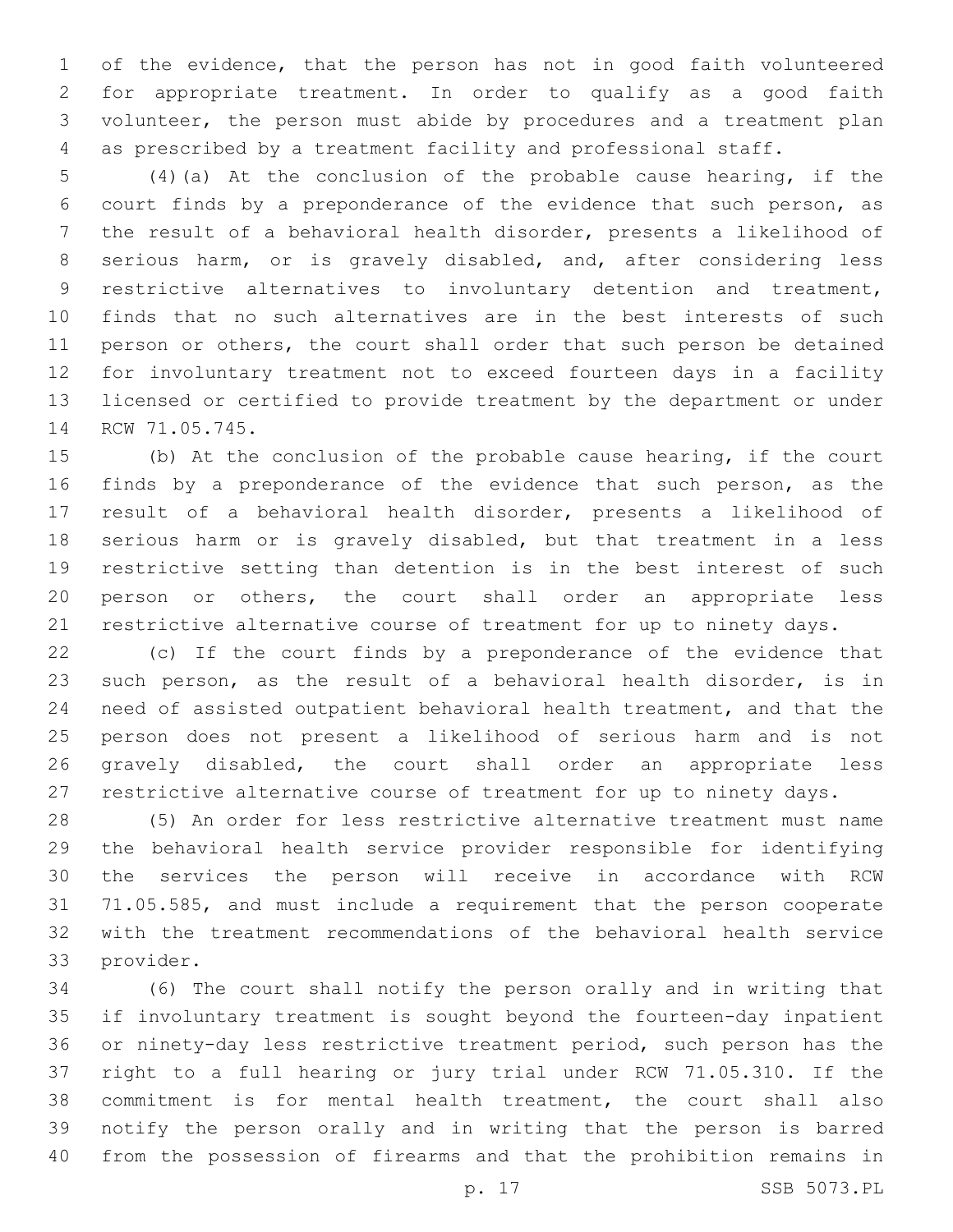effect until a court restores his or her right to possess a firearm 2 under RCW 9.41.047.

 (7) If the court does not issue an order to detain a person under this section, the court shall issue an order to dismiss the petition. (8) Nothing in this section precludes the court from subsequently modifying the terms of an order for less restrictive alternative treatment under RCW 71.05.590(3).

 **Sec. 10.** RCW 71.05.320 and 2020 c 302 s 45 are each amended to 9 read as follows:

 (1)(a) Subject to (b) of this subsection, if the court or jury finds that grounds set forth in RCW 71.05.280 have been proven and that the best interests of the person or others will not be served by a less restrictive treatment which is an alternative to detention, the court shall remand him or her to the custody of the department of social and health services or to a facility certified for ninety day treatment by the department for a further period of intensive treatment not to exceed ninety days from the date of judgment.

 (b) If the order for inpatient treatment is based on a substance use disorder, treatment must take place at an approved substance use disorder treatment program. The court may only enter an order for commitment based on a substance use disorder if there is an available approved substance use disorder treatment program with adequate space 23 for the person.

 (c) If the grounds set forth in RCW 71.05.280(3) are the basis of commitment, then the period of treatment may be up to but not exceed one hundred eighty days from the date of judgment to the custody of the department of social and health services or to a facility certified for one hundred eighty-day treatment by the department or 29 under RCW 71.05.745.

 (2) If the court or jury finds that grounds set forth in RCW 71.05.280 have been proven, but finds that treatment less restrictive 32 than detention will be in the best interest of the person or others, then the court shall remand him or her to the custody of the department of social and health services or to a facility certified for ninety day treatment by the department or to a less restrictive alternative for a further period of less restrictive treatment not to exceed ninety days from the date of judgment. If the grounds set forth in RCW 71.05.280(3) are the basis of commitment, then the period of treatment may be up to but not exceed one hundred eighty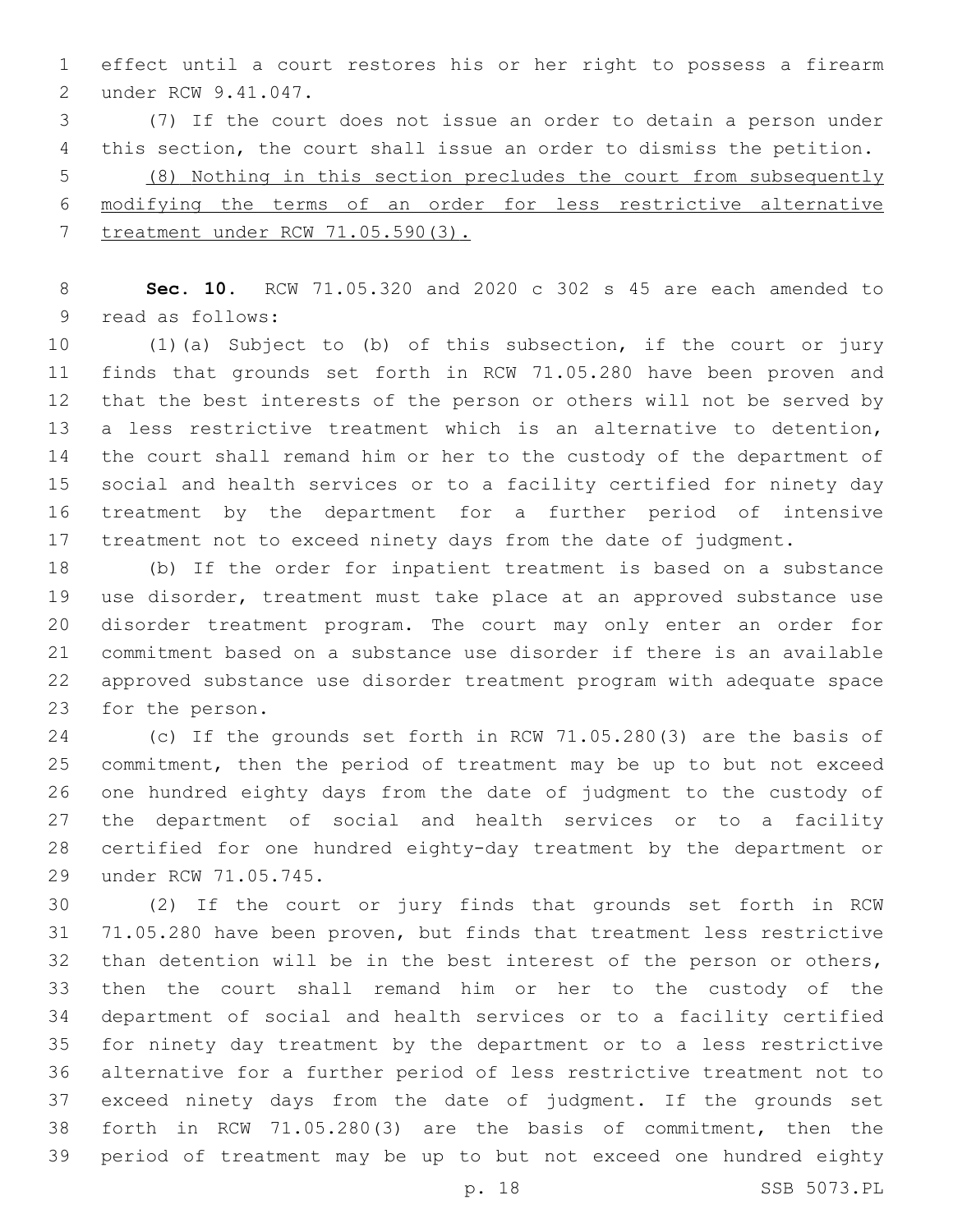days from the date of judgment. If the court or jury finds that the grounds set forth in RCW 71.05.280(5) have been proven, and provide the only basis for commitment, the court must enter an order for less restrictive alternative treatment for up to ninety days from the date 5 of judgment and may not order inpatient treatment.

 (3) An order for less restrictive alternative treatment entered under subsection (2) of this section must name the behavioral health service provider responsible for identifying the services the person will receive in accordance with RCW 71.05.585, and must include a requirement that the person cooperate with the services planned by 11 the behavioral health service provider.

 (4) The person shall be released from involuntary treatment at the expiration of the period of commitment imposed under subsection (1) or (2) of this section unless the superintendent or professional person in charge of the facility in which he or she is confined, or in the event of a less restrictive alternative, the designated crisis responder, files a new petition for involuntary treatment on the 18 grounds that the committed person:

 (a) During the current period of court ordered treatment: (i) Has threatened, attempted, or inflicted physical harm upon the person of another, or substantial damage upon the property of another, and (ii) as a result of a behavioral health disorder or developmental disability presents a likelihood of serious harm; or

 (b) Was taken into custody as a result of conduct in which he or she attempted or inflicted serious physical harm upon the person of another, and continues to present, as a result of a behavioral health disorder or developmental disability, a likelihood of serious harm; 28 or

 (c)(i) Is in custody pursuant to RCW 71.05.280(3) and as a result of a behavioral health disorder or developmental disability continues to present a substantial likelihood of repeating acts similar to the charged criminal behavior, when considering the person's life history, progress in treatment, and the public safety.

 (ii) In cases under this subsection where the court has made an affirmative special finding under RCW 71.05.280(3)(b), the commitment shall continue for up to an additional one hundred eighty-day period whenever the petition presents prima facie evidence that the person continues to suffer from a behavioral health disorder or developmental disability that results in a substantial likelihood of committing acts similar to the charged criminal behavior, unless the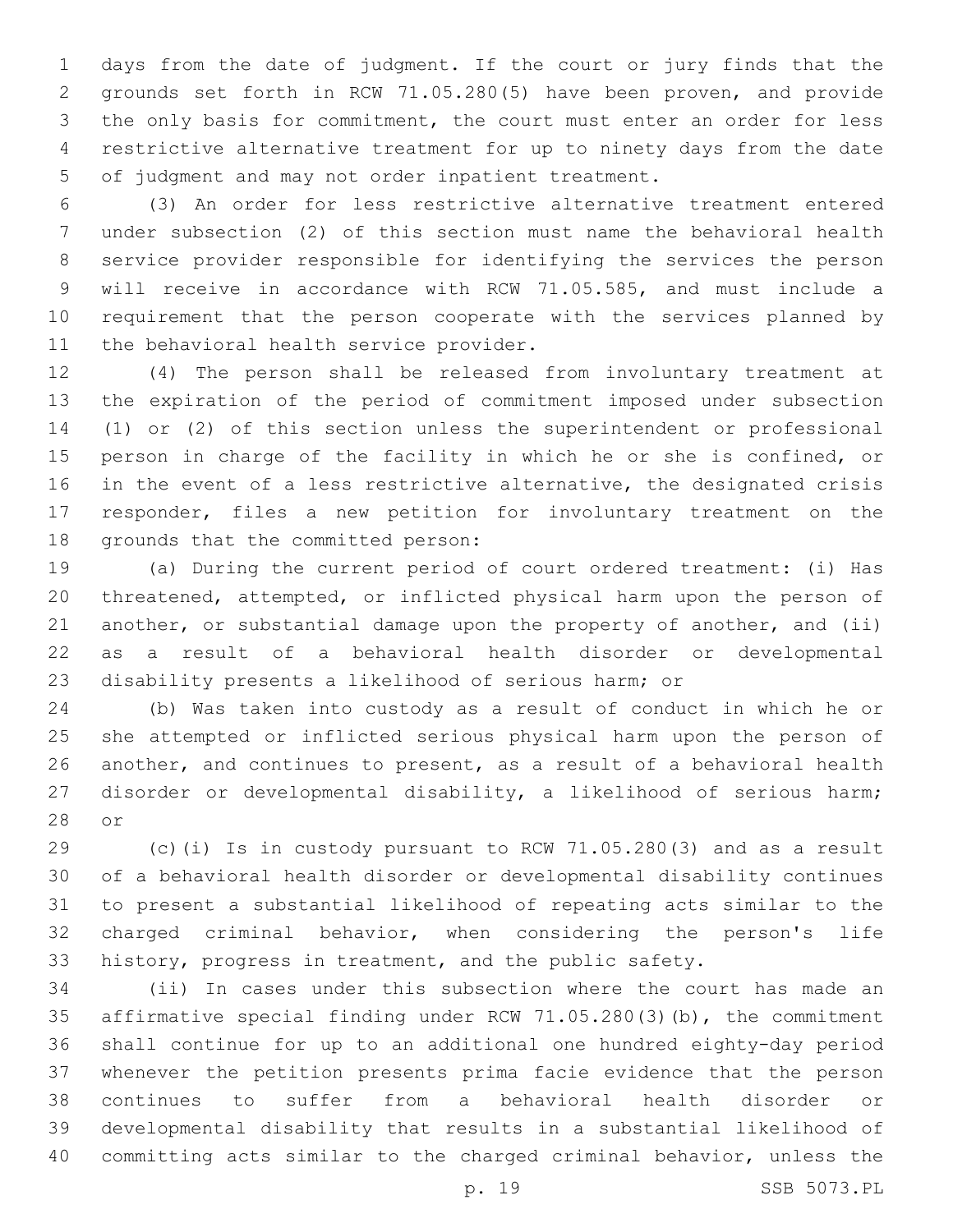person presents proof through an admissible expert opinion that the person's condition has so changed such that the behavioral health disorder or developmental disability no longer presents a substantial likelihood of the person committing acts similar to the charged criminal behavior. The initial or additional commitment period may include transfer to a specialized program of intensive support and treatment, which may be initiated prior to or after discharge from 8 the state hospital; or

(d) Continues to be gravely disabled; or9

 (e) Is in need of assisted outpatient behavioral health 11 treatment.

 If the conduct required to be proven in (b) and (c) of this subsection was found by a judge or jury in a prior trial under this chapter, it shall not be necessary to prove such conduct again.

 If less restrictive alternative treatment is sought, the petition shall set forth any recommendations for less restrictive alternative 17 treatment services.

 (5) A new petition for involuntary treatment filed under subsection (4) of this section shall be filed and heard in the superior court of the county of the facility which is filing the new petition for involuntary treatment unless good cause is shown for a change of venue. The cost of the proceedings shall be borne by the 23 state.

 (6)(a) The hearing shall be held as provided in RCW 71.05.310, and if the court or jury finds that the grounds for additional confinement as set forth in this section are present, subject to subsection (1)(b) of this section, the court may order the committed person returned for an additional period of treatment not to exceed one hundred eighty days from the date of judgment, except as provided in subsection (7) of this section. If the court's order is based solely on the grounds identified in subsection (4)(e) of this section, the court may enter an order for less restrictive alternative treatment not to exceed one hundred eighty days from the date of judgment, and may not enter an order for inpatient treatment. An order for less restrictive alternative treatment must name the behavioral health service provider responsible for identifying the services the person will receive in accordance with RCW 71.05.585, and must include a requirement that the person cooperate with the services planned by the behavioral health service provider.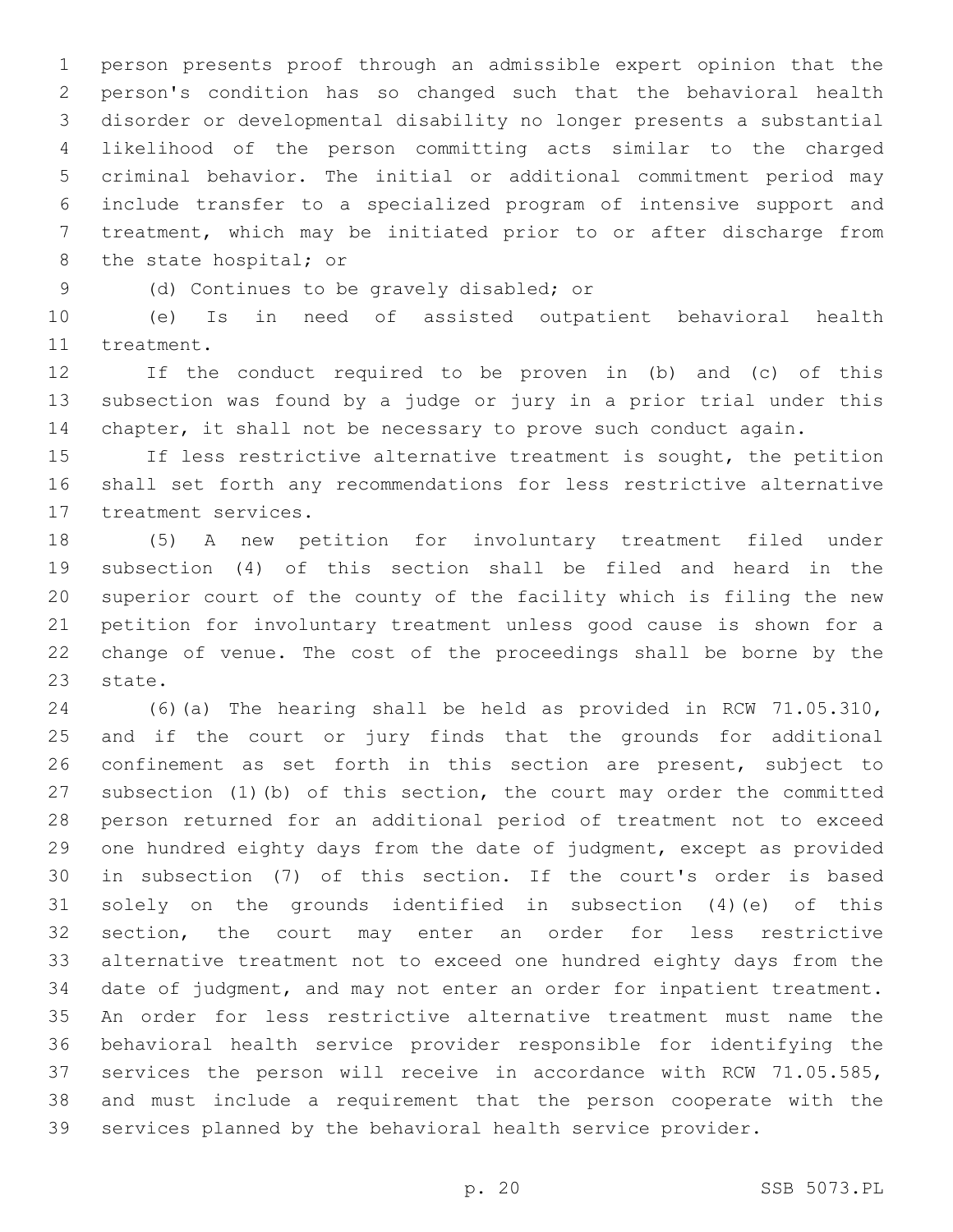(b) At the end of the one hundred eighty-day period of commitment, or one-year period of commitment if subsection (7) of this section applies, the committed person shall be released unless a petition for an additional one hundred eighty-day period of continued treatment is filed and heard in the same manner as provided in this section. Successive one hundred eighty-day commitments are permissible on the same grounds and pursuant to the same procedures 8 as the original one hundred eighty-day commitment.

 (7) An order for less restrictive treatment entered under subsection (6) of this section may be for up to one year when the person's previous commitment term was for intensive inpatient 12 treatment in a state hospital.

 (8) No person committed as provided in this section may be detained unless a valid order of commitment is in effect. No order of commitment can exceed one hundred eighty days in length except as 16 provided in subsection (7) of this section.

 (9) Nothing in this section precludes the court from subsequently 18 modifying the terms of an order for less restrictive alternative treatment under RCW 71.05.590(3).

 **Sec. 11.** RCW 71.05.320 and 2020 c 302 s 46 are each amended to 21 read as follows:

 (1) If the court or jury finds that grounds set forth in RCW 71.05.280 have been proven and that the best interests of the person or others will not be served by a less restrictive treatment which is an alternative to detention, the court shall remand him or her to the custody of the department of social and health services or to a facility certified for ninety day treatment by the department for a further period of intensive treatment not to exceed ninety days from 29 the date of judgment.

 If the order for inpatient treatment is based on a substance use disorder, treatment must take place at an approved substance use disorder treatment program. If the grounds set forth in RCW 71.05.280(3) are the basis of commitment, then the period of treatment may be up to but not exceed one hundred eighty days from the date of judgment to the custody of the department of social and health services or to a facility certified for one hundred eighty-day treatment by the department or under RCW 71.05.745.

 (2) If the court or jury finds that grounds set forth in RCW 71.05.280 have been proven, but finds that treatment less restrictive

p. 21 SSB 5073.PL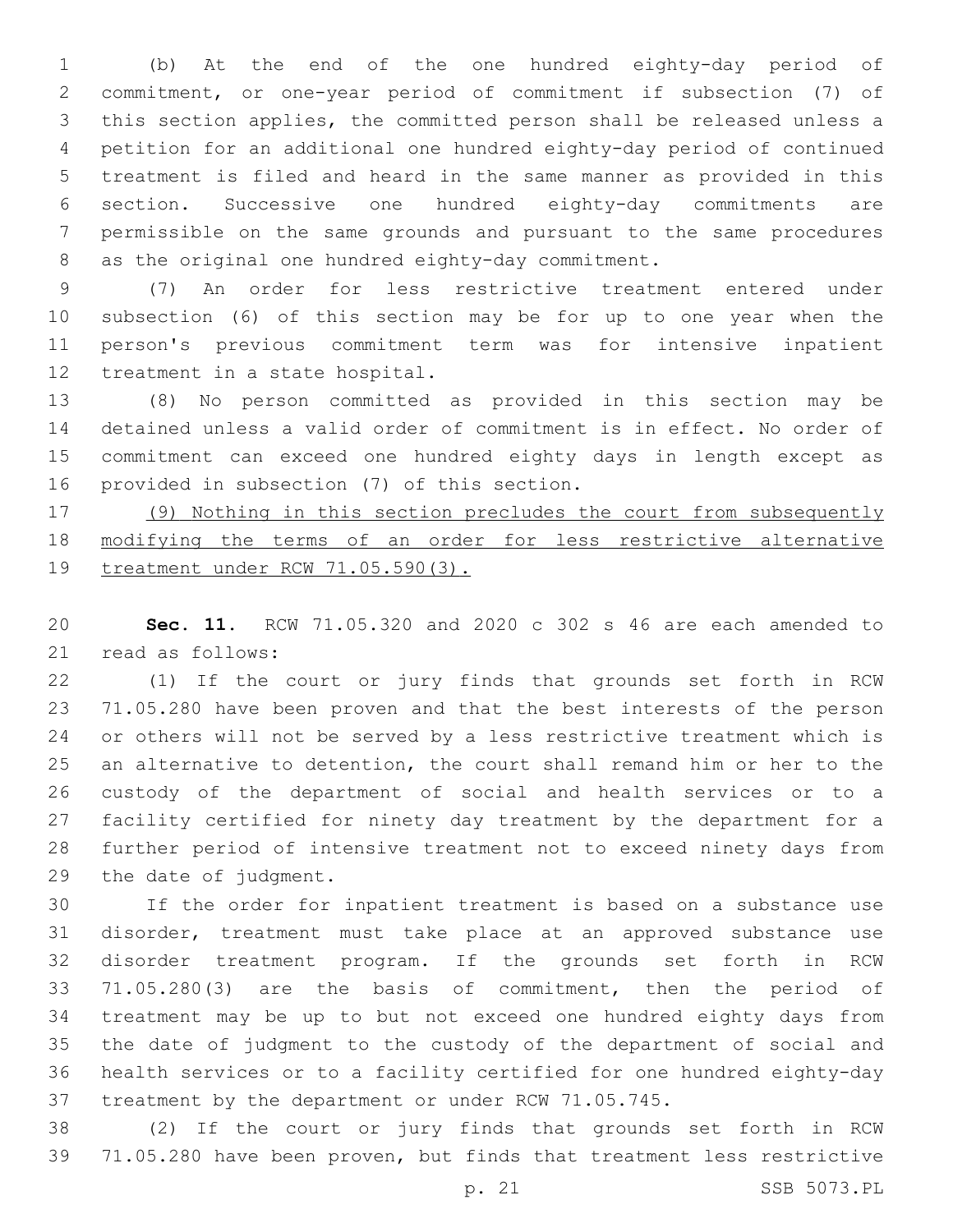than detention will be in the best interest of the person or others, then the court shall remand him or her to the custody of the department of social and health services or to a facility certified for ninety day treatment by the department or to a less restrictive alternative for a further period of less restrictive treatment not to exceed ninety days from the date of judgment. If the grounds set forth in RCW 71.05.280(3) are the basis of commitment, then the period of treatment may be up to but not exceed one hundred eighty days from the date of judgment. If the court or jury finds that the grounds set forth in RCW 71.05.280(5) have been proven, and provide 11 the only basis for commitment, the court must enter an order for less restrictive alternative treatment for up to ninety days from the date 13 of judgment and may not order inpatient treatment.

 (3) An order for less restrictive alternative treatment entered under subsection (2) of this section must name the behavioral health service provider responsible for identifying the services the person will receive in accordance with RCW 71.05.585, and must include a requirement that the person cooperate with the services planned by 19 the behavioral health service provider.

 (4) The person shall be released from involuntary treatment at the expiration of the period of commitment imposed under subsection (1) or (2) of this section unless the superintendent or professional person in charge of the facility in which he or she is confined, or in the event of a less restrictive alternative, the designated crisis responder, files a new petition for involuntary treatment on the 26 grounds that the committed person:

 (a) During the current period of court ordered treatment: (i) Has threatened, attempted, or inflicted physical harm upon the person of 29 another, or substantial damage upon the property of another, and (ii) as a result of a behavioral health disorder or developmental disability presents a likelihood of serious harm; or

 (b) Was taken into custody as a result of conduct in which he or she attempted or inflicted serious physical harm upon the person of another, and continues to present, as a result of a behavioral health disorder or developmental disability, a likelihood of serious harm; 36 or

 (c)(i) Is in custody pursuant to RCW 71.05.280(3) and as a result of a behavioral health disorder or developmental disability continues to present a substantial likelihood of repeating acts similar to the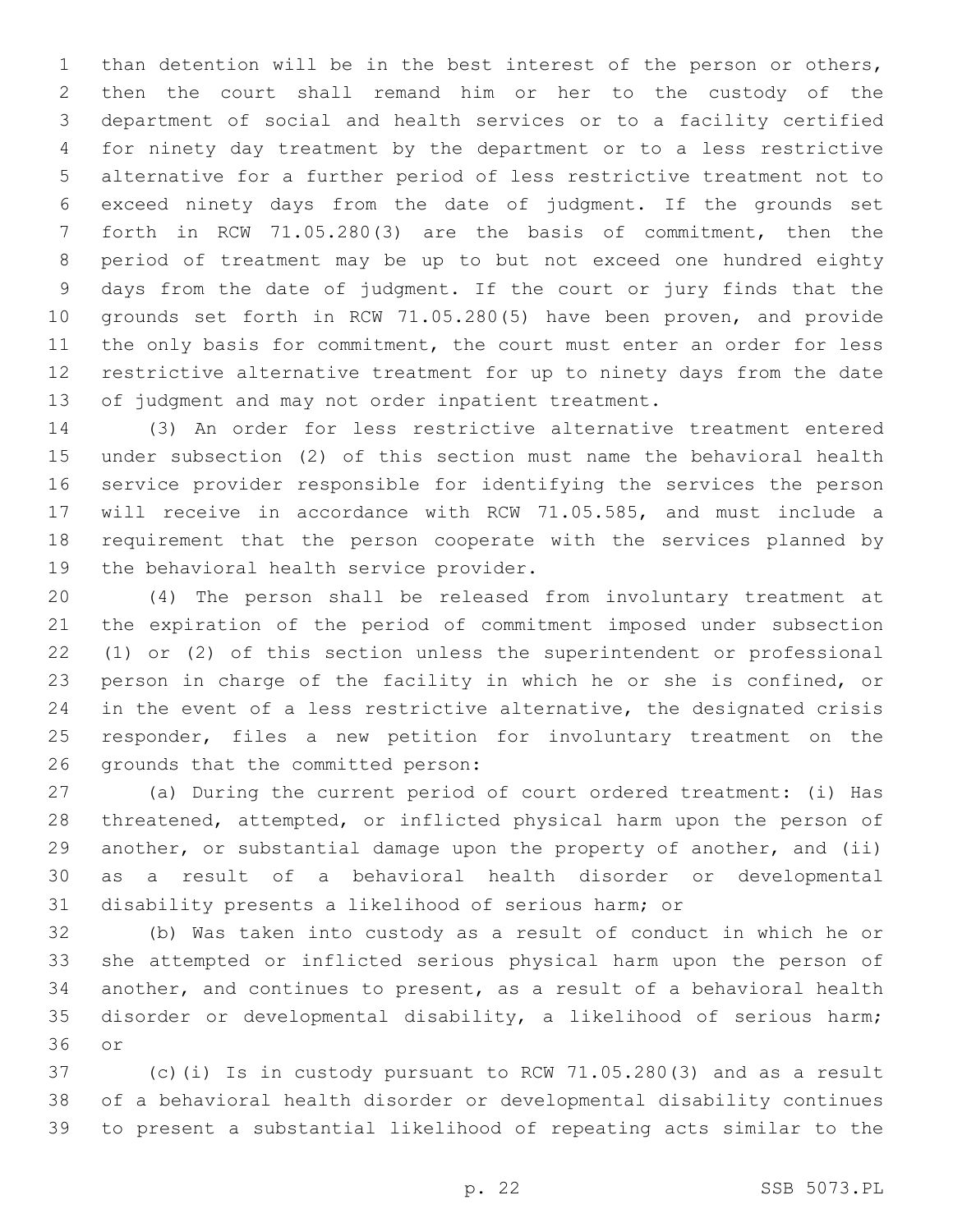charged criminal behavior, when considering the person's life 2 history, progress in treatment, and the public safety.

 (ii) In cases under this subsection where the court has made an affirmative special finding under RCW 71.05.280(3)(b), the commitment shall continue for up to an additional one hundred eighty-day period whenever the petition presents prima facie evidence that the person continues to suffer from a behavioral health disorder or developmental disability that results in a substantial likelihood of committing acts similar to the charged criminal behavior, unless the person presents proof through an admissible expert opinion that the person's condition has so changed such that the behavioral health disorder or developmental disability no longer presents a substantial likelihood of the person committing acts similar to the charged criminal behavior. The initial or additional commitment period may include transfer to a specialized program of intensive support and treatment, which may be initiated prior to or after discharge from 17 the state hospital; or

18 (d) Continues to be gravely disabled; or

 (e) Is in need of assisted outpatient behavioral health 20 treatment.

 If the conduct required to be proven in (b) and (c) of this subsection was found by a judge or jury in a prior trial under this chapter, it shall not be necessary to prove such conduct again.

 If less restrictive alternative treatment is sought, the petition shall set forth any recommendations for less restrictive alternative 26 treatment services.

 (5) A new petition for involuntary treatment filed under subsection (4) of this section shall be filed and heard in the superior court of the county of the facility which is filing the new petition for involuntary treatment unless good cause is shown for a change of venue. The cost of the proceedings shall be borne by the 32 state.

 (6)(a) The hearing shall be held as provided in RCW 71.05.310, and if the court or jury finds that the grounds for additional confinement as set forth in this section are present, the court may order the committed person returned for an additional period of treatment not to exceed one hundred eighty days from the date of judgment, except as provided in subsection (7) of this section. If the court's order is based solely on the grounds identified in subsection (4)(e) of this section, the court may enter an order for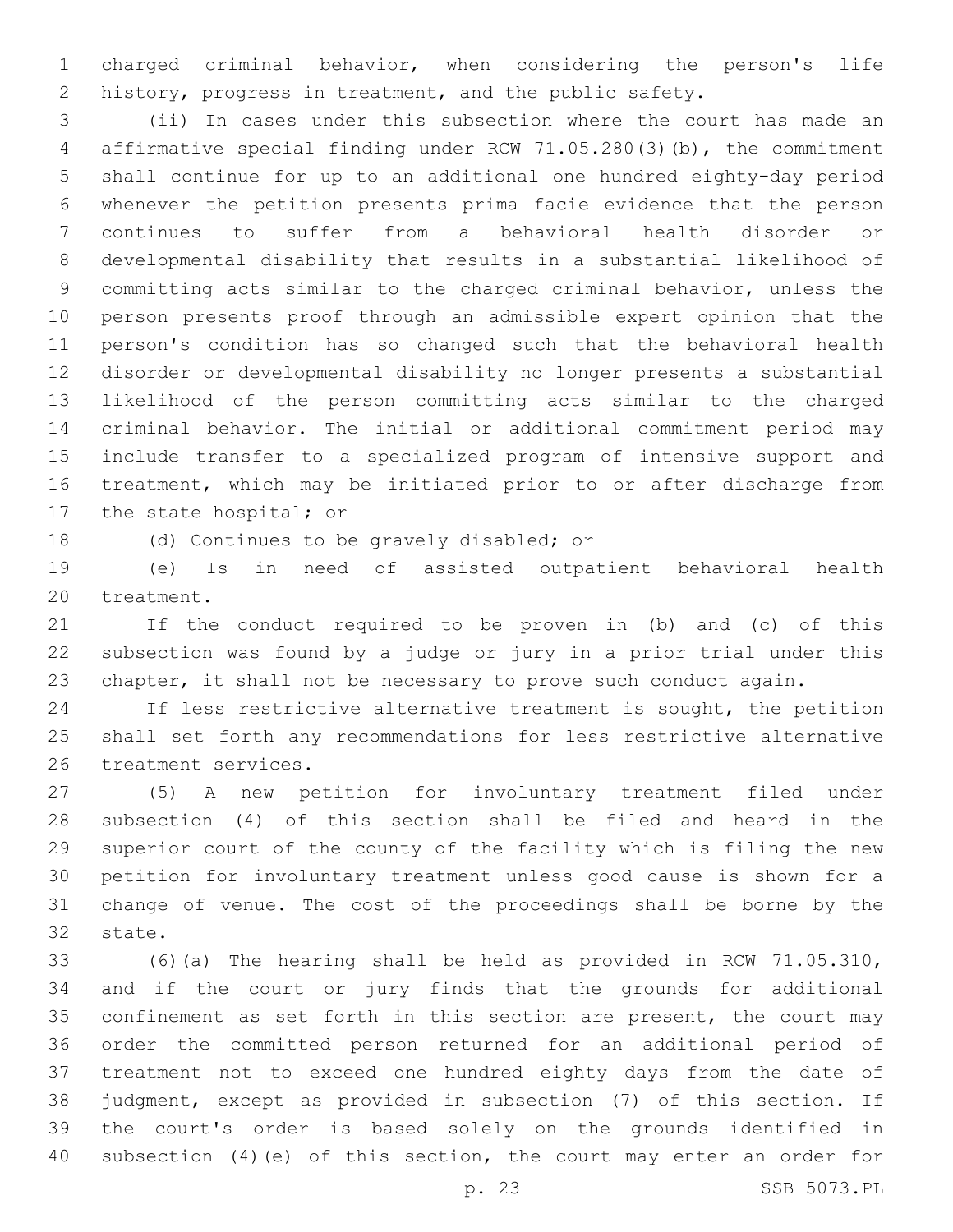less restrictive alternative treatment not to exceed one hundred eighty days from the date of judgment, and may not enter an order for inpatient treatment. An order for less restrictive alternative treatment must name the behavioral health service provider responsible for identifying the services the person will receive in accordance with RCW 71.05.585, and must include a requirement that the person cooperate with the services planned by the behavioral 8 health service provider.

 (b) At the end of the one hundred eighty-day period of commitment, or one-year period of commitment if subsection (7) of this section applies, the committed person shall be released unless a petition for an additional one hundred eighty-day period of continued treatment is filed and heard in the same manner as provided in this section. Successive one hundred eighty-day commitments are permissible on the same grounds and pursuant to the same procedures as the original one hundred eighty-day commitment.

 (7) An order for less restrictive treatment entered under subsection (6) of this section may be for up to one year when the person's previous commitment term was for intensive inpatient 20 treatment in a state hospital.

 (8) No person committed as provided in this section may be detained unless a valid order of commitment is in effect. No order of commitment can exceed one hundred eighty days in length except as 24 provided in subsection (7) of this section.

 (9) Nothing in this section precludes the court from subsequently modifying the terms of an order for less restrictive alternative treatment under RCW 71.05.590(3).

 **Sec. 12.** RCW 71.05.340 and 2018 c 201 s 3017 are each amended to read as follows:29

 (1)(a) When, in the opinion of the superintendent or the professional person in charge of the hospital or facility providing involuntary treatment, the committed person can be appropriately served by outpatient treatment prior to or at the expiration of the period of commitment, then such outpatient care may be required as a 35 term of conditional release for a period which, when ((added to the)) combined with the number of days the person has spent in inpatient 37 treatment ((period)), shall not exceed ((the period of commitment)) 90 days if the underlying commitment was for a period of 14 or 90 days, or 180 days if the underlying commitment was for a period of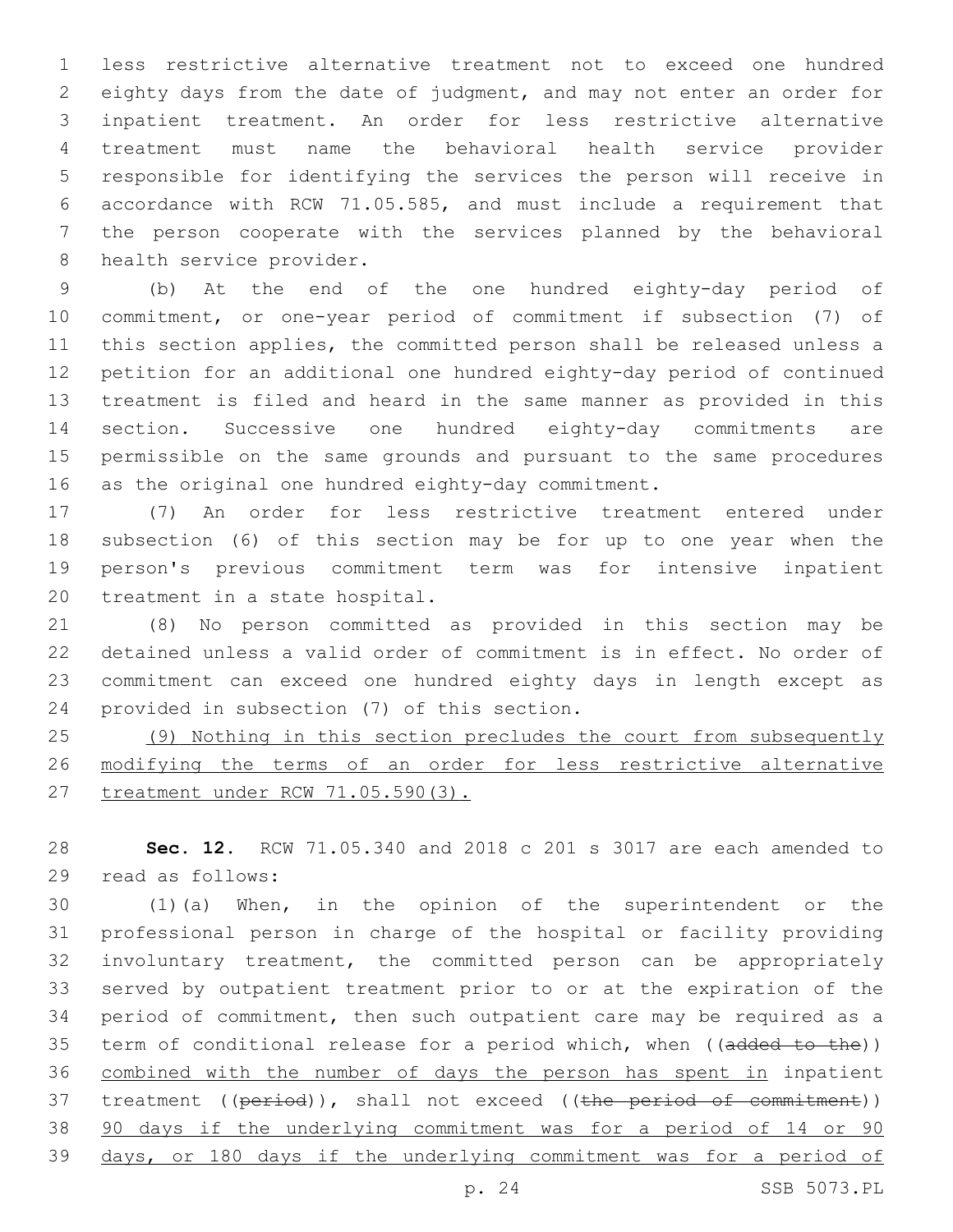1 180 days. If the facility or agency designated to provide outpatient treatment is other than the facility providing involuntary treatment, the outpatient facility so designated must agree in writing to assume such responsibility. A copy of the terms of conditional release shall be given to the patient, the designated crisis responder in the county in which the patient is to receive outpatient treatment, and 7 to the court of original commitment.

 (b) Before a person committed under grounds set forth in RCW 71.05.280(3) or 71.05.320(4)(c) is conditionally released under (a) 10 of this subsection, the superintendent or professional person in charge of the hospital or facility providing involuntary treatment shall in writing notify the prosecuting attorney of the county in which the criminal charges against the committed person were dismissed, of the decision to conditionally release the person. Notice and a copy of the terms of conditional release shall be provided at least thirty days before the person is released from inpatient care. Within twenty days after receiving notice, the prosecuting attorney may petition the court in the county that issued the commitment order to hold a hearing to determine whether the person may be conditionally released and the terms of the conditional release. The prosecuting attorney shall provide a copy of the petition to the superintendent or professional person in charge of the hospital or facility providing involuntary treatment, the attorney, if any, and guardian or conservator of the committed person, and the court of original commitment. If the county in which the committed person is to receive outpatient treatment is the same county in which the criminal charges against the committed person were dismissed, then the court shall, upon the motion of the prosecuting attorney, transfer the proceeding to the court in that county. The court shall conduct a hearing on the petition within ten days of the filing of the petition. The committed person shall have the same rights with respect to notice, hearing, and counsel as for an involuntary treatment proceeding, except as set forth in this subsection and except that there shall be no right to jury trial. The issue to be determined at the hearing is whether or not the person may be conditionally released without substantial danger to other persons, or substantial likelihood of committing criminal acts jeopardizing public safety or security. If the court disapproves of the conditional release, it may do so only on the basis of substantial evidence. Pursuant to the determination of the court upon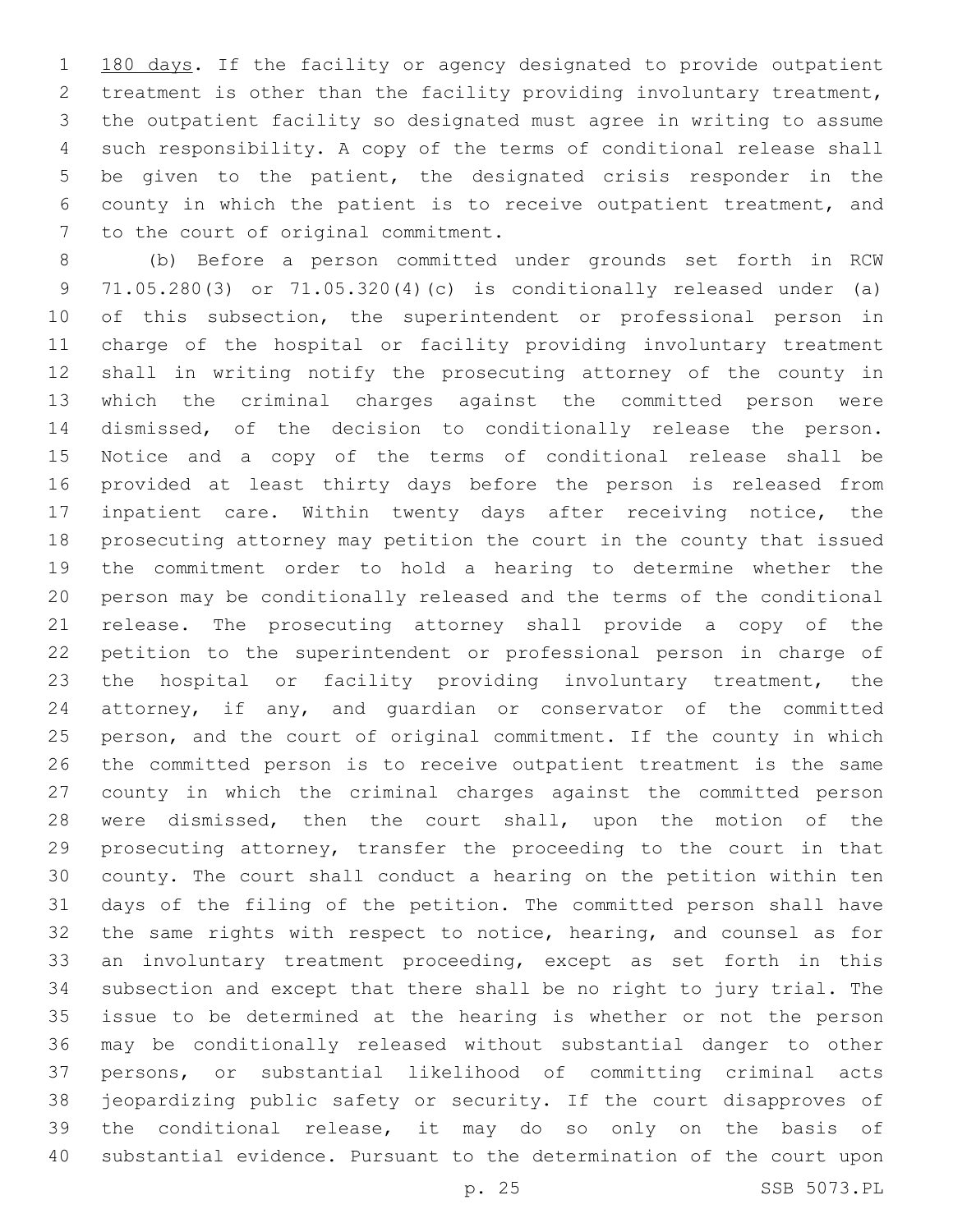the hearing, the conditional release of the person shall be approved by the court on the same or modified conditions or the person shall be returned for involuntary treatment on an inpatient basis subject to release at the end of the period for which he or she was committed, or otherwise in accordance with the provisions of this 6 chapter.

 (2) The facility or agency designated to provide outpatient care or the secretary of the department of social and health services may modify the conditions for continued release when such modification is in the best interest of the person. Notification of such changes shall be sent to all persons receiving a copy of the original conditions. Enforcement or revocation proceedings related to a 13 conditional release ((order)) may occur as provided under RCW 14 71.05.590.

15 **Sec. 13.** RCW 71.05.585 and 2020 c 302 s 53 are each amended to 16 read as follows:

17 (1) Less restrictive alternative treatment, at a minimum, 18 includes the following services:

19 (a) Assignment of a care coordinator;

20 (b) An intake evaluation with the provider of the less 21 restrictive alternative treatment;

22 (c) A psychiatric evaluation, a substance use disorder 23 evaluation, or both;

24 (d) A schedule of regular contacts with the provider of the 25 ((less restrictive alternative)) treatment services for the duration 26 of the order:

27 (e) A transition plan addressing access to continued services at 28 the expiration of the order;

29 (f) An individual crisis plan; ((and))

30 (g) Consultation about the formation of a mental health advance 31 directive under chapter 71.32 RCW; and

32 (h) Notification to the care coordinator assigned in (a) of this 33 subsection if reasonable efforts to engage the client fail to produce 34 substantial compliance with court-ordered treatment conditions.

35 (2) Less restrictive alternative treatment may additionally 36 include requirements to participate in the following services:

37 (a) Medication management;

38 (b) Psychotherapy;

(c) Nursing;39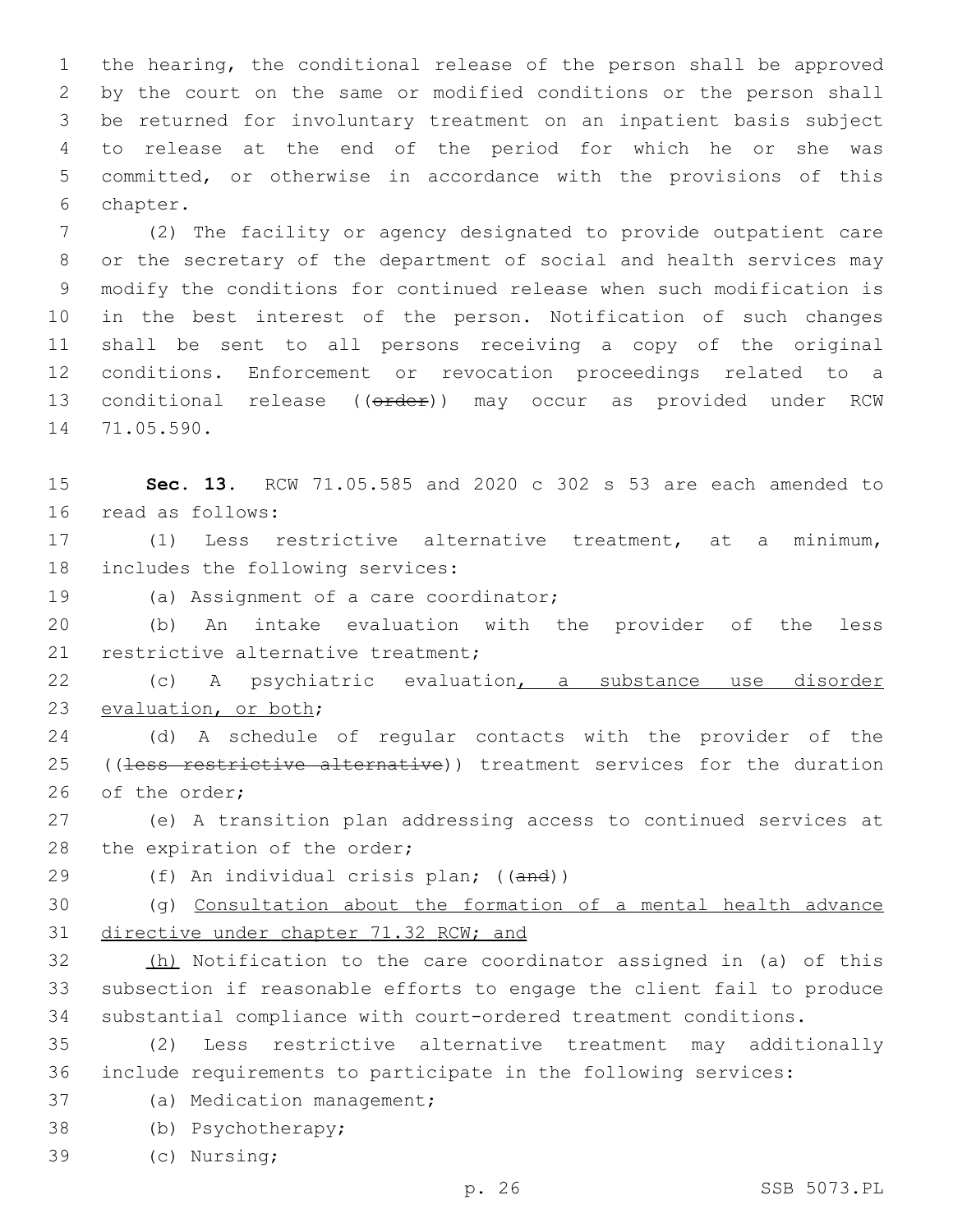(d) Substance ((abuse)) use disorder counseling;

(e) Residential treatment; ((and))

(f) Support for housing, benefits, education, and employment; and

(g) Periodic court review.4

 (3) If the person was provided with involuntary medication under RCW 71.05.215 or pursuant to a judicial order during the involuntary commitment period, the less restrictive alternative treatment order may authorize the less restrictive alternative treatment provider or its designee to administer involuntary antipsychotic medication to the person if the provider has attempted and failed to obtain the informed consent of the person and there is a concurring medical opinion approving the medication by a psychiatrist, physician assistant working with a supervising psychiatrist, psychiatric advanced registered nurse practitioner, or physician or physician assistant in consultation with an independent mental health 16 professional with prescribing authority.

 (4) Less restrictive alternative treatment must be administered by a provider that is certified or licensed to provide or coordinate the full scope of services required under the less restrictive alternative order and that has agreed to assume this responsibility.

 (5) The care coordinator assigned to a person ordered to less restrictive alternative treatment must submit an individualized plan for the person's treatment services to the court that entered the order. An initial plan must be submitted as soon as possible following the intake evaluation and a revised plan must be submitted upon any subsequent modification in which a type of service is 27 removed from or added to the treatment plan.

 (6) A care coordinator may disclose information and records related to mental health services pursuant to RCW 70.02.230(2)(k) for 30 purposes of implementing less restrictive alternative treatment.

 (7) For the purpose of this section, "care coordinator" means a clinical practitioner who coordinates the activities of less restrictive alternative treatment. The care coordinator coordinates activities with the designated crisis responders that are necessary for enforcement and continuation of less restrictive alternative orders and is responsible for coordinating service activities with other agencies and establishing and maintaining a therapeutic relationship with the individual on a continuing basis.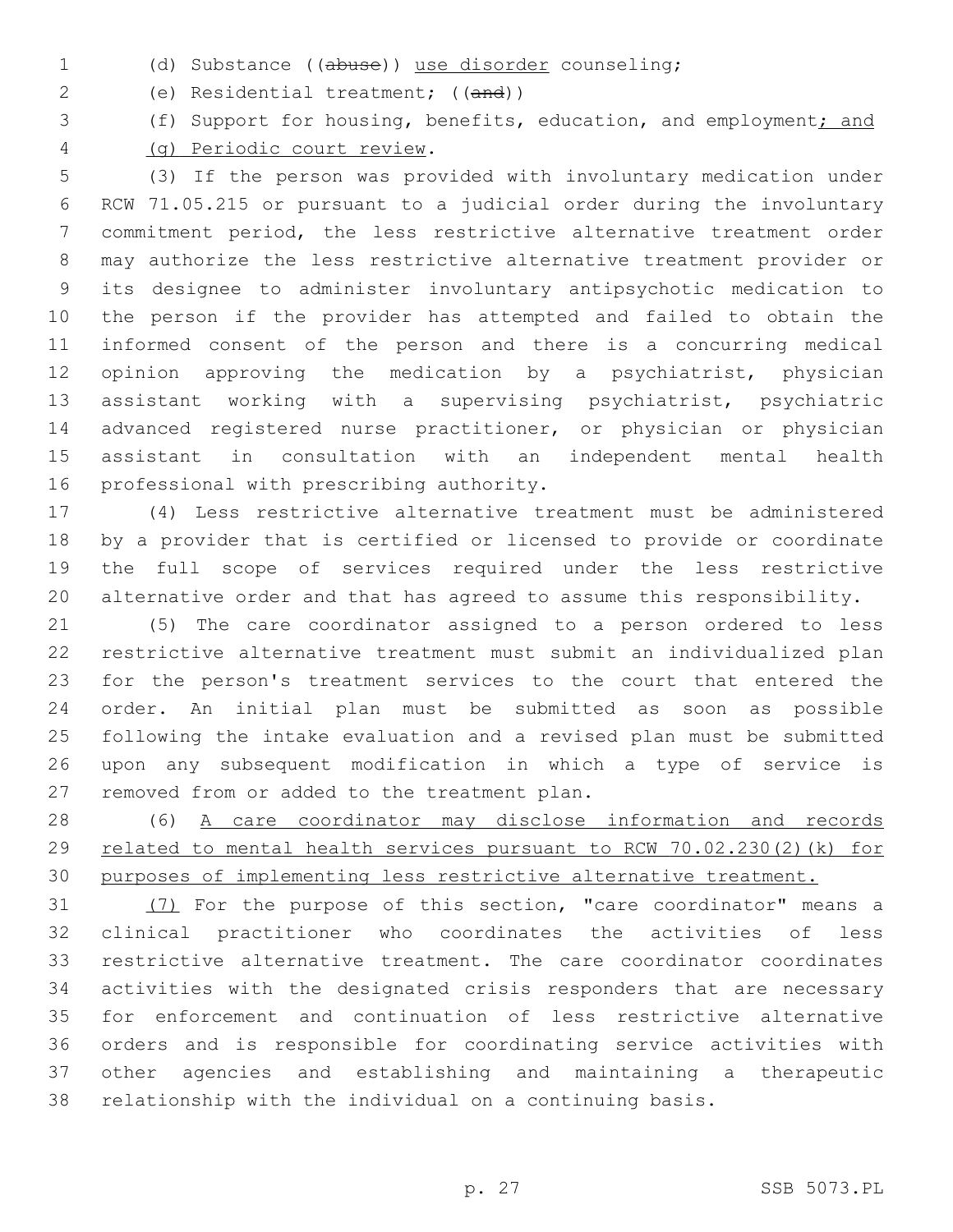**Sec. 14.** RCW 71.05.590 and 2020 c 302 s 55 are each amended to 2 read as follows:

 (1) Either an agency or facility designated to monitor or provide services under a less restrictive alternative order or conditional 5 release ((order)), or a designated crisis responder, may take action to enforce, modify, or revoke a less restrictive alternative or 7 conditional release (( $\theta$ rder)). The agency, facility, or designated 8 crisis responder must determine that:

 (a) The person is failing to adhere to the terms and conditions 10 of the court order;

 (b) Substantial deterioration in the person's functioning has 12 occurred:

 (c) There is evidence of substantial decompensation with a reasonable probability that the decompensation can be reversed by further evaluation, intervention, or treatment; or

(d) The person poses a likelihood of serious harm.

 (2) Actions taken under this section must include a flexible range of responses of varying levels of intensity appropriate to the circumstances and consistent with the interests of the individual and the public in personal autonomy, safety, recovery, and compliance. Available actions may include, but are not limited to, any of the 22 following:

 (a) To counsel or advise the person as to their rights and responsibilities under the court order, and to offer appropriate 25 incentives to motivate compliance;

 (b) To increase the intensity of outpatient services provided to the person by increasing the frequency of contacts with the provider, referring the person for an assessment for assertive community 29 services, or by other means;

 (c) To request a court hearing for review and modification of the court order. The request must be made to or by the court with jurisdiction over the order and specify the circumstances that give rise to the request and what modification is being sought. The county prosecutor shall assist the agency or facility in requesting this hearing and issuing an appropriate summons to the person. This subsection does not limit the inherent authority of a treatment provider to alter conditions of treatment for clinical reasons, and is intended to be used only when court intervention is necessary or advisable to secure the person's compliance and prevent 40 decompensation or deterioration;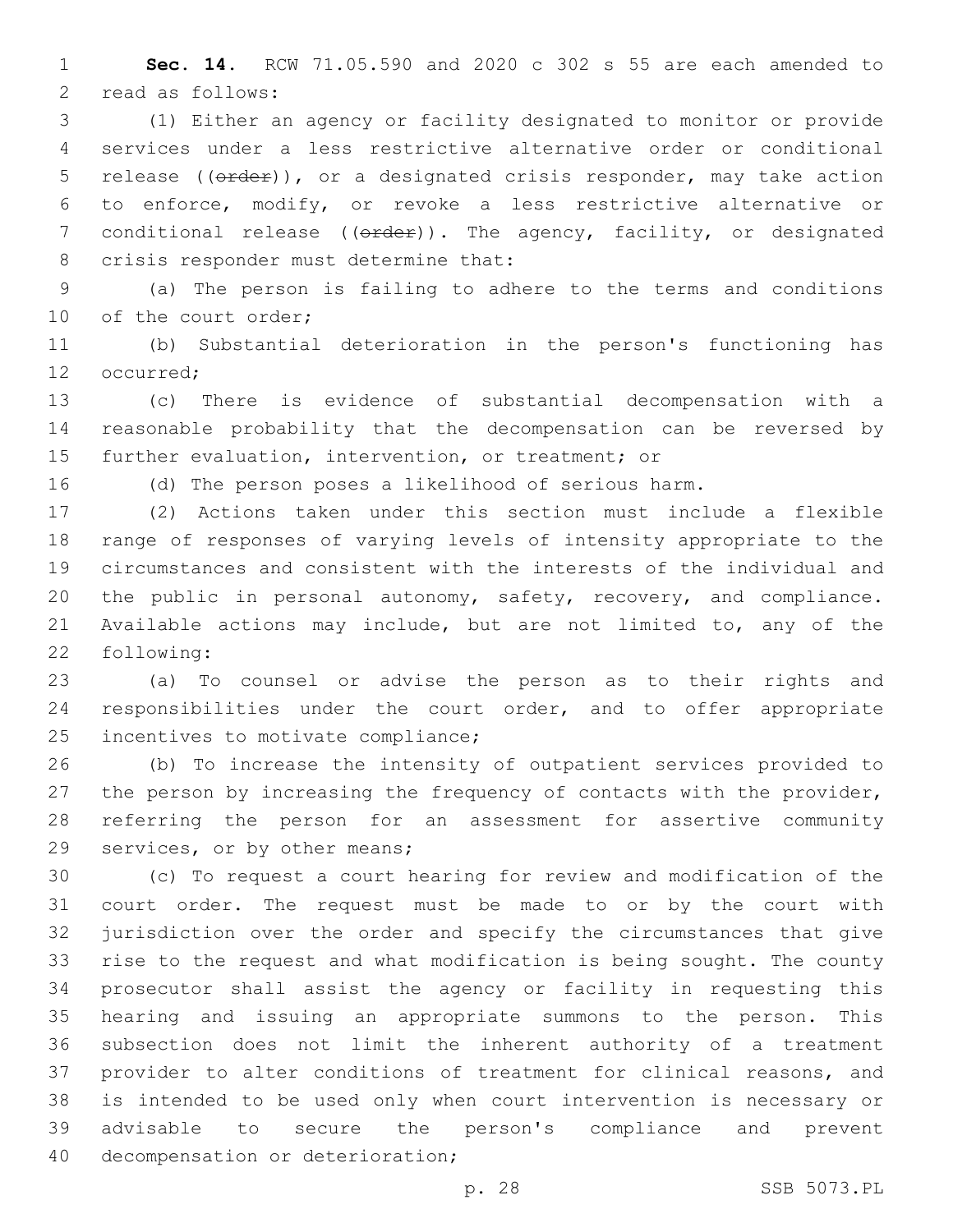(d) To cause the person to be transported by a peace officer, designated crisis responder, or other means to the agency or facility monitoring or providing services under the court order, or to a triage facility, crisis stabilization unit, emergency department, evaluation and treatment facility, secure withdrawal management and stabilization facility with available space, or an approved substance use disorder treatment program with available space. The person may be detained at the facility for up to twelve hours for the purpose of an evaluation to determine whether modification, revocation, or commitment proceedings are necessary and appropriate to stabilize the person and prevent decompensation, deterioration, or physical harm. Temporary detention for evaluation under this subsection is intended to occur only following a pattern of noncompliance or the failure of 14 reasonable attempts at outreach and engagement, and may occur only when in the clinical judgment of a designated crisis responder or the professional person in charge of an agency or facility designated to monitor less restrictive alternative services temporary detention is appropriate. This subsection does not limit the ability or obligation 19 to pursue revocation procedures under subsection  $((+4))$  (5) of this 20 section in appropriate circumstances; and

21 (e) To initiate revocation procedures under subsection  $((+4))$  (5) of this section or, if the current commitment is solely based on the person being in need of assisted outpatient behavioral health treatment as defined in RCW 71.05.020, initiate initial inpatient 25 detention procedures under subsection  $((+6))$   $(7)$  of this section.

 (3) A court may supervise a person on an order for less 27 restrictive alternative treatment or a conditional release. While the 28 person is under the order, the court may:

(a) Require appearance in court for periodic reviews; and

 (b) Modify the order after considering input from the agency or facility designated to provide or facilitate services. The court may not remand the person into inpatient treatment except as provided under subsection (5) of this section, but may take actions under subsection (2)(a) through (d) of this section.

 (4) The facility or agency designated to provide outpatient treatment shall notify the secretary of the department of social and health services or designated crisis responder when a person fails to adhere to terms and conditions of court ordered treatment or experiences substantial deterioration in his or her condition and, as a result, presents an increased likelihood of serious harm.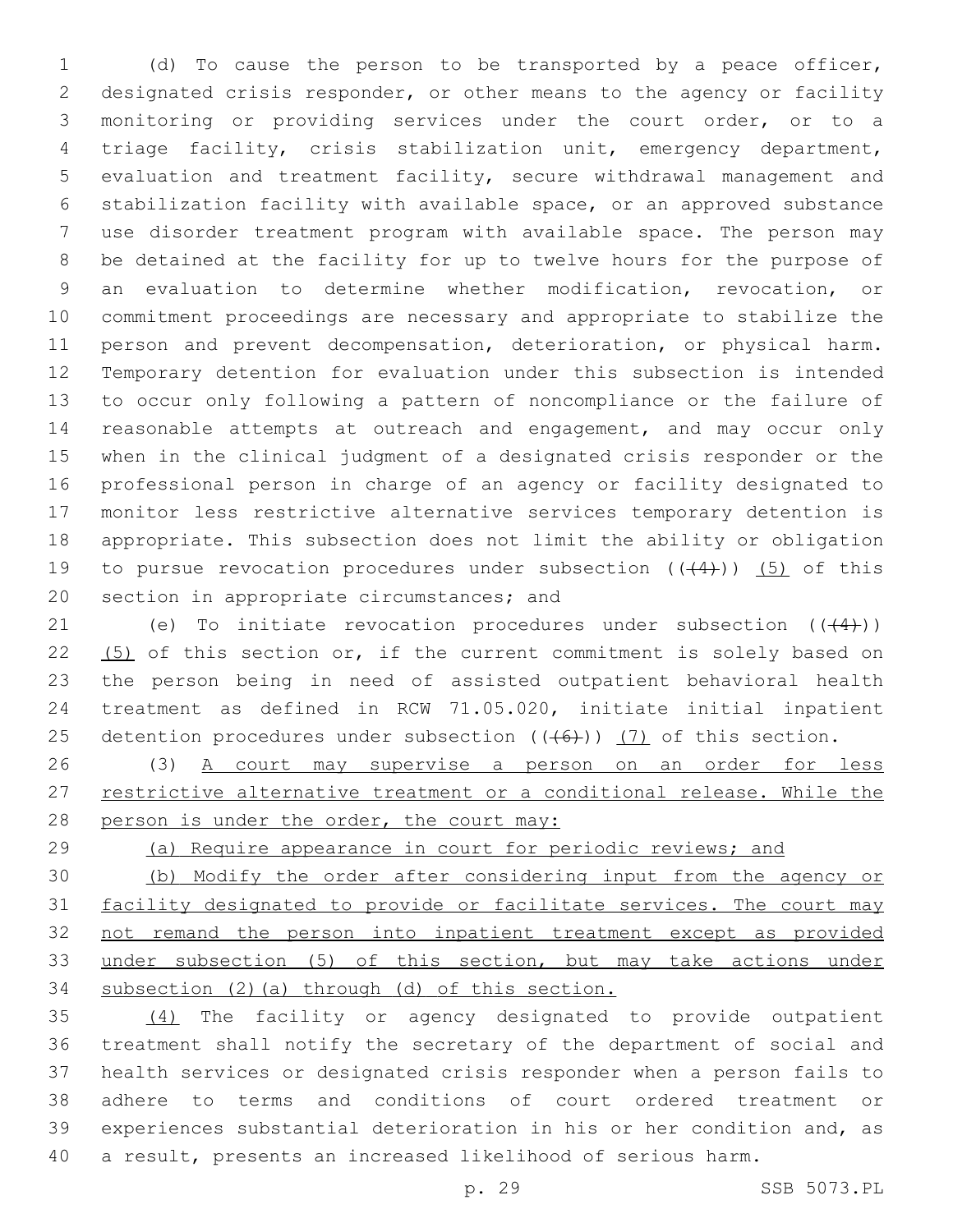$((+4))$   $(5)$  (a) Except as provided in subsection  $((+6))$   $(7)$  of this section, a designated crisis responder or the secretary of the department of social and health services may upon their own motion or notification by the facility or agency designated to provide outpatient care order a person subject to a court order under this chapter to be apprehended and taken into custody and temporary detention in an evaluation and treatment facility, an available secure withdrawal management and stabilization facility with adequate space, or an available approved substance use disorder treatment program with adequate space, in or near the county in which he or she is receiving outpatient treatment. Proceedings under this subsection  $((+4))$   $(5)$  may be initiated without ordering the apprehension and 13 detention of the person.

14 (b) Except as provided in subsection  $((+6+))$   $(7)$  of this section, 15 a person detained under this subsection  $((+4))$   $(5)$  must be held until such time, not exceeding five days, as a hearing can be scheduled to determine whether or not the person should be returned to the hospital or facility from which he or she had been released. If the person is not detained, the hearing must be scheduled within five days of service on the person. The designated crisis responder or the secretary of the department of social and health services may modify or rescind the order at any time prior to commencement of the 23 court hearing.

 (c) The designated crisis responder or secretary of the department of social and health services shall file a revocation petition and order of apprehension and detention with the court of the county where the person is currently located or being detained. The designated crisis responder shall serve the person and their attorney, guardian, and conservator, if any. The person has the same rights with respect to notice, hearing, and counsel as in any involuntary treatment proceeding, except as specifically set forth in this section. There is no right to jury trial. The venue for proceedings is the county where the petition is filed. Notice of the filing must be provided to the court that originally ordered commitment, if different from the court where the petition for revocation is filed, within two judicial days of the person's detention.37

38 (d) Except as provided in subsection  $((+6))$  (7) of this section, the issues for the court to determine are whether: (i) The person adhered to the terms and conditions of the court order; (ii)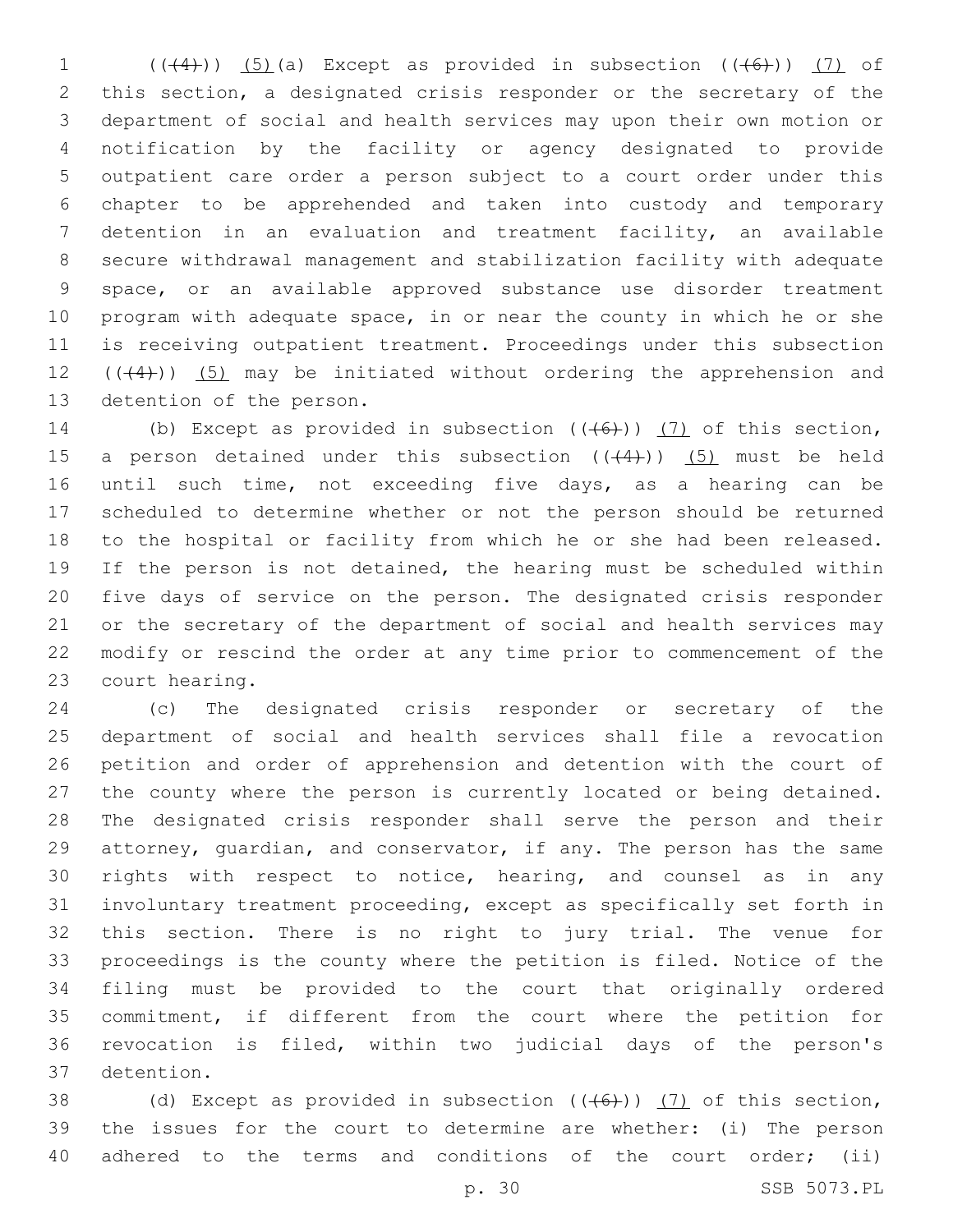substantial deterioration in the person's functioning has occurred; (iii) there is evidence of substantial decompensation with a reasonable probability that the decompensation can be reversed by further inpatient treatment; or (iv) there is a likelihood of serious harm; and, if any of the above conditions apply, whether the court should reinstate or modify the person's less restrictive alternative 7 or conditional release ((order)) or order the person's detention for inpatient treatment. The person may waive the court hearing and allow the court to enter a stipulated order upon the agreement of all 10 parties. If the court orders detention for inpatient treatment, the treatment period must be for fourteen days from the revocation hearing if the outpatient order was based on a petition under RCW 71.05.160 or 71.05.230. If the court orders detention for inpatient treatment and the outpatient order was based on a petition under RCW 71.05.290 or 71.05.320, the number of days remaining on the outpatient order must be converted to days of inpatient treatment authorized in the original court order. A court may not issue an order to detain a person for inpatient treatment in a secure withdrawal management and stabilization facility or approved substance use disorder treatment program under this subsection unless there is a secure withdrawal management and stabilization facility or approved substance use disorder treatment program available and with 23 adequate space for the person.

 ( $(\overline{(+5+})$ ) (6) In determining whether or not to take action under 25 this section the designated crisis responder, agency, or facility must consider the factors specified under RCW 71.05.212 and the court must consider the factors specified under RCW 71.05.245 as they apply 28 to the question of whether to enforce, modify, or revoke a court 29 order for involuntary treatment.

 $((+6+))$   $(7)$  (a) If the current commitment is solely based on the person being in need of assisted outpatient behavioral health treatment as defined in RCW 71.05.020, a designated crisis responder may initiate inpatient detention procedures under RCW 71.05.150 or 71.05.153 when appropriate. A designated crisis responder or the secretary may, upon their own motion or notification by the facility or agency designated to provide outpatient care to a person subject to a less restrictive alternative treatment order under RCW 71.05.320 subsequent to an order for assisted outpatient behavioral health treatment entered under RCW 71.05.148, order the person to be apprehended and taken into custody and temporary detention for

p. 31 SSB 5073.PL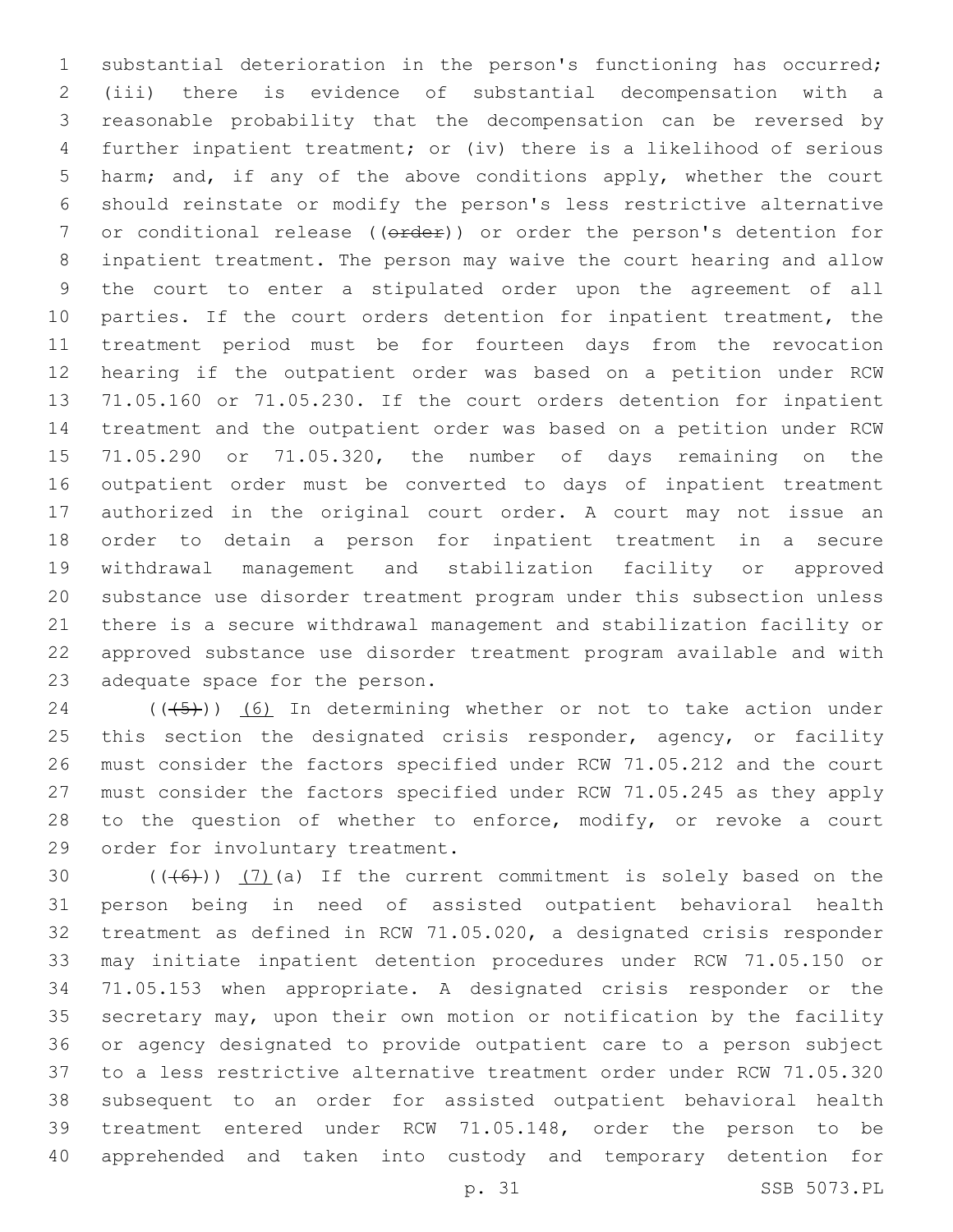inpatient evaluation in an evaluation and treatment facility, secure withdrawal management and stabilization facility, or in an approved substance use disorder treatment program, in or near the county in which he or she is receiving outpatient treatment. Proceedings under this subsection may be initiated without ordering the apprehension 6 and detention of the person.

 (b) A person detained under this subsection may be held for evaluation for up to one hundred twenty hours, excluding weekends and holidays, pending a court hearing. If the person is not detained, the hearing must be scheduled within one hundred twenty hours of service on the person. The designated crisis responder or the secretary may modify or rescind the order at any time prior to commencement of the 13 court hearing.

 (c) The issues for the court to determine are whether to continue the detention of the person for inpatient treatment or whether the court should reinstate or modify the person's less restrictive alternative order or order the person's detention for inpatient treatment. To continue detention after the one hundred twenty hour period, the court must find that the person, as a result of a behavioral health disorder, presents a likelihood of serious harm or is gravely disabled and, after considering less restrictive alternatives to involuntary detention and treatment, that no such alternatives are in the best interest of the person or others.

 (d) A court may not issue an order to detain a person for inpatient treatment in a secure withdrawal management and stabilization facility or approved substance use disorder program under this subsection unless there is a secure withdrawal management and stabilization facility or approved substance use disorder treatment program available and with adequate space for the person.

 **Sec. 15.** RCW 71.05.590 and 2020 c 302 s 56 are each amended to 31 read as follows:

 (1) Either an agency or facility designated to monitor or provide services under a less restrictive alternative order or conditional 34 release (( $\theta$ rder)), or a designated crisis responder, may take action to enforce, modify, or revoke a less restrictive alternative or 36 conditional release ( $(\theta \text{rder})$ ). The agency, facility, or designated 37 crisis responder must determine that:

 (a) The person is failing to adhere to the terms and conditions 39 of the court order;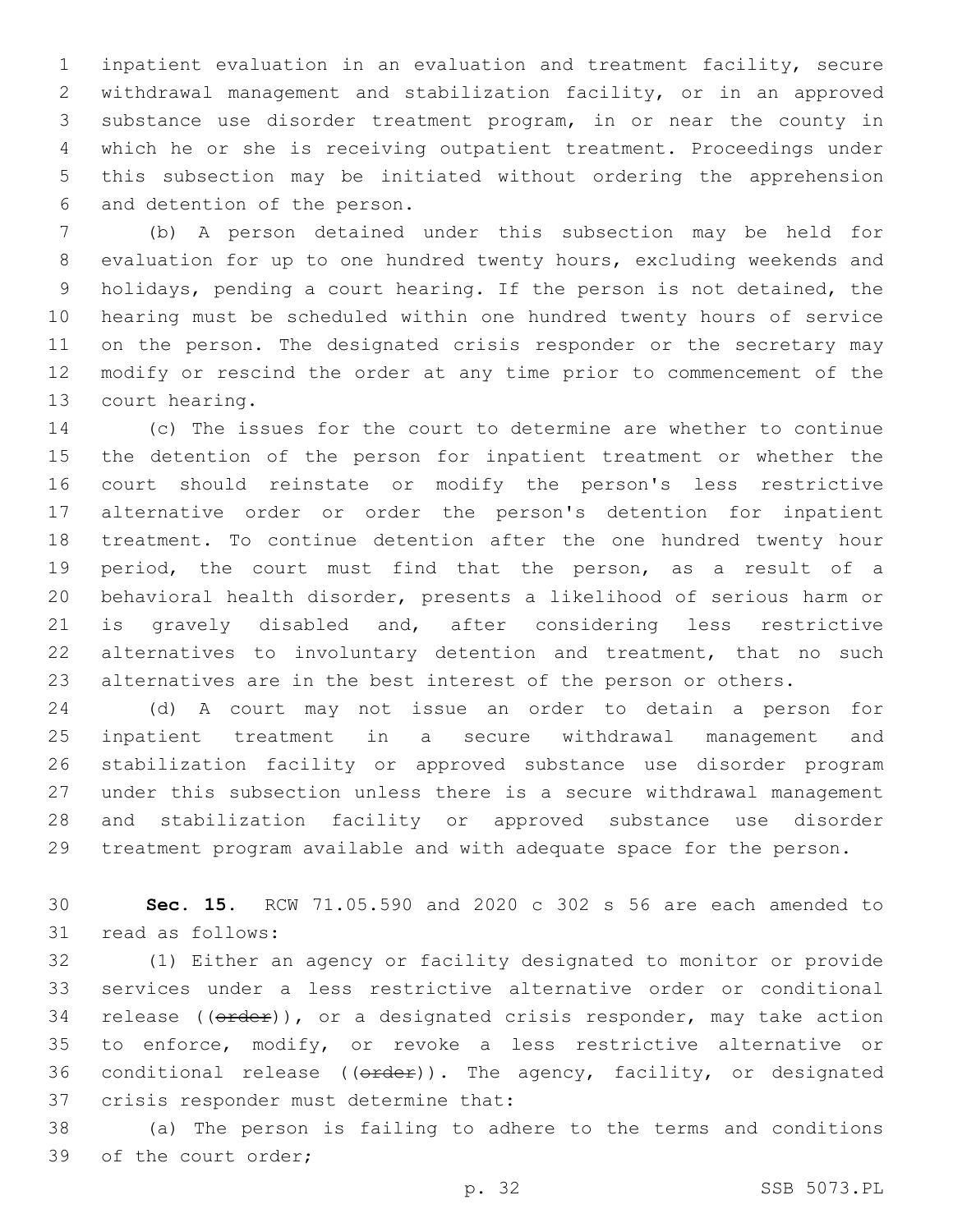(b) Substantial deterioration in the person's functioning has 2 occurred;

 (c) There is evidence of substantial decompensation with a reasonable probability that the decompensation can be reversed by 5 further evaluation, intervention, or treatment; or

(d) The person poses a likelihood of serious harm.

 (2) Actions taken under this section must include a flexible range of responses of varying levels of intensity appropriate to the circumstances and consistent with the interests of the individual and 10 the public in personal autonomy, safety, recovery, and compliance. Available actions may include, but are not limited to, any of the 12 following:

 (a) To counsel or advise the person as to their rights and 14 responsibilities under the court order, and to offer appropriate 15 incentives to motivate compliance;

 (b) To increase the intensity of outpatient services provided to 17 the person by increasing the frequency of contacts with the provider, referring the person for an assessment for assertive community 19 services, or by other means;

 (c) To request a court hearing for review and modification of the court order. The request must be made to or by the court with jurisdiction over the order and specify the circumstances that give rise to the request and what modification is being sought. The county prosecutor shall assist the agency or facility in requesting this hearing and issuing an appropriate summons to the person. This subsection does not limit the inherent authority of a treatment provider to alter conditions of treatment for clinical reasons, and is intended to be used only when court intervention is necessary or advisable to secure the person's compliance and prevent 30 decompensation or deterioration;

 (d) To cause the person to be transported by a peace officer, designated crisis responder, or other means to the agency or facility monitoring or providing services under the court order, or to a triage facility, crisis stabilization unit, emergency department, evaluation and treatment facility, secure withdrawal management and stabilization facility, or an approved substance use disorder treatment program. The person may be detained at the facility for up to twelve hours for the purpose of an evaluation to determine whether modification, revocation, or commitment proceedings are necessary and appropriate to stabilize the person and prevent decompensation,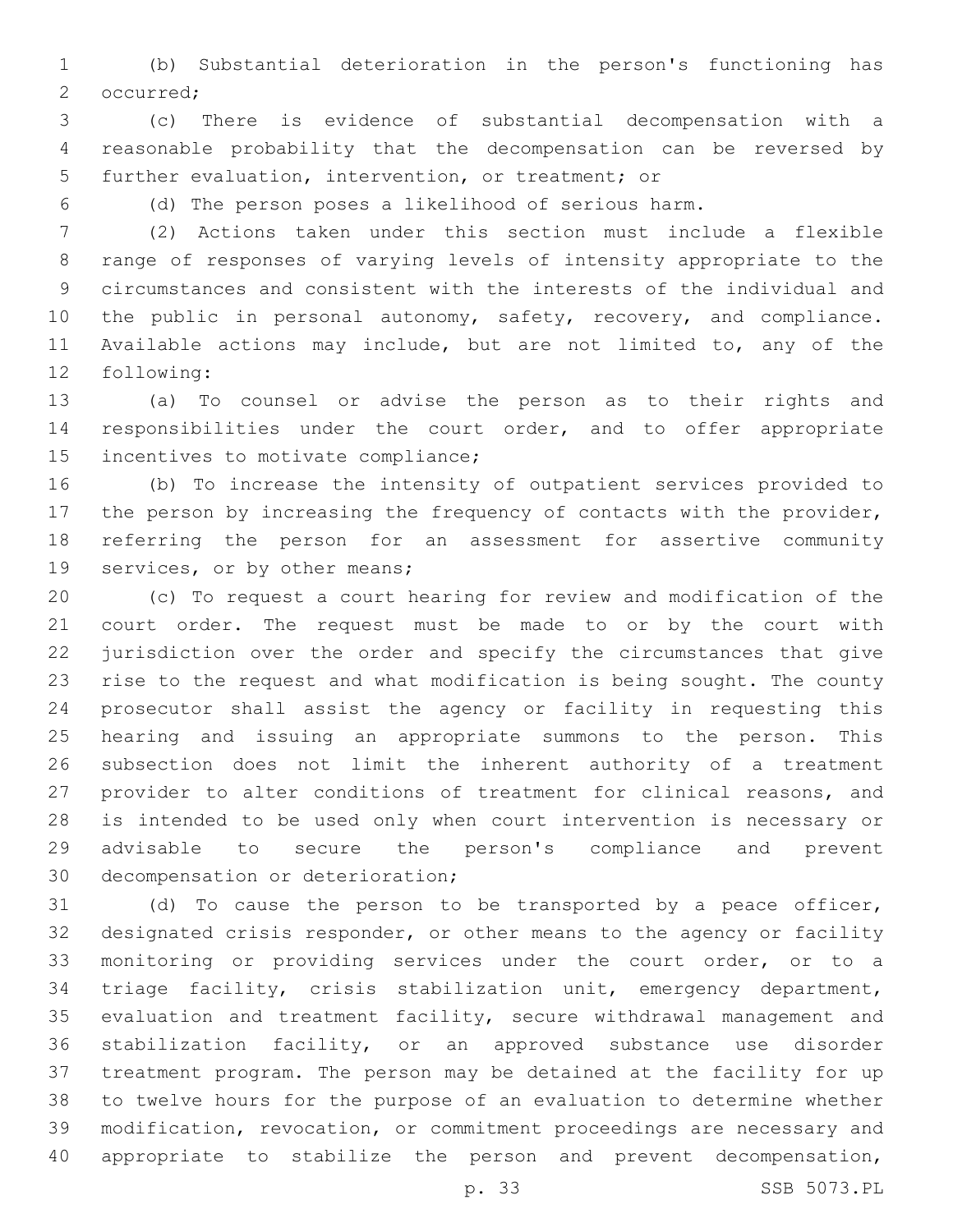deterioration, or physical harm. Temporary detention for evaluation under this subsection is intended to occur only following a pattern of noncompliance or the failure of reasonable attempts at outreach and engagement, and may occur only when in the clinical judgment of a designated crisis responder or the professional person in charge of an agency or facility designated to monitor less restrictive alternative services temporary detention is appropriate. This subsection does not limit the ability or obligation to pursue 9 revocation procedures under subsection  $((+4))$   $(5)$  of this section in 10 appropriate circumstances; and

11 (e) To initiate revocation procedures under subsection  $((+4))$ 12 (5) of this section or, if the current commitment is solely based on the person being in need of assisted outpatient behavioral health treatment as defined in RCW 71.05.020, initial inpatient detention 15 procedures under subsection  $((+6))$  (7) of this section.

16 (3) A court may supervise a person on an order for less 17 restrictive alternative treatment or a conditional release. While the 18 person is under the order, the court may:

(a) Require appearance in court for periodic reviews; and

 (b) Modify the order after considering input from the agency or 21 facility designated to provide or facilitate services. The court may not remand the person into inpatient treatment except as provided 23 under subsection (5) of this section, but may take actions under subsection (2)(a) through (d) of this section.

25 (4) The facility or agency designated to provide outpatient treatment shall notify the secretary of the department of social and health services or designated crisis responder when a person fails to adhere to terms and conditions of court ordered treatment or experiences substantial deterioration in his or her condition and, as a result, presents an increased likelihood of serious harm.

 $((+4))$   $(5)$  (a) Except as provided in subsection  $((+6))$   $(7)$  of this section, a designated crisis responder or the secretary of the department of social and health services may upon their own motion or notification by the facility or agency designated to provide outpatient care order a person subject to a court order under this chapter to be apprehended and taken into custody and temporary detention in an evaluation and treatment facility, in a secure withdrawal management and stabilization facility, or in an approved substance use disorder treatment program, in or near the county in which he or she is receiving outpatient treatment. Proceedings under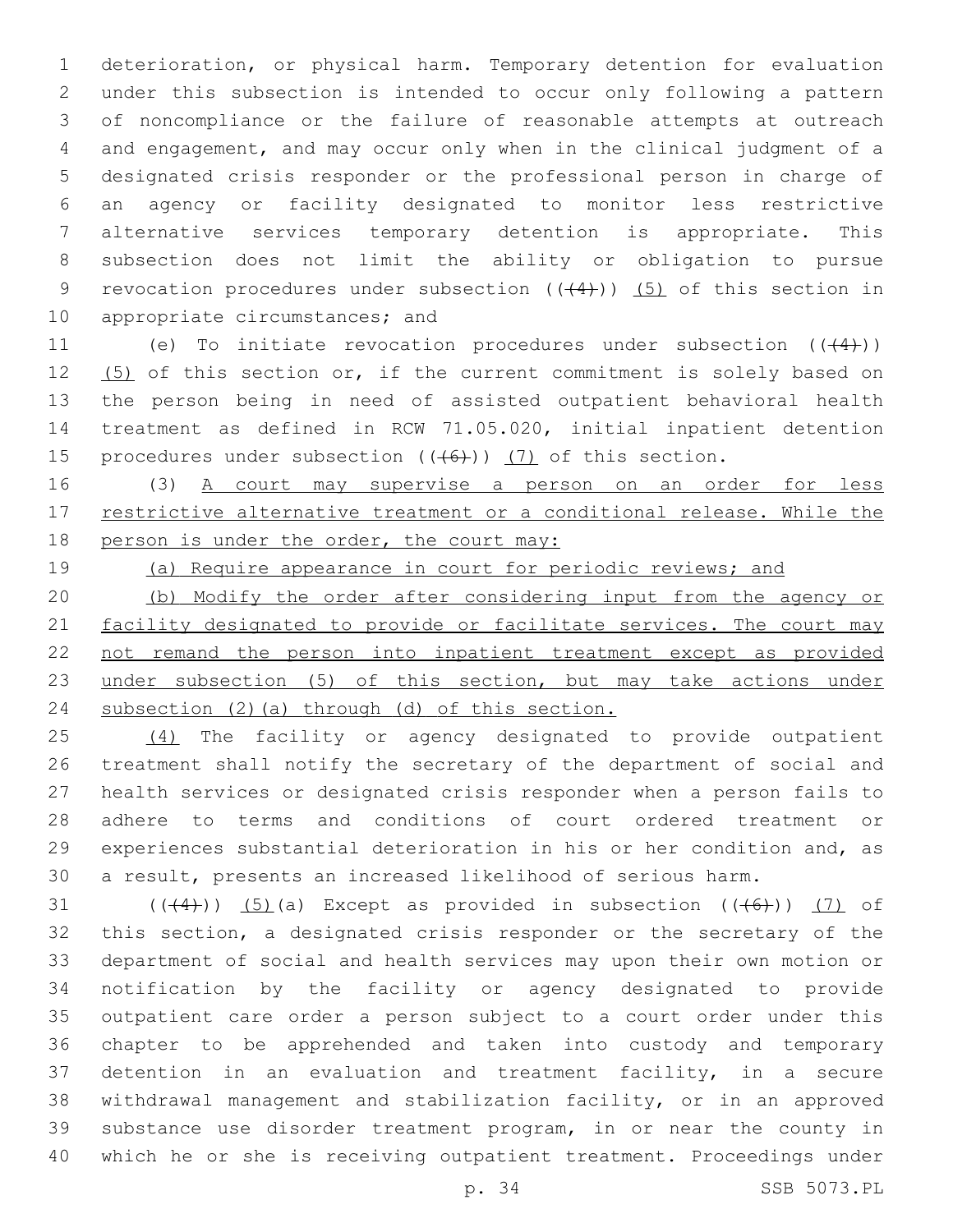1 this subsection  $((4+))$   $(5)$  may be initiated without ordering the 2 apprehension and detention of the person.

3 (b) Except as provided in subsection  $((+6))$  (7) of this section, 4 a person detained under this subsection  $((+4))$  (5) must be held until such time, not exceeding five days, as a hearing can be scheduled to determine whether or not the person should be returned to the hospital or facility from which he or she had been released. If the person is not detained, the hearing must be scheduled within five days of service on the person. The designated crisis responder or the secretary of the department of social and health services may modify or rescind the order at any time prior to commencement of the 12 court hearing.

 (c) The designated crisis responder or secretary of the department of social and health services shall file a revocation petition and order of apprehension and detention with the court of the county where the person is currently located or being detained. The designated crisis responder shall serve the person and their attorney, guardian, and conservator, if any. The person has the same rights with respect to notice, hearing, and counsel as in any involuntary treatment proceeding, except as specifically set forth in this section. There is no right to jury trial. The venue for proceedings is the county where the petition is filed. Notice of the filing must be provided to the court that originally ordered commitment, if different from the court where the petition for revocation is filed, within two judicial days of the person's 26 detention.

27 (d) Except as provided in subsection  $((+6))$  (7) of this section, the issues for the court to determine are whether: (i) The person 29 adhered to the terms and conditions of the court order; (ii) substantial deterioration in the person's functioning has occurred; (iii) there is evidence of substantial decompensation with a reasonable probability that the decompensation can be reversed by further inpatient treatment; or (iv) there is a likelihood of serious harm; and, if any of the above conditions apply, whether the court should reinstate or modify the person's less restrictive alternative 36 or conditional release ((order)) or order the person's detention for inpatient treatment. The person may waive the court hearing and allow the court to enter a stipulated order upon the agreement of all parties. If the court orders detention for inpatient treatment, the treatment period must be for fourteen days from the revocation

p. 35 SSB 5073.PL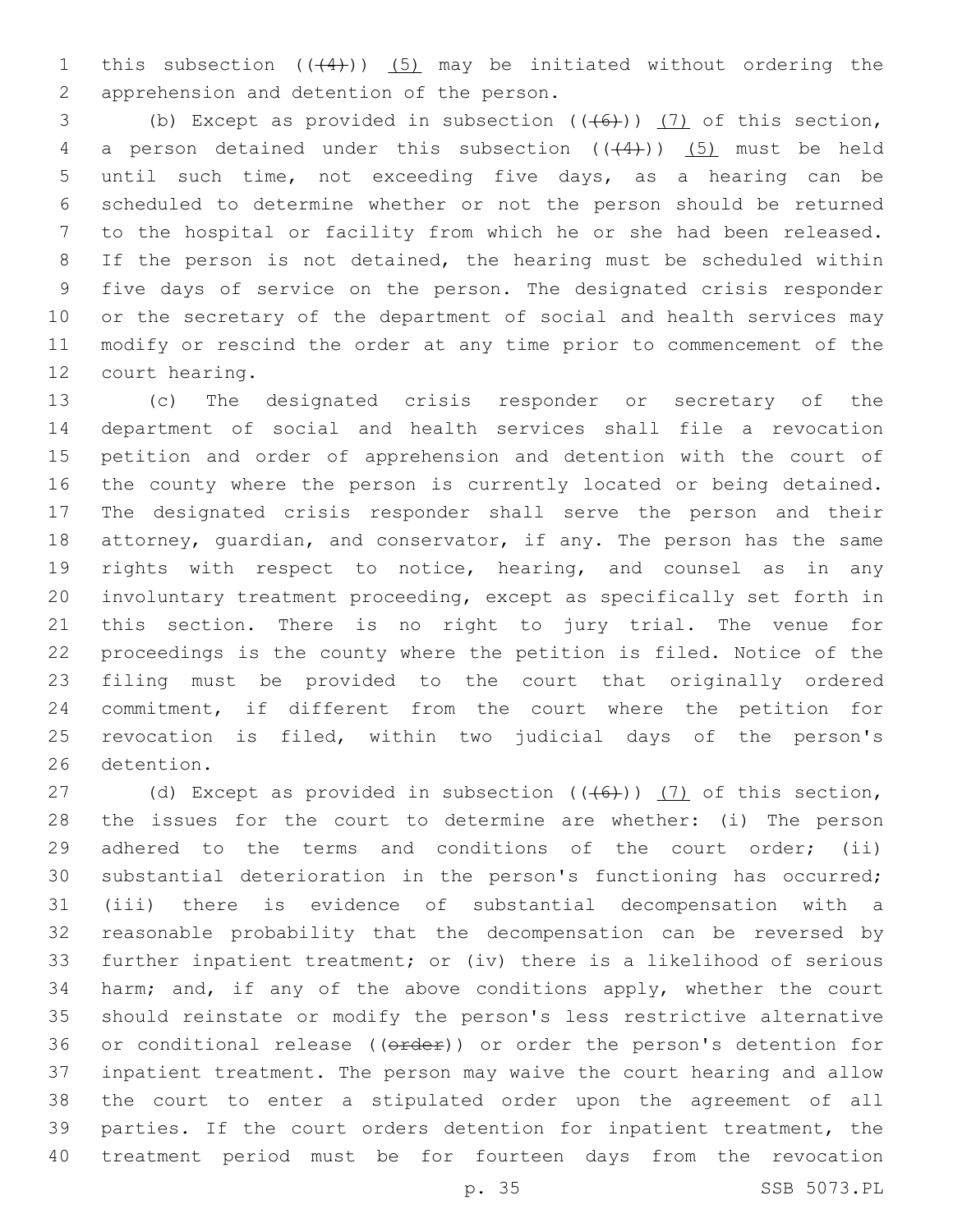hearing if the outpatient order was based on a petition under RCW 71.05.160 or 71.05.230. If the court orders detention for inpatient treatment and the outpatient order was based on a petition under RCW 71.05.290 or 71.05.320, the number of days remaining on the outpatient order must be converted to days of inpatient treatment authorized in the original court order.6

7 (( $(45)$ )) (6) In determining whether or not to take action under this section the designated crisis responder, agency, or facility must consider the factors specified under RCW 71.05.212 and the court must consider the factors specified under RCW 71.05.245 as they apply 11 to the question of whether to enforce, modify, or revoke a court 12 order for involuntary treatment.

 $((+6+))$   $(7)$  (a) If the current commitment is solely based on the person being in need of assisted outpatient behavioral health treatment as defined in RCW 71.05.020, a designated crisis responder may initiate inpatient detention procedures under RCW 71.05.150 or 71.05.153 when appropriate. A designated crisis responder or the secretary may, upon their own motion or notification by the facility or agency designated to provide outpatient care to a person subject to a less restrictive alternative treatment order under RCW 71.05.320 subsequent to an order for assisted outpatient behavioral health treatment entered under RCW 71.05.148, order the person to be apprehended and taken into custody and temporary detention for inpatient evaluation in an evaluation and treatment facility, in a secure withdrawal management and stabilization facility, or in an approved substance use disorder treatment program, in or near the county in which he or she is receiving outpatient treatment. Proceedings under this subsection may be initiated without ordering 29 the apprehension and detention of the person.

 (b) A person detained under this subsection may be held for evaluation for up to one hundred twenty hours, excluding weekends and holidays, pending a court hearing. The designated crisis responder or the secretary may modify or rescind the order at any time prior to 34 commencement of the court hearing.

 (c) The issues for the court to determine are whether to continue the detention of the person for inpatient treatment or whether the court should reinstate or modify the person's less restrictive alternative order or order the person's detention for inpatient treatment. To continue detention after the one hundred twenty hour period, the court must find that the person, as a result of a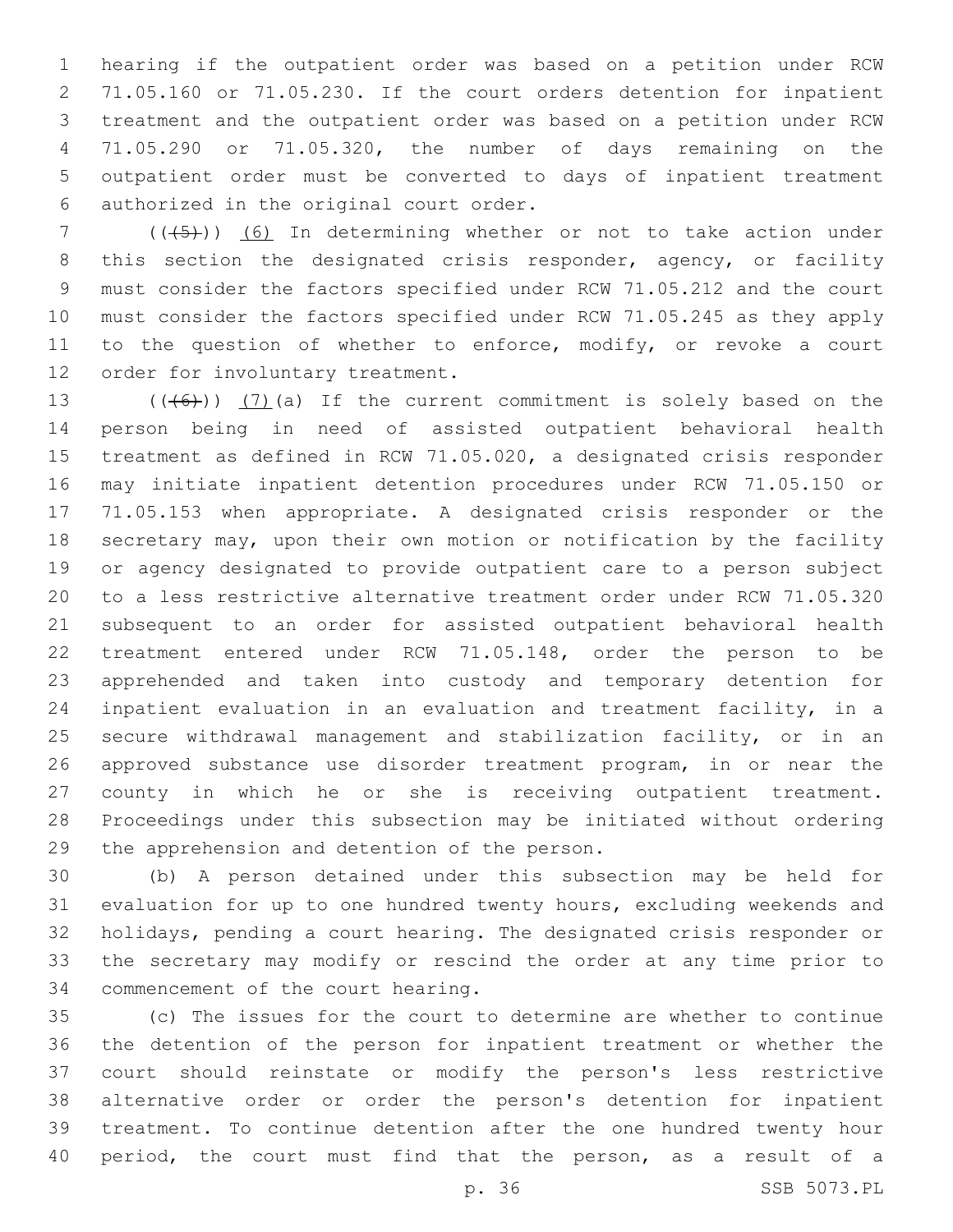behavioral health disorder, presents a likelihood of serious harm or is gravely disabled and, after considering less restrictive alternatives to involuntary detention and treatment, that no such alternatives are in the best interest of the person or others.

5 **Sec. 16.** RCW 71.34.755 and 2020 c 302 s 96 are each amended to read as follows:6

7 (1) Less restrictive alternative treatment, at a minimum, must 8 include the following services:

(a) Assignment of a care coordinator;9

10 (b) An intake evaluation with the provider of the less 11 restrictive alternative treatment;

12 (c) A psychiatric evaluation, a substance use disorder 13 evaluation, or both;

14 (d) A schedule of regular contacts with the provider of the less 15 restrictive alternative treatment services for the duration of the 16 order;

17 (e) A transition plan addressing access to continued services at 18 the expiration of the order;

19 (f) An individual crisis plan; and

20 (g) Notification to the care coordinator assigned in (a) of this 21 subsection if reasonable efforts to engage the client fail to produce 22 substantial compliance with court-ordered treatment conditions.

23 (2) Less restrictive alternative treatment may include the 24 following additional services:

- 25 (a) Medication management;
- (b) Psychotherapy;26

27 (c) Nursing;

28 (d) Substance ((abuse)) use disorder counseling;

29 (e) Residential treatment; ((and))

30 (f) Support for housing, benefits, education, and employment; and

31 (g) Periodic court review.

 (3) If the minor was provided with involuntary medication during the involuntary commitment period, the less restrictive alternative treatment order may authorize the less restrictive alternative treatment provider or its designee to administer involuntary antipsychotic medication to the person if the provider has attempted and failed to obtain the informed consent of the person and there is a concurring medical opinion approving the medication by a psychiatrist, physician assistant working with a supervising

p. 37 SSB 5073.PL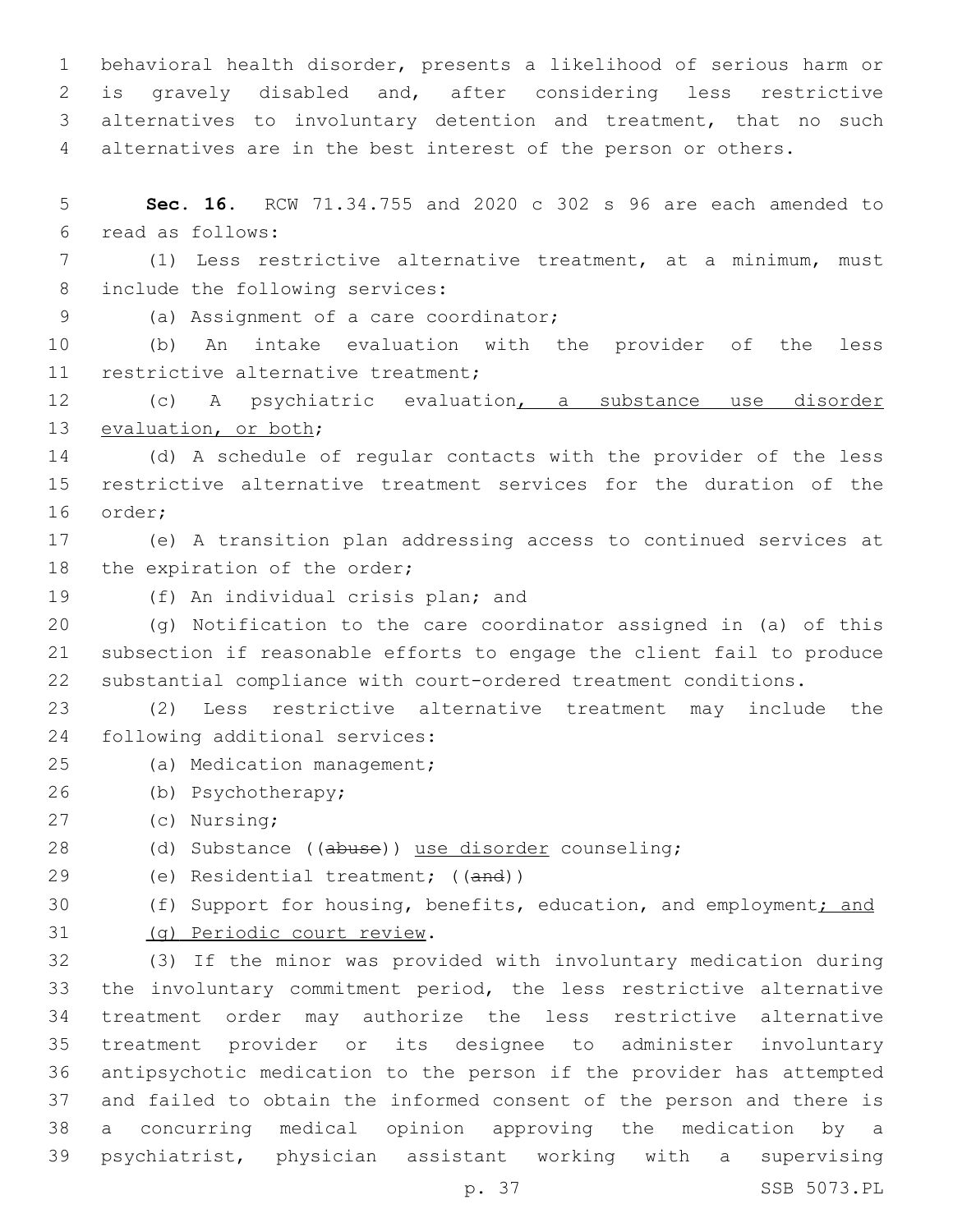psychiatrist, psychiatric advanced registered nurse practitioner, or physician or physician assistant in consultation with an independent mental health professional with prescribing authority.

 (4) Less restrictive alternative treatment must be administered by a provider that is certified or licensed to provide or coordinate the full scope of services required under the less restrictive alternative order and that has agreed to assume this responsibility.

 (5) The care coordinator assigned to a minor ordered to less restrictive alternative treatment must submit an individualized plan for the minor's treatment services to the court that entered the order. An initial plan must be submitted as soon as possible following the intake evaluation and a revised plan must be submitted upon any subsequent modification in which a type of service is 14 removed from or added to the treatment plan.

 (6) A care coordinator may disclose information and records related to mental health services pursuant to RCW 70.02.230(2)(k) for 17 purposes of implementing less restrictive alternative treatment.

 (7) For the purpose of this section, "care coordinator" means a clinical practitioner who coordinates the activities of less restrictive alternative treatment. The care coordinator coordinates activities with the designated crisis responders that are necessary for enforcement and continuation of less restrictive alternative treatment orders and is responsible for coordinating service activities with other agencies and establishing and maintaining a therapeutic relationship with the individual on a continuing basis.

 **Sec. 17.** RCW 70.02.230 and 2020 c 256 s 402 are each amended to 27 read as follows:

 (1) ((Except as provided in this section, RCW 70.02.050, 71.05.445, 74.09.295, 70.02.210, 70.02.240, 70.02.250, 70.02.260, and 70.02.265, or pursuant to a valid authorization under RCW 70.02.030, 31 the)) The fact of admission to a provider for mental health services and all information and records compiled, obtained, or maintained in the course of providing mental health services to either voluntary or involuntary recipients of services at public or private agencies ((must be confidential)) may not be disclosed except as provided in this section, RCW 70.02.050, 71.05.445, 74.09.295, 70.02.210, 70.02.240, 70.02.250, 70.02.260, and 70.02.265, or under a valid 38 authorization under RCW 70.02.030.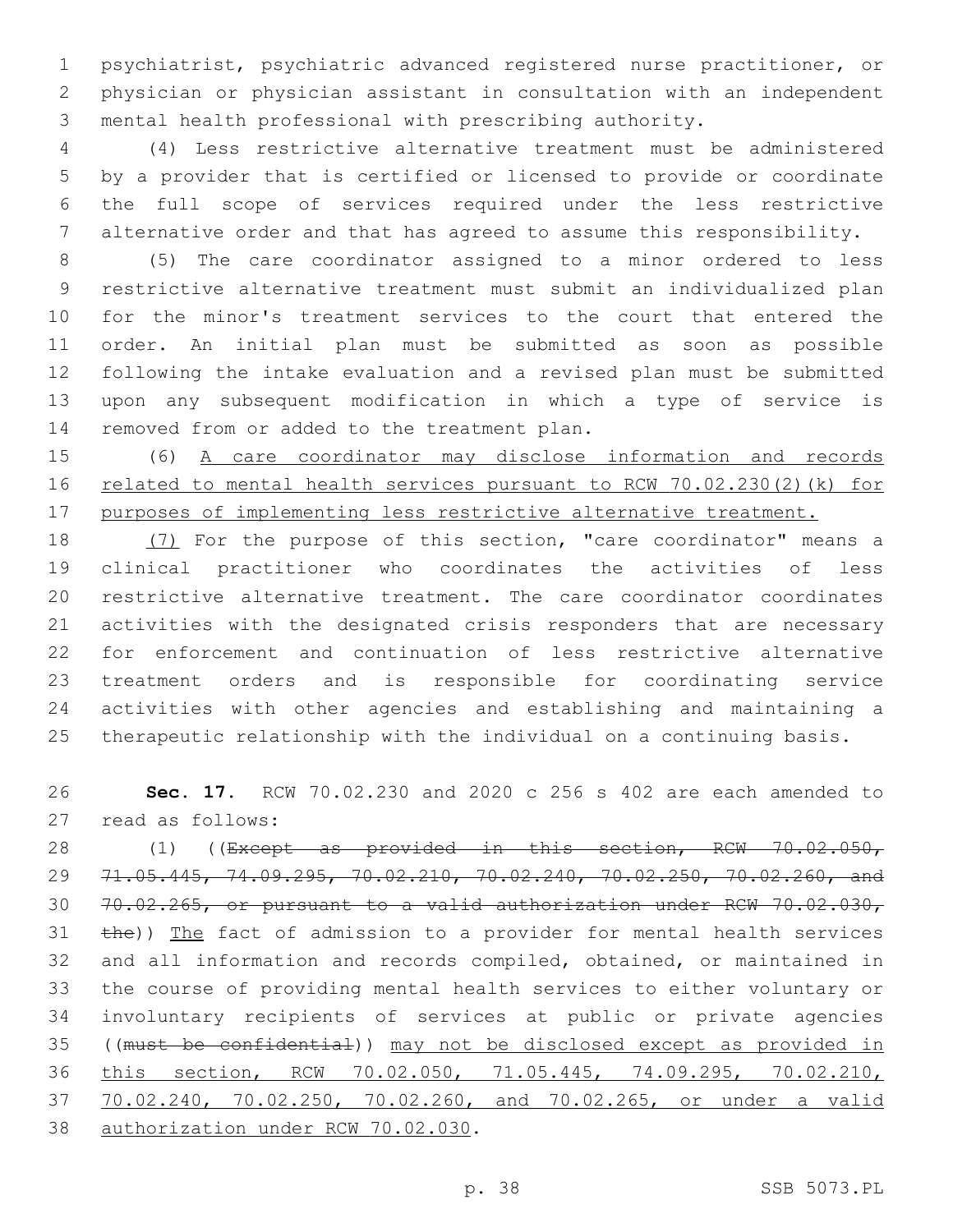(2) Information and records related to mental health services, other than those obtained through treatment under chapter 71.34 RCW, 3 may be disclosed  $((on+y))$ :

 (a) In communications between qualified professional persons to meet the requirements of chapter 71.05 RCW, including Indian health care providers, in the provision of services or appropriate referrals, or in the course of guardianship proceedings if provided 8 to a professional person:

9 (i) Employed by the facility;

(ii) Who has medical responsibility for the patient's care;

11 (iii) Who is a designated crisis responder;

(iv) Who is providing services under chapter 71.24 RCW;

 (v) Who is employed by a state or local correctional facility 14 where the person is confined or supervised; or

 (vi) Who is providing evaluation, treatment, or follow-up 16 services under chapter 10.77 RCW;

 (b) When the communications regard the special needs of a patient and the necessary circumstances giving rise to such needs and the disclosure is made by a facility providing services to the operator 20 of a facility in which the patient resides or will reside;

 (c)(i) When the person receiving services, or his or her guardian, designates persons to whom information or records may be released, or if the person is a minor, when his or her parents make 24 such a designation;

 (ii) A public or private agency shall release to a person's next of kin, attorney, personal representative, guardian, or conservator, if any:

 (A) The information that the person is presently a patient in the facility or that the person is seriously physically ill;

 (B) A statement evaluating the mental and physical condition of the patient, and a statement of the probable duration of the patient's confinement, if such information is requested by the next 33 of kin, attorney, personal representative, quardian, or conservator; 34 and

 (iii) Other information requested by the next of kin or attorney as may be necessary to decide whether or not proceedings should be 37 instituted to appoint a quardian or conservator;

 (d)(i) To the courts, including tribal courts, as necessary to the administration of chapter 71.05 RCW or to a court ordering an evaluation or treatment under chapter 10.77 RCW solely for the

p. 39 SSB 5073.PL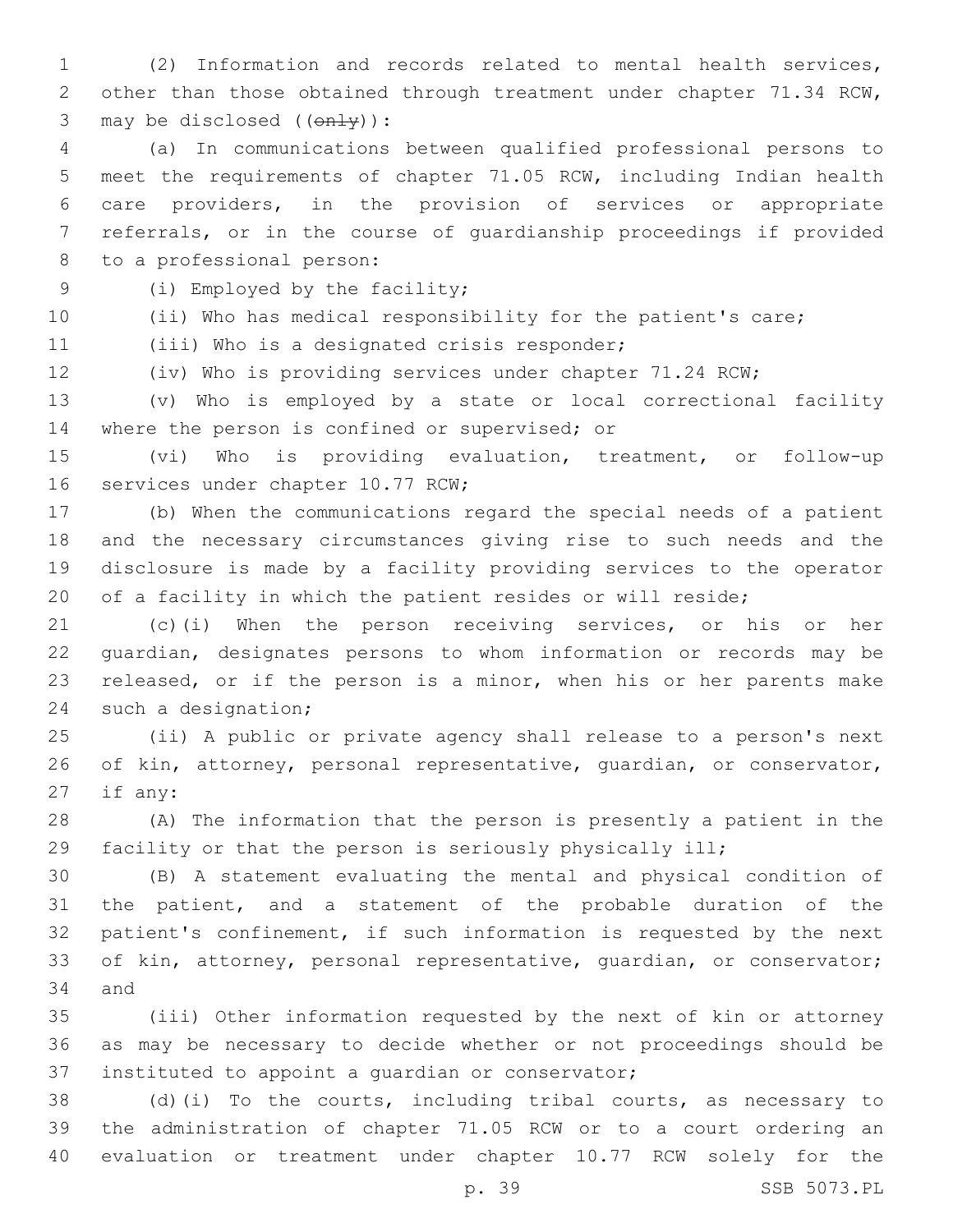purpose of preventing the entry of any evaluation or treatment order that is inconsistent with any order entered under chapter 71.05 RCW.

 (ii) To a court or its designee in which a motion under chapter 10.77 RCW has been made for involuntary medication of a defendant for 5 the purpose of competency restoration.

 (iii) Disclosure under this subsection is mandatory for the purpose of the federal health insurance portability and 8 accountability act;

 (e)(i) When a mental health professional or designated crisis responder is requested by a representative of a law enforcement or corrections agency, including a police officer, sheriff, community corrections officer, a municipal attorney, or prosecuting attorney to undertake an investigation or provide treatment under RCW 71.05.150, 10.31.110, or 71.05.153, the mental health professional or designated crisis responder shall, if requested to do so, advise the representative in writing of the results of the investigation including a statement of reasons for the decision to detain or release the person investigated. The written report must be submitted within seventy-two hours of the completion of the investigation or the request from the law enforcement or corrections representative, 21 whichever occurs later.

 (ii) Disclosure under this subsection is mandatory for the purposes of the federal health insurance portability and 24 accountability act;

25 (f) To the attorney of the detained person;

 (g) To the prosecuting attorney as necessary to carry out the responsibilities of the office under RCW 71.05.330(2), 71.05.340(1)(b), and 71.05.335. The prosecutor must be provided access to records regarding the committed person's treatment and prognosis, medication, behavior problems, and other records relevant to the issue of whether treatment less restrictive than inpatient treatment is in the best interest of the committed person or others. Information must be disclosed only after giving notice to the 34 committed person and the person's counsel;

 (h)(i) To appropriate law enforcement agencies and to a person, when the identity of the person is known to the public or private agency, whose health and safety has been threatened, or who is known 38 to have been repeatedly harassed, by the patient. The person may designate a representative to receive the disclosure. The disclosure must be made by the professional person in charge of the public or

p. 40 SSB 5073.PL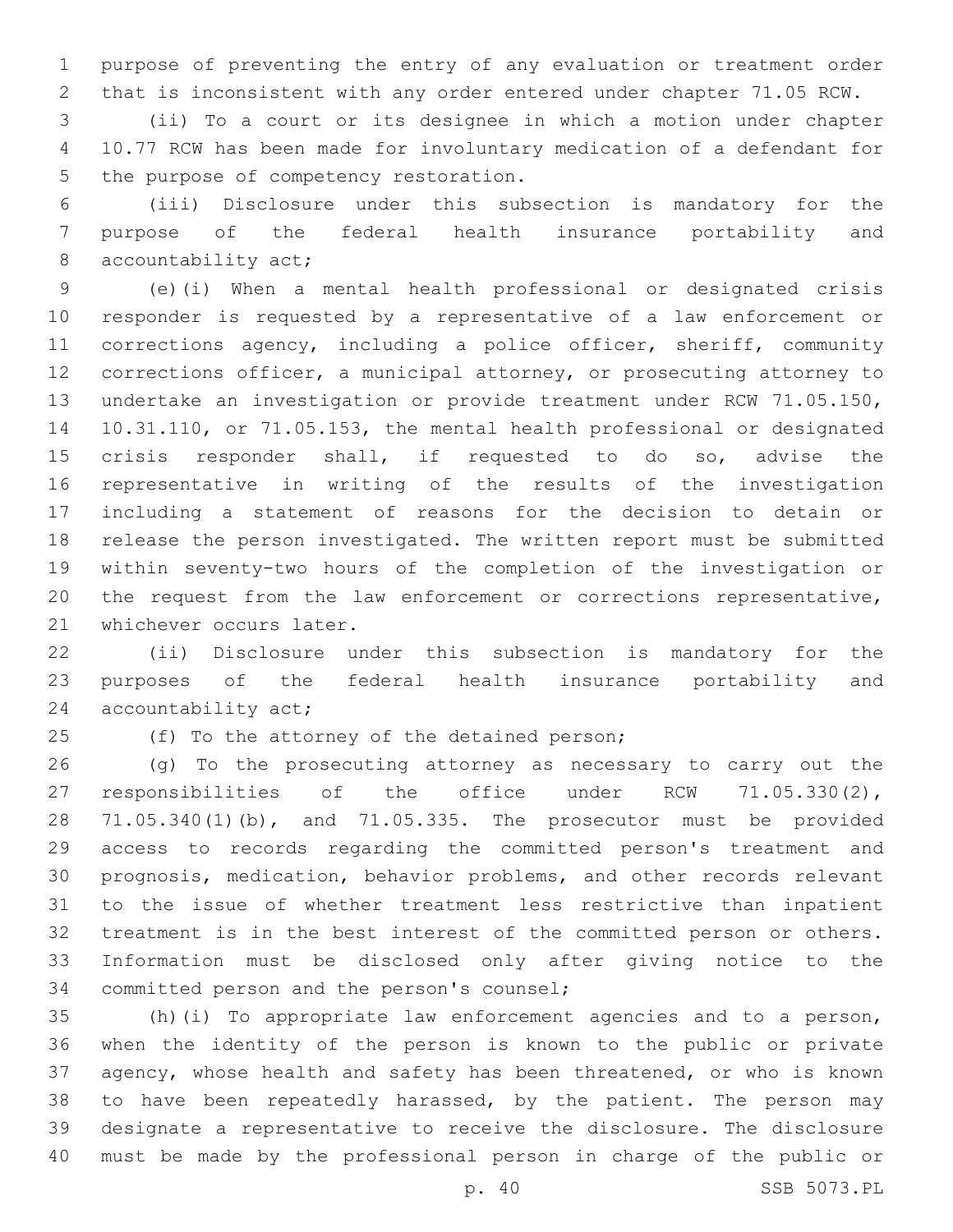private agency or his or her designee and must include the dates of commitment, admission, discharge, or release, authorized or unauthorized absence from the agency's facility, and only any other information that is pertinent to the threat or harassment. The agency or its employees are not civilly liable for the decision to disclose or not, so long as the decision was reached in good faith and without 7 gross negligence.

 (ii) Disclosure under this subsection is mandatory for the purposes of the federal health insurance portability and 10 accountability act;

 (i)(i) To appropriate corrections and law enforcement agencies all necessary and relevant information in the event of a crisis or emergent situation that poses a significant and imminent risk to the public. The mental health service agency or its employees are not civilly liable for the decision to disclose or not so long as the decision was reached in good faith and without gross negligence.

 (ii) Disclosure under this subsection is mandatory for the 18 purposes of the health insurance portability and accountability act;

 (j) To the persons designated in RCW 71.05.425 for the purposes 20 described in those sections;

 (k) By a care coordinator under RCW 71.05.585 assigned to a person ordered to receive less restrictive alternative treatment for the purpose of sharing information to parties necessary for the 24 implementation of proceedings under chapter 71.05 RCW;

 (l) Upon the death of a person. The person's next of kin, personal representative, guardian, or conservator, if any, must be notified. Next of kin who are of legal age and competent must be notified under this section in the following order: Spouse, parents, children, brothers and sisters, and other relatives according to the degree of relation. Access to all records and information compiled, obtained, or maintained in the course of providing services to a 32 deceased patient are governed by RCW 70.02.140;

 $((+1))$   $(m)$  To mark headstones or otherwise memorialize patients interred at state hospital cemeteries. The department of social and health services shall make available the name, date of birth, and date of death of patients buried in state hospital cemeteries fifty 37 years after the death of a patient;

 ( $(\frac{+m}{2})$ ) (n) To law enforcement officers and to prosecuting attorneys as are necessary to enforce RCW 9.41.040(2)(a)(iv). The extent of information that may be released is limited as follows: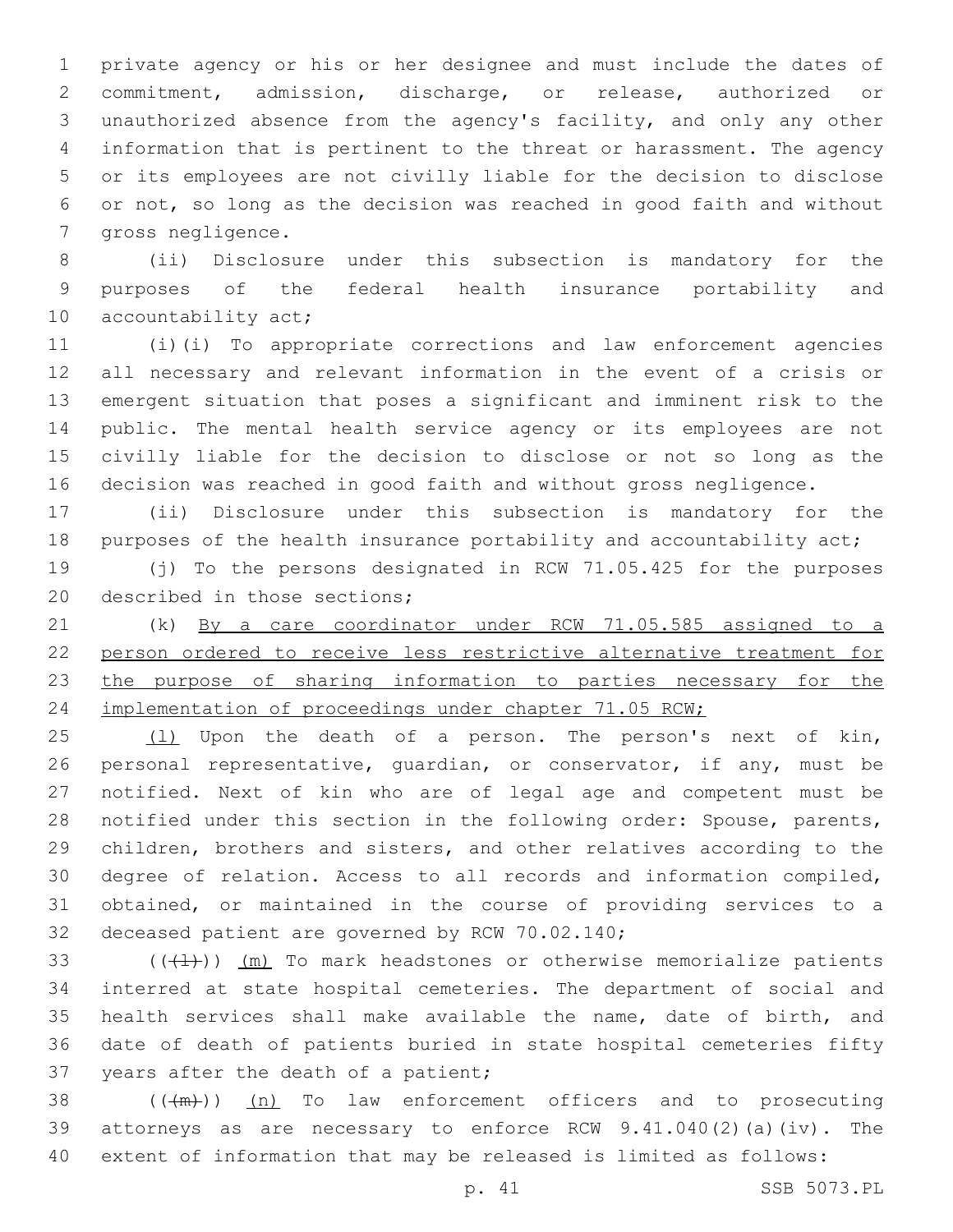(i) Only the fact, place, and date of involuntary commitment, an official copy of any order or orders of commitment, and an official copy of any written or oral notice of ineligibility to possess a firearm that was provided to the person pursuant to RCW 9.41.047(1), 5 must be disclosed upon request;

 (ii) The law enforcement and prosecuting attorneys may only release the information obtained to the person's attorney as required by court rule and to a jury or judge, if a jury is waived, that presides over any trial at which the person is charged with violating 10 RCW  $9.41.040(2)$  (a)(iv);

 (iii) Disclosure under this subsection is mandatory for the purposes of the federal health insurance portability and 13 accountability act;

 $((+n))$  (o) When a patient would otherwise be subject to the provisions of this section and disclosure is necessary for the protection of the patient or others due to his or her unauthorized disappearance from the facility, and his or her whereabouts is unknown, notice of the disappearance, along with relevant information, may be made to relatives, the department of corrections when the person is under the supervision of the department, and governmental law enforcement agencies designated by the physician or psychiatric advanced registered nurse practitioner in charge of the patient or the professional person in charge of the facility, or his 24 or her professional designee;

 (( $\left(\overline{+}0\overline{+}\right)$ ) (p) Pursuant to lawful order of a court, including a 26 tribal court:

 $((+p))$   $(q)$  To qualified staff members of the department, to the authority, to behavioral health administrative services organizations, to managed care organizations, to resource management services responsible for serving a patient, or to service providers designated by resource management services as necessary to determine the progress and adequacy of treatment and to determine whether the person should be transferred to a less restrictive or more 34 appropriate treatment modality or facility;

35 ( $(\overline{q})$ ) (r) Within the mental health service agency or Indian health care provider facility where the patient is receiving treatment, confidential information may be disclosed to persons employed, serving in bona fide training programs, or participating in supervised volunteer programs, at the facility when it is necessary 40 to perform their duties;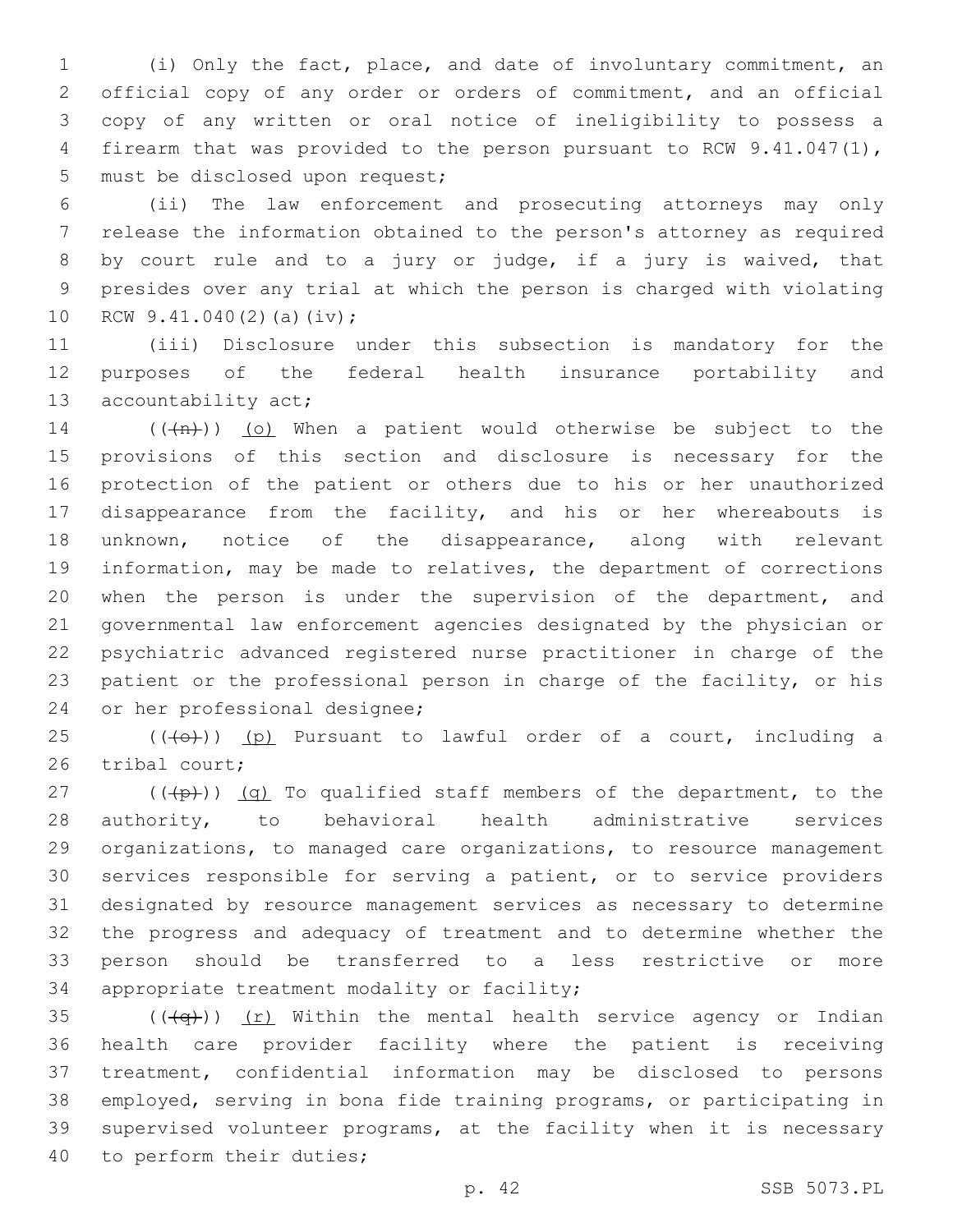1  $((+r))$  (s) Within the department and the authority as necessary 2 to coordinate treatment for mental illness, developmental 3 disabilities,  $((a + b)$  is disorder of persons 4 who are under the supervision of the department;

 $(1+5)$  (( $(1+5)$ )) (t) Between the department of social and health services, 6 the department of children, youth, and families, and the health care 7 authority as necessary to coordinate treatment for mental illness, 8 developmental disabilities, ((alcoholism, or drug abuse)) or 9 substance use disorder of persons who are under the supervision of 10 the department of social and health services or the department of 11 children, youth, and families;

 $((\{t\})$  (u) To a licensed physician or psychiatric advanced registered nurse practitioner who has determined that the life or health of the person is in danger and that treatment without the information and records related to mental health services could be injurious to the patient's health. Disclosure must be limited to the 17 portions of the records necessary to meet the medical emergency;

18  $((+u))$   $(v)$  (i) Consistent with the requirements of the federal 19 health insurance portability and accountability act, to:

20 (A) A health care provider, including an Indian health care 21 provider, who is providing care to a patient, or to whom a patient 22 has been referred for evaluation or treatment; or

 (B) Any other person who is working in a care coordinator role for a health care facility, health care provider, or Indian health care provider, or is under an agreement pursuant to the federal health insurance portability and accountability act with a health care facility or a health care provider and requires the information and records to assure coordinated care and treatment of that patient.

 (ii) A person authorized to use or disclose information and records related to mental health services under this subsection (2)  $((+u))$   $(v)$  must take appropriate steps to protect the information 32 and records relating to mental health services.

33 (iii) Psychotherapy notes may not be released without 34 authorization of the patient who is the subject of the request for 35 release of information;

36  $((+\nabla)+)(w)$  To administrative and office support staff designated 37 to obtain medical records for those licensed professionals listed in  $(4u)$ ) (v) of this subsection;

39  $((+w))$   $(x)$  To a facility that is to receive a person who is 40 involuntarily committed under chapter 71.05 RCW, or upon transfer of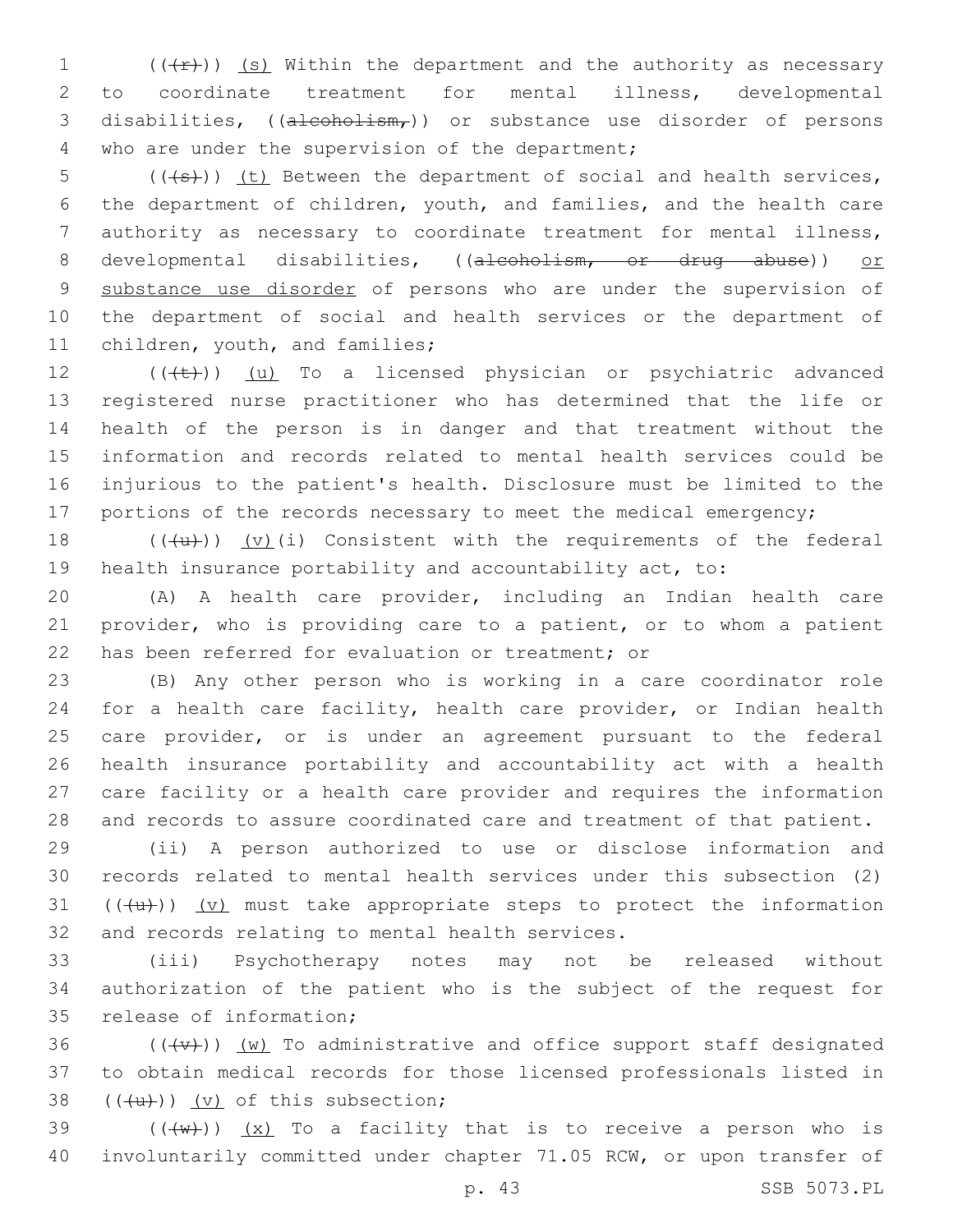the person from one evaluation and treatment facility to another. The release of records under this subsection is limited to the information and records related to mental health services required by law, a record or summary of all somatic treatments, and a discharge summary. The discharge summary may include a statement of the patient's problem, the treatment goals, the type of treatment which has been provided, and recommendation for future treatment, but may not include the patient's complete treatment record;

9 ( $(\frac{4x}{x})$ ) (y) To the person's counsel or quardian ad litem, without modification, at any time in order to prepare for involuntary commitment or recommitment proceedings, reexaminations, appeals, or other actions relating to detention, admission, commitment, or 13 patient's rights under chapter 71.05 RCW;

 $((+\gamma)^2)$  (z) To staff members of the protection and advocacy 15 agency or to staff members of a private, nonprofit corporation for the purpose of protecting and advocating the rights of persons with mental disorders or developmental disabilities. Resource management services may limit the release of information to the name, birthdate, and county of residence of the patient, information regarding whether the patient was voluntarily admitted, or involuntarily committed, the date and place of admission, placement, or commitment, the name and address of a guardian of the patient, and the date and place of the guardian's appointment. Any staff member who wishes to obtain additional information must notify the patient's resource management services in writing of the request and of the resource management services' right to object. The staff member shall send the notice by mail to the guardian's address. If the guardian does not object in 28 writing within fifteen days after the notice is mailed, the staff member may obtain the additional information. If the guardian objects in writing within fifteen days after the notice is mailed, the staff 31 member may not obtain the additional information;

 (( $\left(\frac{1}{2}\right)$ ) (aa) To all current treating providers, including Indian health care providers, of the patient with prescriptive authority who have written a prescription for the patient within the last twelve months. For purposes of coordinating health care, the department or the authority may release without written authorization of the patient, information acquired for billing and collection purposes as described in RCW 70.02.050(1)(d). The department, or the authority, if applicable, shall notify the patient that billing and collection information has been released to named providers, and provide the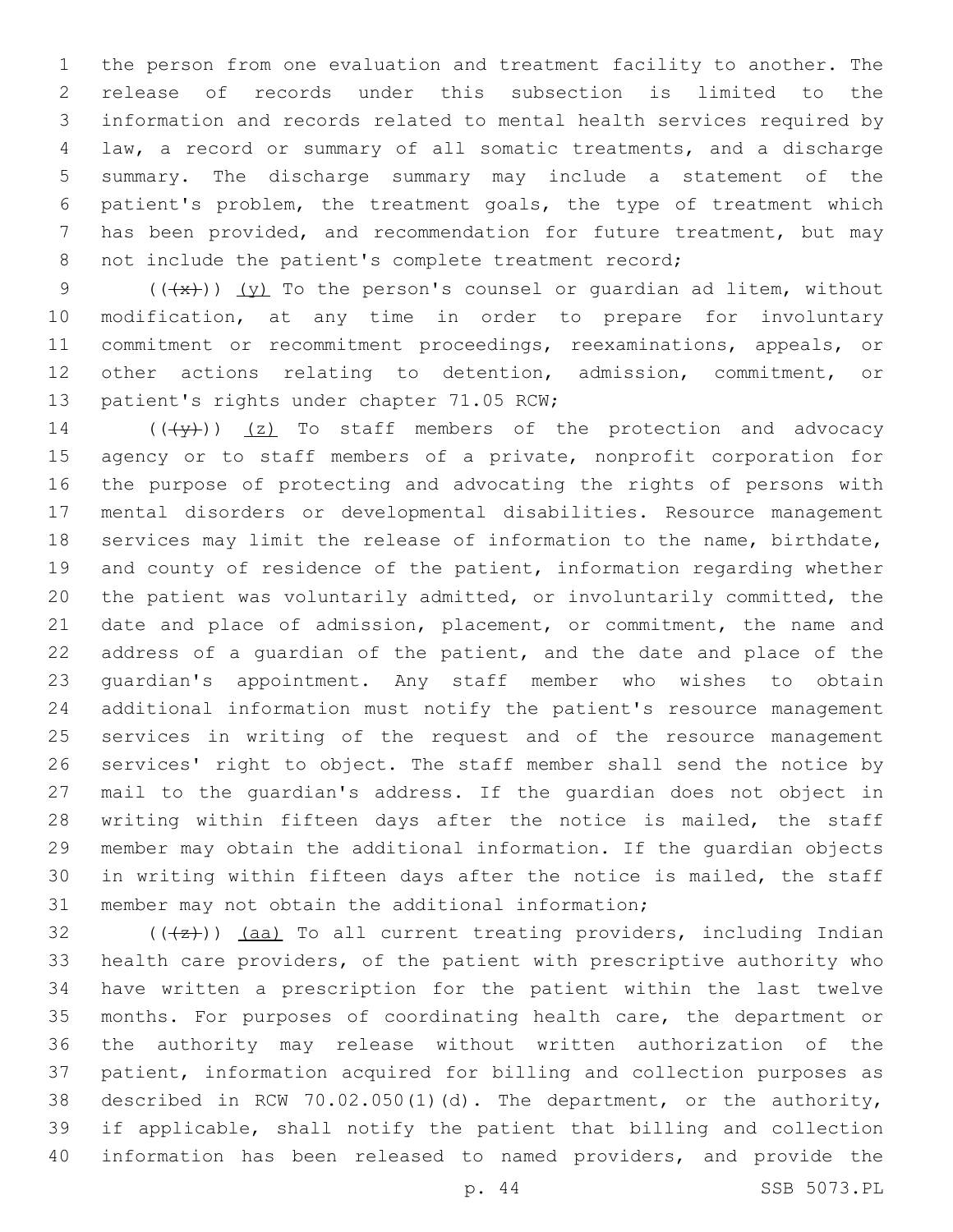substance of the information released and the dates of such release. Neither the department nor the authority may release counseling, inpatient psychiatric hospitalization, or drug and alcohol treatment information without a signed written release from the client;

5 (( $(a^2 + b^2)$ ) (bb)(i) To the secretary of social and health services and the director of the health care authority for either program evaluation or research, or both so long as the secretary or director, where applicable, adopts rules for the conduct of the evaluation or research, or both. Such rules must include, but need not be limited to, the requirement that all evaluators and researchers sign an oath 11 of confidentiality substantially as follows:

 "As a condition of conducting evaluation or research concerning persons who have received services from (fill in the facility, 14 agency, or person) I, . . . . . . , agree not to divulge, publish, or otherwise make known to unauthorized persons or the public any information obtained in the course of such evaluation or research regarding persons who have received services such that the person who 18 received such services is identifiable.

 I recognize that unauthorized release of confidential information may subject me to civil liability under the provisions of state law. 21  $|s|$  . . . . . . "

 (ii) Nothing in this chapter may be construed to prohibit the compilation and publication of statistical data for use by government or researchers under standards, including standards to assure maintenance of confidentiality, set forth by the secretary, or 26 director, where applicable;

27 (((b))) (cc) To any person if the conditions in RCW 70.02.205 28 are met;

 (( $\text{((6c))}$ )  $\text{(dd)}$  To the secretary of health for the purposes of the 30 maternal mortality review panel established in RCW 70.54.450; or

 (( $\left(\frac{\text{dd}}{\text{d}}\right)$ ) (ee) To a tribe or Indian health care provider to carry 32 out the requirements of RCW  $71.05.150((\leftarrow 7)+))$  (6).

 (3) Whenever federal law or federal regulations restrict the release of information contained in the information and records related to mental health services of any patient who receives treatment for a substance use disorder, the department or the authority may restrict the release of the information as necessary to 38 comply with federal law and regulations.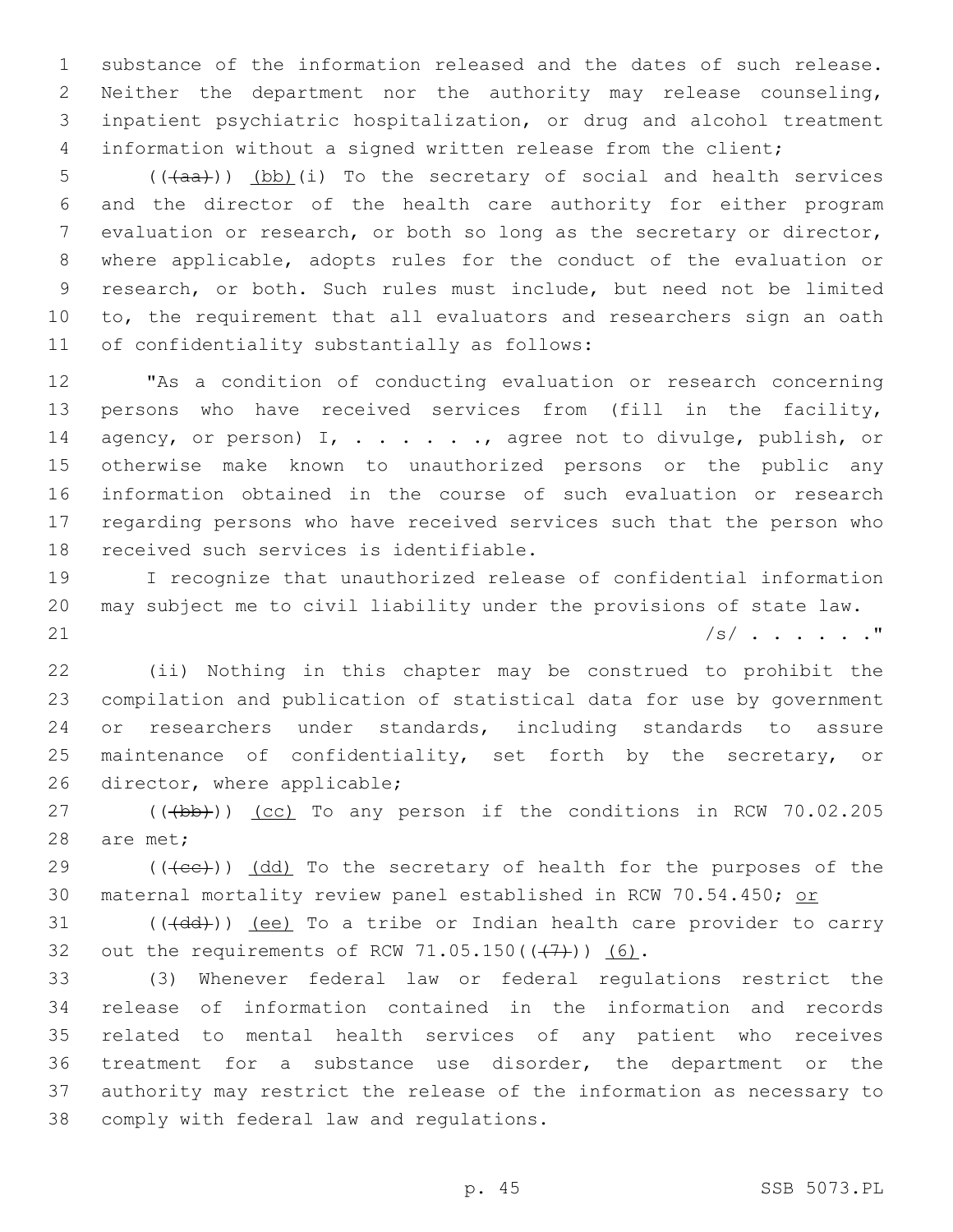(4) Civil liability and immunity for the release of information about a particular person who is committed to the department of social and health services or the authority under RCW 71.05.280(3) and 71.05.320(4)(c) after dismissal of a sex offense as defined in 5 RCW 9.94A.030, is governed by RCW 4.24.550.

 (5) The fact of admission to a provider of mental health services, as well as all records, files, evidence, findings, or orders made, prepared, collected, or maintained pursuant to chapter 71.05 RCW are not admissible as evidence in any legal proceeding outside that chapter without the written authorization of the person who was the subject of the proceeding except as provided in RCW 70.02.260, in a subsequent criminal prosecution of a person committed pursuant to RCW 71.05.280(3) or 71.05.320(4)(c) on charges that were dismissed pursuant to chapter 10.77 RCW due to incompetency to stand trial, in a civil commitment proceeding pursuant to chapter 71.09 RCW, or, in the case of a minor, a guardianship or dependency proceeding. The records and files maintained in any court proceeding pursuant to chapter 71.05 RCW must be confidential and available subsequent to such proceedings only to the person who was the subject of the proceeding or his or her attorney. In addition, the court may order the subsequent release or use of such records or files only upon good cause shown if the court finds that appropriate safeguards for strict confidentiality are and will be maintained.

 (6)(a) Except as provided in RCW 4.24.550, any person may bring an action against an individual who has willfully released confidential information or records concerning him or her in violation of the provisions of this section, for the greater of the 28 following amounts:

29 (i) One thousand dollars; or

(ii) Three times the amount of actual damages sustained, if any.

 (b) It is not a prerequisite to recovery under this subsection that the plaintiff suffered or was threatened with special, as 33 contrasted with general, damages.

 (c) Any person may bring an action to enjoin the release of confidential information or records concerning him or her or his or her ward, in violation of the provisions of this section, and may in the same action seek damages as provided in this subsection.

 (d) The court may award to the plaintiff, should he or she prevail in any action authorized by this subsection, reasonable attorney fees in addition to those otherwise provided by law.

p. 46 SSB 5073.PL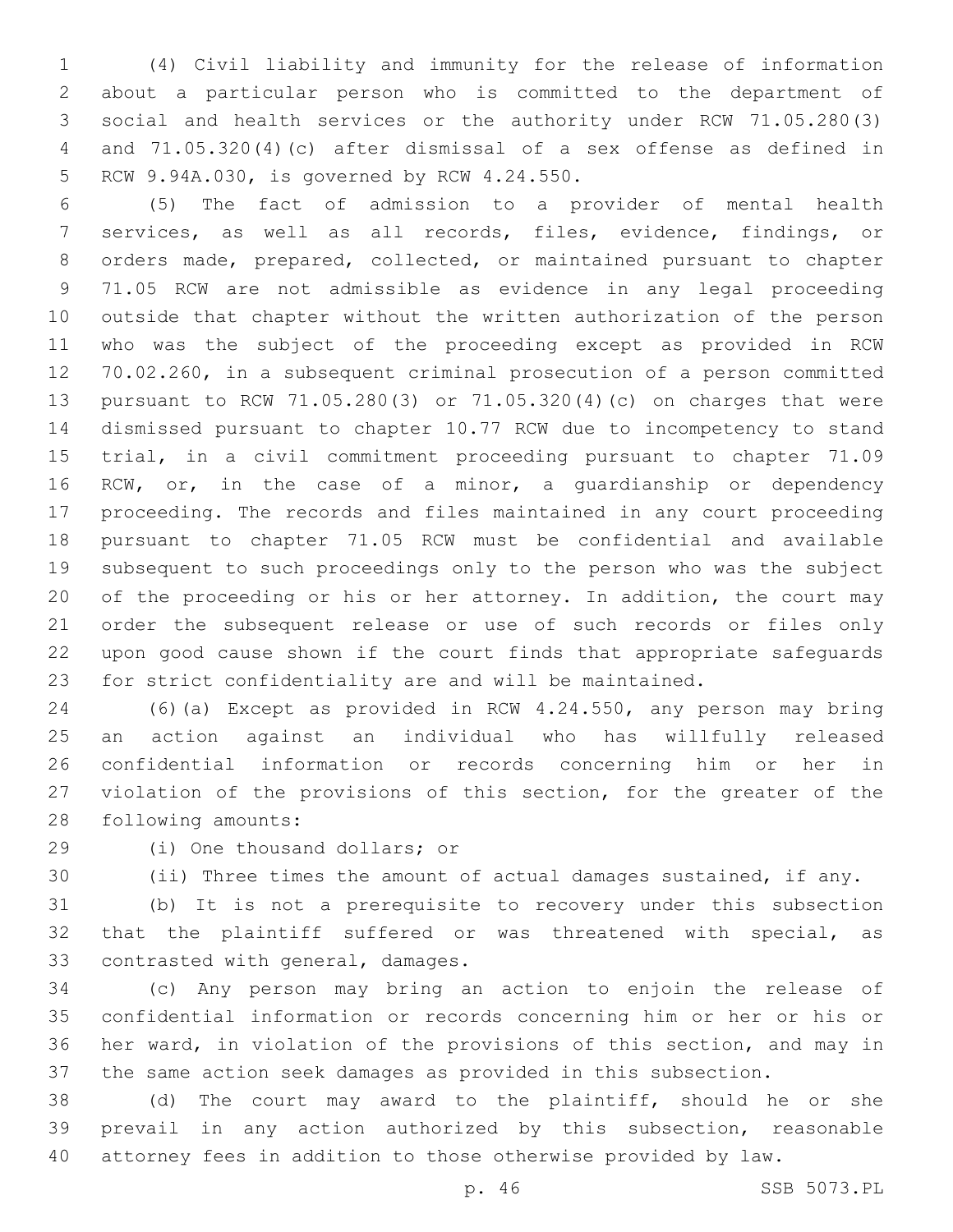(e) If an action is brought under this subsection, no action may be brought under RCW 70.02.170.2

 **Sec. 18.** RCW 70.02.240 and 2019 c 381 s 20 are each amended to 4 read as follows:

 The fact of admission and all information and records related to mental health services obtained through inpatient or outpatient treatment of a minor under chapter 71.34 RCW must be kept confidential, except as authorized by this section or under RCW 70.02.050, 70.02.210, 70.02.230, 70.02.250, 70.02.260, and 70.02.265. Confidential information under this section may be disclosed only:

 (1) In communications between mental health professionals to meet the requirements of chapter 71.34 RCW, in the provision of services 13 to the minor, or in making appropriate referrals;

(2) In the course of guardianship or dependency proceedings;

 (3) To the minor, the minor's parent, including those acting as a parent as defined in RCW 71.34.020 for purposes of family-initiated treatment, and the minor's attorney, subject to RCW 13.50.100;

(4) To the courts as necessary to administer chapter 71.34 RCW;

 (5) By a care coordinator under RCW 71.34.755 assigned to a person ordered to receive less restrictive alternative treatment for the purpose of sharing information to parties necessary for the implementation of proceedings under chapter 71.34 RCW;

 (6) To law enforcement officers or public health officers as necessary to carry out the responsibilities of their office. However, only the fact and date of admission, and the date of discharge, the name and address of the treatment provider, if any, and the last 27 known address must be disclosed upon request;

 $((\langle 6 \rangle) )$  (7) To law enforcement officers, public health officers, relatives, and other governmental law enforcement agencies, if a minor has escaped from custody, disappeared from an evaluation and treatment facility, violated conditions of a less restrictive treatment order, or failed to return from an authorized leave, and then only such information as may be necessary to provide for public safety or to assist in the apprehension of the minor. The officers are obligated to keep the information confidential in accordance with 36 this chapter;

37  $((+7+))$   $(8)$  To the secretary of social and health services and the director of the health care authority for assistance in data collection and program evaluation or research so long as the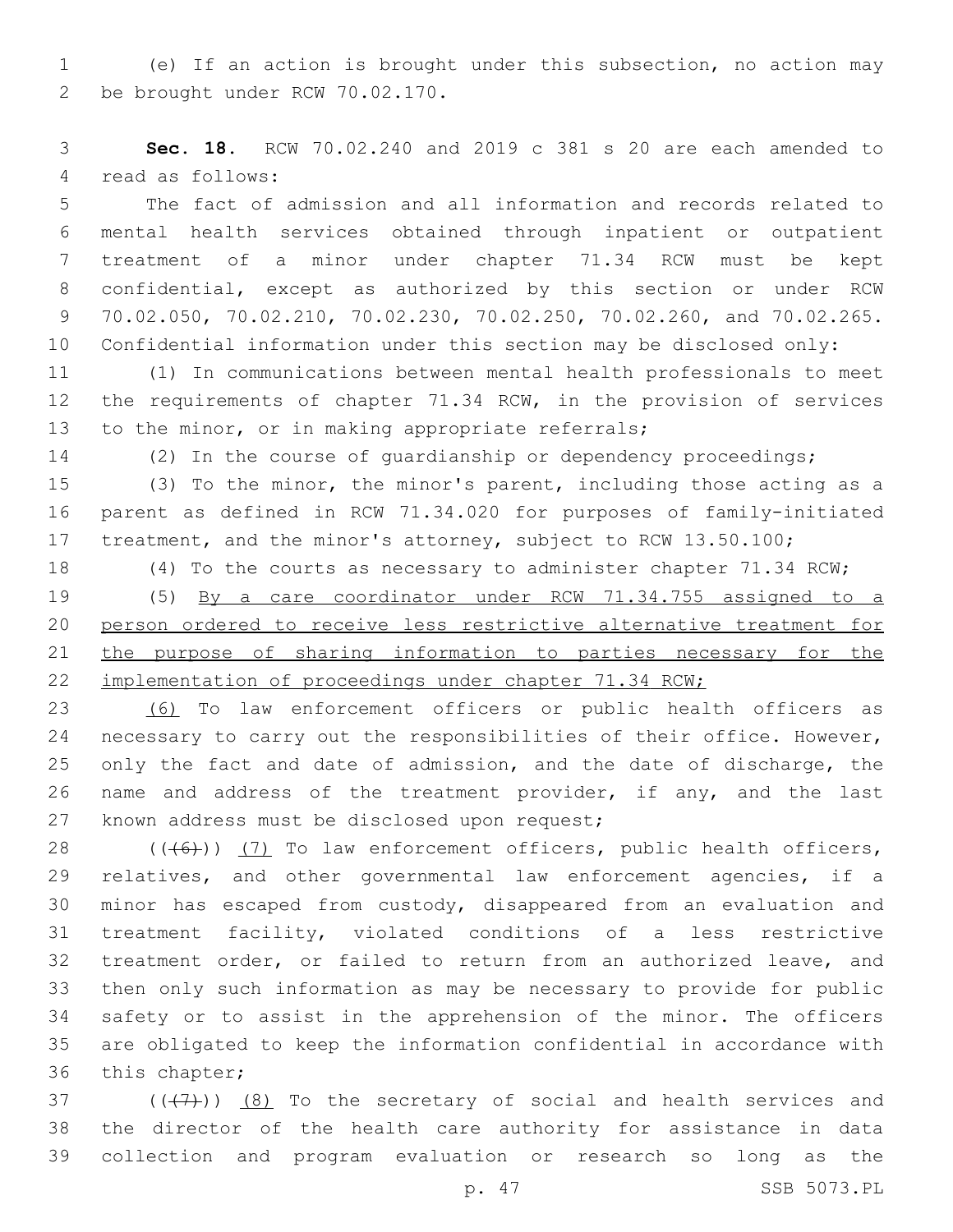secretary or director, where applicable, adopts rules for the conduct of such evaluation and research. The rules must include, but need not be limited to, the requirement that all evaluators and researchers sign an oath of confidentiality substantially as follows:

 "As a condition of conducting evaluation or research concerning persons who have received services from (fill in the facility, 7 agency, or person) I, . . . . . . , agree not to divulge, publish, or otherwise make known to unauthorized persons or the public any information obtained in the course of such evaluation or research regarding minors who have received services in a manner such that the 11 minor is identifiable.

 I recognize that unauthorized release of confidential information may subject me to civil liability under state law.

/s/ . . . . . ";

15 (((8)) (9) To appropriate law enforcement agencies, upon request, all necessary and relevant information in the event of a crisis or emergent situation that poses a significant and imminent risk to the public. The mental health service agency or its employees 19 are not civilly liable for the decision to disclose or not, so long as the decision was reached in good faith and without gross 21 negligence;

 $(1)$  ( $(4)$ ))  $(10)$  To appropriate law enforcement agencies and to a person, when the identity of the person is known to the public or private agency, whose health and safety has been threatened, or who 25 is known to have been repeatedly harassed, by the patient. The person may designate a representative to receive the disclosure. The disclosure must be made by the professional person in charge of the public or private agency or his or her designee and must include the dates of admission, discharge, authorized or unauthorized absence from the agency's facility, and only any other information that is pertinent to the threat or harassment. The agency or its employees are not civilly liable for the decision to disclose or not, so long as the decision was reached in good faith and without gross 34 negligence;

 $(1)$   $(1)$   $(1)$  To a minor's next of kin, attorney, quardian, or conservator, if any, the information that the minor is presently in the facility or that the minor is seriously physically ill and a statement evaluating the mental and physical condition of the minor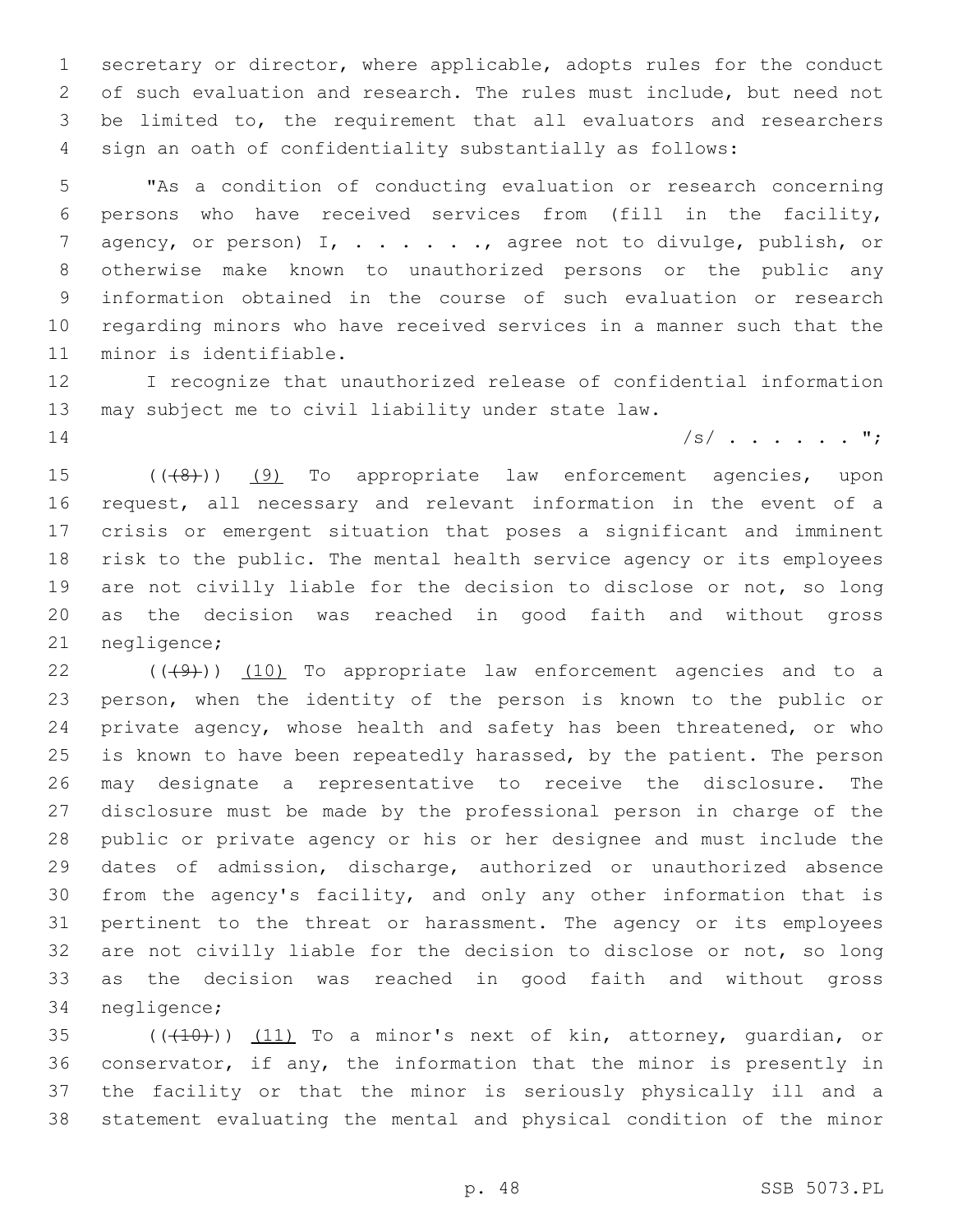as well as a statement of the probable duration of the minor's 2 confinement;

 $(1,1)$   $(12)$  Upon the death of a minor, to the minor's next of 4 kin;

5  $((+12))$  (13) To a facility in which the minor resides or will reside;6

7 (( $(13)$ )) (14) To law enforcement officers and to prosecuting attorneys as are necessary to enforce RCW 9.41.040(2)(a)(iv). The extent of information that may be released is limited as follows:

 (a) Only the fact, place, and date of involuntary commitment, an official copy of any order or orders of commitment, and an official copy of any written or oral notice of ineligibility to possess a 13 firearm that was provided to the person pursuant to RCW 9.41.047(1), 14 must be disclosed upon request;

 (b) The law enforcement and prosecuting attorneys may only release the information obtained to the person's attorney as required by court rule and to a jury or judge, if a jury is waived, that presides over any trial at which the person is charged with violating 19 RCW 9.41.040(2)(a)(iv);

 (c) Disclosure under this subsection is mandatory for the purposes of the federal health insurance portability and 22 accountability act;

 $((+14))$   $(15)$  This section may not be construed to prohibit the compilation and publication of statistical data for use by government or researchers under standards, including standards to assure maintenance of confidentiality, set forth by the director of the health care authority or the secretary of the department of social and health services, where applicable. The fact of admission and all information obtained pursuant to chapter 71.34 RCW are not admissible as evidence in any legal proceeding outside chapter 71.34 RCW, except guardianship or dependency, without the written consent of the minor 32 or the minor's parent;

 $(15)$  ( $(15)$ ) (16) For the purpose of a correctional facility participating in the postinstitutional medical assistance system supporting the expedited medical determinations and medical suspensions as provided in RCW 74.09.555 and 74.09.295;

(( $(416)$ )) (17) Pursuant to a lawful order of a court.

 **Sec. 19.** RCW 71.05.425 and 2018 c 201 s 3019 are each amended to 39 read as follows: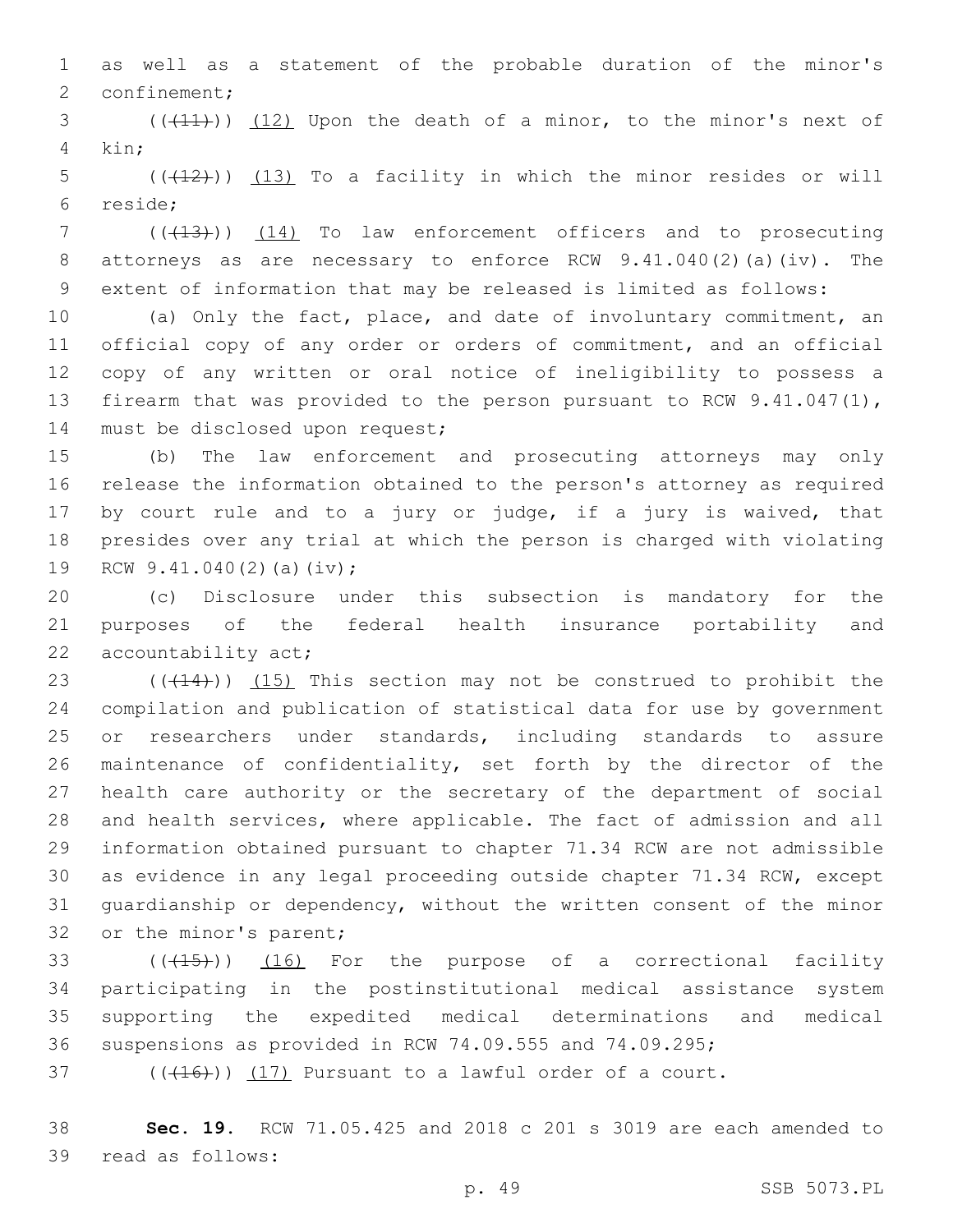(1)(a) Except as provided in subsection (2) of this section, at the earliest possible date, and in no event later than thirty days before conditional release, final release, authorized leave under RCW 71.05.325(2), or transfer to a facility other than a state mental hospital, the superintendent shall send written notice of conditional release, release, authorized leave, or transfer of a person committed under RCW 71.05.280(3) or 71.05.320(4)(c) following dismissal of a sex, violent, or felony harassment offense pursuant to RCW 10.77.086(4) to the following:9

 (i) The chief of police of the city, if any, in which the person 11 will reside;

 (ii) The sheriff of the county in which the person will reside; 13 and

 (iii) The prosecuting attorney of the county in which the criminal charges against the committed person were dismissed.

 (b) The same notice as required by (a) of this subsection shall be sent to the following, if such notice has been requested in writing about a specific person committed under RCW 71.05.280(3) or 71.05.320(4)(c) following dismissal of a sex, violent, or felony 20 harassment offense pursuant to RCW 10.77.086(4):

 (i) The victim of the sex, violent, or felony harassment offense that was dismissed pursuant to RCW 10.77.086(4) preceding commitment under RCW 71.05.280(3) or 71.05.320(4)(c) or the victim's next of kin 24 if the crime was a homicide;

 (ii) Any witnesses who testified against the person in any court 26 proceedings;

 (iii) Any person specified in writing by the prosecuting attorney. Information regarding victims, next of kin, or witnesses requesting the notice, information regarding any other person specified in writing by the prosecuting attorney to receive the notice, and the notice are confidential and shall not be available to 32 the person committed under this chapter; and

 (iv) The chief of police of the city, if any, and the sheriff of the county, if any, which had jurisdiction of the person on the date 35 of the applicable offense.

 (c) The thirty-day notice requirements contained in this subsection shall not apply to emergency medical transfers.

 (d) The existence of the notice requirements in this subsection will not require any extension of the release date in the event the 40 release plan changes after notification.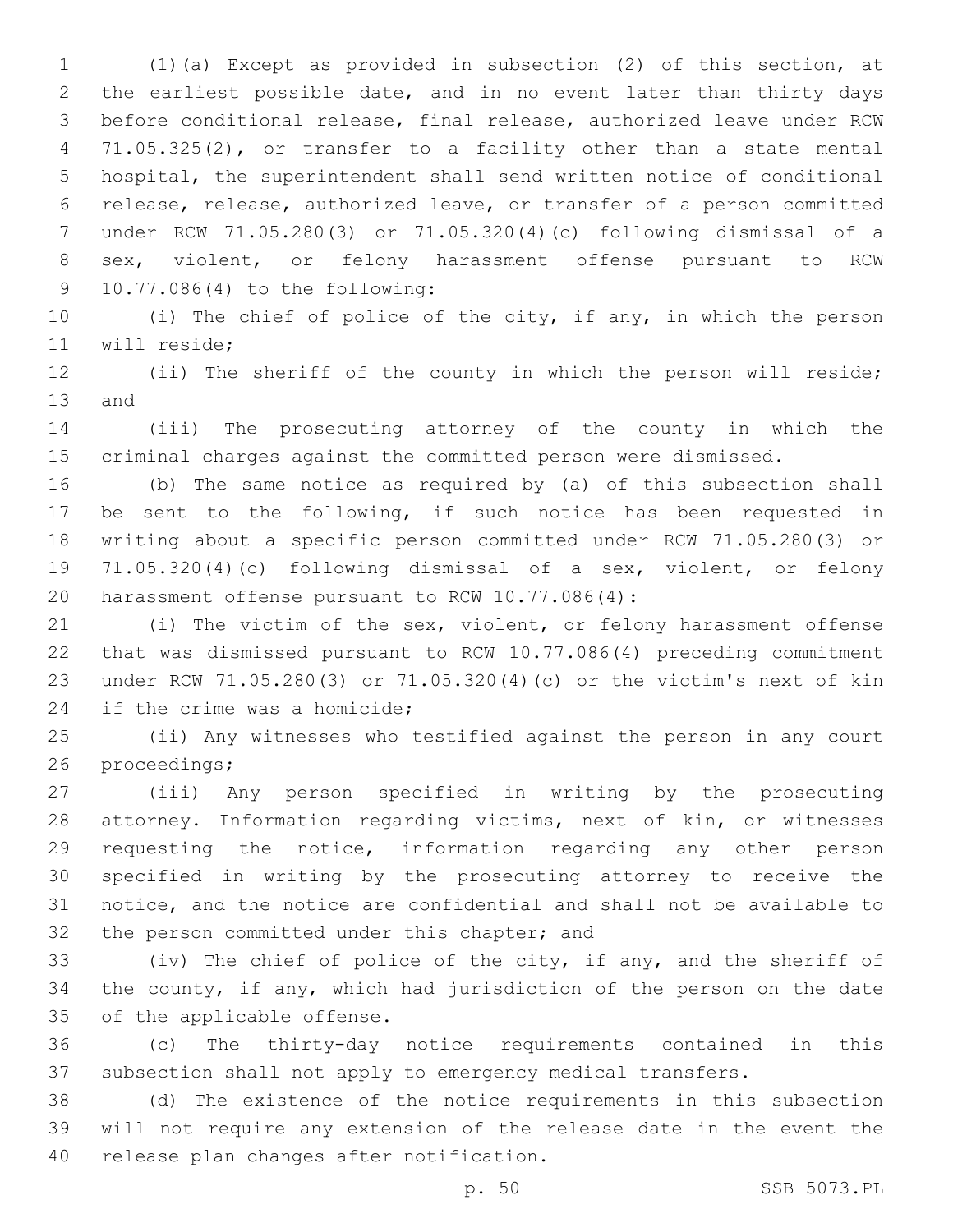(2) If a person committed under RCW 71.05.280(3) or 71.05.320(4)(c) following dismissal of a sex, violent, or felony harassment offense pursuant to RCW 10.77.086(4) escapes, the superintendent shall immediately notify, by the most reasonable and expedient means available, the chief of police of the city and the sheriff of the county in which the person escaped and in which the person resided immediately before the person's arrest and the prosecuting attorney of the county in which the criminal charges against the committed person were dismissed. If previously requested, the superintendent shall also notify the witnesses and the victim of 11 the sex, violent, or felony harassment offense that was dismissed pursuant to RCW 10.77.086(4) preceding commitment under RCW 71.05.280(3) or 71.05.320(4) or the victim's next of kin if the crime was a homicide. In addition, the secretary shall also notify 15 appropriate parties pursuant to RCW 70.02.230(2)( $(\overrightarrow{+n})$ ) (o). If the person is recaptured, the superintendent shall send notice to the persons designated in this subsection as soon as possible but in no event later than two working days after the department of social and 19 health services learns of such recapture.

 (3) If the victim, the victim's next of kin, or any witness is under the age of sixteen, the notice required by this section shall be sent to the parent or legal guardian of the child.

 (4) The superintendent shall send the notices required by this chapter to the last address provided to the department of social and health services by the requesting party. The requesting party shall furnish the department of social and health services with a current 27 address.

 (5) For purposes of this section the following terms have the 29 following meanings:

 (a) "Violent offense" means a violent offense under RCW 31 9.94A.030;

(b) "Sex offense" means a sex offense under RCW 9.94A.030;

 (c) "Next of kin" means a person's spouse, state registered domestic partner, parents, siblings, and children;

 (d) "Felony harassment offense" means a crime of harassment as 36 defined in RCW 9A.46.060 that is a felony.

 **Sec. 20.** RCW 71.05.020 and 2020 c 302 s 3, 2020 c 256 s 301, and 2020 c 5 s 1 are each reenacted and amended to read as follows: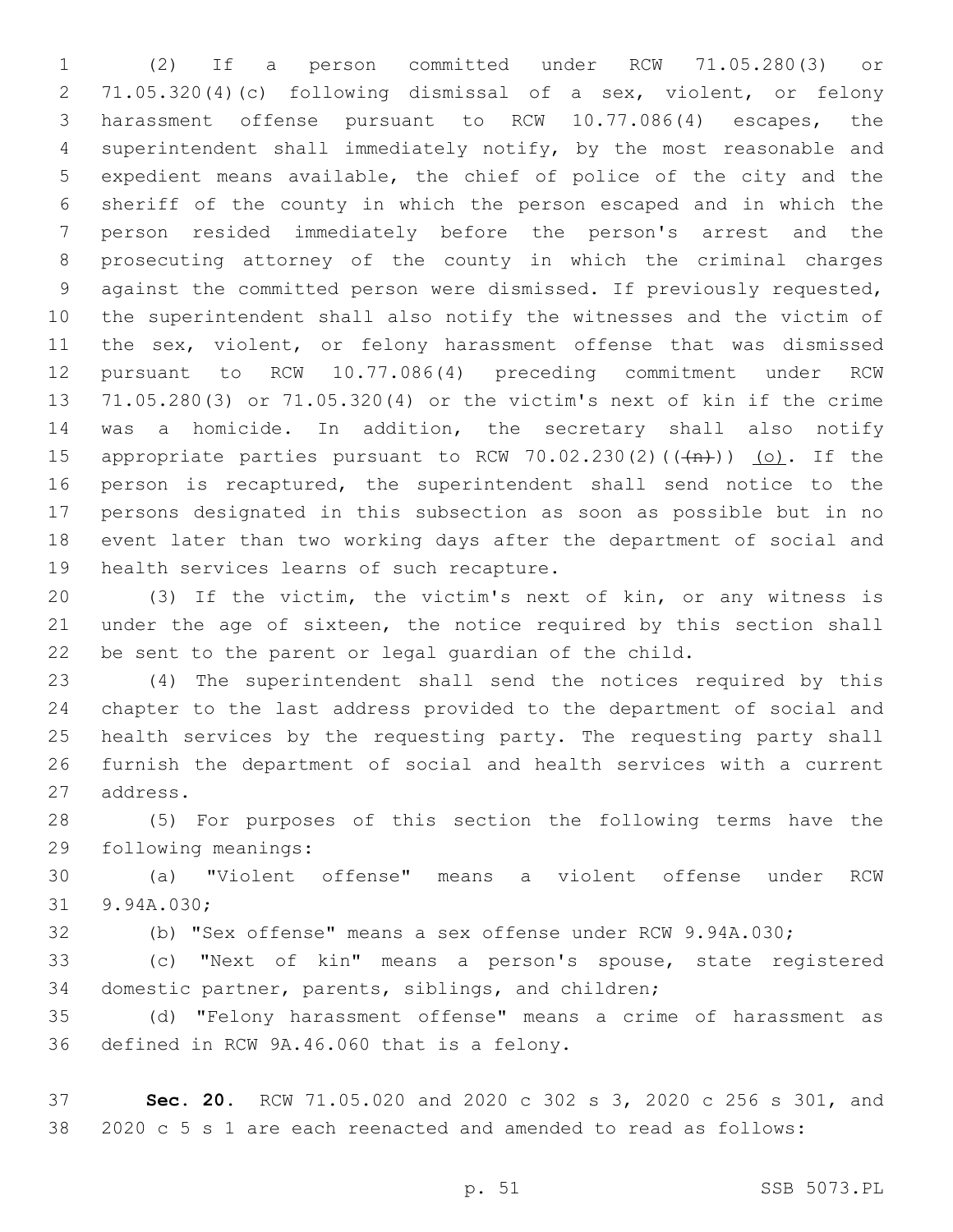The definitions in this section apply throughout this chapter 2 unless the context clearly requires otherwise.

 (1) "Admission" or "admit" means a decision by a physician, physician assistant, or psychiatric advanced registered nurse practitioner that a person should be examined or treated as a patient in a hospital;6

 (2) "Alcoholism" means a disease, characterized by a dependency on alcoholic beverages, loss of control over the amount and circumstances of use, symptoms of tolerance, physiological or psychological withdrawal, or both, if use is reduced or discontinued, and impairment of health or disruption of social or economic 12 functioning;

 (3) "Antipsychotic medications" means that class of drugs primarily used to treat serious manifestations of mental illness associated with thought disorders, which includes, but is not limited 16 to atypical antipsychotic medications;

 (4) "Approved substance use disorder treatment program" means a program for persons with a substance use disorder provided by a treatment program certified by the department as meeting standards 20 adopted under chapter 71.24 RCW;

 (5) "Attending staff" means any person on the staff of a public or private agency having responsibility for the care and treatment of 23 a patient;

(6) "Authority" means the Washington state health care authority;

 (7) "Behavioral health disorder" means either a mental disorder as defined in this section, a substance use disorder as defined in this section, or a co-occurring mental disorder and substance use 28 disorder;

 (8) "Behavioral health service provider" means a public or private agency that provides mental health, substance use disorder, or co-occurring disorder services to persons with behavioral health disorders as defined under this section and receives funding from 33 public sources. This includes, but is not limited to( $(-$  hospitals)): 34 Hospitals licensed under chapter 70.41 RCW( $(\tau)$ ); evaluation and 35 treatment facilities as defined in this section( $(\tau)$ ); community mental health service delivery systems or community behavioral health 37 programs as defined in RCW 71.24.025( $(\tau)$ ); licensed or certified behavioral health agencies under RCW 71.24.037; facilities conducting 39 competency evaluations and restoration under chapter 10.77 RCW( $(\tau)$ ); approved substance use disorder treatment programs as defined in this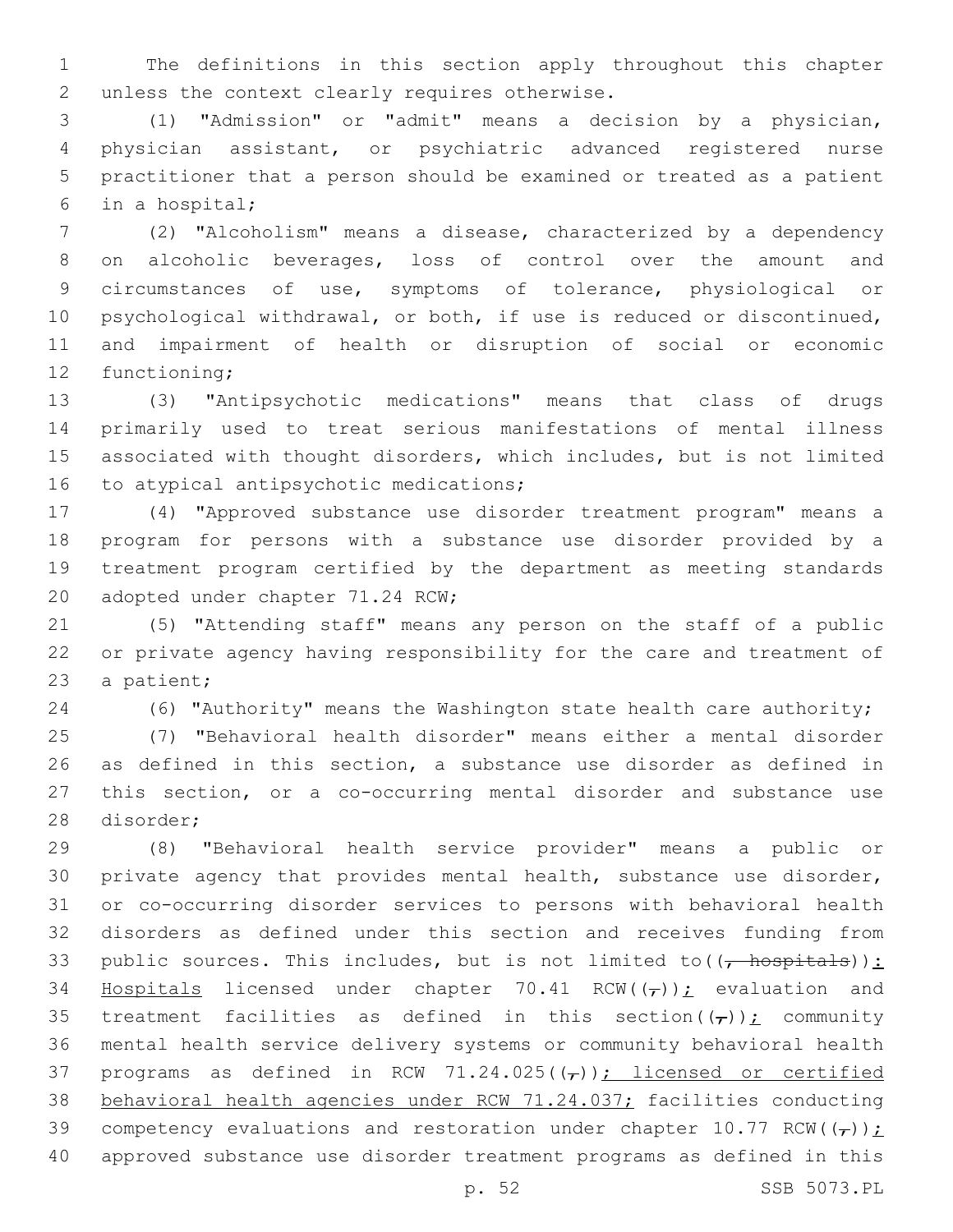1 section( $(\tau)$ ); secure withdrawal management and stabilization 2 facilities as defined in this section( $(\tau)$ ); and correctional facilities operated by state and local governments;

 (9) "Co-occurring disorder specialist" means an individual possessing an enhancement granted by the department of health under chapter 18.205 RCW that certifies the individual to provide substance use disorder counseling subject to the practice limitations under RCW 18.205.105;8

 (10) "Commitment" means the determination by a court that a person should be detained for a period of either evaluation or 11 treatment, or both, in an inpatient or a less restrictive setting;

 (11) "Conditional release" means a revocable modification of a 13 commitment, which may be revoked upon violation of any of its terms;

 (12) "Crisis stabilization unit" means a short-term facility or a 15 portion of a facility licensed or certified by the department, such as an evaluation and treatment facility or a hospital, which has been designed to assess, diagnose, and treat individuals experiencing an acute crisis without the use of long-term hospitalization;

 (13) "Custody" means involuntary detention under the provisions of this chapter or chapter 10.77 RCW, uninterrupted by any period of unconditional release from commitment from a facility providing 22 involuntary care and treatment;

(14) "Department" means the department of health;

 (15) "Designated crisis responder" means a mental health professional appointed by the county, by an entity appointed by the county, or by the authority in consultation with a federally recognized Indian tribe or after meeting and conferring with an Indian health care provider, to perform the duties specified in this 29 chapter;

 (16) "Detention" or "detain" means the lawful confinement of a 31 person, under the provisions of this chapter;

 (17) "Developmental disabilities professional" means a person who has specialized training and three years of experience in directly treating or working with persons with developmental disabilities and is a psychiatrist, physician assistant working with a supervising psychiatrist, psychologist, psychiatric advanced registered nurse practitioner, or social worker, and such other developmental disabilities professionals as may be defined by rules adopted by the secretary of the department of social and health services;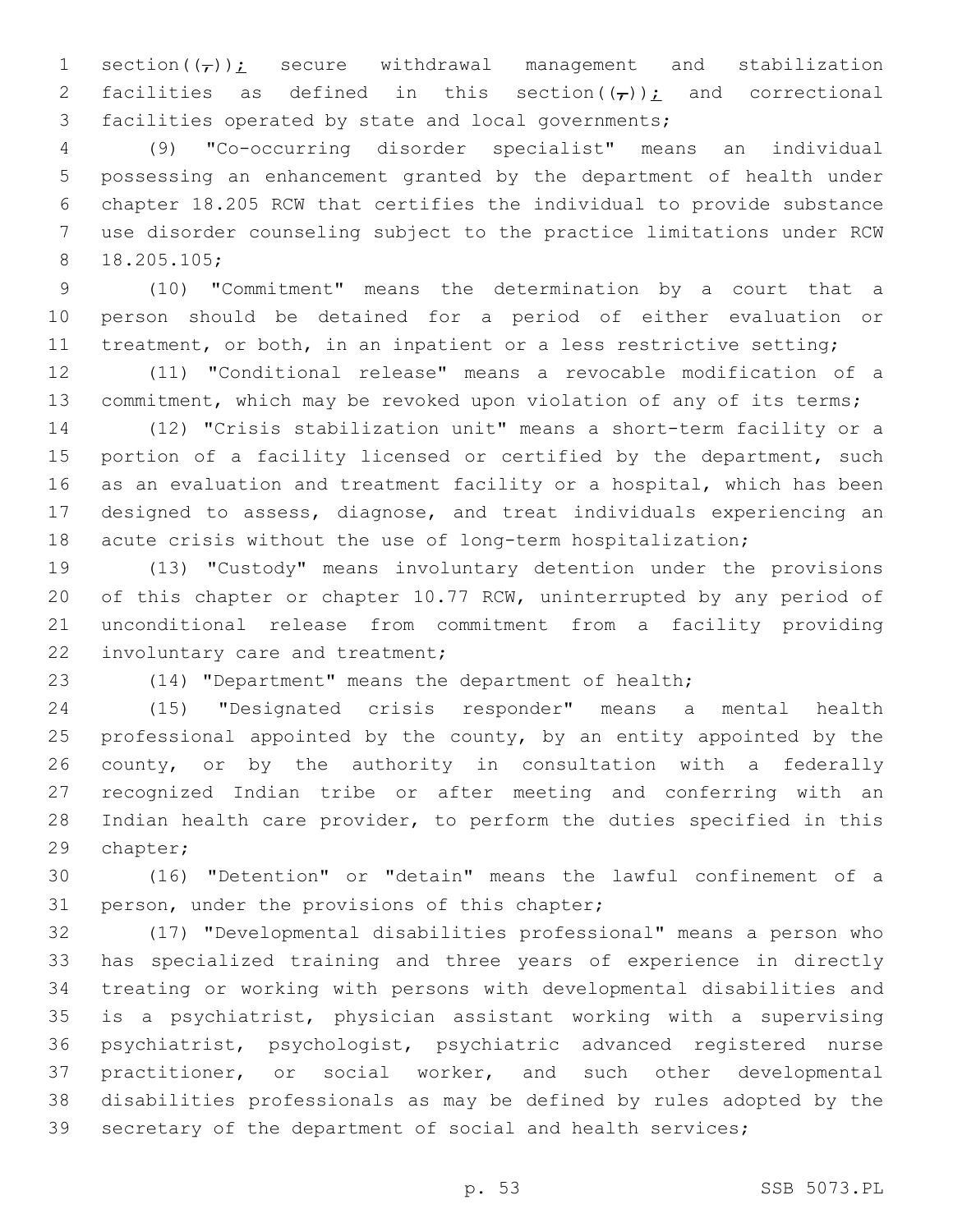(18) "Developmental disability" means that condition defined in 2 RCW 71A.10.020(5);

(19) "Director" means the director of the authority;

 (20) "Discharge" means the termination of hospital medical authority. The commitment may remain in place, be terminated, or be 6 amended by court order;

 (21) "Drug addiction" means a disease, characterized by a dependency on psychoactive chemicals, loss of control over the amount and circumstances of use, symptoms of tolerance, physiological or psychological withdrawal, or both, if use is reduced or discontinued, and impairment of health or disruption of social or economic 12 functioning;

 (22) "Evaluation and treatment facility" means any facility which can provide directly, or by direct arrangement with other public or private agencies, emergency evaluation and treatment, outpatient care, and timely and appropriate inpatient care to persons suffering from a mental disorder, and which is licensed or certified as such by the department. The authority may certify single beds as temporary evaluation and treatment beds under RCW 71.05.745. A physically separate and separately operated portion of a state hospital may be designated as an evaluation and treatment facility. A facility which 22 is part of, or operated by, the department of social and health services or any federal agency will not require certification. No correctional institution or facility, or jail, shall be an evaluation 25 and treatment facility within the meaning of this chapter;

 (23) "Gravely disabled" means a condition in which a person, as a result of a behavioral health disorder: (a) Is in danger of serious physical harm resulting from a failure to provide for his or her essential human needs of health or safety; or (b) manifests severe deterioration in routine functioning evidenced by repeated and escalating loss of cognitive or volitional control over his or her actions and is not receiving such care as is essential for his or her 33 health or safety;

 (24) "Habilitative services" means those services provided by program personnel to assist persons in acquiring and maintaining life skills and in raising their levels of physical, mental, social, and vocational functioning. Habilitative services include education, training for employment, and therapy. The habilitative process shall be undertaken with recognition of the risk to the public safety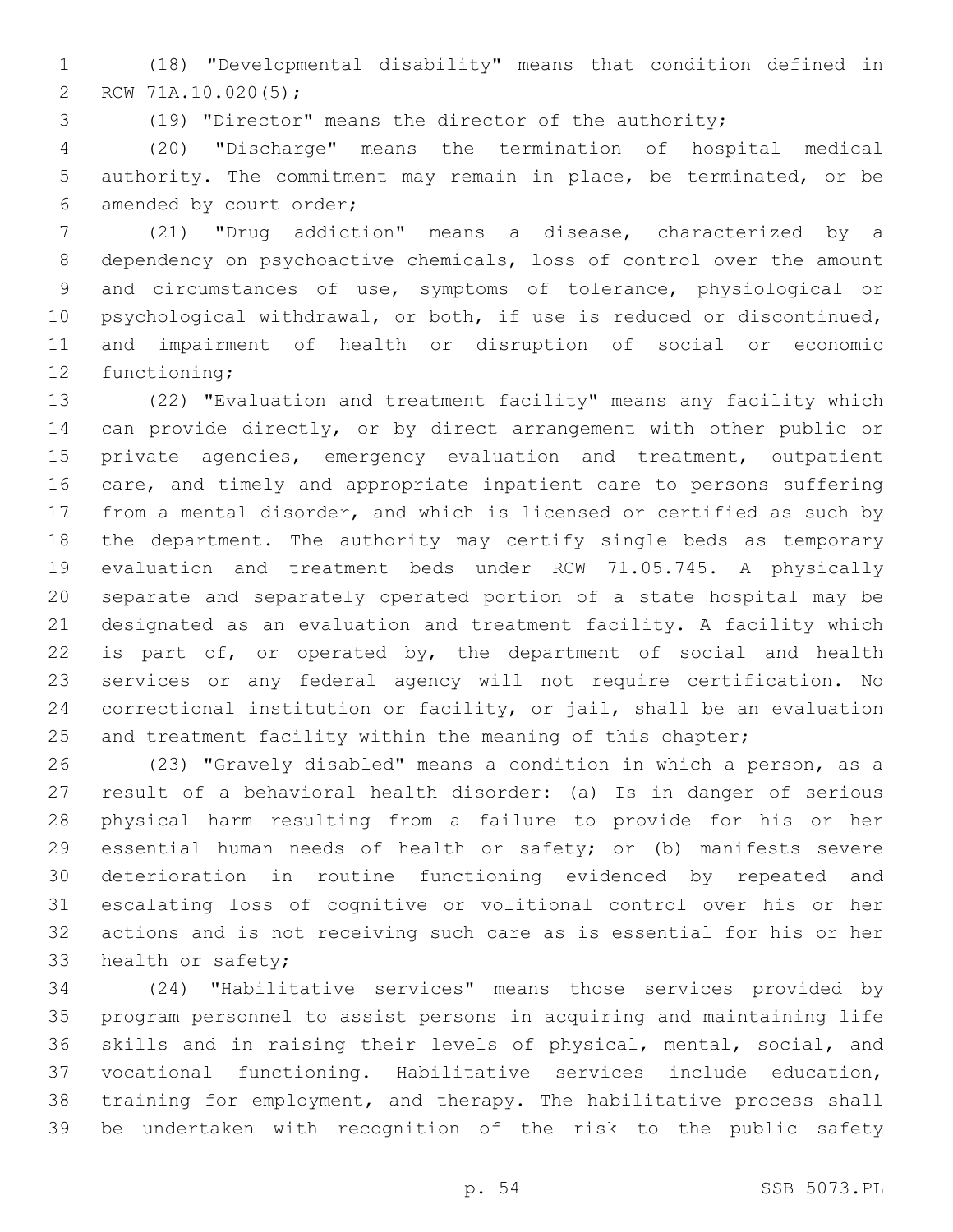presented by the person being assisted as manifested by prior charged 2 criminal conduct;

 (25) "Hearing" means any proceeding conducted in open court that 4 conforms to the requirements of RCW 71.05.820;

 (26) "History of one or more violent acts" refers to the period of time ten years prior to the filing of a petition under this chapter, excluding any time spent, but not any violent acts committed, in a behavioral health facility, or in confinement as a 9 result of a criminal conviction;

 (27) "Imminent" means the state or condition of being likely to 11 occur at any moment or near at hand, rather than distant or remote;

 (28) "In need of assisted outpatient behavioral health treatment" means that a person, as a result of a behavioral health disorder: (a) Has been committed by a court to detention for involuntary behavioral health treatment during the preceding thirty-six months; (b) is unlikely to voluntarily participate in outpatient treatment without an order for less restrictive alternative treatment, based on a history of nonadherence with treatment or in view of the person's current behavior; (c) is likely to benefit from less restrictive alternative treatment; and (d) requires less restrictive alternative treatment to prevent a relapse, decompensation, or deterioration that is likely to result in the person presenting a likelihood of serious harm or the person becoming gravely disabled within a reasonably 24 short period of time;

 (29) "Individualized service plan" means a plan prepared by a developmental disabilities professional with other professionals as a team, for a person with developmental disabilities, which shall 28 state:

 (a) The nature of the person's specific problems, prior charged 30 criminal behavior, and habilitation needs;

 (b) The conditions and strategies necessary to achieve the 32 purposes of habilitation;

 (c) The intermediate and long-range goals of the habilitation program, with a projected timetable for the attainment;

 (d) The rationale for using this plan of habilitation to achieve 36 those intermediate and long-range goals;

(e) The staff responsible for carrying out the plan;

 (f) Where relevant in light of past criminal behavior and due consideration for public safety, the criteria for proposed movement to less-restrictive settings, criteria for proposed eventual

p. 55 SSB 5073.PL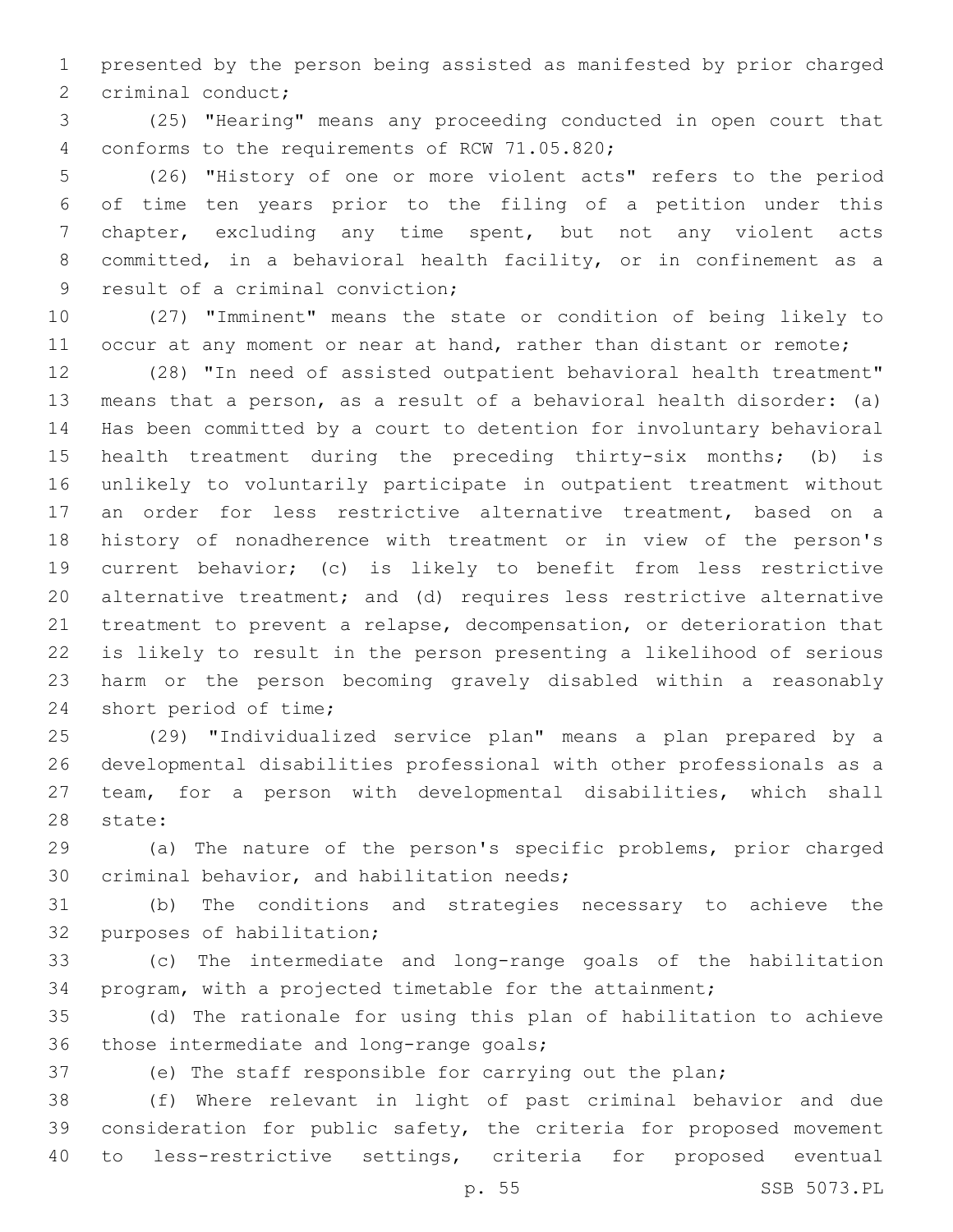discharge or release, and a projected possible date for discharge or 2 release; and

 (g) The type of residence immediately anticipated for the person 4 and possible future types of residences;

 (30) "Intoxicated person" means a person whose mental or physical functioning is substantially impaired as a result of the use of 7 alcohol or other psychoactive chemicals;

 (31) "Judicial commitment" means a commitment by a court pursuant 9 to the provisions of this chapter;

 (32) "Legal counsel" means attorneys and staff employed by county prosecutor offices or the state attorney general acting in their capacity as legal representatives of public behavioral health service 13 providers under RCW 71.05.130;

 (33) "Less restrictive alternative treatment" means a program of individualized treatment in a less restrictive setting than inpatient 16 treatment that includes the services described in RCW 71.05.585. This term includes: Treatment pursuant to a less restrictive alternative treatment order under RCW 71.05.240 or 71.05.320; treatment pursuant to a conditional release under RCW 71.05.340; and treatment pursuant to an assisted outpatient behavioral health treatment order under RCW 21 71.05.148;

 (34) "Licensed physician" means a person licensed to practice medicine or osteopathic medicine and surgery in the state of 24 Washington;

(35) "Likelihood of serious harm" means:25

 (a) A substantial risk that: (i) Physical harm will be inflicted 27 by a person upon his or her own person, as evidenced by threats or attempts to commit suicide or inflict physical harm on oneself; (ii) physical harm will be inflicted by a person upon another, as evidenced by behavior which has caused such harm or which places another person or persons in reasonable fear of sustaining such harm; or (iii) physical harm will be inflicted by a person upon the property of others, as evidenced by behavior which has caused substantial loss or damage to the property of others; or

 (b) The person has threatened the physical safety of another and 36 has a history of one or more violent acts;

 (36) "Medical clearance" means a physician or other health care provider has determined that a person is medically stable and ready 39 for referral to the designated crisis responder;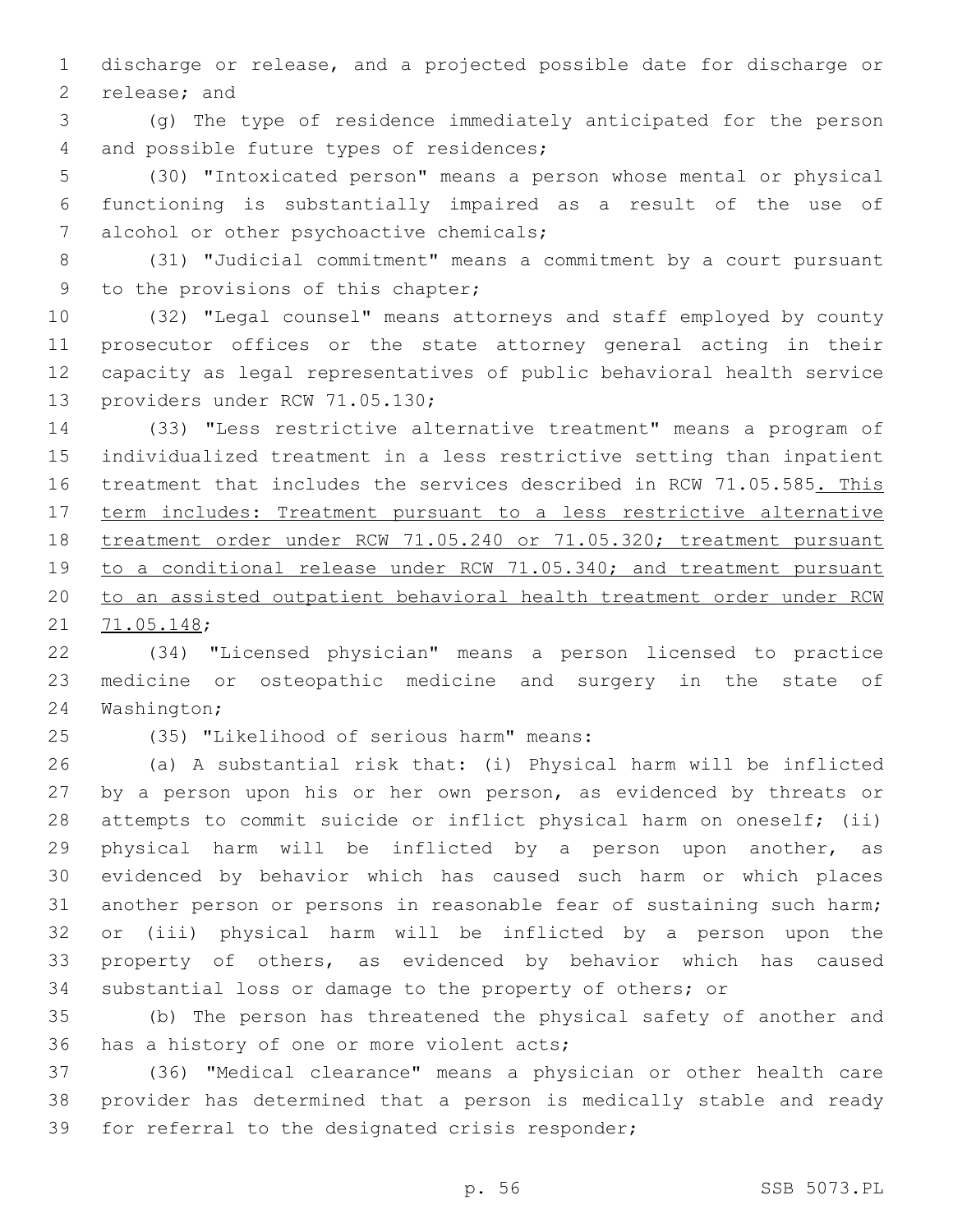(37) "Mental disorder" means any organic, mental, or emotional impairment which has substantial adverse effects on a person's 3 cognitive or volitional functions;

 (38) "Mental health professional" means a psychiatrist, psychologist, physician assistant working with a supervising psychiatrist, psychiatric advanced registered nurse practitioner, psychiatric nurse, or social worker, and such other mental health professionals as may be defined by rules adopted by the secretary 9 pursuant to the provisions of this chapter;

 (39) "Peace officer" means a law enforcement official of a public agency or governmental unit, and includes persons specifically given peace officer powers by any state law, local ordinance, or judicial 13 order of appointment;

 (40) "Physician assistant" means a person licensed as a physician 15 assistant under chapter 18.57A or 18.71A RCW;

 (41) "Private agency" means any person, partnership, corporation, 17 or association that is not a public agency, whether or not financed in whole or in part by public funds, which constitutes an evaluation and treatment facility or private institution, or hospital, or approved substance use disorder treatment program, which is conducted 21 for, or includes a department or ward conducted for, the care and treatment of persons with behavioral health disorders;

 (42) "Professional person" means a mental health professional, substance use disorder professional, or designated crisis responder and shall also mean a physician, physician assistant, psychiatric 26 advanced registered nurse practitioner, registered nurse, and such others as may be defined by rules adopted by the secretary pursuant 28 to the provisions of this chapter;

 (43) "Psychiatric advanced registered nurse practitioner" means a person who is licensed as an advanced registered nurse practitioner pursuant to chapter 18.79 RCW; and who is board certified in advanced 32 practice psychiatric and mental health nursing;

 (44) "Psychiatrist" means a person having a license as a physician and surgeon in this state who has in addition completed three years of graduate training in psychiatry in a program approved by the American medical association or the American osteopathic association and is certified or eligible to be certified by the 38 American board of psychiatry and neurology;

 (45) "Psychologist" means a person who has been licensed as a 40 psychologist pursuant to chapter 18.83 RCW;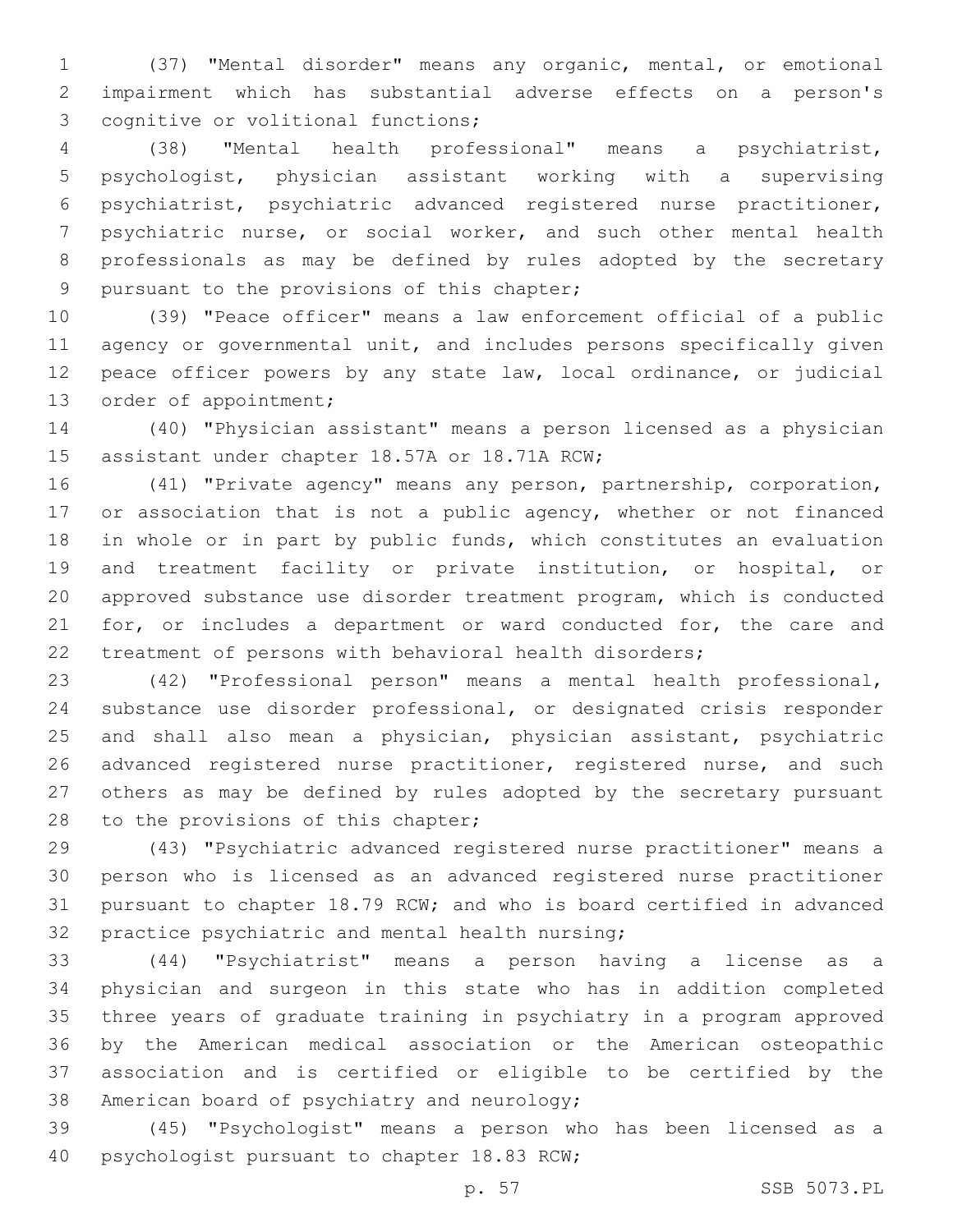(46) "Public agency" means any evaluation and treatment facility or institution, secure withdrawal management and stabilization facility, approved substance use disorder treatment program, or hospital which is conducted for, or includes a department or ward conducted for, the care and treatment of persons with behavioral health disorders, if the agency is operated directly by federal, state, county, or municipal government, or a combination of such 8 governments;

 (47) "Release" means legal termination of the commitment under 10 the provisions of this chapter;

 (48) "Resource management services" has the meaning given in 12 chapter 71.24 RCW;

 (49) "Secretary" means the secretary of the department of health, 14 or his or her designee;

 (50) "Secure withdrawal management and stabilization facility" means a facility operated by either a public or private agency or by the program of an agency which provides care to voluntary individuals and individuals involuntarily detained and committed under this chapter for whom there is a likelihood of serious harm or who are gravely disabled due to the presence of a substance use disorder. Secure withdrawal management and stabilization facilities must:

22 (a) Provide the following services:

 (i) Assessment and treatment, provided by certified substance use disorder professionals or co-occurring disorder specialists;

25 (ii) Clinical stabilization services;

 (iii) Acute or subacute detoxification services for intoxicated 27 individuals; and

 (iv) Discharge assistance provided by certified substance use disorder professionals or co-occurring disorder specialists, including facilitating transitions to appropriate voluntary or involuntary inpatient services or to less restrictive alternatives as 32 appropriate for the individual;

 (b) Include security measures sufficient to protect the patients, 34 staff, and community; and

 (c) Be licensed or certified as such by the department of health; (51) "Social worker" means a person with a master's or further advanced degree from a social work educational program accredited and 38 approved as provided in RCW 18.320.010;

 (52) "Substance use disorder" means a cluster of cognitive, behavioral, and physiological symptoms indicating that an individual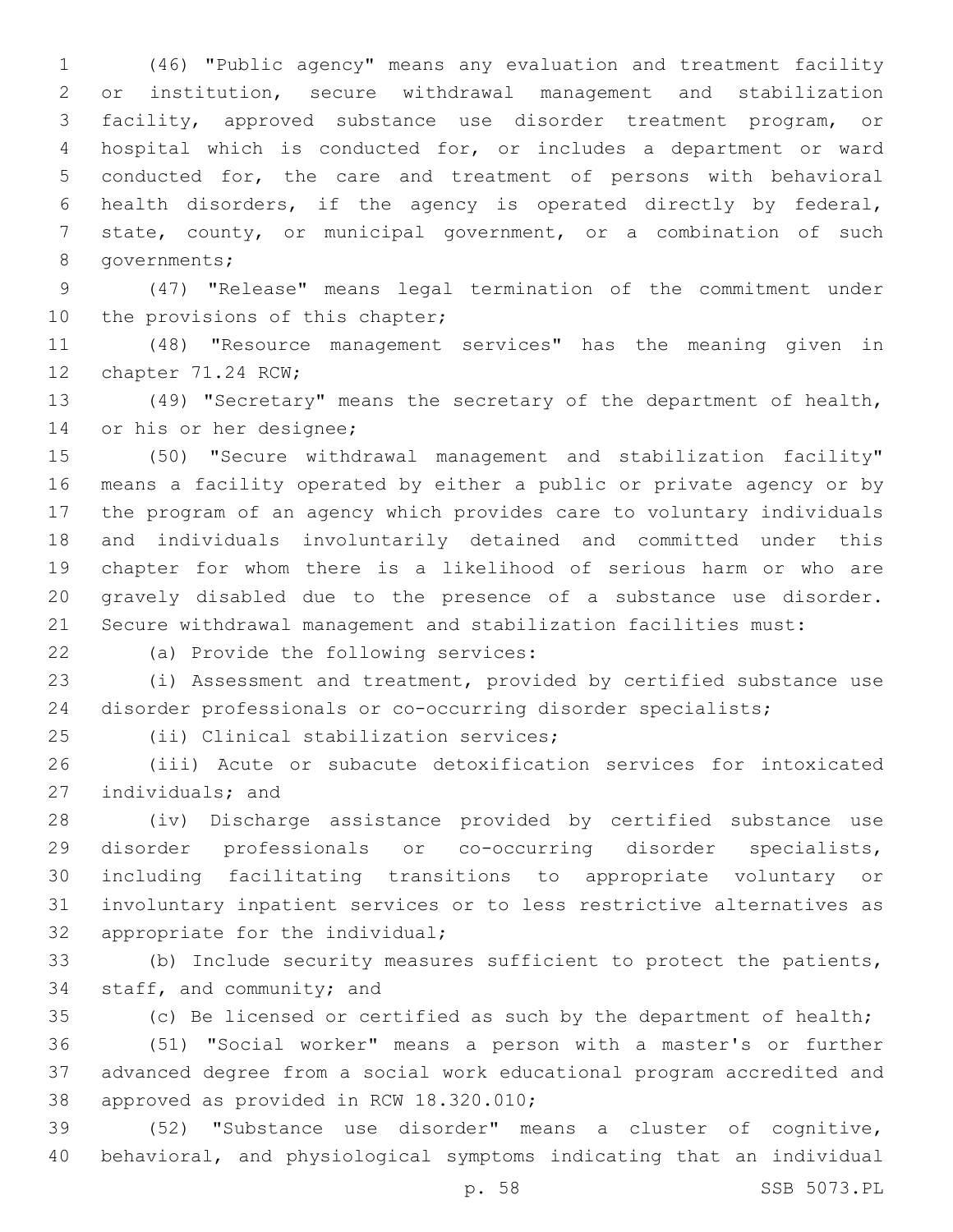continues using the substance despite significant substance-related problems. The diagnosis of a substance use disorder is based on a pathological pattern of behaviors related to the use of the substances;4

 (53) "Substance use disorder professional" means a person certified as a substance use disorder professional by the department 7 of health under chapter 18.205 RCW;

 (54) "Therapeutic court personnel" means the staff of a mental health court or other therapeutic court which has jurisdiction over defendants who are dually diagnosed with mental disorders, including court personnel, probation officers, a court monitor, prosecuting attorney, or defense counsel acting within the scope of therapeutic 13 court duties;

 (55) "Treatment records" include registration and all other records concerning persons who are receiving or who at any time have received services for behavioral health disorders, which are maintained by the department of social and health services, the department, the authority, behavioral health administrative services organizations and their staffs, managed care organizations and their staffs, and by treatment facilities. Treatment records include mental health information contained in a medical bill including but not limited to mental health drugs, a mental health diagnosis, provider name, and dates of service stemming from a medical service. Treatment records do not include notes or records maintained for personal use by a person providing treatment services for the department of social and health services, the department, the authority, behavioral health administrative services organizations, managed care organizations, or a treatment facility if the notes or records are not available to 29 others;

 (56) "Triage facility" means a short-term facility or a portion of a facility licensed or certified by the department, which is designed as a facility to assess and stabilize an individual or determine the need for involuntary commitment of an individual, and must meet department residential treatment facility standards. A triage facility may be structured as a voluntary or involuntary 36 placement facility;

 (57) "Video," unless the context clearly indicates otherwise, means the delivery of behavioral health services through the use of interactive audio and video technology, permitting real-time communication between a person and a designated crisis responder, for

p. 59 SSB 5073.PL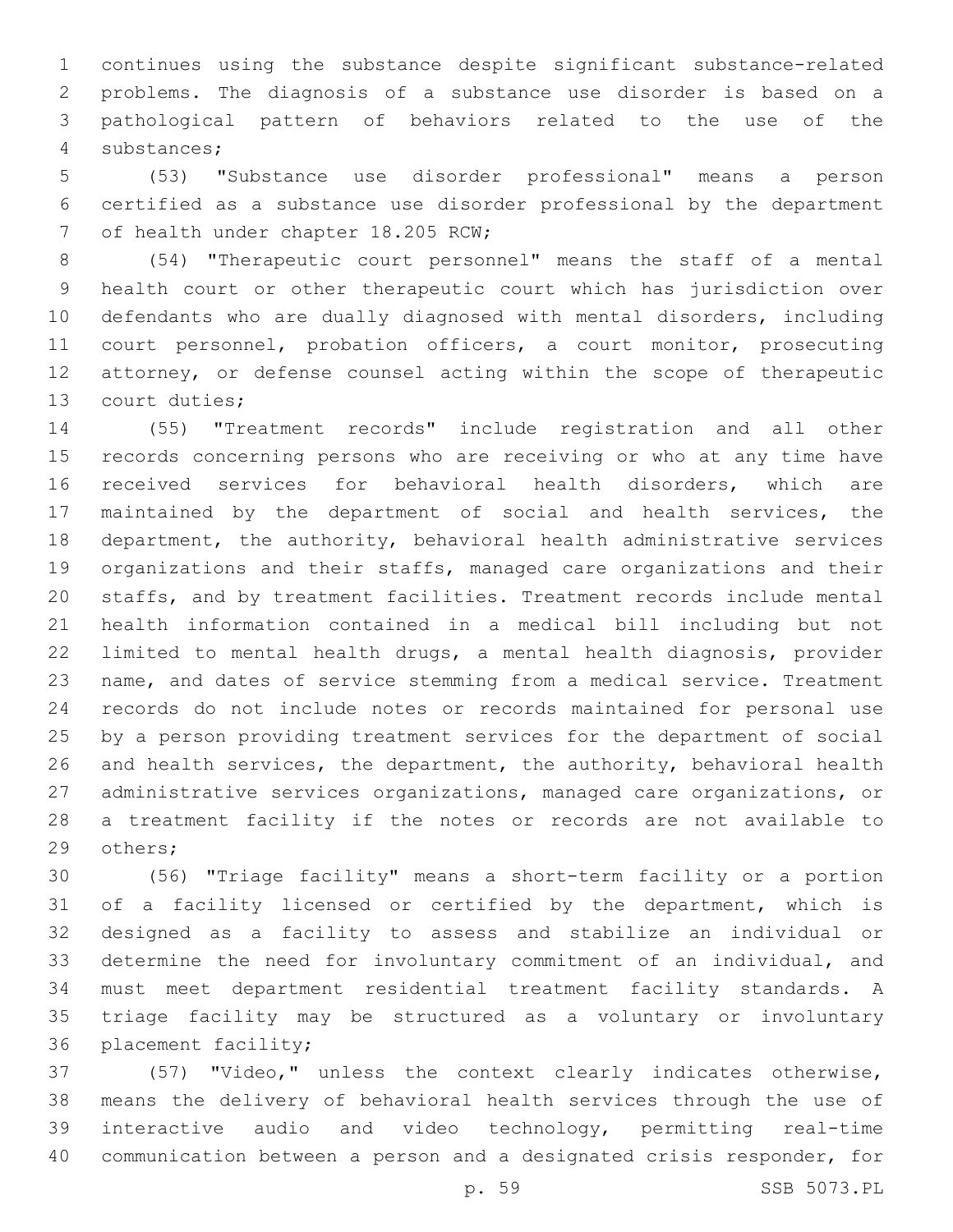the purpose of evaluation. "Video" does not include the use of audio-2 only telephone, facsimile, email, or store and forward technology. "Store and forward technology" means use of an asynchronous transmission of a person's medical information from a mental health service provider to the designated crisis responder which results in medical diagnosis, consultation, or treatment;6

 (58) "Violent act" means behavior that resulted in homicide, attempted suicide, injury, or substantial loss or damage to 9 property( $\left(\frac{1}{r}\right)$ 

 (59) "Written order of apprehension" means an order of the court 11 for a peace officer to deliver the named person in the order to a facility or emergency room as determined by the designated crisis 13 responder. Such orders shall be entered into the Washington crime 14 information center database)).

 **Sec. 21.** RCW 71.05.020 and 2020 c 302 s 3, 2020 c 256 s 301, 2020 c 80 s 51, and 2020 c 5 s 1 are each reenacted and amended to 17 read as follows:

 The definitions in this section apply throughout this chapter 19 unless the context clearly requires otherwise.

 (1) "Admission" or "admit" means a decision by a physician, physician assistant, or psychiatric advanced registered nurse practitioner that a person should be examined or treated as a patient 23 in a hospital;

 (2) "Alcoholism" means a disease, characterized by a dependency 25 on alcoholic beverages, loss of control over the amount and circumstances of use, symptoms of tolerance, physiological or psychological withdrawal, or both, if use is reduced or discontinued, and impairment of health or disruption of social or economic 29 functioning;

 (3) "Antipsychotic medications" means that class of drugs primarily used to treat serious manifestations of mental illness associated with thought disorders, which includes, but is not limited 33 to atypical antipsychotic medications;

 (4) "Approved substance use disorder treatment program" means a program for persons with a substance use disorder provided by a treatment program certified by the department as meeting standards 37 adopted under chapter 71.24 RCW;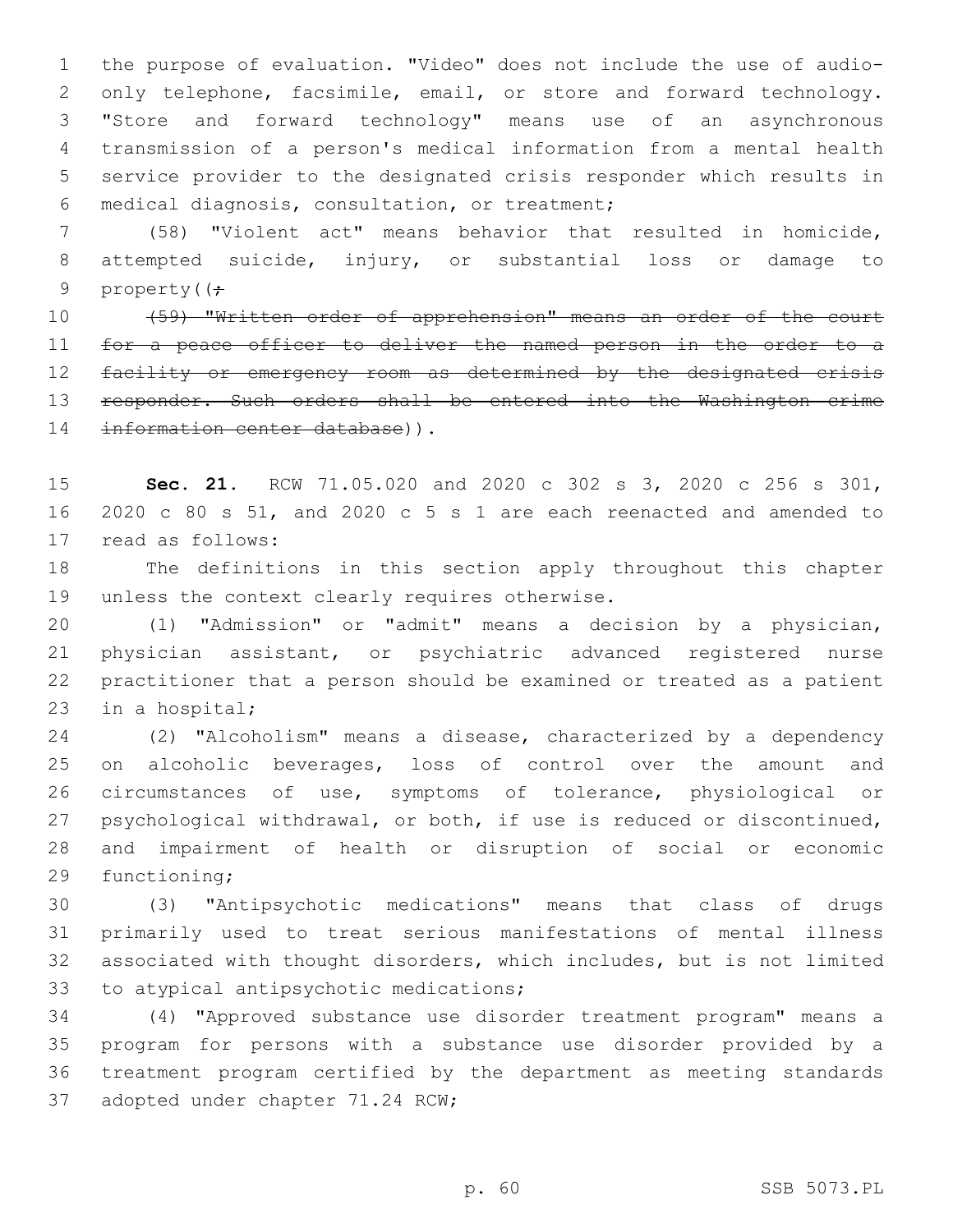(5) "Attending staff" means any person on the staff of a public or private agency having responsibility for the care and treatment of 3 a patient;

(6) "Authority" means the Washington state health care authority;

 (7) "Behavioral health disorder" means either a mental disorder as defined in this section, a substance use disorder as defined in this section, or a co-occurring mental disorder and substance use 8 disorder;

 (8) "Behavioral health service provider" means a public or 10 private agency that provides mental health, substance use disorder, or co-occurring disorder services to persons with behavioral health disorders as defined under this section and receives funding from 13 public sources. This includes, but is not limited to  $((, +)$ 14 Hospitals licensed under chapter 70.41 RCW( $(\tau)$ ); evaluation and 15 treatment facilities as defined in this section( $(\tau)$ ); community mental health service delivery systems or community behavioral health 17 programs as defined in RCW 71.24.025( $(\tau)$ ); licensed or certified 18 behavioral health agencies under RCW 71.24.037; facilities conducting 19 competency evaluations and restoration under chapter 10.77 RCW( $(\tau)$ ); approved substance use disorder treatment programs as defined in this 21 section( $(\tau)$ ); secure withdrawal management and stabilization 22 facilities as defined in this section( $(\tau)$ ); and correctional facilities operated by state and local governments;

 (9) "Co-occurring disorder specialist" means an individual possessing an enhancement granted by the department of health under chapter 18.205 RCW that certifies the individual to provide substance use disorder counseling subject to the practice limitations under RCW 28 18.205.105;

 (10) "Commitment" means the determination by a court that a person should be detained for a period of either evaluation or treatment, or both, in an inpatient or a less restrictive setting;

 (11) "Conditional release" means a revocable modification of a commitment, which may be revoked upon violation of any of its terms;

 (12) "Crisis stabilization unit" means a short-term facility or a portion of a facility licensed or certified by the department, such as an evaluation and treatment facility or a hospital, which has been designed to assess, diagnose, and treat individuals experiencing an acute crisis without the use of long-term hospitalization;

 (13) "Custody" means involuntary detention under the provisions of this chapter or chapter 10.77 RCW, uninterrupted by any period of

p. 61 SSB 5073.PL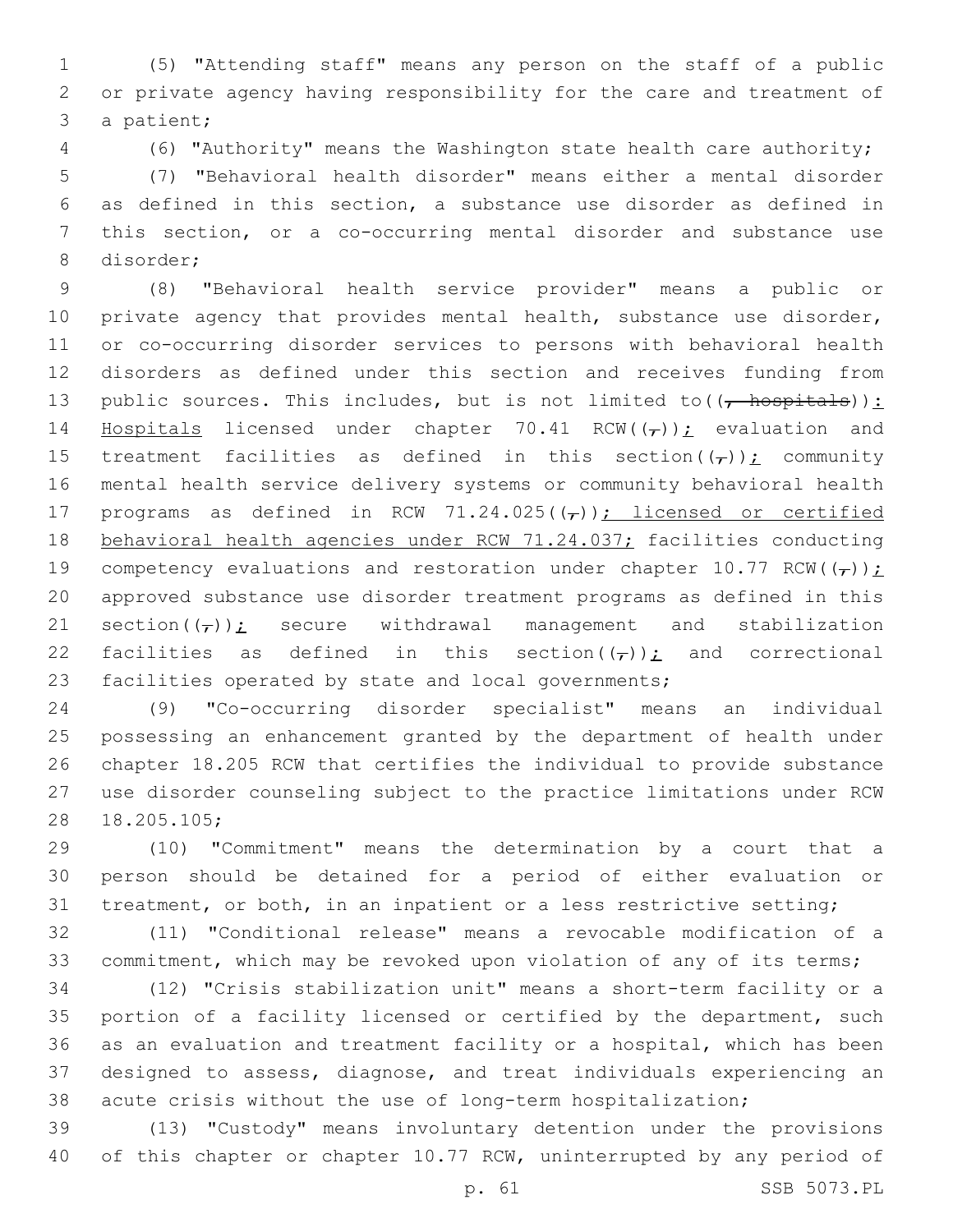unconditional release from commitment from a facility providing 2 involuntary care and treatment;

(14) "Department" means the department of health;

 (15) "Designated crisis responder" means a mental health professional appointed by the county, by an entity appointed by the county, or by the authority in consultation with a federally recognized Indian tribe or after meeting and conferring with an Indian health care provider, to perform the duties specified in this 9 chapter;

 (16) "Detention" or "detain" means the lawful confinement of a 11 person, under the provisions of this chapter;

 (17) "Developmental disabilities professional" means a person who has specialized training and three years of experience in directly treating or working with persons with developmental disabilities and is a psychiatrist, physician assistant working with a supervising psychiatrist, psychologist, psychiatric advanced registered nurse practitioner, or social worker, and such other developmental disabilities professionals as may be defined by rules adopted by the 19 secretary of the department of social and health services;

 (18) "Developmental disability" means that condition defined in 21 RCW 71A.10.020(5);

(19) "Director" means the director of the authority;

 (20) "Discharge" means the termination of hospital medical authority. The commitment may remain in place, be terminated, or be 25 amended by court order;

 (21) "Drug addiction" means a disease, characterized by a dependency on psychoactive chemicals, loss of control over the amount and circumstances of use, symptoms of tolerance, physiological or psychological withdrawal, or both, if use is reduced or discontinued, and impairment of health or disruption of social or economic 31 functioning;

 (22) "Evaluation and treatment facility" means any facility which can provide directly, or by direct arrangement with other public or private agencies, emergency evaluation and treatment, outpatient care, and timely and appropriate inpatient care to persons suffering from a mental disorder, and which is licensed or certified as such by the department. The authority may certify single beds as temporary evaluation and treatment beds under RCW 71.05.745. A physically separate and separately operated portion of a state hospital may be designated as an evaluation and treatment facility. A facility which

p. 62 SSB 5073.PL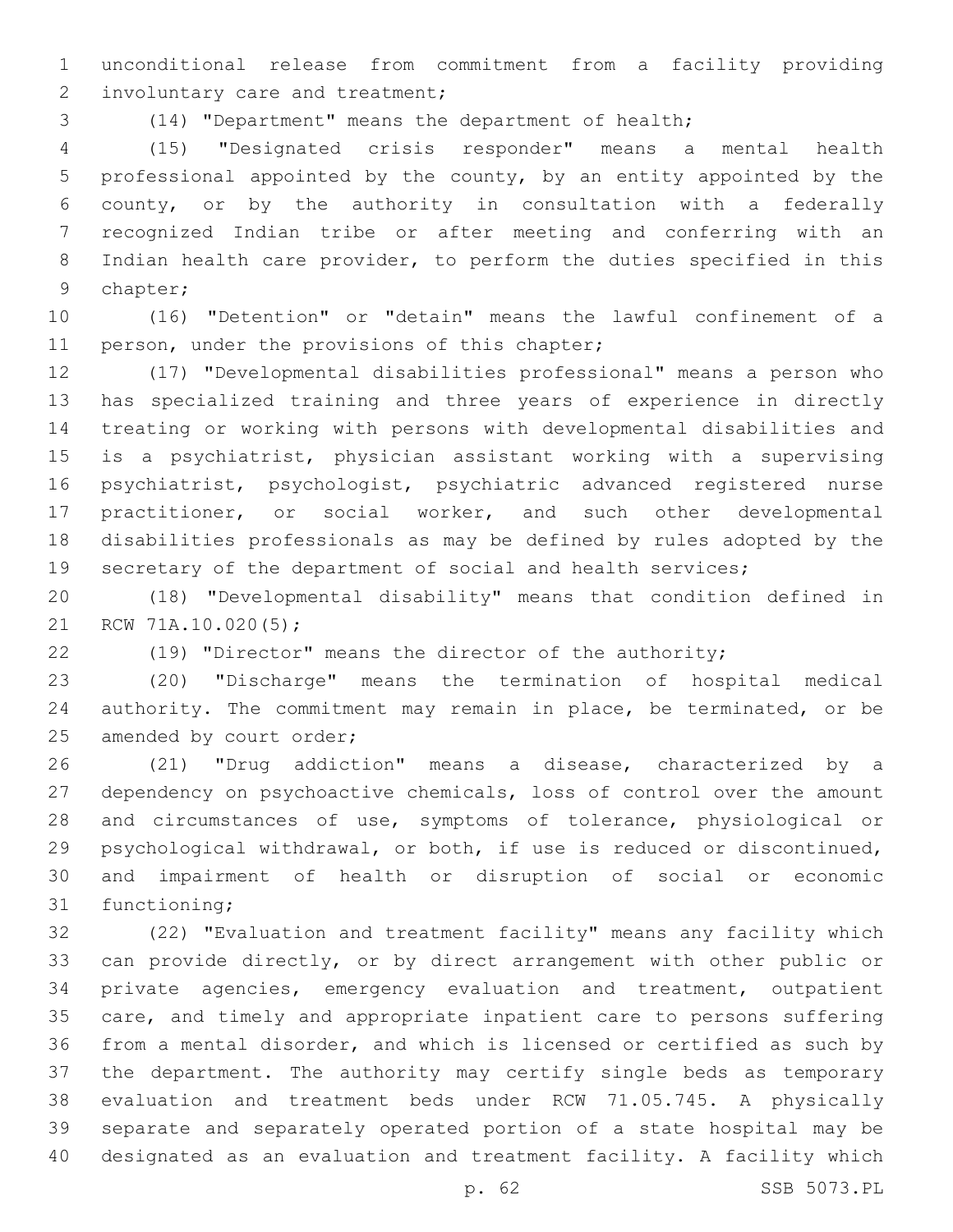is part of, or operated by, the department of social and health services or any federal agency will not require certification. No correctional institution or facility, or jail, shall be an evaluation and treatment facility within the meaning of this chapter;

 (23) "Gravely disabled" means a condition in which a person, as a result of a behavioral health disorder: (a) Is in danger of serious physical harm resulting from a failure to provide for his or her essential human needs of health or safety; or (b) manifests severe deterioration in routine functioning evidenced by repeated and escalating loss of cognitive or volitional control over his or her actions and is not receiving such care as is essential for his or her 12 health or safety;

 (24) "Habilitative services" means those services provided by program personnel to assist persons in acquiring and maintaining life skills and in raising their levels of physical, mental, social, and vocational functioning. Habilitative services include education, training for employment, and therapy. The habilitative process shall be undertaken with recognition of the risk to the public safety presented by the person being assisted as manifested by prior charged 20 criminal conduct;

 (25) "Hearing" means any proceeding conducted in open court that 22 conforms to the requirements of RCW 71.05.820;

 (26) "History of one or more violent acts" refers to the period of time ten years prior to the filing of a petition under this 25 chapter, excluding any time spent, but not any violent acts committed, in a behavioral health facility, or in confinement as a 27 result of a criminal conviction;

 (27) "Imminent" means the state or condition of being likely to 29 occur at any moment or near at hand, rather than distant or remote;

 (28) "In need of assisted outpatient behavioral health treatment" means that a person, as a result of a behavioral health disorder: (a) Has been committed by a court to detention for involuntary behavioral health treatment during the preceding thirty-six months; (b) is unlikely to voluntarily participate in outpatient treatment without an order for less restrictive alternative treatment, based on a history of nonadherence with treatment or in view of the person's current behavior; (c) is likely to benefit from less restrictive alternative treatment; and (d) requires less restrictive alternative treatment to prevent a relapse, decompensation, or deterioration that is likely to result in the person presenting a likelihood of serious

p. 63 SSB 5073.PL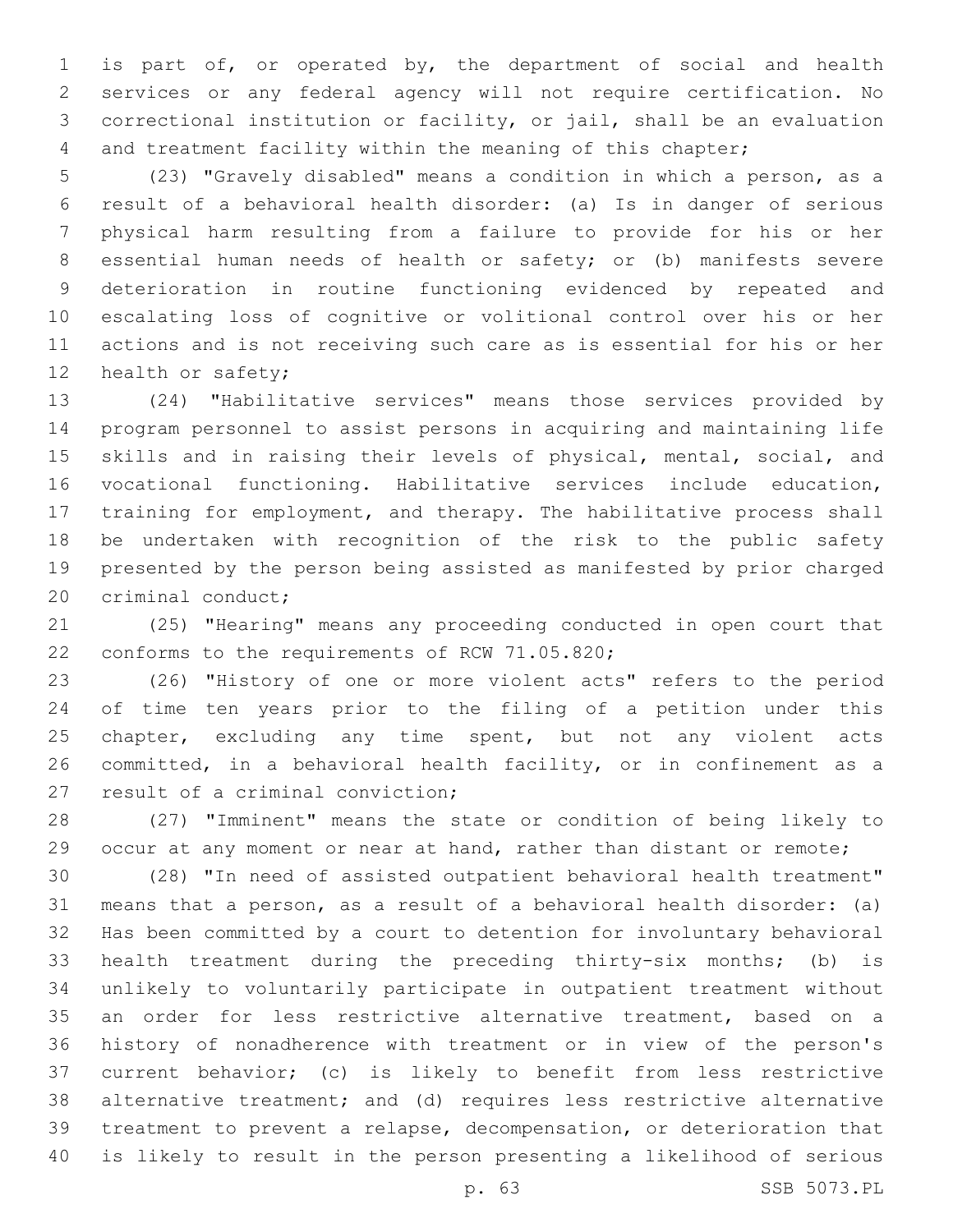harm or the person becoming gravely disabled within a reasonably 2 short period of time;

 (29) "Individualized service plan" means a plan prepared by a developmental disabilities professional with other professionals as a team, for a person with developmental disabilities, which shall state:6

 (a) The nature of the person's specific problems, prior charged 8 criminal behavior, and habilitation needs;

 (b) The conditions and strategies necessary to achieve the 10 purposes of habilitation;

 (c) The intermediate and long-range goals of the habilitation program, with a projected timetable for the attainment;

 (d) The rationale for using this plan of habilitation to achieve 14 those intermediate and long-range goals;

(e) The staff responsible for carrying out the plan;

 (f) Where relevant in light of past criminal behavior and due consideration for public safety, the criteria for proposed movement to less-restrictive settings, criteria for proposed eventual discharge or release, and a projected possible date for discharge or 20 release; and

 (g) The type of residence immediately anticipated for the person 22 and possible future types of residences;

 (30) "Intoxicated person" means a person whose mental or physical functioning is substantially impaired as a result of the use of 25 alcohol or other psychoactive chemicals;

 (31) "Judicial commitment" means a commitment by a court pursuant 27 to the provisions of this chapter;

 (32) "Legal counsel" means attorneys and staff employed by county prosecutor offices or the state attorney general acting in their capacity as legal representatives of public behavioral health service 31 providers under RCW 71.05.130;

 (33) "Less restrictive alternative treatment" means a program of individualized treatment in a less restrictive setting than inpatient treatment that includes the services described in RCW 71.05.585. This term includes: Treatment pursuant to a less restrictive alternative treatment order under RCW 71.05.240 or 71.05.320; treatment pursuant to a conditional release under RCW 71.05.340; and treatment pursuant to an assisted outpatient behavioral health treatment order under RCW 39 71.05.148;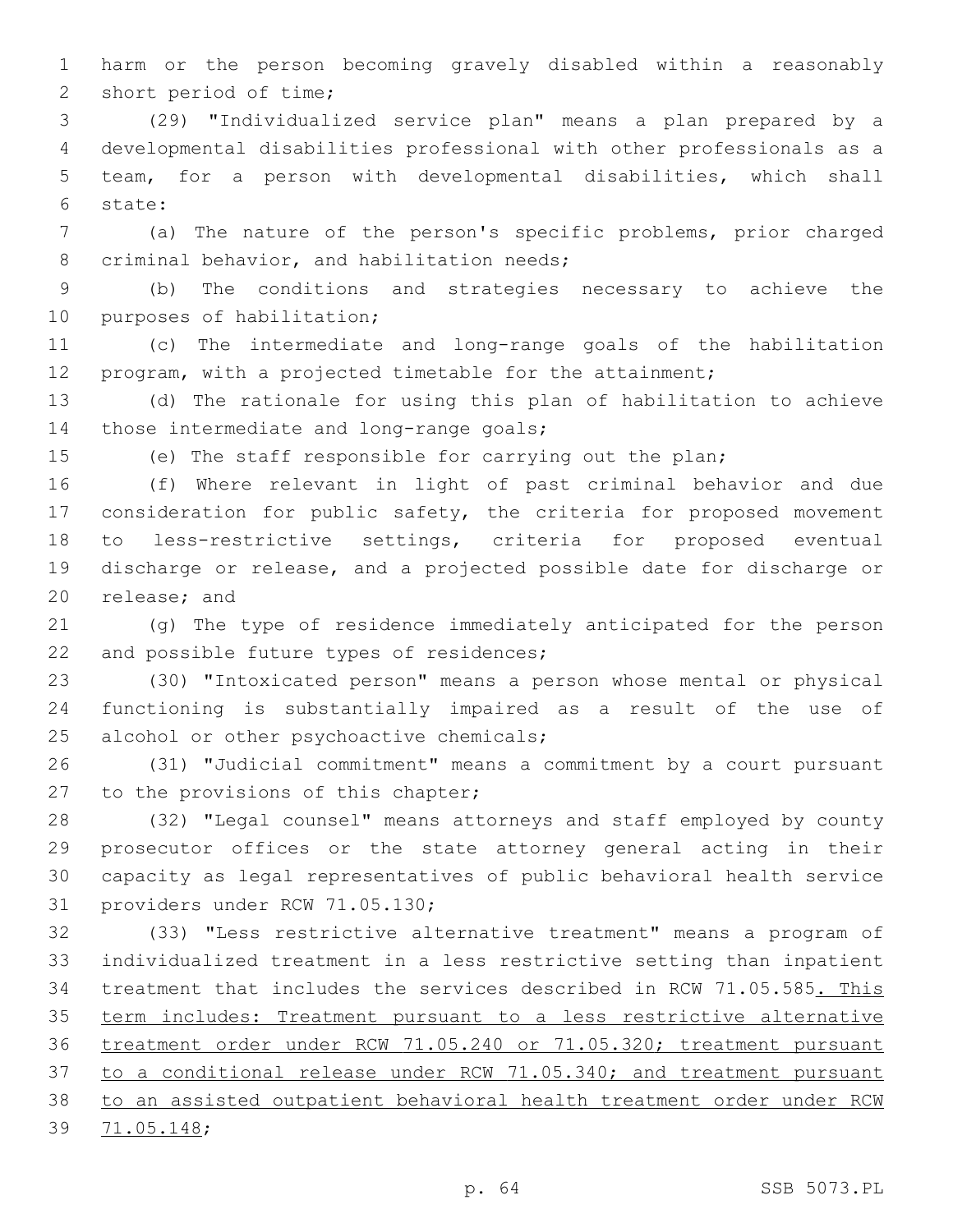(34) "Licensed physician" means a person licensed to practice medicine or osteopathic medicine and surgery in the state of 3 Washington;

(35) "Likelihood of serious harm" means:4

 (a) A substantial risk that: (i) Physical harm will be inflicted by a person upon his or her own person, as evidenced by threats or attempts to commit suicide or inflict physical harm on oneself; (ii) physical harm will be inflicted by a person upon another, as evidenced by behavior which has caused such harm or which places another person or persons in reasonable fear of sustaining such harm; or (iii) physical harm will be inflicted by a person upon the property of others, as evidenced by behavior which has caused substantial loss or damage to the property of others; or

 (b) The person has threatened the physical safety of another and 15 has a history of one or more violent acts;

 (36) "Medical clearance" means a physician or other health care provider has determined that a person is medically stable and ready 18 for referral to the designated crisis responder;

 (37) "Mental disorder" means any organic, mental, or emotional impairment which has substantial adverse effects on a person's 21 cognitive or volitional functions;

 (38) "Mental health professional" means a psychiatrist, psychologist, physician assistant working with a supervising psychiatrist, psychiatric advanced registered nurse practitioner, 25 psychiatric nurse, or social worker, and such other mental health professionals as may be defined by rules adopted by the secretary 27 pursuant to the provisions of this chapter;

 (39) "Peace officer" means a law enforcement official of a public agency or governmental unit, and includes persons specifically given peace officer powers by any state law, local ordinance, or judicial 31 order of appointment;

 (40) "Physician assistant" means a person licensed as a physician 33 assistant under chapter 18.71A RCW;

 (41) "Private agency" means any person, partnership, corporation, 35 or association that is not a public agency, whether or not financed in whole or in part by public funds, which constitutes an evaluation and treatment facility or private institution, or hospital, or approved substance use disorder treatment program, which is conducted for, or includes a department or ward conducted for, the care and treatment of persons with behavioral health disorders;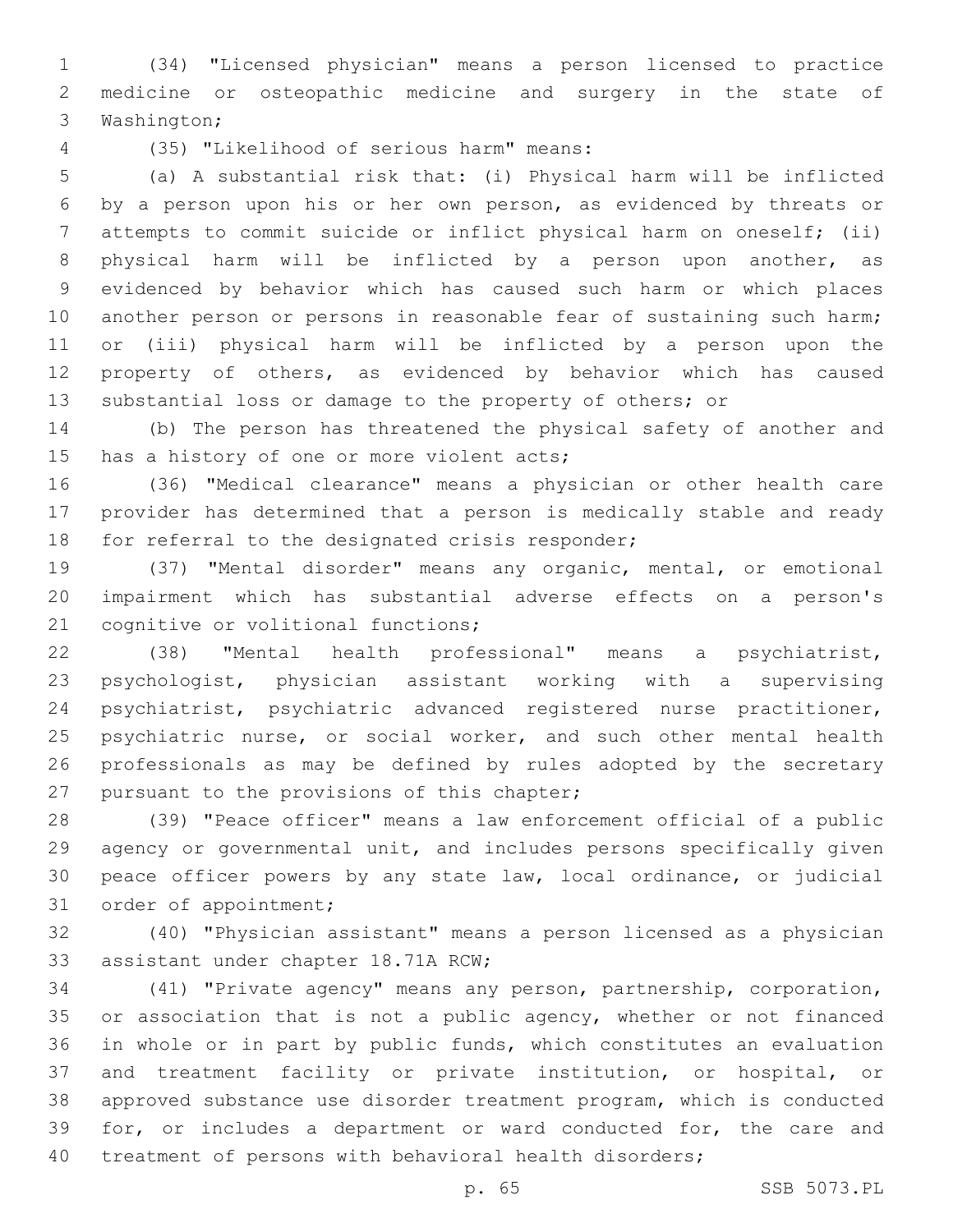(42) "Professional person" means a mental health professional, substance use disorder professional, or designated crisis responder and shall also mean a physician, physician assistant, psychiatric advanced registered nurse practitioner, registered nurse, and such others as may be defined by rules adopted by the secretary pursuant 6 to the provisions of this chapter;

 (43) "Psychiatric advanced registered nurse practitioner" means a person who is licensed as an advanced registered nurse practitioner pursuant to chapter 18.79 RCW; and who is board certified in advanced 10 practice psychiatric and mental health nursing;

 (44) "Psychiatrist" means a person having a license as a physician and surgeon in this state who has in addition completed three years of graduate training in psychiatry in a program approved by the American medical association or the American osteopathic association and is certified or eligible to be certified by the 16 American board of psychiatry and neurology;

 (45) "Psychologist" means a person who has been licensed as a 18 psychologist pursuant to chapter 18.83 RCW;

 (46) "Public agency" means any evaluation and treatment facility or institution, secure withdrawal management and stabilization facility, approved substance use disorder treatment program, or hospital which is conducted for, or includes a department or ward conducted for, the care and treatment of persons with behavioral health disorders, if the agency is operated directly by federal, 25 state, county, or municipal government, or a combination of such 26 governments;

 (47) "Release" means legal termination of the commitment under 28 the provisions of this chapter;

 (48) "Resource management services" has the meaning given in 30 chapter 71.24 RCW;

 (49) "Secretary" means the secretary of the department of health, 32 or his or her designee;

 (50) "Secure withdrawal management and stabilization facility" means a facility operated by either a public or private agency or by the program of an agency which provides care to voluntary individuals and individuals involuntarily detained and committed under this chapter for whom there is a likelihood of serious harm or who are gravely disabled due to the presence of a substance use disorder. Secure withdrawal management and stabilization facilities must:

40 (a) Provide the following services: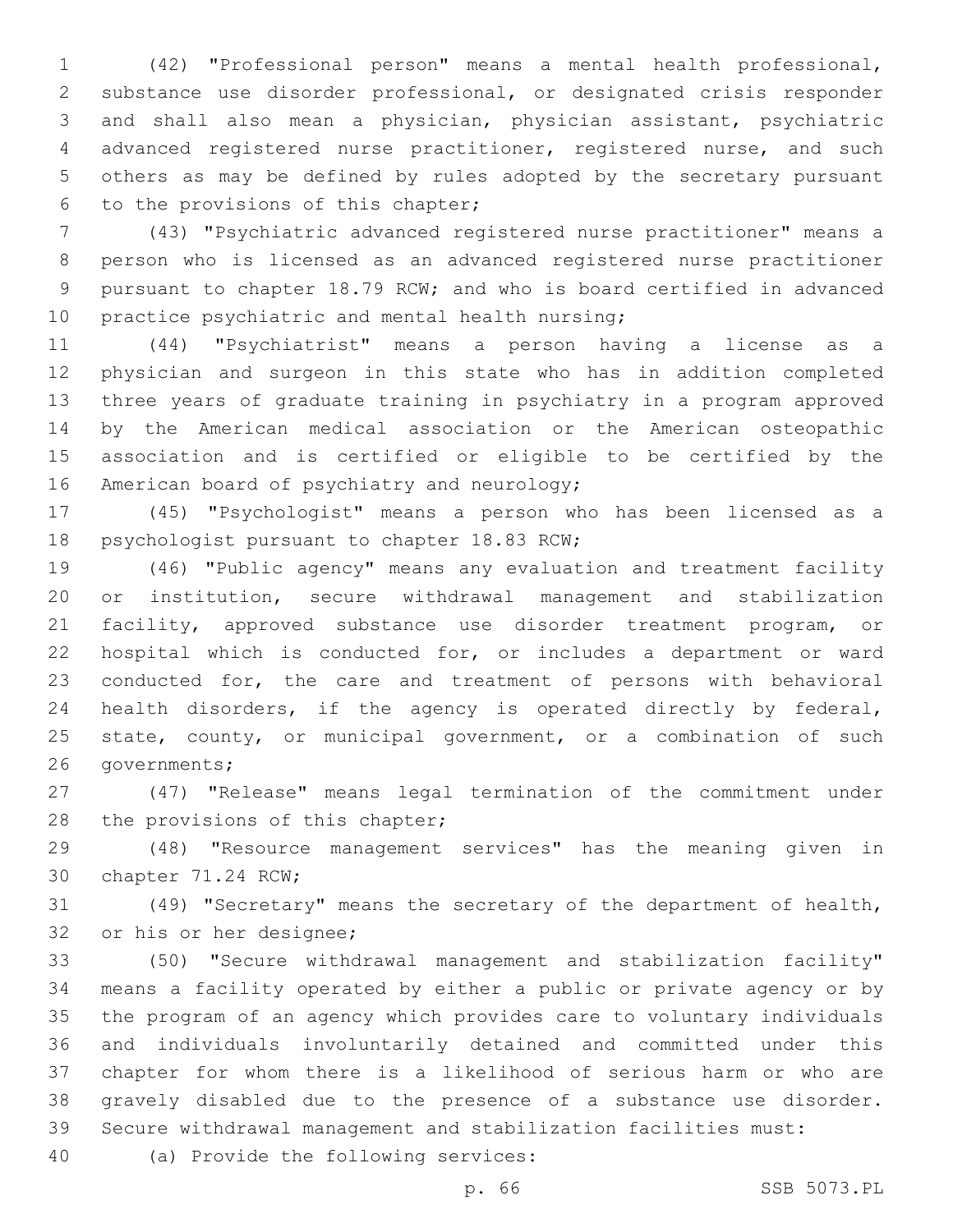(i) Assessment and treatment, provided by certified substance use disorder professionals or co-occurring disorder specialists;

3 (ii) Clinical stabilization services;

 (iii) Acute or subacute detoxification services for intoxicated 5 individuals; and

 (iv) Discharge assistance provided by certified substance use disorder professionals or co-occurring disorder specialists, including facilitating transitions to appropriate voluntary or involuntary inpatient services or to less restrictive alternatives as 10 appropriate for the individual;

 (b) Include security measures sufficient to protect the patients, 12 staff, and community; and

(c) Be licensed or certified as such by the department of health;

 (51) "Social worker" means a person with a master's or further advanced degree from a social work educational program accredited and 16 approved as provided in RCW 18.320.010;

 (52) "Substance use disorder" means a cluster of cognitive, behavioral, and physiological symptoms indicating that an individual continues using the substance despite significant substance-related problems. The diagnosis of a substance use disorder is based on a pathological pattern of behaviors related to the use of the 22 substances;

 (53) "Substance use disorder professional" means a person certified as a substance use disorder professional by the department 25 of health under chapter 18.205 RCW;

 (54) "Therapeutic court personnel" means the staff of a mental health court or other therapeutic court which has jurisdiction over defendants who are dually diagnosed with mental disorders, including court personnel, probation officers, a court monitor, prosecuting attorney, or defense counsel acting within the scope of therapeutic 31 court duties;

 (55) "Treatment records" include registration and all other records concerning persons who are receiving or who at any time have received services for behavioral health disorders, which are maintained by the department of social and health services, the department, the authority, behavioral health administrative services organizations and their staffs, managed care organizations and their staffs, and by treatment facilities. Treatment records include mental health information contained in a medical bill including but not limited to mental health drugs, a mental health diagnosis, provider

p. 67 SSB 5073.PL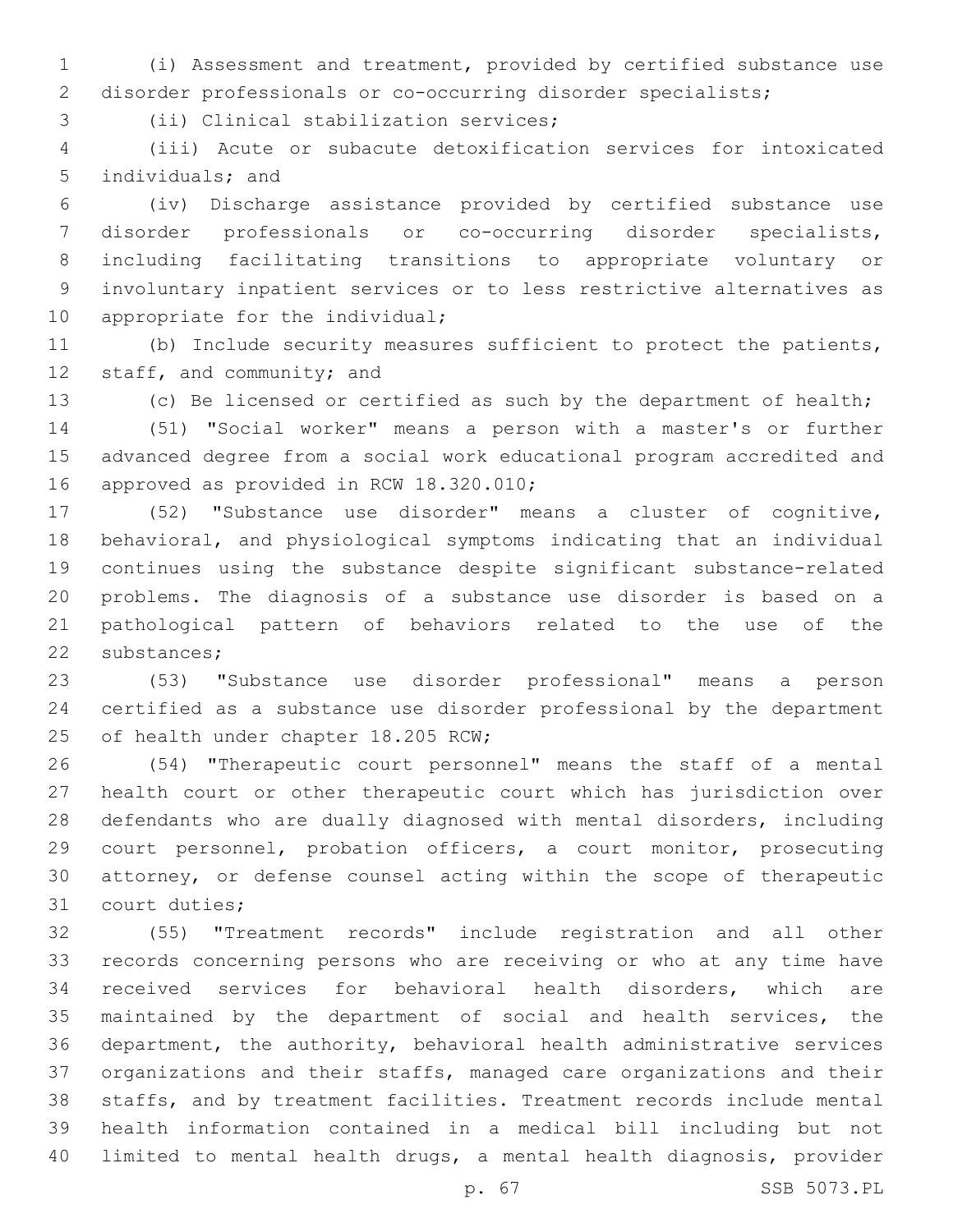name, and dates of service stemming from a medical service. Treatment records do not include notes or records maintained for personal use by a person providing treatment services for the department of social and health services, the department, the authority, behavioral health administrative services organizations, managed care organizations, or a treatment facility if the notes or records are not available to 7 others;

 (56) "Triage facility" means a short-term facility or a portion of a facility licensed or certified by the department, which is designed as a facility to assess and stabilize an individual or determine the need for involuntary commitment of an individual, and must meet department residential treatment facility standards. A triage facility may be structured as a voluntary or involuntary 14 placement facility;

 (57) "Video," unless the context clearly indicates otherwise, means the delivery of behavioral health services through the use of interactive audio and video technology, permitting real-time communication between a person and a designated crisis responder, for the purpose of evaluation. "Video" does not include the use of audio- only telephone, facsimile, email, or store and forward technology. "Store and forward technology" means use of an asynchronous transmission of a person's medical information from a mental health service provider to the designated crisis responder which results in 24 medical diagnosis, consultation, or treatment;

 (58) "Violent act" means behavior that resulted in homicide, attempted suicide, injury, or substantial loss or damage to 27 property( $\left( \div \right)$ 

28 (59) "Written order of apprehension" means an order of the court for a peace officer to deliver the named person in the order to a facility or emergency room as determined by the designated crisis responder. Such orders shall be entered into the Washington crime 32 information center database)).

 **Sec. 22.** RCW 71.05.020 and 2020 c 302 s 4, 2020 c 302 s 3, 2020 c 256 s 301, and 2020 c 5 s 1 are each reenacted and amended to read as follows:35

 The definitions in this section apply throughout this chapter 37 unless the context clearly requires otherwise.

 (1) "Admission" or "admit" means a decision by a physician, physician assistant, or psychiatric advanced registered nurse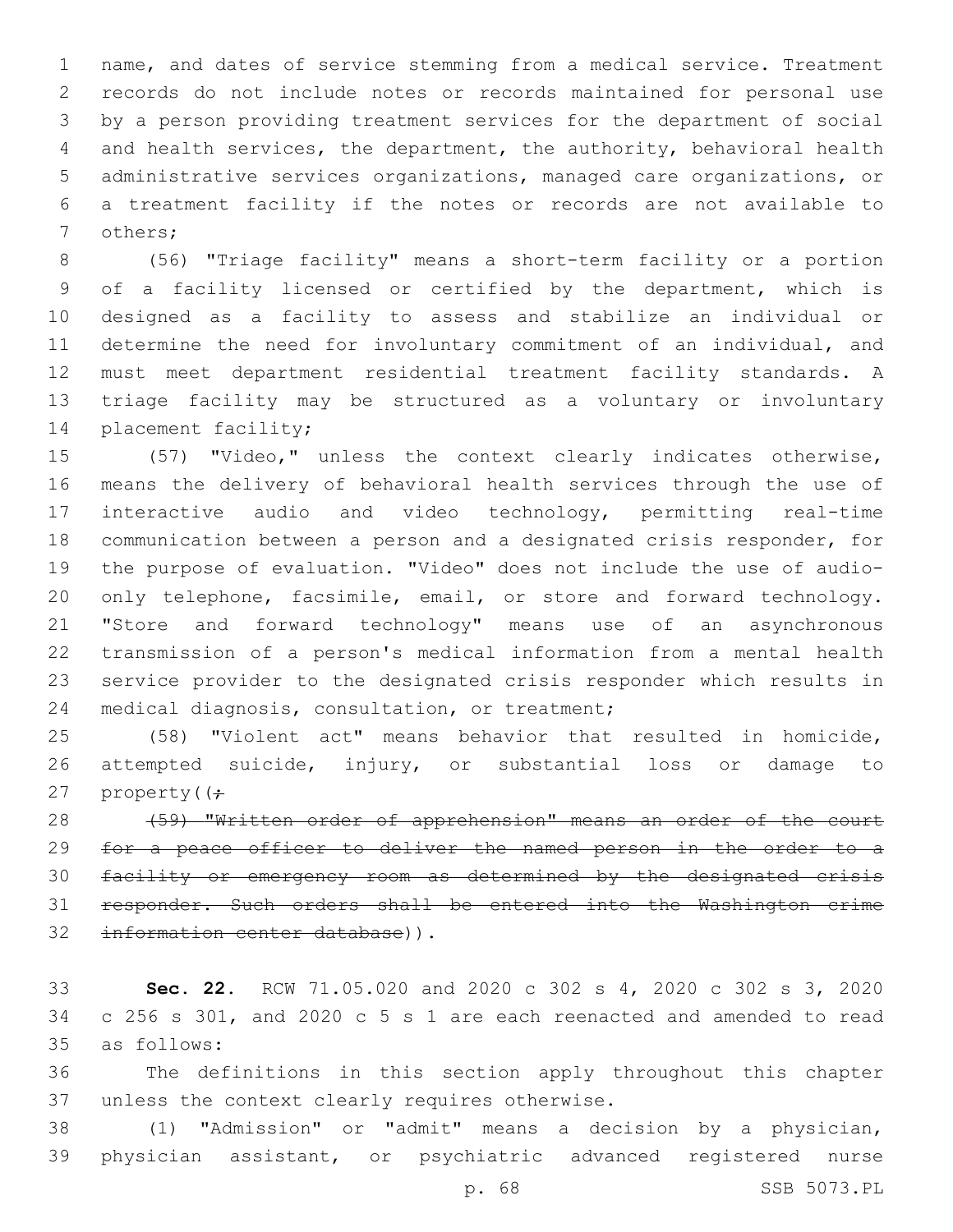practitioner that a person should be examined or treated as a patient 2 in a hospital;

 (2) "Alcoholism" means a disease, characterized by a dependency on alcoholic beverages, loss of control over the amount and circumstances of use, symptoms of tolerance, physiological or psychological withdrawal, or both, if use is reduced or discontinued, and impairment of health or disruption of social or economic 8 functioning;

 (3) "Antipsychotic medications" means that class of drugs primarily used to treat serious manifestations of mental illness associated with thought disorders, which includes, but is not limited 12 to atypical antipsychotic medications;

 (4) "Approved substance use disorder treatment program" means a program for persons with a substance use disorder provided by a treatment program certified by the department as meeting standards 16 adopted under chapter 71.24 RCW;

 (5) "Attending staff" means any person on the staff of a public or private agency having responsibility for the care and treatment of 19 a patient;

(6) "Authority" means the Washington state health care authority;

 (7) "Behavioral health disorder" means either a mental disorder as defined in this section, a substance use disorder as defined in this section, or a co-occurring mental disorder and substance use 24 disorder;

 (8) "Behavioral health service provider" means a public or 26 private agency that provides mental health, substance use disorder, or co-occurring disorder services to persons with behavioral health disorders as defined under this section and receives funding from 29 public sources. This includes, but is not limited to  $((\text{--}~\text{~host}~\text{~}~)$ : 30 Hospitals licensed under chapter 70.41 RCW( $(\tau)$ ); evaluation and 31 treatment facilities as defined in this section( $(\tau)$ ); community mental health service delivery systems or community behavioral health 33 programs as defined in RCW 71.24.025( $(\tau)$ ); licensed or certified behavioral health agencies under RCW 71.24.037; facilities conducting 35 competency evaluations and restoration under chapter 10.77 RCW( $(\tau)$ ); approved substance use disorder treatment programs as defined in this 37 section( $(\tau)$ ); secure withdrawal management and stabilization 38 facilities as defined in this section( $(\tau)$ ); and correctional facilities operated by state and local governments;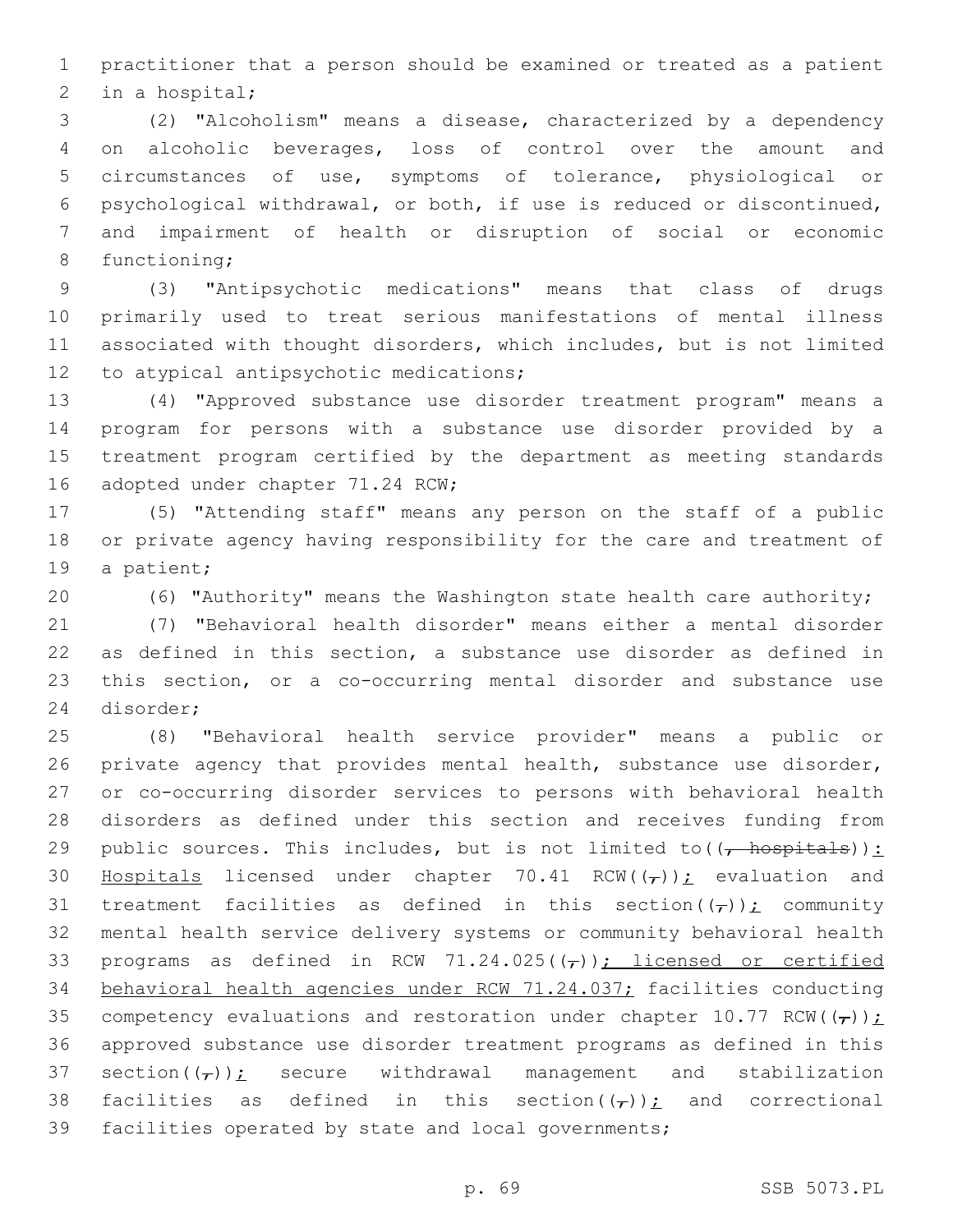(9) "Co-occurring disorder specialist" means an individual possessing an enhancement granted by the department of health under chapter 18.205 RCW that certifies the individual to provide substance use disorder counseling subject to the practice limitations under RCW 18.205.105;

 (10) "Commitment" means the determination by a court that a person should be detained for a period of either evaluation or 8 treatment, or both, in an inpatient or a less restrictive setting;

 (11) "Conditional release" means a revocable modification of a 10 commitment, which may be revoked upon violation of any of its terms;

 (12) "Crisis stabilization unit" means a short-term facility or a 12 portion of a facility licensed or certified by the department, such as an evaluation and treatment facility or a hospital, which has been designed to assess, diagnose, and treat individuals experiencing an acute crisis without the use of long-term hospitalization;

 (13) "Custody" means involuntary detention under the provisions 17 of this chapter or chapter 10.77 RCW, uninterrupted by any period of unconditional release from commitment from a facility providing 19 involuntary care and treatment;

(14) "Department" means the department of health;

 (15) "Designated crisis responder" means a mental health professional appointed by the county, by an entity appointed by the county, or by the authority in consultation with a federally recognized Indian tribe or after meeting and conferring with an Indian health care provider, to perform the duties specified in this 26 chapter;

 (16) "Detention" or "detain" means the lawful confinement of a 28 person, under the provisions of this chapter;

 (17) "Developmental disabilities professional" means a person who has specialized training and three years of experience in directly treating or working with persons with developmental disabilities and is a psychiatrist, physician assistant working with a supervising psychiatrist, psychologist, psychiatric advanced registered nurse practitioner, or social worker, and such other developmental disabilities professionals as may be defined by rules adopted by the secretary of the department of social and health services;

 (18) "Developmental disability" means that condition defined in 38 RCW 71A.10.020(5);

(19) "Director" means the director of the authority;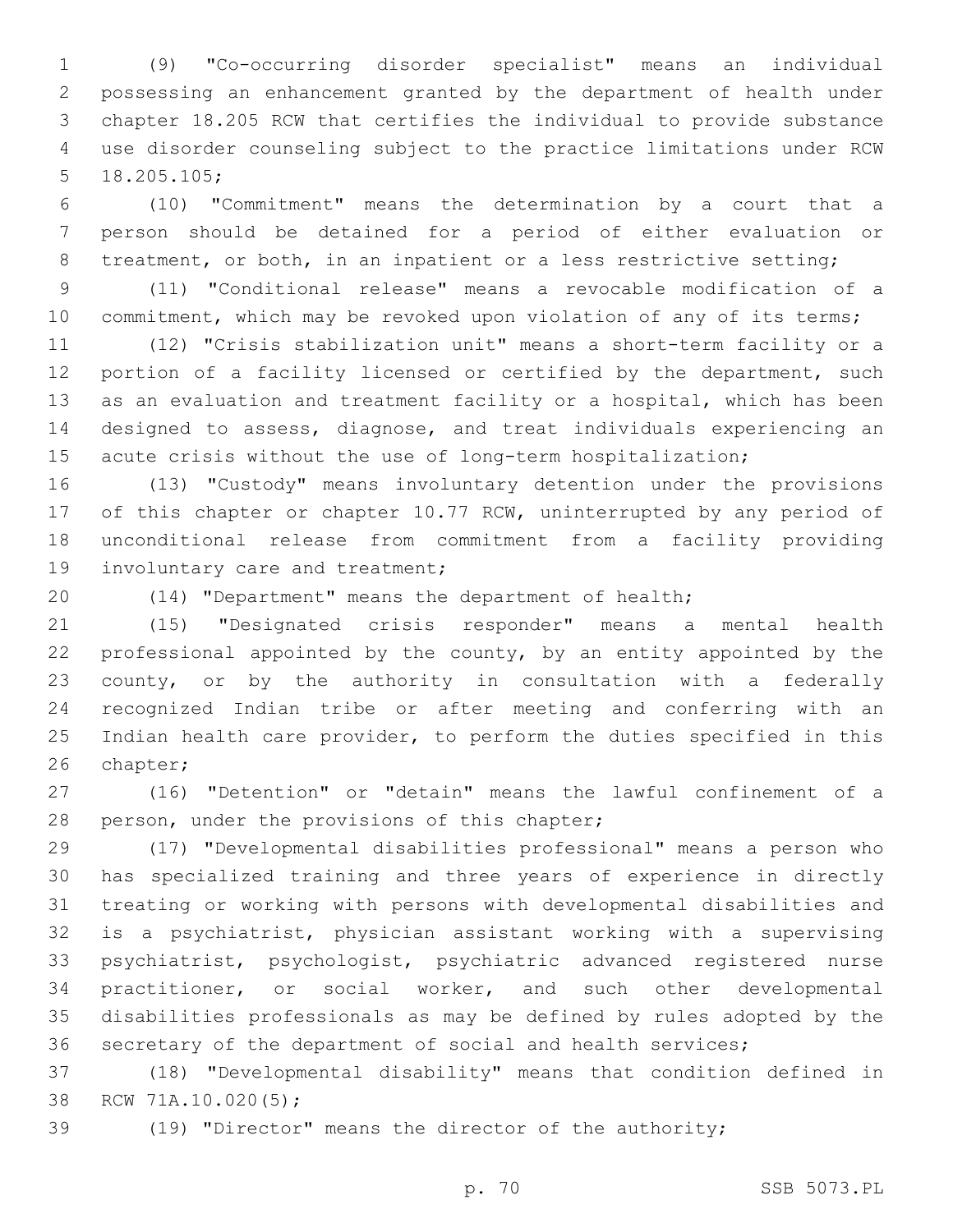(20) "Discharge" means the termination of hospital medical authority. The commitment may remain in place, be terminated, or be 3 amended by court order;

 (21) "Drug addiction" means a disease, characterized by a dependency on psychoactive chemicals, loss of control over the amount and circumstances of use, symptoms of tolerance, physiological or psychological withdrawal, or both, if use is reduced or discontinued, and impairment of health or disruption of social or economic 9 functioning;

 (22) "Evaluation and treatment facility" means any facility which can provide directly, or by direct arrangement with other public or private agencies, emergency evaluation and treatment, outpatient care, and timely and appropriate inpatient care to persons suffering from a mental disorder, and which is licensed or certified as such by the department. The authority may certify single beds as temporary evaluation and treatment beds under RCW 71.05.745. A physically separate and separately operated portion of a state hospital may be designated as an evaluation and treatment facility. A facility which 19 is part of, or operated by, the department of social and health services or any federal agency will not require certification. No correctional institution or facility, or jail, shall be an evaluation 22 and treatment facility within the meaning of this chapter;

 (23) "Gravely disabled" means a condition in which a person, as a result of a behavioral health disorder: (a) Is in danger of serious physical harm resulting from a failure to provide for his or her essential human needs of health or safety; or (b) manifests severe deterioration from safe behavior evidenced by repeated and escalating loss of cognitive or volitional control over his or her actions and is not receiving such care as is essential for his or her health or 30 safety;

 (24) "Habilitative services" means those services provided by program personnel to assist persons in acquiring and maintaining life skills and in raising their levels of physical, mental, social, and vocational functioning. Habilitative services include education, training for employment, and therapy. The habilitative process shall be undertaken with recognition of the risk to the public safety presented by the person being assisted as manifested by prior charged 38 criminal conduct;

 (25) "Hearing" means any proceeding conducted in open court that 40 conforms to the requirements of RCW 71.05.820;

p. 71 SSB 5073.PL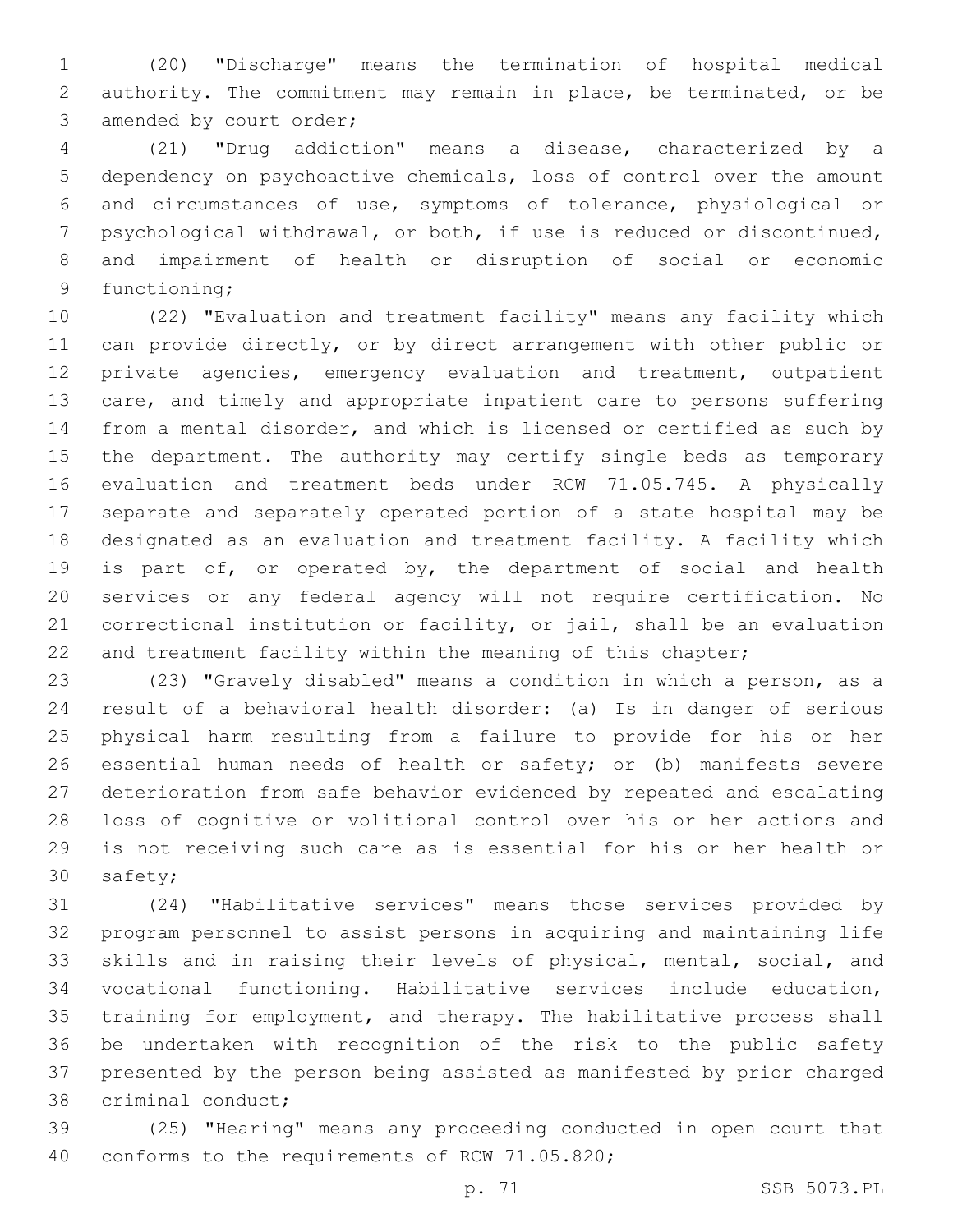(26) "History of one or more violent acts" refers to the period of time ten years prior to the filing of a petition under this chapter, excluding any time spent, but not any violent acts committed, in a behavioral health facility, or in confinement as a 5 result of a criminal conviction;

 (27) "Imminent" means the state or condition of being likely to 7 occur at any moment or near at hand, rather than distant or remote;

 (28) "In need of assisted outpatient behavioral health treatment" means that a person, as a result of a behavioral health disorder: (a) Has been committed by a court to detention for involuntary behavioral health treatment during the preceding thirty-six months; (b) is unlikely to voluntarily participate in outpatient treatment without an order for less restrictive alternative treatment, based on a history of nonadherence with treatment or in view of the person's current behavior; (c) is likely to benefit from less restrictive alternative treatment; and (d) requires less restrictive alternative treatment to prevent a relapse, decompensation, or deterioration that is likely to result in the person presenting a likelihood of serious harm or the person becoming gravely disabled within a reasonably 20 short period of time;

 (29) "Individualized service plan" means a plan prepared by a developmental disabilities professional with other professionals as a team, for a person with developmental disabilities, which shall 24 state:

 (a) The nature of the person's specific problems, prior charged 26 criminal behavior, and habilitation needs;

 (b) The conditions and strategies necessary to achieve the 28 purposes of habilitation;

 (c) The intermediate and long-range goals of the habilitation program, with a projected timetable for the attainment;

 (d) The rationale for using this plan of habilitation to achieve 32 those intermediate and long-range goals;

(e) The staff responsible for carrying out the plan;

 (f) Where relevant in light of past criminal behavior and due consideration for public safety, the criteria for proposed movement to less-restrictive settings, criteria for proposed eventual discharge or release, and a projected possible date for discharge or 38 release; and

 (g) The type of residence immediately anticipated for the person 40 and possible future types of residences;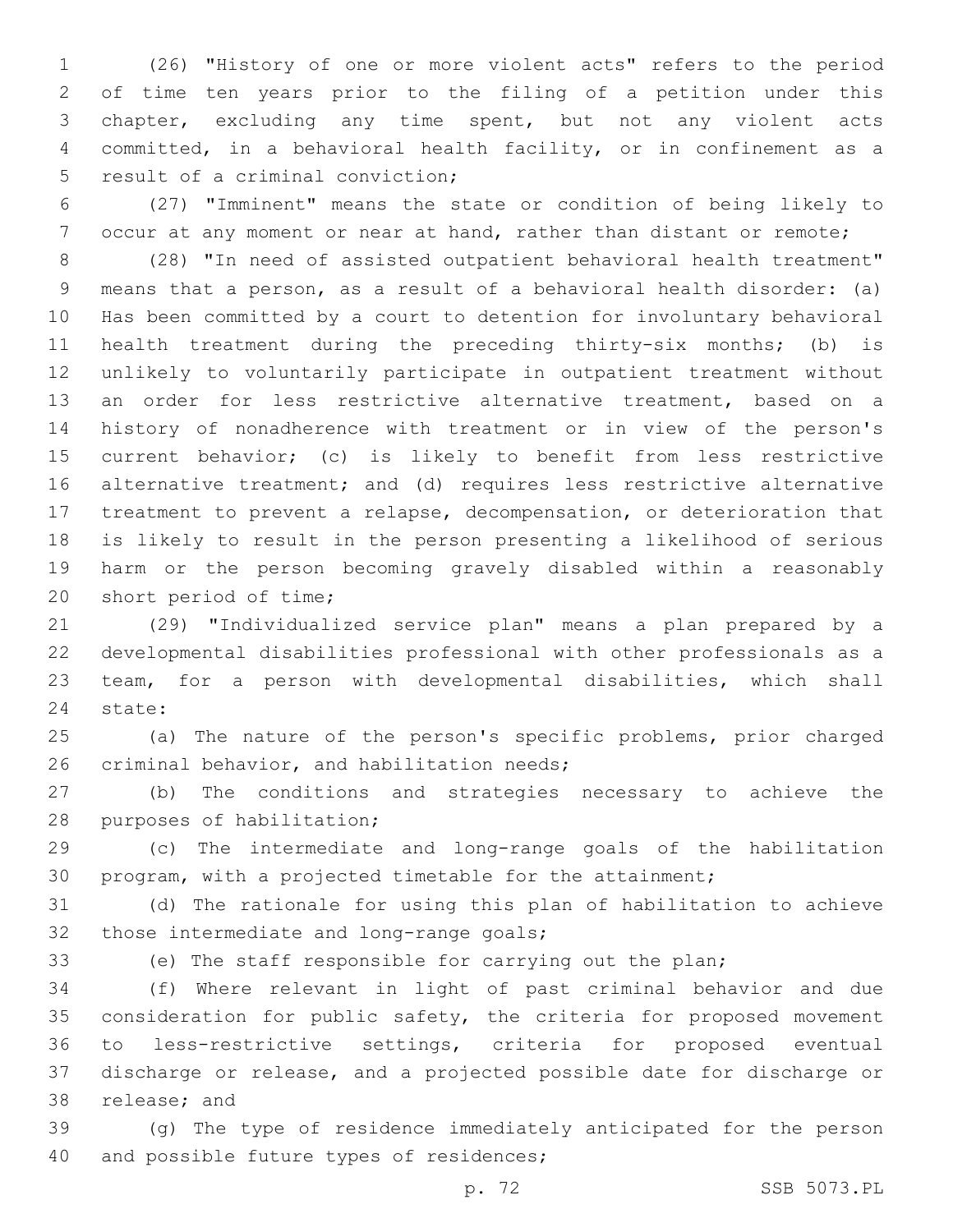(30) "Intoxicated person" means a person whose mental or physical functioning is substantially impaired as a result of the use of 3 alcohol or other psychoactive chemicals;

 (31) "Judicial commitment" means a commitment by a court pursuant 5 to the provisions of this chapter;

 (32) "Legal counsel" means attorneys and staff employed by county prosecutor offices or the state attorney general acting in their capacity as legal representatives of public behavioral health service 9 providers under RCW 71.05.130;

 (33) "Less restrictive alternative treatment" means a program of individualized treatment in a less restrictive setting than inpatient 12 treatment that includes the services described in RCW 71.05.585. This 13 term includes: Treatment pursuant to a less restrictive alternative treatment order under RCW 71.05.240 or 71.05.320; treatment pursuant 15 to a conditional release under RCW 71.05.340; and treatment pursuant to an assisted outpatient behavioral health treatment order under RCW 17 71.05.148;

 (34) "Licensed physician" means a person licensed to practice medicine or osteopathic medicine and surgery in the state of 20 Washington;

(35) "Likelihood of serious harm" means:21

 (a) A substantial risk that: (i) Physical harm will be inflicted by a person upon his or her own person, as evidenced by threats or attempts to commit suicide or inflict physical harm on oneself; (ii) 25 physical harm will be inflicted by a person upon another, as evidenced by behavior which has caused harm, substantial pain, or which places another person or persons in reasonable fear of harm to themselves or others; or (iii) physical harm will be inflicted by a person upon the property of others, as evidenced by behavior which has caused substantial loss or damage to the property of others; or

 (b) The person has threatened the physical safety of another and 32 has a history of one or more violent acts;

 (36) "Medical clearance" means a physician or other health care provider has determined that a person is medically stable and ready 35 for referral to the designated crisis responder;

 (37) "Mental disorder" means any organic, mental, or emotional impairment which has substantial adverse effects on a person's 38 cognitive or volitional functions;

 (38) "Mental health professional" means a psychiatrist, psychologist, physician assistant working with a supervising

p. 73 SSB 5073.PL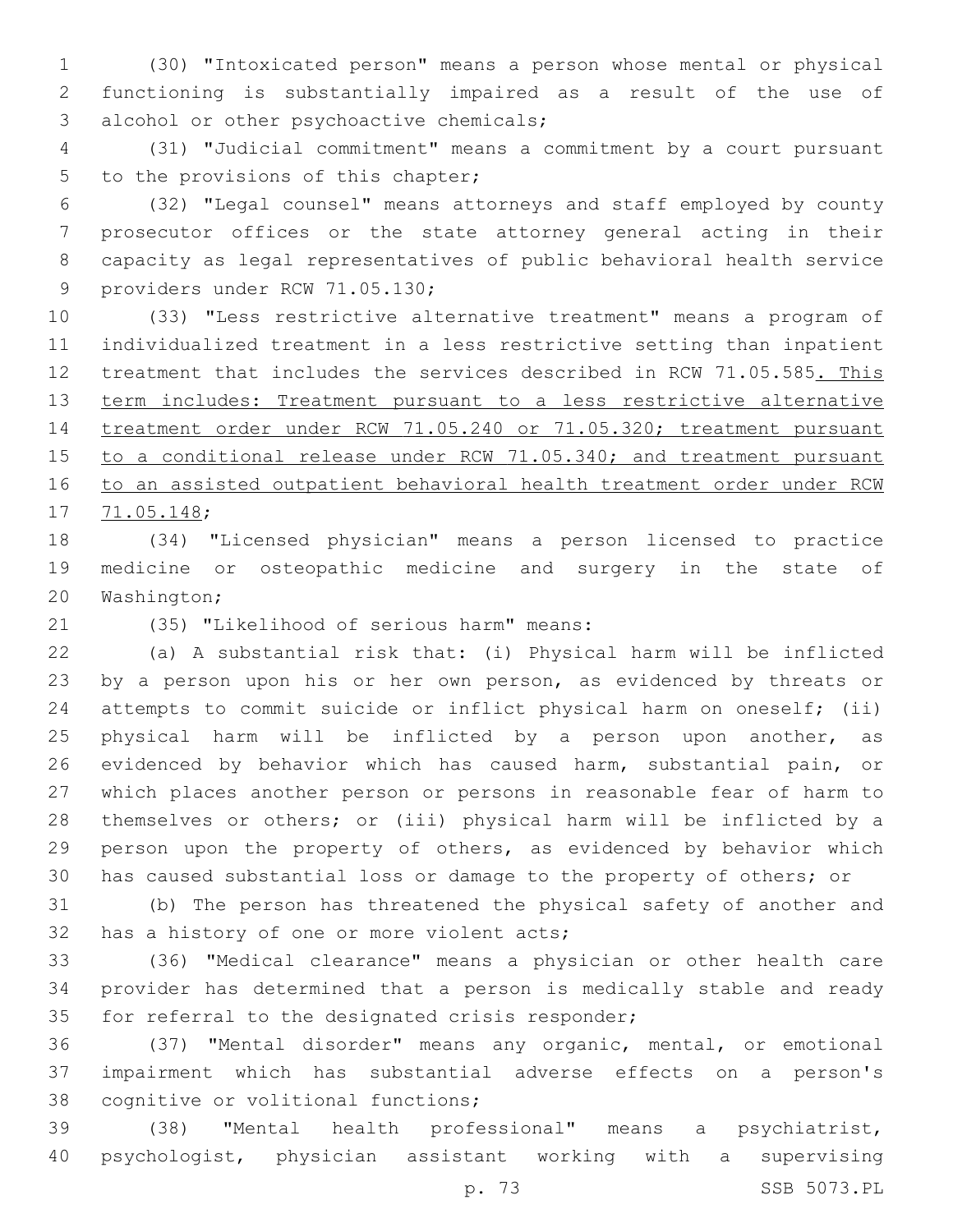psychiatrist, psychiatric advanced registered nurse practitioner, psychiatric nurse, or social worker, and such other mental health professionals as may be defined by rules adopted by the secretary 4 pursuant to the provisions of this chapter;

 (39) "Peace officer" means a law enforcement official of a public agency or governmental unit, and includes persons specifically given peace officer powers by any state law, local ordinance, or judicial 8 order of appointment;

 (40) "Physician assistant" means a person licensed as a physician 10 assistant under chapter 18.57A or 18.71A RCW;

 (41) "Private agency" means any person, partnership, corporation, 12 or association that is not a public agency, whether or not financed in whole or in part by public funds, which constitutes an evaluation and treatment facility or private institution, or hospital, or approved substance use disorder treatment program, which is conducted 16 for, or includes a department or ward conducted for, the care and treatment of persons with behavioral health disorders;

 (42) "Professional person" means a mental health professional, substance use disorder professional, or designated crisis responder and shall also mean a physician, physician assistant, psychiatric 21 advanced registered nurse practitioner, registered nurse, and such others as may be defined by rules adopted by the secretary pursuant 23 to the provisions of this chapter;

 (43) "Psychiatric advanced registered nurse practitioner" means a person who is licensed as an advanced registered nurse practitioner pursuant to chapter 18.79 RCW; and who is board certified in advanced 27 practice psychiatric and mental health nursing;

 (44) "Psychiatrist" means a person having a license as a physician and surgeon in this state who has in addition completed three years of graduate training in psychiatry in a program approved by the American medical association or the American osteopathic association and is certified or eligible to be certified by the 33 American board of psychiatry and neurology;

 (45) "Psychologist" means a person who has been licensed as a 35 psychologist pursuant to chapter 18.83 RCW;

 (46) "Public agency" means any evaluation and treatment facility or institution, secure withdrawal management and stabilization facility, approved substance use disorder treatment program, or hospital which is conducted for, or includes a department or ward conducted for, the care and treatment of persons with behavioral

p. 74 SSB 5073.PL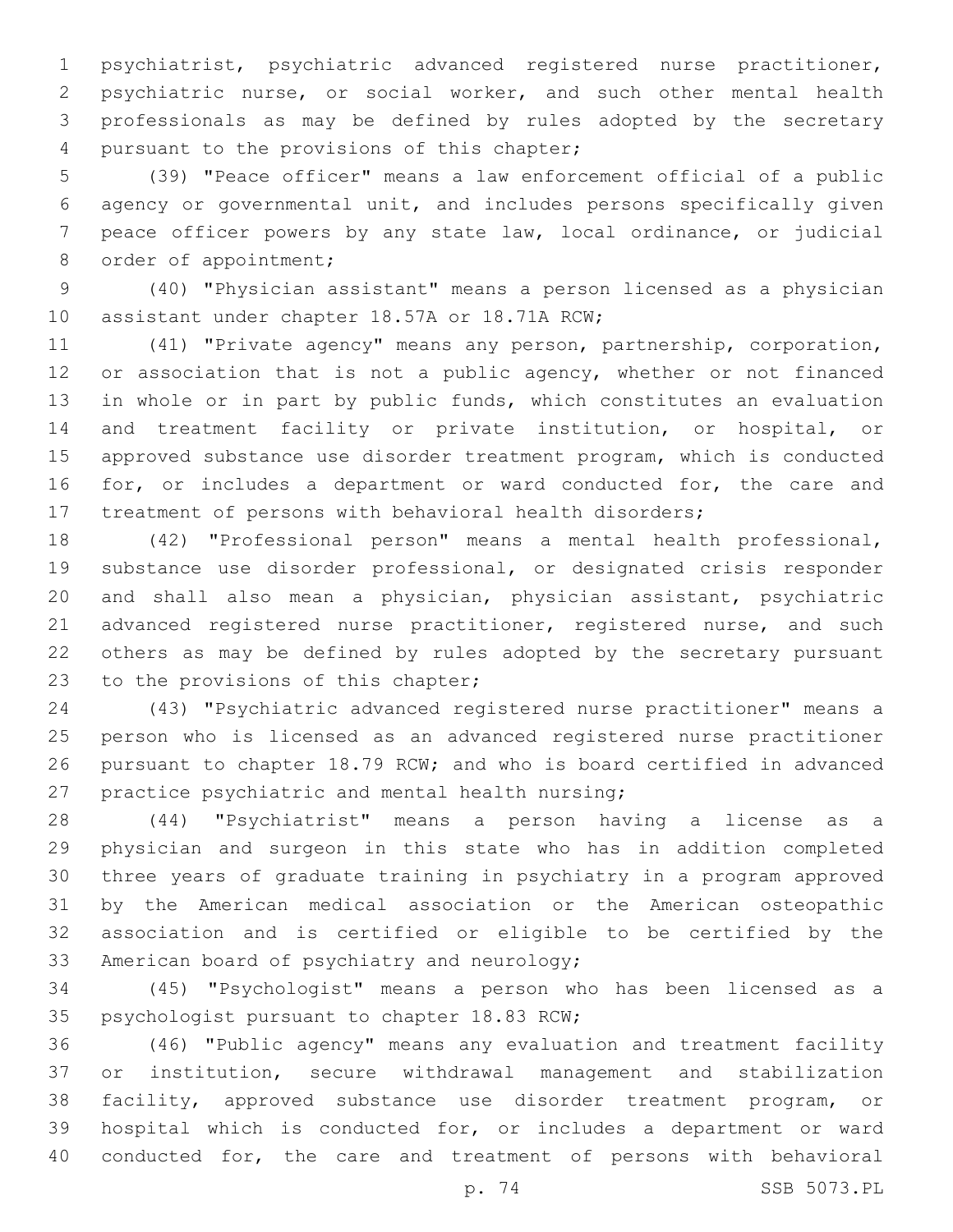health disorders, if the agency is operated directly by federal, state, county, or municipal government, or a combination of such 3 governments;

 (47) "Release" means legal termination of the commitment under 5 the provisions of this chapter;

 (48) "Resource management services" has the meaning given in 7 chapter 71.24 RCW;

 (49) "Secretary" means the secretary of the department of health, 9 or his or her designee;

 (50) "Secure withdrawal management and stabilization facility" means a facility operated by either a public or private agency or by the program of an agency which provides care to voluntary individuals and individuals involuntarily detained and committed under this chapter for whom there is a likelihood of serious harm or who are gravely disabled due to the presence of a substance use disorder. Secure withdrawal management and stabilization facilities must:

17 (a) Provide the following services:

 (i) Assessment and treatment, provided by certified substance use disorder professionals or co-occurring disorder specialists;

20 (ii) Clinical stabilization services;

 (iii) Acute or subacute detoxification services for intoxicated 22 individuals; and

 (iv) Discharge assistance provided by certified substance use disorder professionals or co-occurring disorder specialists, including facilitating transitions to appropriate voluntary or involuntary inpatient services or to less restrictive alternatives as 27 appropriate for the individual;

 (b) Include security measures sufficient to protect the patients, 29 staff, and community; and

(c) Be licensed or certified as such by the department of health;

 (51) "Severe deterioration from safe behavior" means that a person will, if not treated, suffer or continue to suffer severe and abnormal mental, emotional, or physical distress, and this distress is associated with significant impairment of judgment, reason, or 35 behavior;

 (52) "Social worker" means a person with a master's or further advanced degree from a social work educational program accredited and 38 approved as provided in RCW 18.320.010;

 (53) "Substance use disorder" means a cluster of cognitive, behavioral, and physiological symptoms indicating that an individual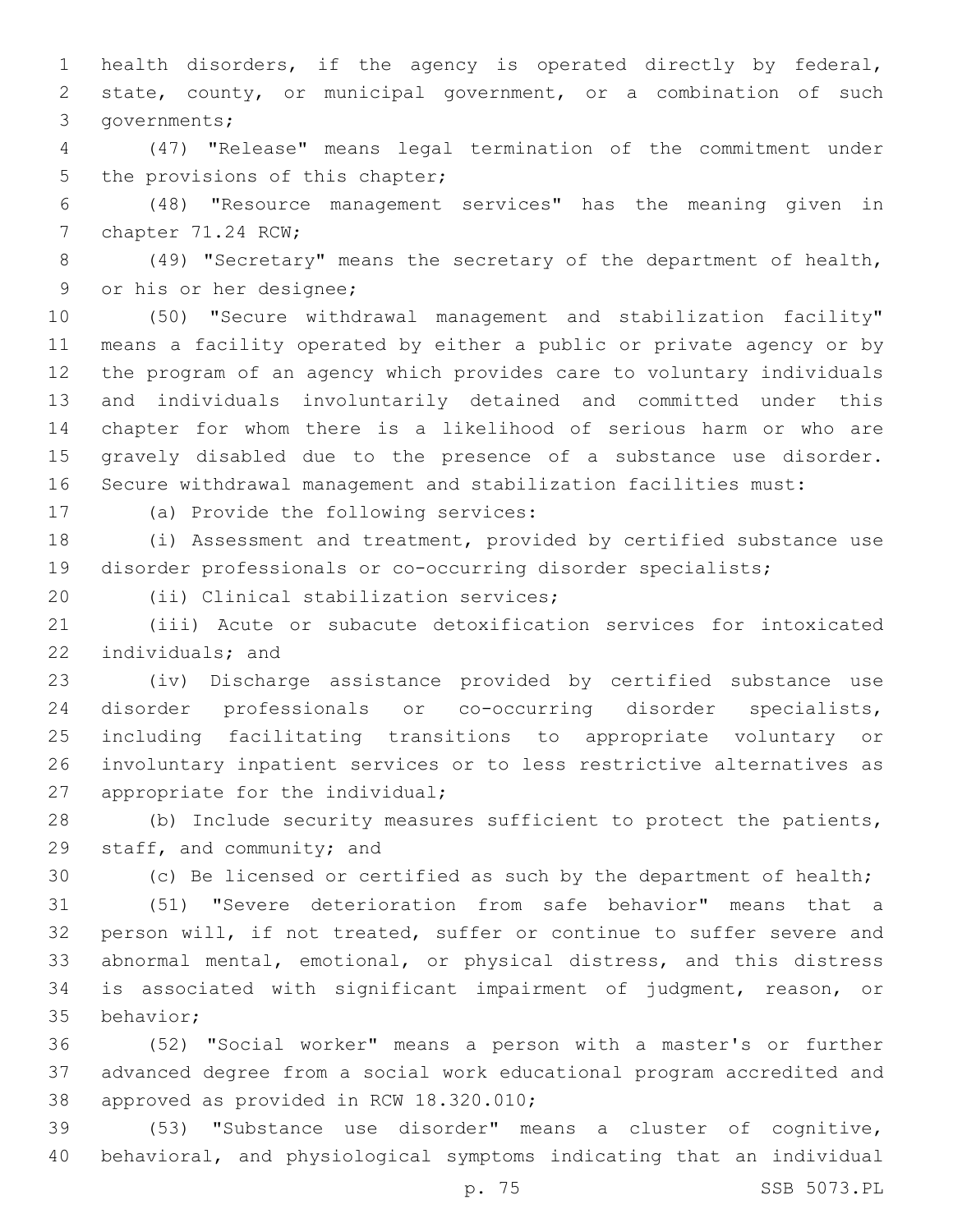continues using the substance despite significant substance-related problems. The diagnosis of a substance use disorder is based on a pathological pattern of behaviors related to the use of the substances;4

 (54) "Substance use disorder professional" means a person certified as a substance use disorder professional by the department 7 of health under chapter 18.205 RCW;

 (55) "Therapeutic court personnel" means the staff of a mental health court or other therapeutic court which has jurisdiction over defendants who are dually diagnosed with mental disorders, including court personnel, probation officers, a court monitor, prosecuting attorney, or defense counsel acting within the scope of therapeutic 13 court duties;

 (56) "Treatment records" include registration and all other records concerning persons who are receiving or who at any time have received services for behavioral health disorders, which are maintained by the department of social and health services, the department, the authority, behavioral health administrative services organizations and their staffs, managed care organizations and their staffs, and by treatment facilities. Treatment records include mental health information contained in a medical bill including but not limited to mental health drugs, a mental health diagnosis, provider name, and dates of service stemming from a medical service. Treatment records do not include notes or records maintained for personal use by a person providing treatment services for the department of social and health services, the department, the authority, behavioral health administrative services organizations, managed care organizations, or a treatment facility if the notes or records are not available to 29 others;

 (57) "Triage facility" means a short-term facility or a portion of a facility licensed or certified by the department, which is designed as a facility to assess and stabilize an individual or determine the need for involuntary commitment of an individual, and must meet department residential treatment facility standards. A triage facility may be structured as a voluntary or involuntary 36 placement facility;

 (58) "Video," unless the context clearly indicates otherwise, means the delivery of behavioral health services through the use of interactive audio and video technology, permitting real-time communication between a person and a designated crisis responder, for

p. 76 SSB 5073.PL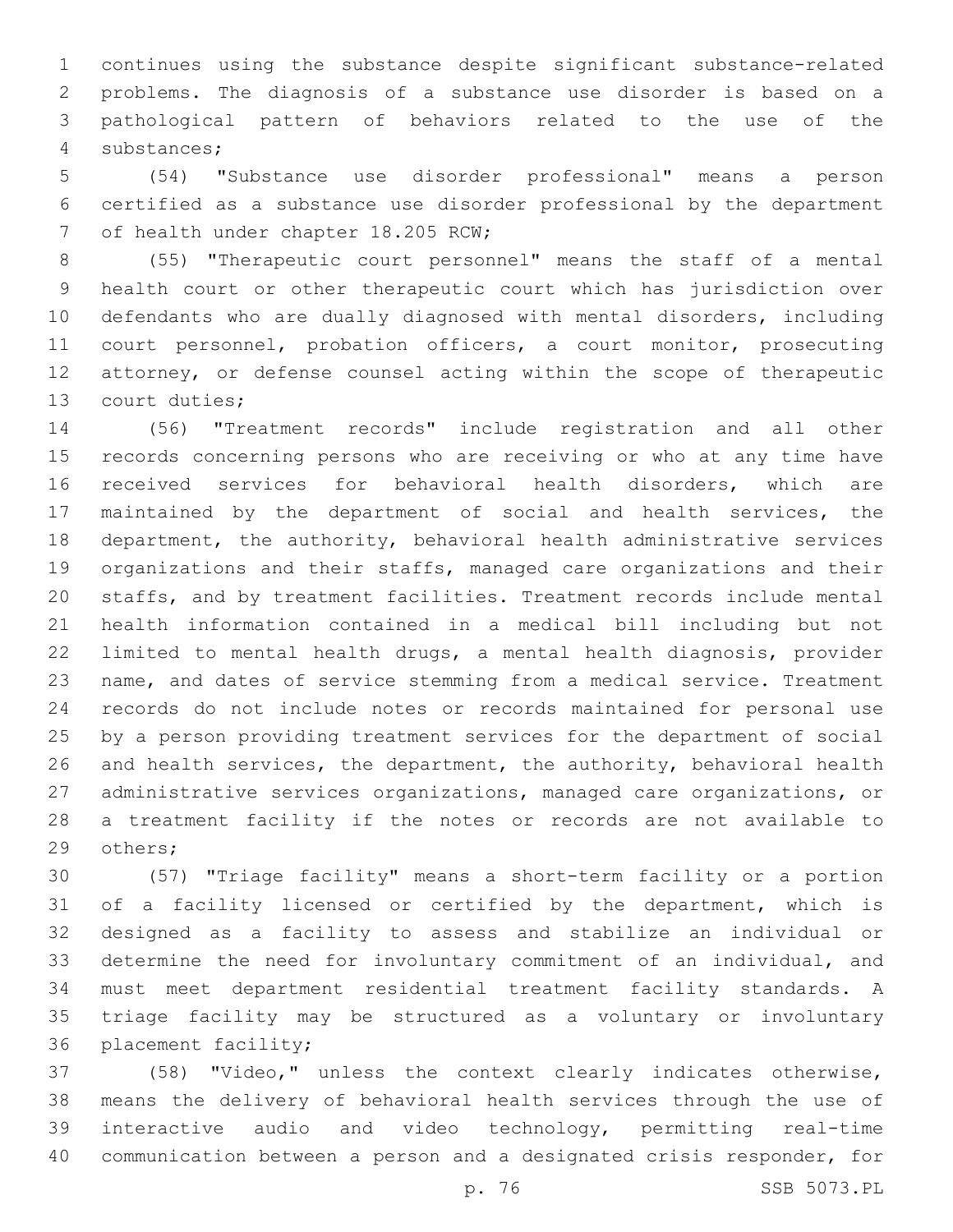the purpose of evaluation. "Video" does not include the use of audio-2 only telephone, facsimile, email, or store and forward technology. "Store and forward technology" means use of an asynchronous transmission of a person's medical information from a mental health service provider to the designated crisis responder which results in medical diagnosis, consultation, or treatment;6

 (59) "Violent act" means behavior that resulted in homicide, attempted suicide, injury, or substantial loss or damage to 9 property( $\left(\frac{1}{r}\right)$ 

 (60) "Written order of apprehension" means an order of the court 11 for a peace officer to deliver the named person in the order to a facility or emergency room as determined by the designated crisis 13 responder. Such orders shall be entered into the Washington crime 14 information center database)).

 **Sec. 23.** RCW 71.05.020 and 2020 c 302 s 4, 2020 c 302 s 3, 2020 c 256 s 301, 2020 c 80 s 51, and 2020 c 5 s 1 are each reenacted and 17 amended to read as follows:

 The definitions in this section apply throughout this chapter 19 unless the context clearly requires otherwise.

 (1) "Admission" or "admit" means a decision by a physician, physician assistant, or psychiatric advanced registered nurse practitioner that a person should be examined or treated as a patient 23 in a hospital;

 (2) "Alcoholism" means a disease, characterized by a dependency on alcoholic beverages, loss of control over the amount and circumstances of use, symptoms of tolerance, physiological or psychological withdrawal, or both, if use is reduced or discontinued, and impairment of health or disruption of social or economic 29 functioning;

 (3) "Antipsychotic medications" means that class of drugs primarily used to treat serious manifestations of mental illness associated with thought disorders, which includes, but is not limited 33 to atypical antipsychotic medications;

 (4) "Approved substance use disorder treatment program" means a program for persons with a substance use disorder provided by a treatment program certified by the department as meeting standards 37 adopted under chapter 71.24 RCW;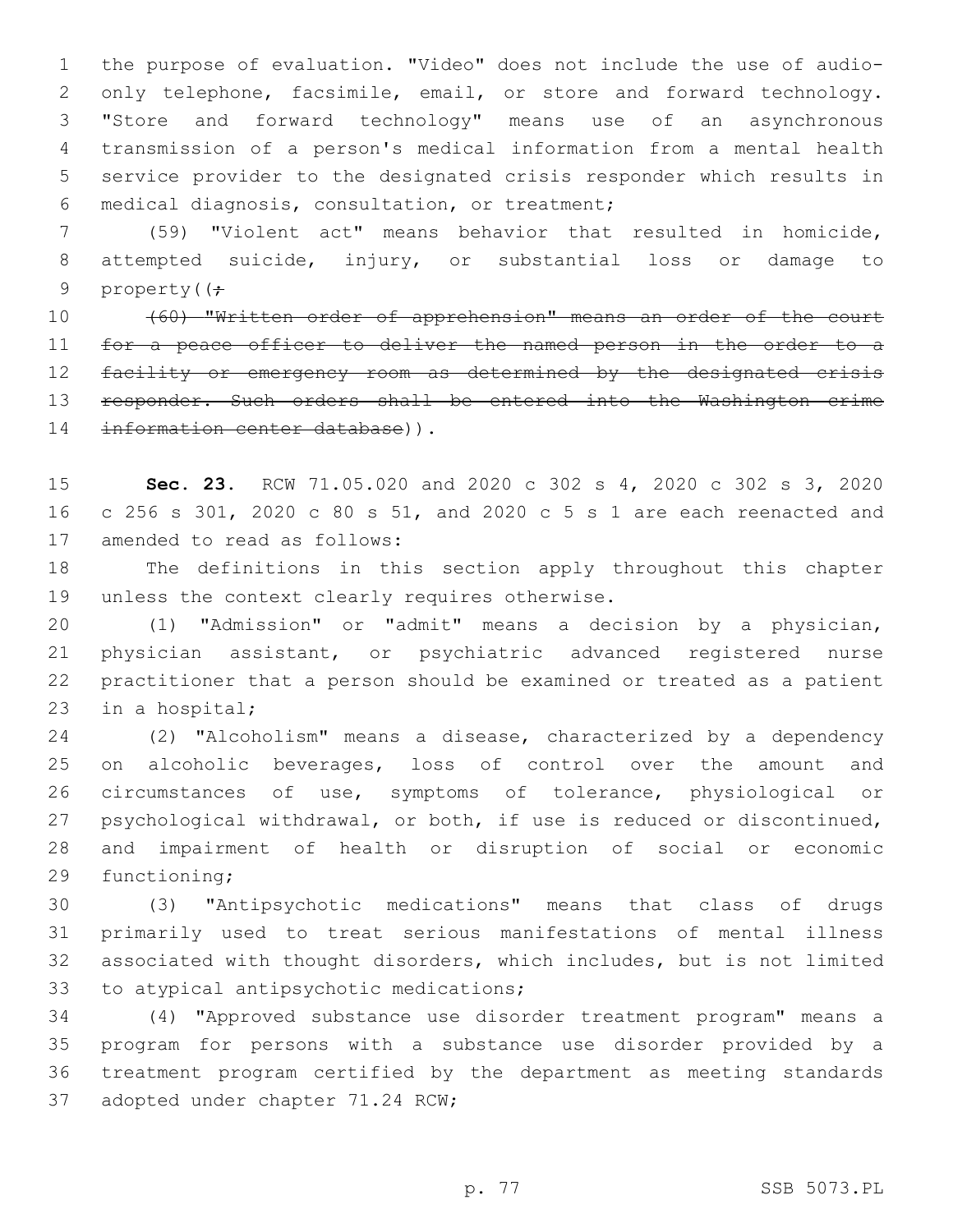(5) "Attending staff" means any person on the staff of a public or private agency having responsibility for the care and treatment of 3 a patient;

(6) "Authority" means the Washington state health care authority;

 (7) "Behavioral health disorder" means either a mental disorder as defined in this section, a substance use disorder as defined in this section, or a co-occurring mental disorder and substance use 8 disorder;

 (8) "Behavioral health service provider" means a public or 10 private agency that provides mental health, substance use disorder, or co-occurring disorder services to persons with behavioral health disorders as defined under this section and receives funding from 13 public sources. This includes, but is not limited to  $((, +)$ 14 Hospitals licensed under chapter 70.41 RCW( $(\tau)$ ); evaluation and 15 treatment facilities as defined in this section( $(\tau)$ ); community mental health service delivery systems or community behavioral health 17 programs as defined in RCW 71.24.025( $(\tau)$ ); licensed or certified 18 behavioral health agencies under RCW 71.24.037; facilities conducting 19 competency evaluations and restoration under chapter 10.77 RCW( $(\tau)$ ); approved substance use disorder treatment programs as defined in this 21 section( $(\tau)$ ); secure withdrawal management and stabilization 22 facilities as defined in this section( $(\tau)$ ); and correctional facilities operated by state and local governments;

 (9) "Co-occurring disorder specialist" means an individual possessing an enhancement granted by the department of health under chapter 18.205 RCW that certifies the individual to provide substance use disorder counseling subject to the practice limitations under RCW 28 18.205.105;

 (10) "Commitment" means the determination by a court that a person should be detained for a period of either evaluation or treatment, or both, in an inpatient or a less restrictive setting;

 (11) "Conditional release" means a revocable modification of a commitment, which may be revoked upon violation of any of its terms;

 (12) "Crisis stabilization unit" means a short-term facility or a portion of a facility licensed or certified by the department, such as an evaluation and treatment facility or a hospital, which has been designed to assess, diagnose, and treat individuals experiencing an acute crisis without the use of long-term hospitalization;

 (13) "Custody" means involuntary detention under the provisions of this chapter or chapter 10.77 RCW, uninterrupted by any period of

p. 78 SSB 5073.PL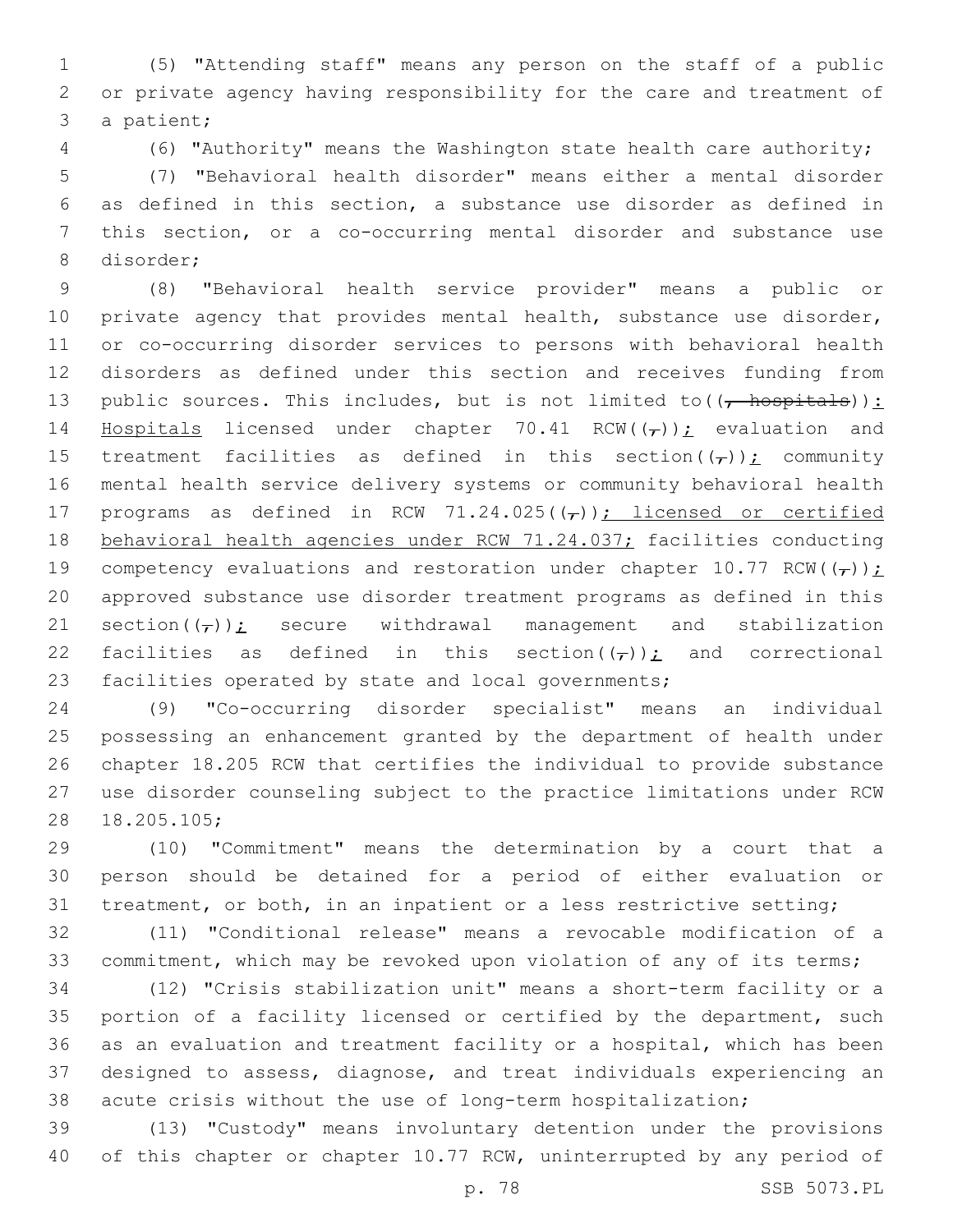unconditional release from commitment from a facility providing 2 involuntary care and treatment;

(14) "Department" means the department of health;

 (15) "Designated crisis responder" means a mental health professional appointed by the county, by an entity appointed by the county, or by the authority in consultation with a federally recognized Indian tribe or after meeting and conferring with an Indian health care provider, to perform the duties specified in this 9 chapter;

 (16) "Detention" or "detain" means the lawful confinement of a 11 person, under the provisions of this chapter;

 (17) "Developmental disabilities professional" means a person who has specialized training and three years of experience in directly treating or working with persons with developmental disabilities and is a psychiatrist, physician assistant working with a supervising psychiatrist, psychologist, psychiatric advanced registered nurse practitioner, or social worker, and such other developmental disabilities professionals as may be defined by rules adopted by the 19 secretary of the department of social and health services;

 (18) "Developmental disability" means that condition defined in 21 RCW 71A.10.020(5);

(19) "Director" means the director of the authority;

 (20) "Discharge" means the termination of hospital medical authority. The commitment may remain in place, be terminated, or be 25 amended by court order;

 (21) "Drug addiction" means a disease, characterized by a dependency on psychoactive chemicals, loss of control over the amount and circumstances of use, symptoms of tolerance, physiological or psychological withdrawal, or both, if use is reduced or discontinued, and impairment of health or disruption of social or economic 31 functioning;

 (22) "Evaluation and treatment facility" means any facility which can provide directly, or by direct arrangement with other public or private agencies, emergency evaluation and treatment, outpatient care, and timely and appropriate inpatient care to persons suffering from a mental disorder, and which is licensed or certified as such by the department. The authority may certify single beds as temporary evaluation and treatment beds under RCW 71.05.745. A physically separate and separately operated portion of a state hospital may be designated as an evaluation and treatment facility. A facility which

p. 79 SSB 5073.PL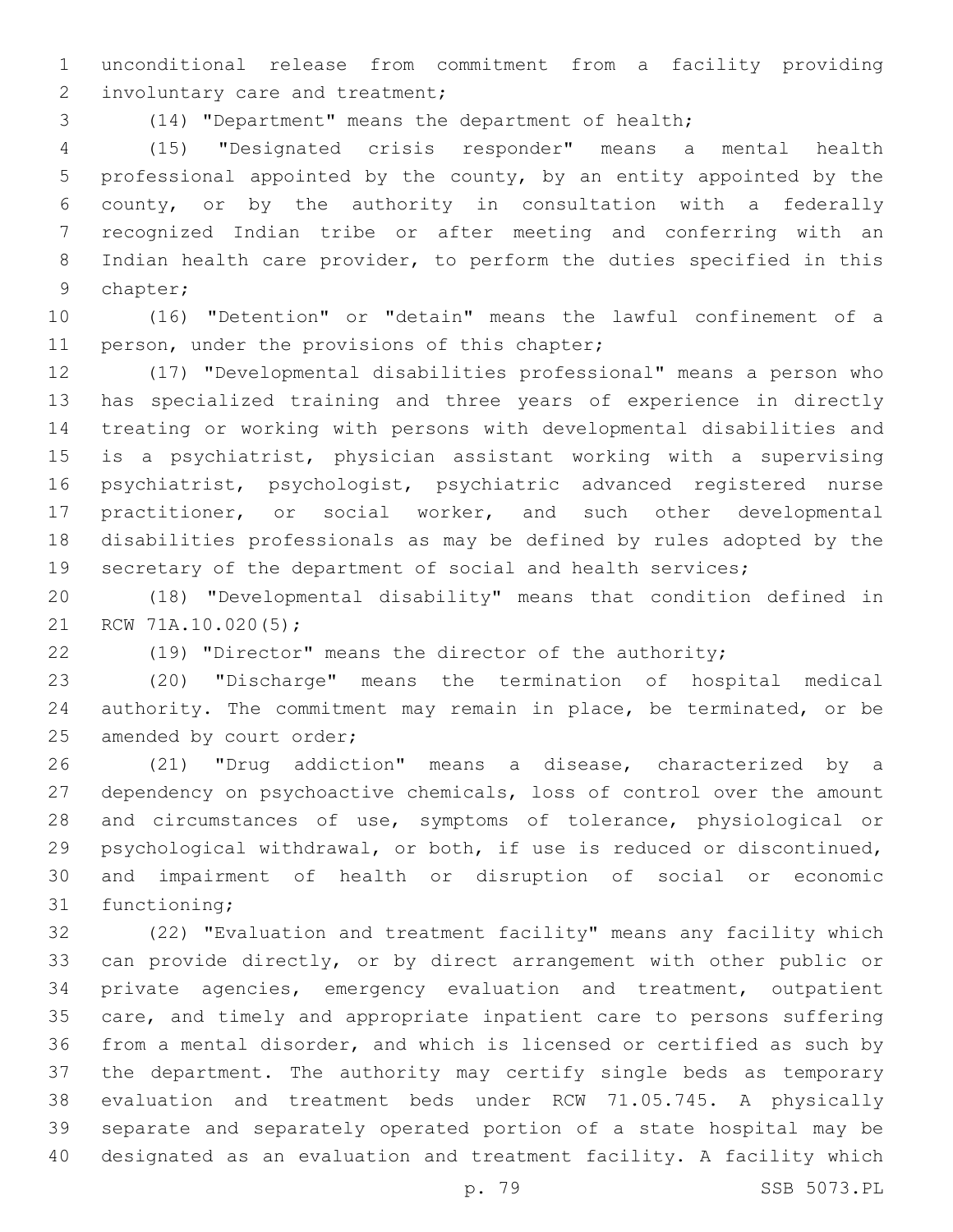is part of, or operated by, the department of social and health services or any federal agency will not require certification. No correctional institution or facility, or jail, shall be an evaluation and treatment facility within the meaning of this chapter;

 (23) "Gravely disabled" means a condition in which a person, as a result of a behavioral health disorder: (a) Is in danger of serious physical harm resulting from a failure to provide for his or her essential human needs of health or safety; or (b) manifests severe deterioration from safe behavior evidenced by repeated and escalating loss of cognitive or volitional control over his or her actions and is not receiving such care as is essential for his or her health or 12 safety;

 (24) "Habilitative services" means those services provided by program personnel to assist persons in acquiring and maintaining life skills and in raising their levels of physical, mental, social, and vocational functioning. Habilitative services include education, training for employment, and therapy. The habilitative process shall be undertaken with recognition of the risk to the public safety presented by the person being assisted as manifested by prior charged 20 criminal conduct;

 (25) "Hearing" means any proceeding conducted in open court that 22 conforms to the requirements of RCW 71.05.820;

 (26) "History of one or more violent acts" refers to the period of time ten years prior to the filing of a petition under this 25 chapter, excluding any time spent, but not any violent acts committed, in a behavioral health facility, or in confinement as a 27 result of a criminal conviction;

 (27) "Imminent" means the state or condition of being likely to 29 occur at any moment or near at hand, rather than distant or remote;

 (28) "In need of assisted outpatient behavioral health treatment" means that a person, as a result of a behavioral health disorder: (a) Has been committed by a court to detention for involuntary behavioral health treatment during the preceding thirty-six months; (b) is unlikely to voluntarily participate in outpatient treatment without an order for less restrictive alternative treatment, based on a history of nonadherence with treatment or in view of the person's current behavior; (c) is likely to benefit from less restrictive alternative treatment; and (d) requires less restrictive alternative treatment to prevent a relapse, decompensation, or deterioration that is likely to result in the person presenting a likelihood of serious

p. 80 SSB 5073.PL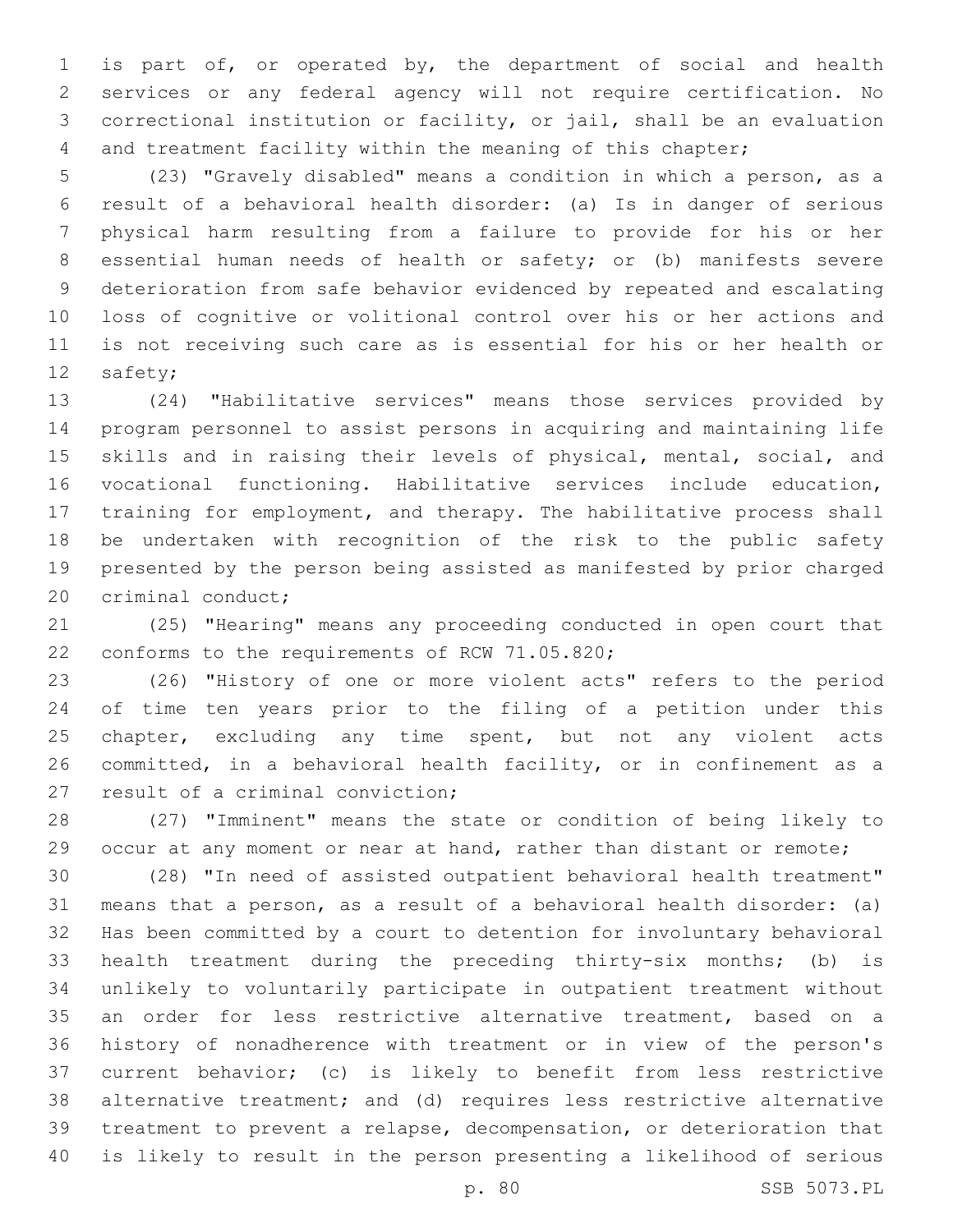harm or the person becoming gravely disabled within a reasonably 2 short period of time;

 (29) "Individualized service plan" means a plan prepared by a developmental disabilities professional with other professionals as a team, for a person with developmental disabilities, which shall state:6

 (a) The nature of the person's specific problems, prior charged 8 criminal behavior, and habilitation needs;

 (b) The conditions and strategies necessary to achieve the 10 purposes of habilitation;

 (c) The intermediate and long-range goals of the habilitation program, with a projected timetable for the attainment;

 (d) The rationale for using this plan of habilitation to achieve 14 those intermediate and long-range goals;

(e) The staff responsible for carrying out the plan;

 (f) Where relevant in light of past criminal behavior and due consideration for public safety, the criteria for proposed movement to less-restrictive settings, criteria for proposed eventual discharge or release, and a projected possible date for discharge or 20 release; and

 (g) The type of residence immediately anticipated for the person 22 and possible future types of residences;

 (30) "Intoxicated person" means a person whose mental or physical functioning is substantially impaired as a result of the use of 25 alcohol or other psychoactive chemicals;

 (31) "Judicial commitment" means a commitment by a court pursuant 27 to the provisions of this chapter;

 (32) "Legal counsel" means attorneys and staff employed by county prosecutor offices or the state attorney general acting in their capacity as legal representatives of public behavioral health service 31 providers under RCW 71.05.130;

 (33) "Less restrictive alternative treatment" means a program of individualized treatment in a less restrictive setting than inpatient treatment that includes the services described in RCW 71.05.585. This term includes: Treatment pursuant to a less restrictive alternative treatment order under RCW 71.05.240 or 71.05.320; treatment pursuant to a conditional release under RCW 71.05.340; and treatment pursuant to an assisted outpatient behavioral health treatment order under RCW 39 71.05.148;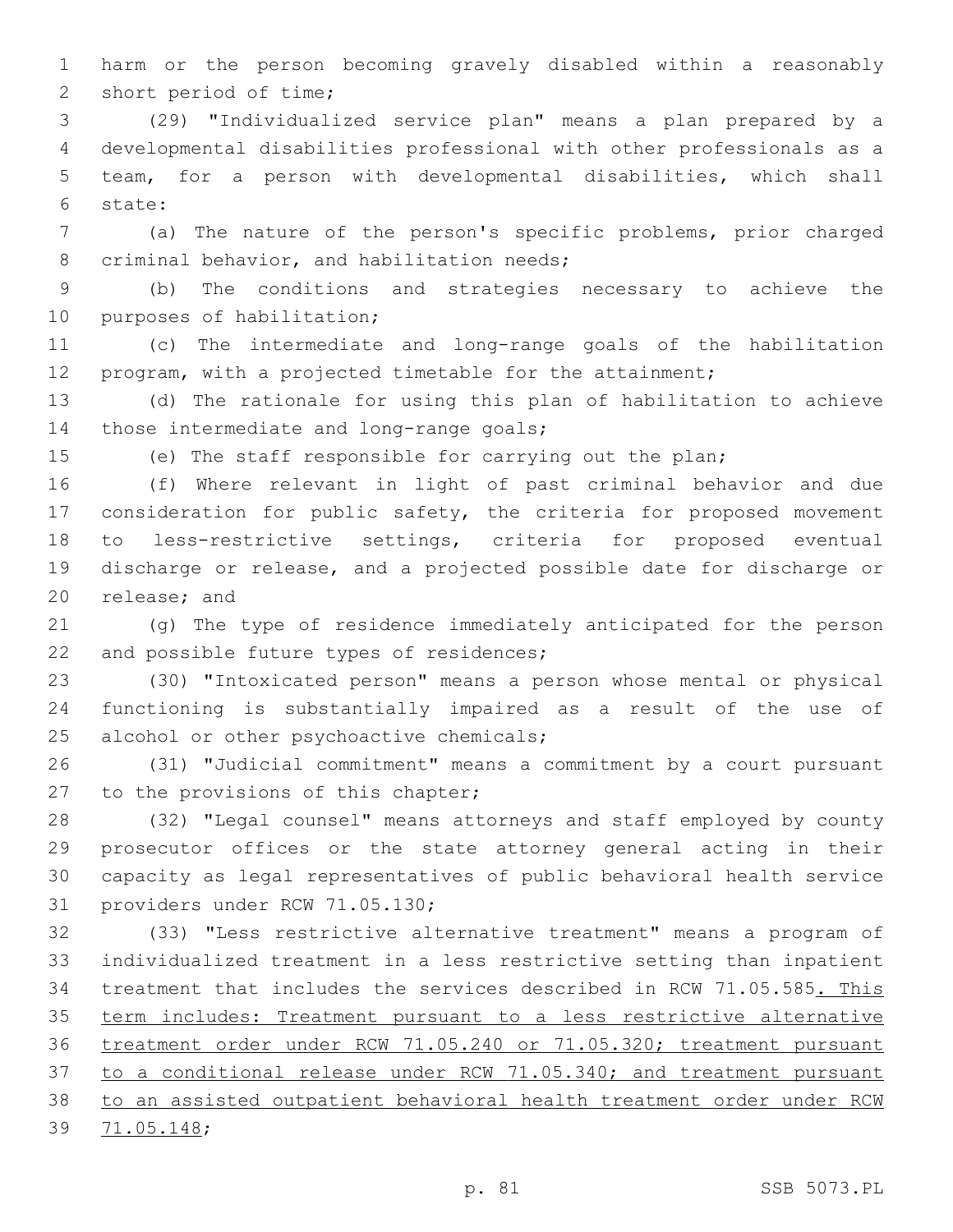(34) "Licensed physician" means a person licensed to practice medicine or osteopathic medicine and surgery in the state of 3 Washington;

(35) "Likelihood of serious harm" means:4

 (a) A substantial risk that: (i) Physical harm will be inflicted by a person upon his or her own person, as evidenced by threats or attempts to commit suicide or inflict physical harm on oneself; (ii) physical harm will be inflicted by a person upon another, as evidenced by behavior which has caused harm, substantial pain, or which places another person or persons in reasonable fear of harm to themselves or others; or (iii) physical harm will be inflicted by a person upon the property of others, as evidenced by behavior which has caused substantial loss or damage to the property of others; or

 (b) The person has threatened the physical safety of another and 15 has a history of one or more violent acts;

 (36) "Medical clearance" means a physician or other health care provider has determined that a person is medically stable and ready 18 for referral to the designated crisis responder;

 (37) "Mental disorder" means any organic, mental, or emotional impairment which has substantial adverse effects on a person's 21 cognitive or volitional functions;

 (38) "Mental health professional" means a psychiatrist, psychologist, physician assistant working with a supervising psychiatrist, psychiatric advanced registered nurse practitioner, 25 psychiatric nurse, or social worker, and such other mental health professionals as may be defined by rules adopted by the secretary 27 pursuant to the provisions of this chapter;

 (39) "Peace officer" means a law enforcement official of a public agency or governmental unit, and includes persons specifically given peace officer powers by any state law, local ordinance, or judicial 31 order of appointment;

 (40) "Physician assistant" means a person licensed as a physician 33 assistant under chapter 18.71A RCW;

 (41) "Private agency" means any person, partnership, corporation, 35 or association that is not a public agency, whether or not financed in whole or in part by public funds, which constitutes an evaluation and treatment facility or private institution, or hospital, or approved substance use disorder treatment program, which is conducted for, or includes a department or ward conducted for, the care and treatment of persons with behavioral health disorders;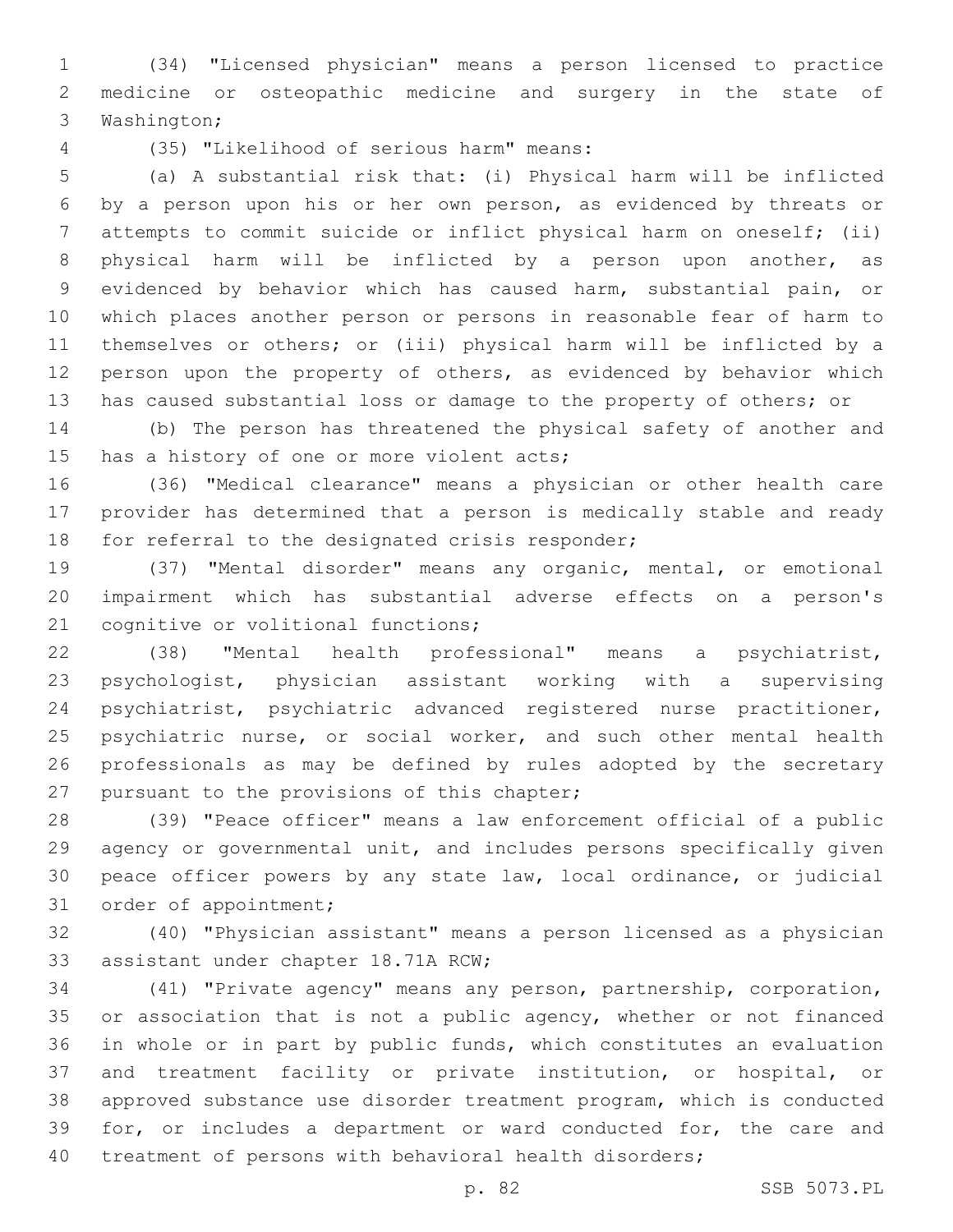(42) "Professional person" means a mental health professional, substance use disorder professional, or designated crisis responder and shall also mean a physician, physician assistant, psychiatric advanced registered nurse practitioner, registered nurse, and such others as may be defined by rules adopted by the secretary pursuant 6 to the provisions of this chapter;

 (43) "Psychiatric advanced registered nurse practitioner" means a person who is licensed as an advanced registered nurse practitioner pursuant to chapter 18.79 RCW; and who is board certified in advanced 10 practice psychiatric and mental health nursing;

 (44) "Psychiatrist" means a person having a license as a physician and surgeon in this state who has in addition completed three years of graduate training in psychiatry in a program approved by the American medical association or the American osteopathic association and is certified or eligible to be certified by the 16 American board of psychiatry and neurology;

 (45) "Psychologist" means a person who has been licensed as a 18 psychologist pursuant to chapter 18.83 RCW;

 (46) "Public agency" means any evaluation and treatment facility or institution, secure withdrawal management and stabilization facility, approved substance use disorder treatment program, or hospital which is conducted for, or includes a department or ward conducted for, the care and treatment of persons with behavioral health disorders, if the agency is operated directly by federal, 25 state, county, or municipal government, or a combination of such 26 governments;

 (47) "Release" means legal termination of the commitment under 28 the provisions of this chapter;

 (48) "Resource management services" has the meaning given in 30 chapter 71.24 RCW;

 (49) "Secretary" means the secretary of the department of health, 32 or his or her designee;

 (50) "Secure withdrawal management and stabilization facility" means a facility operated by either a public or private agency or by the program of an agency which provides care to voluntary individuals and individuals involuntarily detained and committed under this chapter for whom there is a likelihood of serious harm or who are gravely disabled due to the presence of a substance use disorder. Secure withdrawal management and stabilization facilities must:

40 (a) Provide the following services:

p. 83 SSB 5073.PL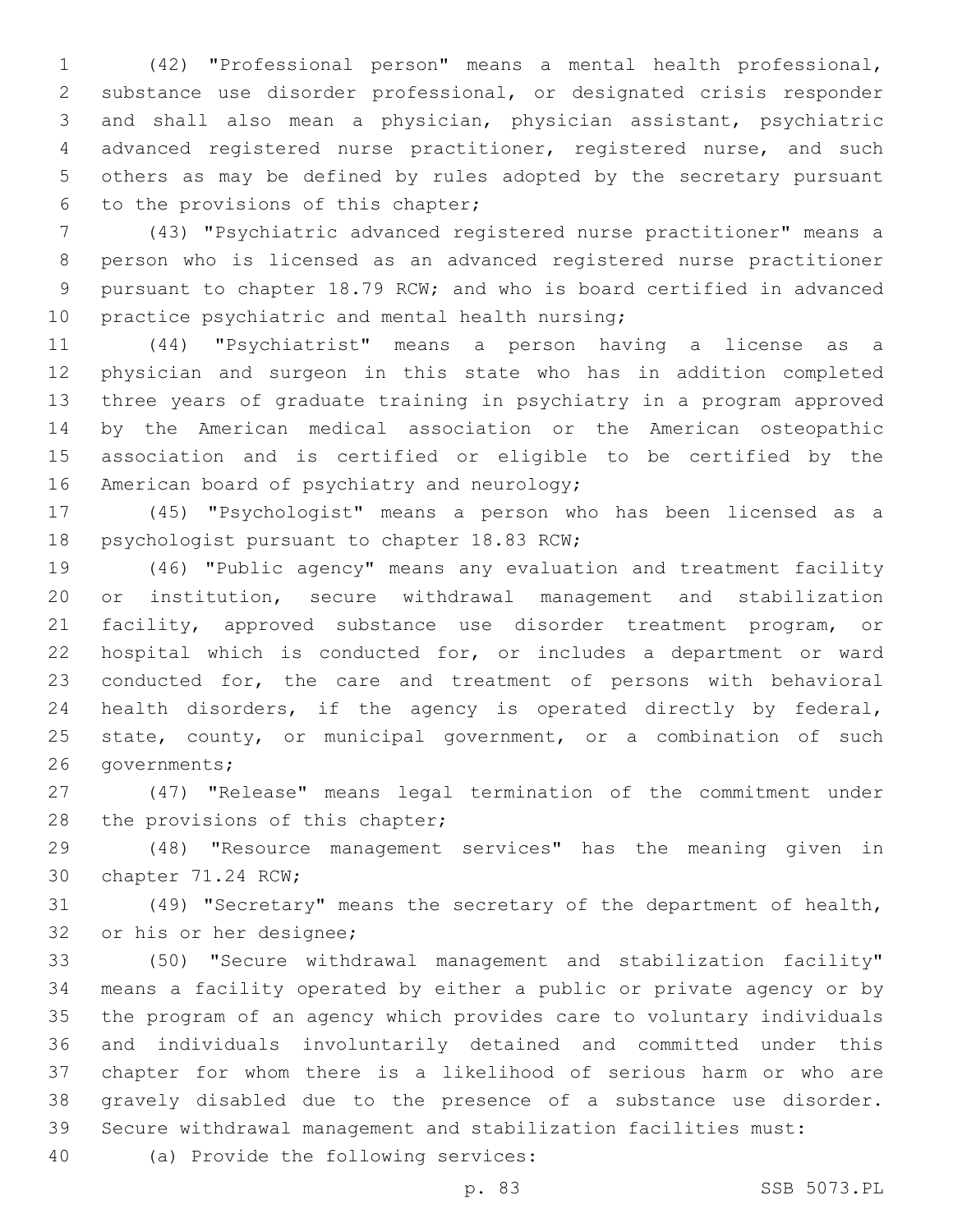(i) Assessment and treatment, provided by certified substance use disorder professionals or co-occurring disorder specialists;

3 (ii) Clinical stabilization services;

 (iii) Acute or subacute detoxification services for intoxicated 5 individuals; and

 (iv) Discharge assistance provided by certified substance use disorder professionals or co-occurring disorder specialists, including facilitating transitions to appropriate voluntary or involuntary inpatient services or to less restrictive alternatives as 10 appropriate for the individual;

 (b) Include security measures sufficient to protect the patients, 12 staff, and community; and

(c) Be licensed or certified as such by the department of health;

 (51) "Severe deterioration from safe behavior" means that a person will, if not treated, suffer or continue to suffer severe and abnormal mental, emotional, or physical distress, and this distress is associated with significant impairment of judgment, reason, or 18 behavior;

 (52) "Social worker" means a person with a master's or further advanced degree from a social work educational program accredited and 21 approved as provided in RCW 18.320.010;

 (53) "Substance use disorder" means a cluster of cognitive, behavioral, and physiological symptoms indicating that an individual continues using the substance despite significant substance-related problems. The diagnosis of a substance use disorder is based on a pathological pattern of behaviors related to the use of the 27 substances;

 (54) "Substance use disorder professional" means a person certified as a substance use disorder professional by the department 30 of health under chapter 18.205 RCW;

 (55) "Therapeutic court personnel" means the staff of a mental health court or other therapeutic court which has jurisdiction over defendants who are dually diagnosed with mental disorders, including court personnel, probation officers, a court monitor, prosecuting attorney, or defense counsel acting within the scope of therapeutic 36 court duties;

 (56) "Treatment records" include registration and all other records concerning persons who are receiving or who at any time have received services for behavioral health disorders, which are maintained by the department of social and health services, the

p. 84 SSB 5073.PL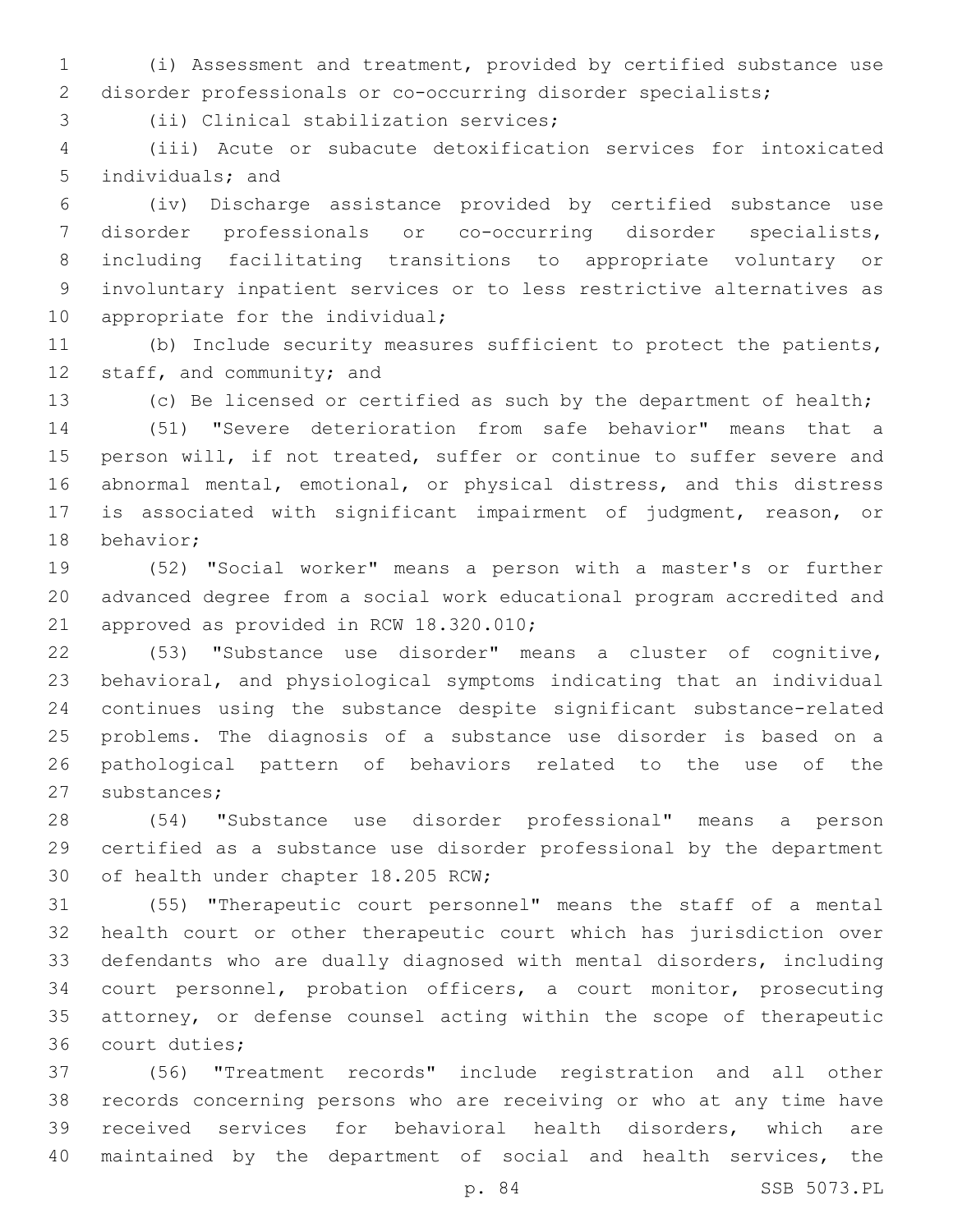department, the authority, behavioral health administrative services organizations and their staffs, managed care organizations and their staffs, and by treatment facilities. Treatment records include mental health information contained in a medical bill including but not limited to mental health drugs, a mental health diagnosis, provider name, and dates of service stemming from a medical service. Treatment records do not include notes or records maintained for personal use by a person providing treatment services for the department of social and health services, the department, the authority, behavioral health administrative services organizations, managed care organizations, or a treatment facility if the notes or records are not available to 12 others;

 (57) "Triage facility" means a short-term facility or a portion of a facility licensed or certified by the department, which is designed as a facility to assess and stabilize an individual or determine the need for involuntary commitment of an individual, and must meet department residential treatment facility standards. A triage facility may be structured as a voluntary or involuntary 19 placement facility;

 (58) "Video," unless the context clearly indicates otherwise, means the delivery of behavioral health services through the use of interactive audio and video technology, permitting real-time communication between a person and a designated crisis responder, for the purpose of evaluation. "Video" does not include the use of audio-25 only telephone, facsimile, email, or store and forward technology. "Store and forward technology" means use of an asynchronous transmission of a person's medical information from a mental health service provider to the designated crisis responder which results in 29 medical diagnosis, consultation, or treatment;

 (59) "Violent act" means behavior that resulted in homicide, attempted suicide, injury, or substantial loss or damage to 32 property( $(f -$ 

 (60) "Written order of apprehension" means an order of the court for a peace officer to deliver the named person in the order to a facility or emergency room as determined by the designated crisis responder. Such orders shall be entered into the Washington crime 37 information center database)).

 **Sec. 24.** 2020 c 302 s 110 (uncodified) is amended to read as follows:39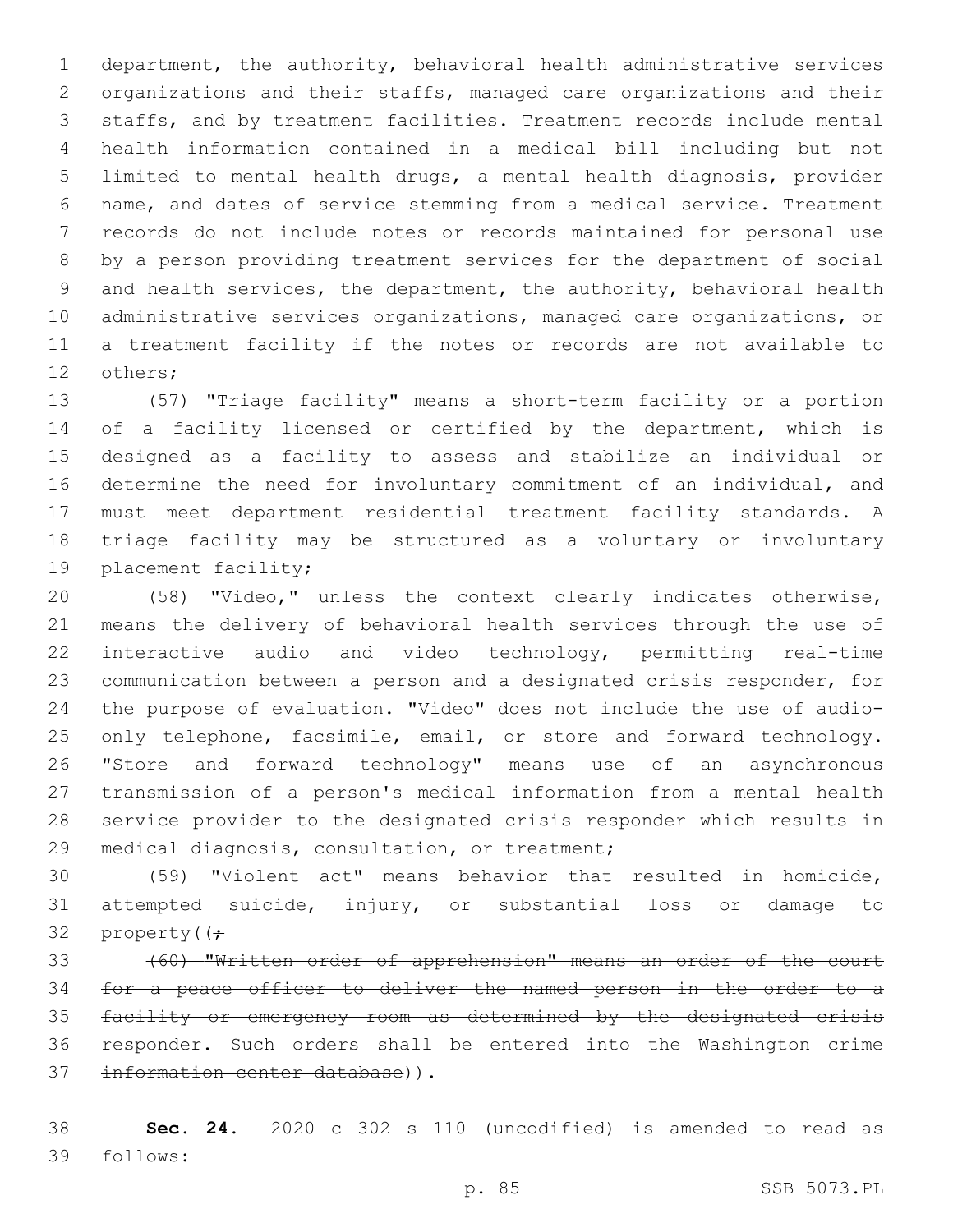(1) Sections 4 and 28 ((of this act)), chapter 302, Laws of 2020 and, until July 1, 2022, section 22 of this act and, beginning July 1, 2022, section 23 of this act take effect when monthly single-bed certifications authorized under RCW 71.05.745 fall below 200 reports 5 for 3 consecutive months.

 (2) The health care authority must provide written notice of the 7 effective date of sections 4 and 28 ((of this act)), chapter 302, Laws of 2020 and sections 22 and 23 of this act to affected parties, the chief clerk of the house of representatives, the secretary of the 10 senate, the office of the code reviser, and others as deemed 11 appropriate by the authority.

 **Sec. 25.** RCW 71.34.020 and 2020 c 302 s 63, 2020 c 274 s 50, and 2020 c 185 s 2 are each reenacted and amended to read as follows:

 Unless the context clearly requires otherwise, the definitions in 15 this section apply throughout this chapter.

 (1) "Admission" or "admit" means a decision by a physician, physician assistant, or psychiatric advanced registered nurse practitioner that a minor should be examined or treated as a patient 19 in a hospital.

(2) "Adolescent" means a minor thirteen years of age or older.

 (3) "Alcoholism" means a disease, characterized by a dependency on alcoholic beverages, loss of control over the amount and circumstances of use, symptoms of tolerance, physiological or psychological withdrawal, or both, if use is reduced or discontinued, and impairment of health or disruption of social or economic 26 functioning.

 (4) "Antipsychotic medications" means that class of drugs primarily used to treat serious manifestations of mental illness associated with thought disorders, which includes, but is not limited 30 to, atypical antipsychotic medications.

 (5) "Approved substance use disorder treatment program" means a program for minors with substance use disorders provided by a treatment program licensed or certified by the department of health as meeting standards adopted under chapter 71.24 RCW.

 (6) "Attending staff" means any person on the staff of a public or private agency having responsibility for the care and treatment of 37 a minor patient.

(7) "Authority" means the Washington state health care authority.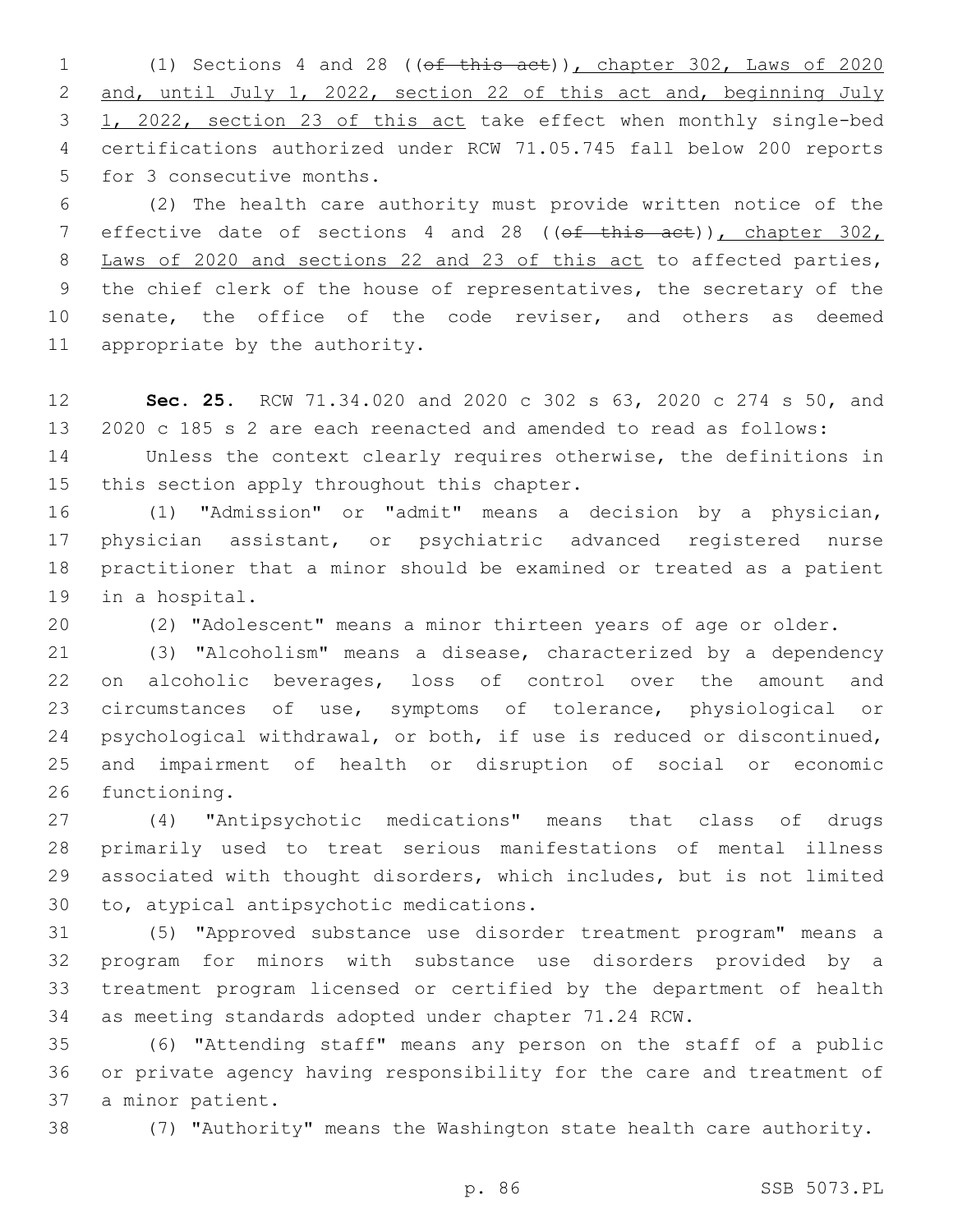(8) "Behavioral health administrative services organization" has 2 the same meaning as provided in RCW 71.24.025.

 (9) "Behavioral health disorder" means either a mental disorder as defined in this section, a substance use disorder as defined in this section, or a co-occurring mental disorder and substance use disorder.6

 (10) "Child psychiatrist" means a person having a license as a physician and surgeon in this state, who has had graduate training in child psychiatry in a program approved by the American Medical Association or the American Osteopathic Association, and who is board 11 eligible or board certified in child psychiatry.

(11) "Children's mental health specialist" means:

 (a) A mental health professional who has completed a minimum of 14 one hundred actual hours, not quarter or semester hours, of specialized training devoted to the study of child development and 16 the treatment of children; and

 (b) A mental health professional who has the equivalent of one year of full-time experience in the treatment of children under the supervision of a children's mental health specialist.

 (12) "Commitment" means a determination by a judge or court commissioner, made after a commitment hearing, that the minor is in need of inpatient diagnosis, evaluation, or treatment or that the minor is in need of less restrictive alternative treatment.

 (13) "Conditional release" means a revocable modification of a commitment, which may be revoked upon violation of any of its terms.

 (14) "Co-occurring disorder specialist" means an individual possessing an enhancement granted by the department of health under chapter 18.205 RCW that certifies the individual to provide substance use disorder counseling subject to the practice limitations under RCW 18.205.105.30

 (15) "Crisis stabilization unit" means a short-term facility or a portion of a facility licensed or certified by the department of health under RCW 71.24.035, such as a residential treatment facility or a hospital, which has been designed to assess, diagnose, and treat individuals experiencing an acute crisis without the use of long-term 36 hospitalization.

 (16) "Custody" means involuntary detention under the provisions of this chapter or chapter 10.77 RCW, uninterrupted by any period of unconditional release from commitment from a facility providing 40 involuntary care and treatment.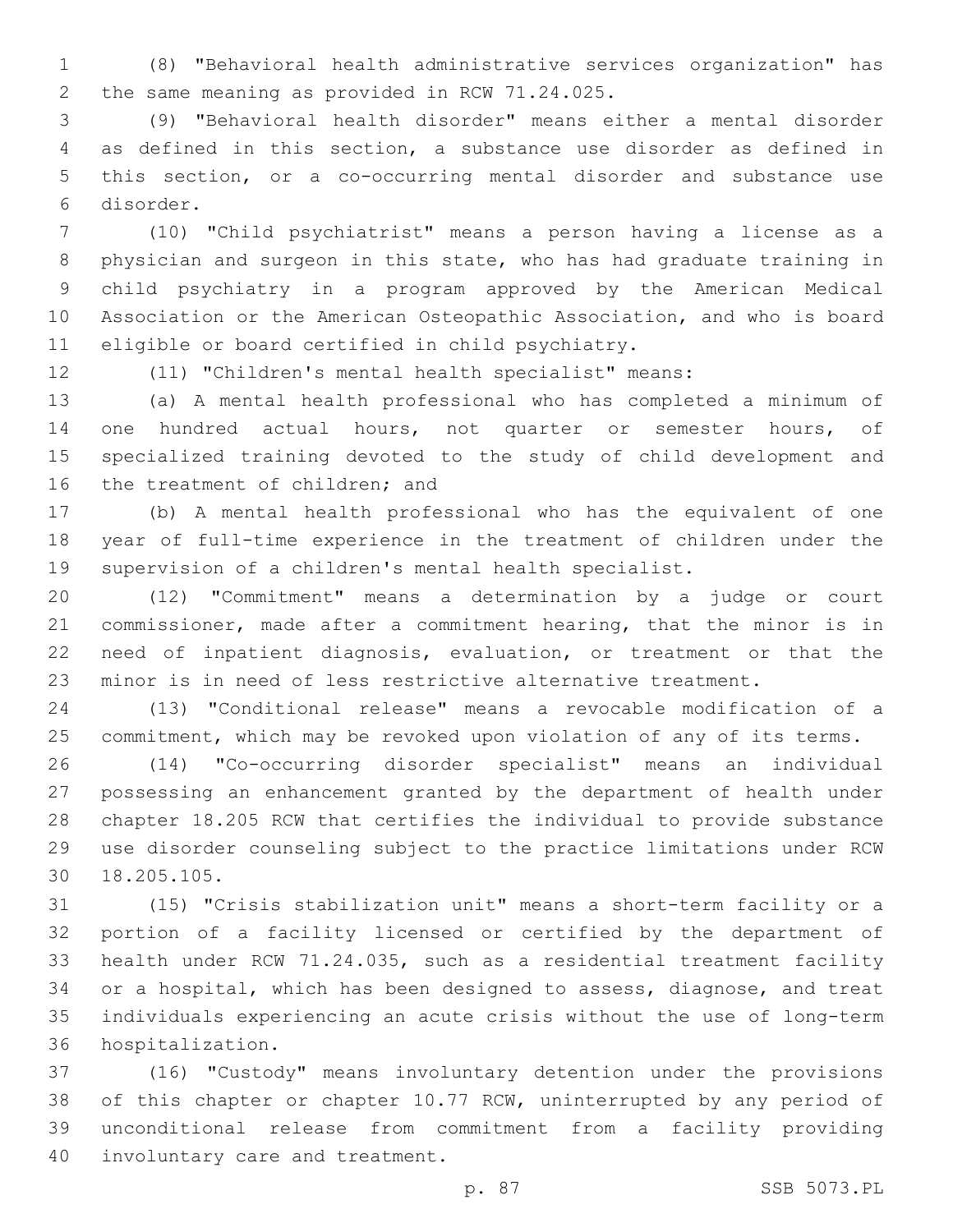(17) "Department" means the department of social and health 2 services.

 (18) "Designated crisis responder" has the same meaning as provided in RCW 71.05.020.4

 (19) "Detention" or "detain" means the lawful confinement of a 6 person, under the provisions of this chapter.

 (20) "Developmental disabilities professional" means a person who has specialized training and three years of experience in directly treating or working with persons with developmental disabilities and is a psychiatrist, physician assistant working with a supervising psychiatrist, psychologist, psychiatric advanced registered nurse practitioner, or social worker, and such other developmental disabilities professionals as may be defined by rules adopted by the 14 secretary of the department.

 (21) "Developmental disability" has the same meaning as defined 16 in RCW 71A.10.020.

(22) "Director" means the director of the authority.

 (23) "Discharge" means the termination of hospital medical authority. The commitment may remain in place, be terminated, or be 20 amended by court order.

 (24) "Evaluation and treatment facility" means a public or private facility or unit that is licensed or certified by the department of health to provide emergency, inpatient, residential, or outpatient mental health evaluation and treatment services for minors. A physically separate and separately operated portion of a state hospital may be designated as an evaluation and treatment facility for minors. A facility which is part of or operated by the state or federal agency does not require licensure or certification. No correctional institution or facility, juvenile court detention facility, or jail may be an evaluation and treatment facility within 31 the meaning of this chapter.

 (25) "Evaluation and treatment program" means the total system of services and facilities coordinated and approved by a county or combination of counties for the evaluation and treatment of minors 35 under this chapter.

 (26) "Gravely disabled minor" means a minor who, as a result of a behavioral health disorder, (a) is in danger of serious physical harm resulting from a failure to provide for his or her essential human needs of health or safety, or (b) manifests severe deterioration in routine functioning evidenced by repeated and escalating loss of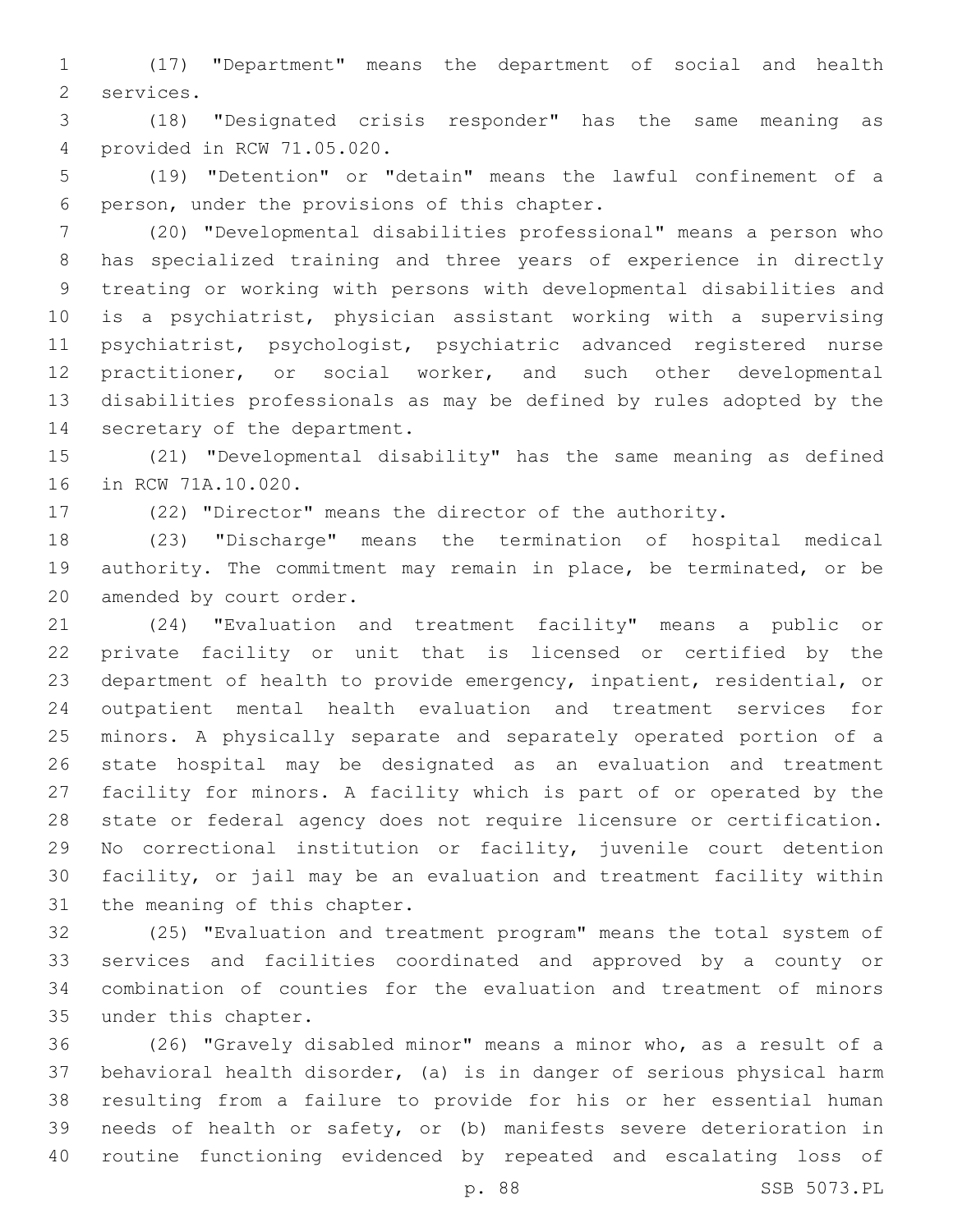cognitive or volitional control over his or her actions and is not receiving such care as is essential for his or her health or safety.

 (27) "Habilitative services" means those services provided by program personnel to assist minors in acquiring and maintaining life skills and in raising their levels of physical, behavioral, social, and vocational functioning. Habilitative services include education, 7 training for employment, and therapy.

 (28) "Hearing" means any proceeding conducted in open court that 9 conforms to the requirements of RCW 71.34.910.

 (29) "History of one or more violent acts" refers to the period of time five years prior to the filing of a petition under this chapter, excluding any time spent, but not any violent acts 13 committed, in a mental health facility, a long-term ((alcoholism or 14 drug)) substance use disorder treatment facility, or in confinement 15 as a result of a criminal conviction.

 (30) "Individualized service plan" means a plan prepared by a developmental disabilities professional with other professionals as a team, for a person with developmental disabilities, which states:

 (a) The nature of the person's specific problems, prior charged 20 criminal behavior, and habilitation needs;

 (b) The conditions and strategies necessary to achieve the 22 purposes of habilitation;

 (c) The intermediate and long-range goals of the habilitation program, with a projected timetable for the attainment;

 (d) The rationale for using this plan of habilitation to achieve 26 those intermediate and long-range goals;

(e) The staff responsible for carrying out the plan;

 (f) Where relevant in light of past criminal behavior and due consideration for public safety, the criteria for proposed movement to less-restrictive settings, criteria for proposed eventual discharge or release, and a projected possible date for discharge or 32 release; and

 (g) The type of residence immediately anticipated for the person 34 and possible future types of residences.

 (31)(a) "Inpatient treatment" means twenty-four-hour-per-day mental health care provided within a general hospital, psychiatric hospital, residential treatment facility licensed or certified by the department of health as an evaluation and treatment facility for minors, secure withdrawal management and stabilization facility for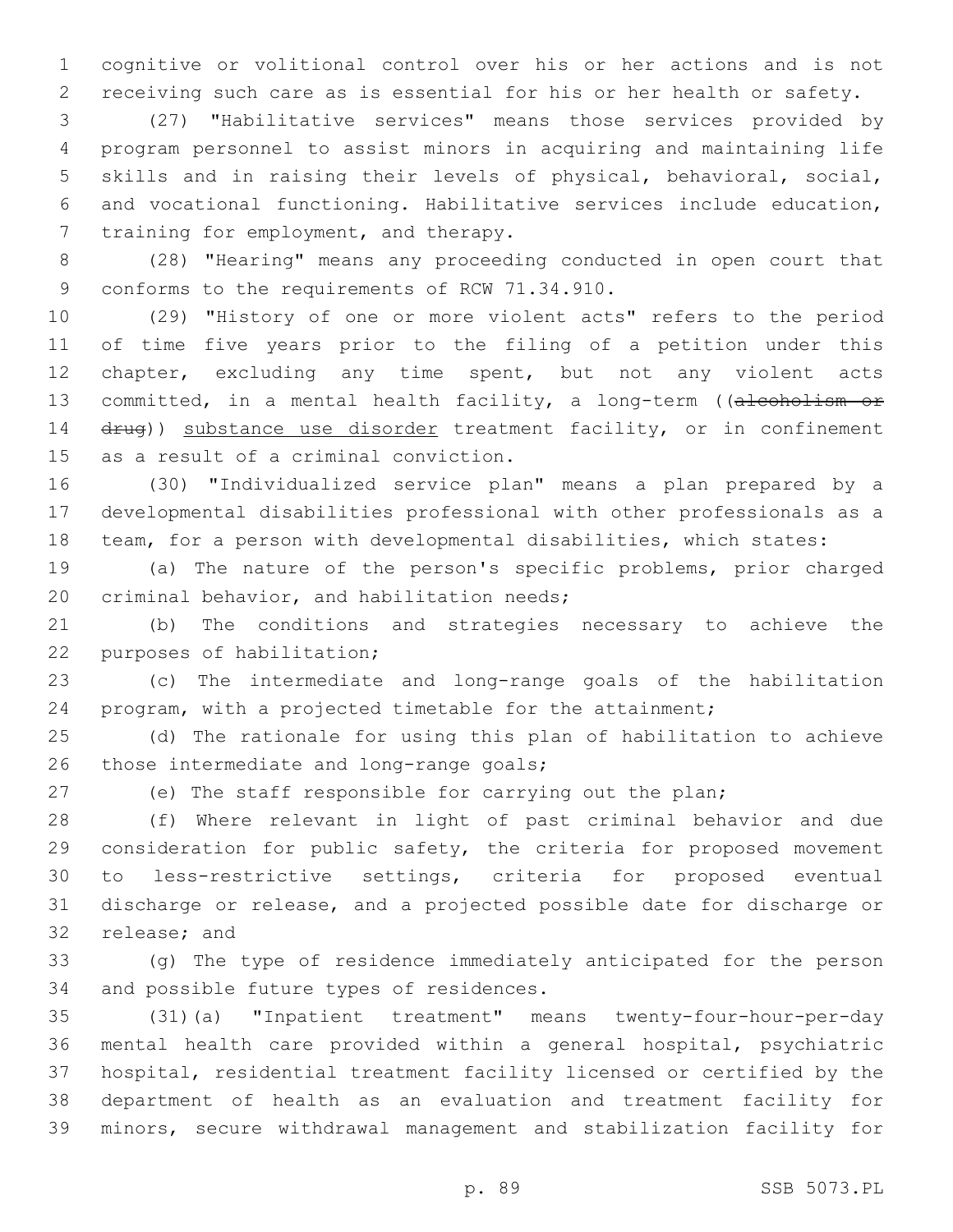minors, or approved substance use disorder treatment program for 2 minors.

 (b) For purposes of family-initiated treatment under RCW 71.34.600 through 71.34.670, "inpatient treatment" has the meaning included in (a) of this subsection and any other residential treatment facility licensed under chapter 71.12 RCW.

 (32) "Intoxicated minor" means a minor whose mental or physical functioning is substantially impaired as a result of the use of 9 alcohol or other psychoactive chemicals.

 (33) "Judicial commitment" means a commitment by a court pursuant 11 to the provisions of this chapter.

 (34) "Kinship caregiver" has the same meaning as in RCW  $74.13.031(19)(a)$ .

 (35) "Legal counsel" means attorneys and staff employed by county prosecutor offices or the state attorney general acting in their capacity as legal representatives of public behavioral health service 17 providers under RCW 71.05.130.

 (36) "Less restrictive alternative" or "less restrictive setting" 19 means outpatient treatment provided to a minor ((who is not residing in a facility providing inpatient treatment as defined in this chapter)) as a program of individualized treatment in a less restrictive setting than inpatient treatment that includes the 23 services described in RCW 71.34.755, including residential treatment.

 (37) "Licensed physician" means a person licensed to practice medicine or osteopathic medicine and surgery in the state of 26 Washington.

(38) "Likelihood of serious harm" means:27

 (a) A substantial risk that: (i) Physical harm will be inflicted by a minor upon his or her own person, as evidenced by threats or attempts to commit suicide or inflict physical harm on oneself; (ii) physical harm will be inflicted by a minor upon another individual, as evidenced by behavior which has caused such harm or which places another person or persons in reasonable fear of sustaining such harm; or (iii) physical harm will be inflicted by a minor upon the property of others, as evidenced by behavior which has caused substantial loss 36 or damage to the property of others; or

 (b) The minor has threatened the physical safety of another and 38 has a history of one or more violent acts.

 (39) "Managed care organization" has the same meaning as provided 40 in RCW 71.24.025.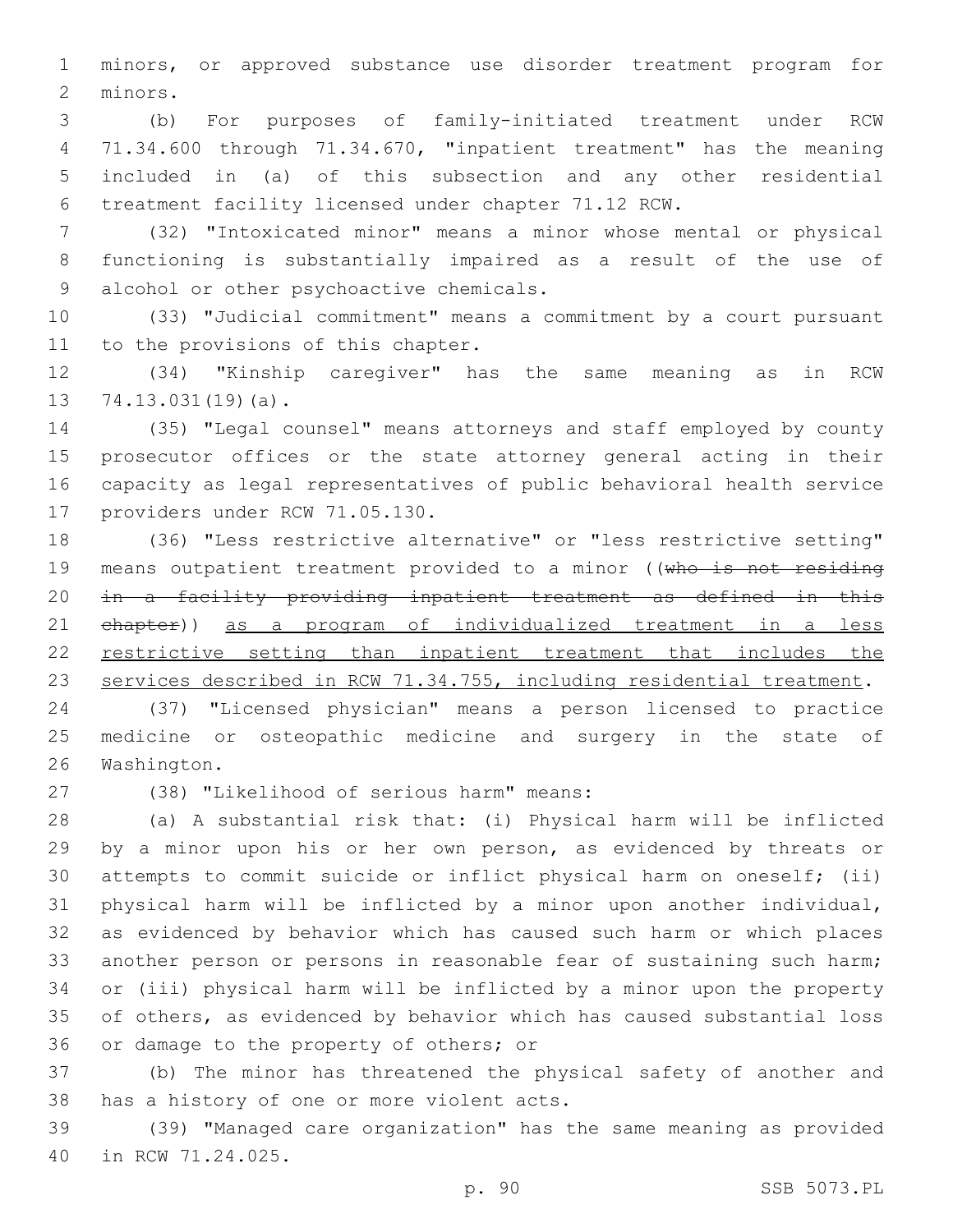(40) "Medical clearance" means a physician or other health care provider has determined that a person is medically stable and ready 3 for referral to the designated crisis responder.

 (41) "Medical necessity" for inpatient care means a requested service which is reasonably calculated to: (a) Diagnose, correct, cure, or alleviate a mental disorder or substance use disorder; or (b) prevent the progression of a mental disorder or substance use disorder that endangers life or causes suffering and pain, or results in illness or infirmity or threatens to cause or aggravate a disability, or causes physical deformity or malfunction, and there is no adequate less restrictive alternative available.

 (42) "Mental disorder" means any organic, mental, or emotional impairment that has substantial adverse effects on an individual's cognitive or volitional functions. The presence of alcohol abuse, drug abuse, juvenile criminal history, antisocial behavior, or intellectual disabilities alone is insufficient to justify a finding of "mental disorder" within the meaning of this section.

 (43) "Mental health professional" means a psychiatrist, psychiatric advanced registered nurse practitioner, physician assistant working with a supervising psychiatrist, psychologist, 21 psychiatric nurse, social worker, and such other mental health professionals as defined by rules adopted by the secretary of the 23 department of health under this chapter.

(44) "Minor" means any person under the age of eighteen years.

 (45) "Outpatient treatment" means any of the nonresidential services mandated under chapter 71.24 RCW and provided by licensed or certified behavioral health agencies as identified by RCW 71.24.025.

 (46)(a) "Parent" has the same meaning as defined in RCW 26.26A.010, including either parent if custody is shared under a joint custody agreement, or a person or agency judicially appointed 31 as legal guardian or custodian of the child.

 (b) For purposes of family-initiated treatment under RCW 71.34.600 through 71.34.670, "parent" also includes a person to whom a parent defined in (a) of this subsection has given a signed authorization to make health care decisions for the adolescent, a stepparent who is involved in caring for the adolescent, a kinship caregiver who is involved in caring for the adolescent, or another relative who is responsible for the health care of the adolescent, who may be required to provide a declaration under penalty of perjury stating that he or she is a relative responsible for the health care

p. 91 SSB 5073.PL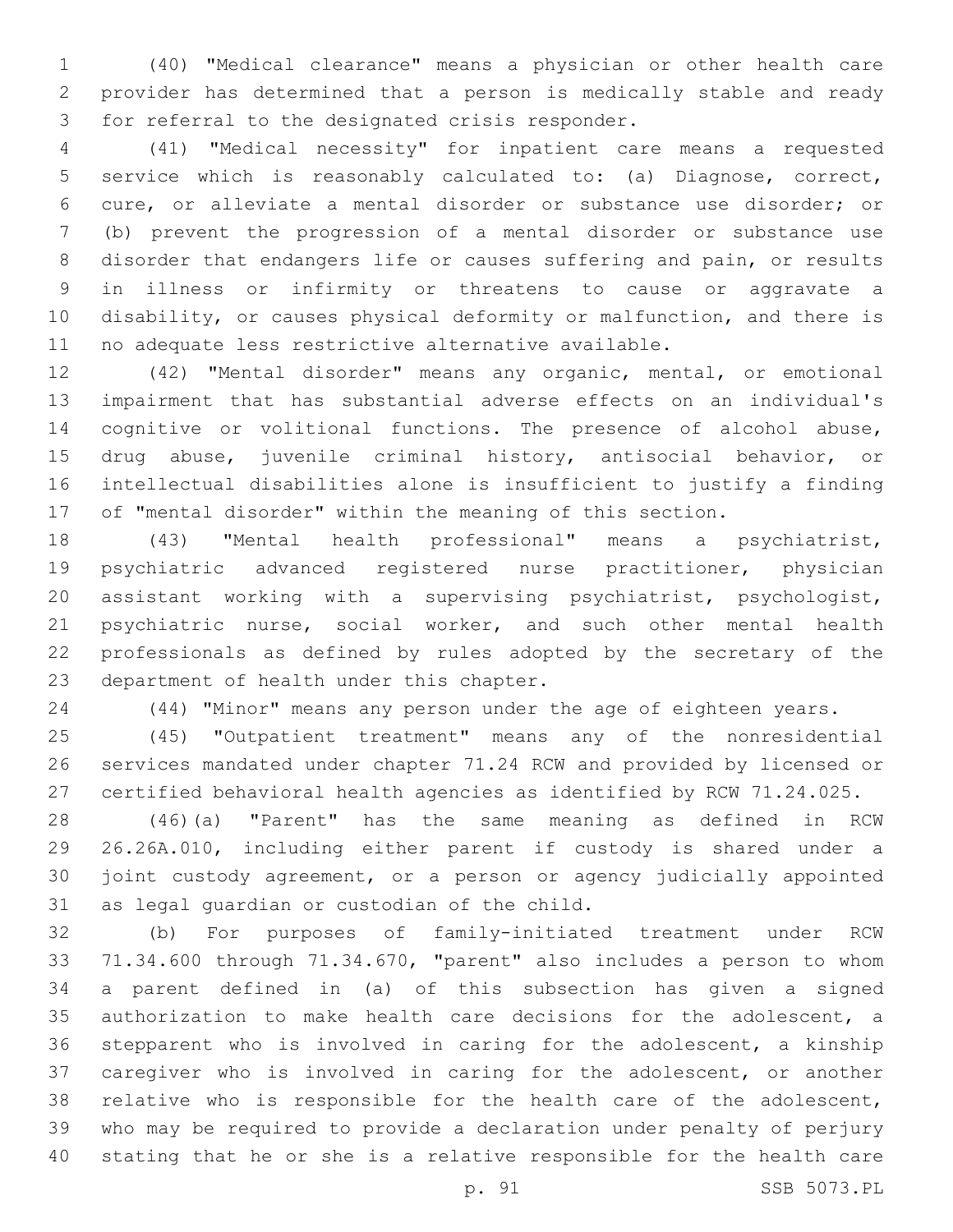of the adolescent pursuant to chapter 5.50 RCW. If a dispute arises between individuals authorized to act as a parent for the purpose of RCW 71.34.600 through 71.34.670, the disagreement must be resolved according to the priority established under RCW 7.70.065(2)(a).

 (47) "Peace officer" means a law enforcement official of a public agency or governmental unit, and includes persons specifically given peace officer powers by any state law, local ordinance, or judicial 8 order of appointment.

 (48) "Physician assistant" means a person licensed as a physician 10 assistant under chapter 18.57A or 18.71A RCW.

 (49) "Private agency" means any person, partnership, corporation, 12 or association that is not a public agency, whether or not financed in whole or in part by public funds, that constitutes an evaluation and treatment facility or private institution, or hospital, or approved substance use disorder treatment program, that is conducted for, or includes a distinct unit, floor, or ward conducted for, the care and treatment of persons with mental illness, substance use disorders, or both mental illness and substance use disorders.

 (50) "Professional person in charge" or "professional person" means a physician, other mental health professional, or other person empowered by an evaluation and treatment facility, secure withdrawal management and stabilization facility, or approved substance use disorder treatment program with authority to make admission and 24 discharge decisions on behalf of that facility.

 (51) "Psychiatric nurse" means a registered nurse who has experience in the direct treatment of persons who have a mental illness or who are emotionally disturbed, such experience gained under the supervision of a mental health professional.

 (52) "Psychiatrist" means a person having a license as a physician in this state who has completed residency training in psychiatry in a program approved by the American Medical Association or the American Osteopathic Association, and is board eligible or 33 board certified in psychiatry.

 (53) "Psychologist" means a person licensed as a psychologist 35 under chapter 18.83 RCW.

 (54) "Public agency" means any evaluation and treatment facility or institution, or hospital, or approved substance use disorder treatment program that is conducted for, or includes a distinct unit, floor, or ward conducted for, the care and treatment of persons with mental illness, substance use disorders, or both mental illness and

p. 92 SSB 5073.PL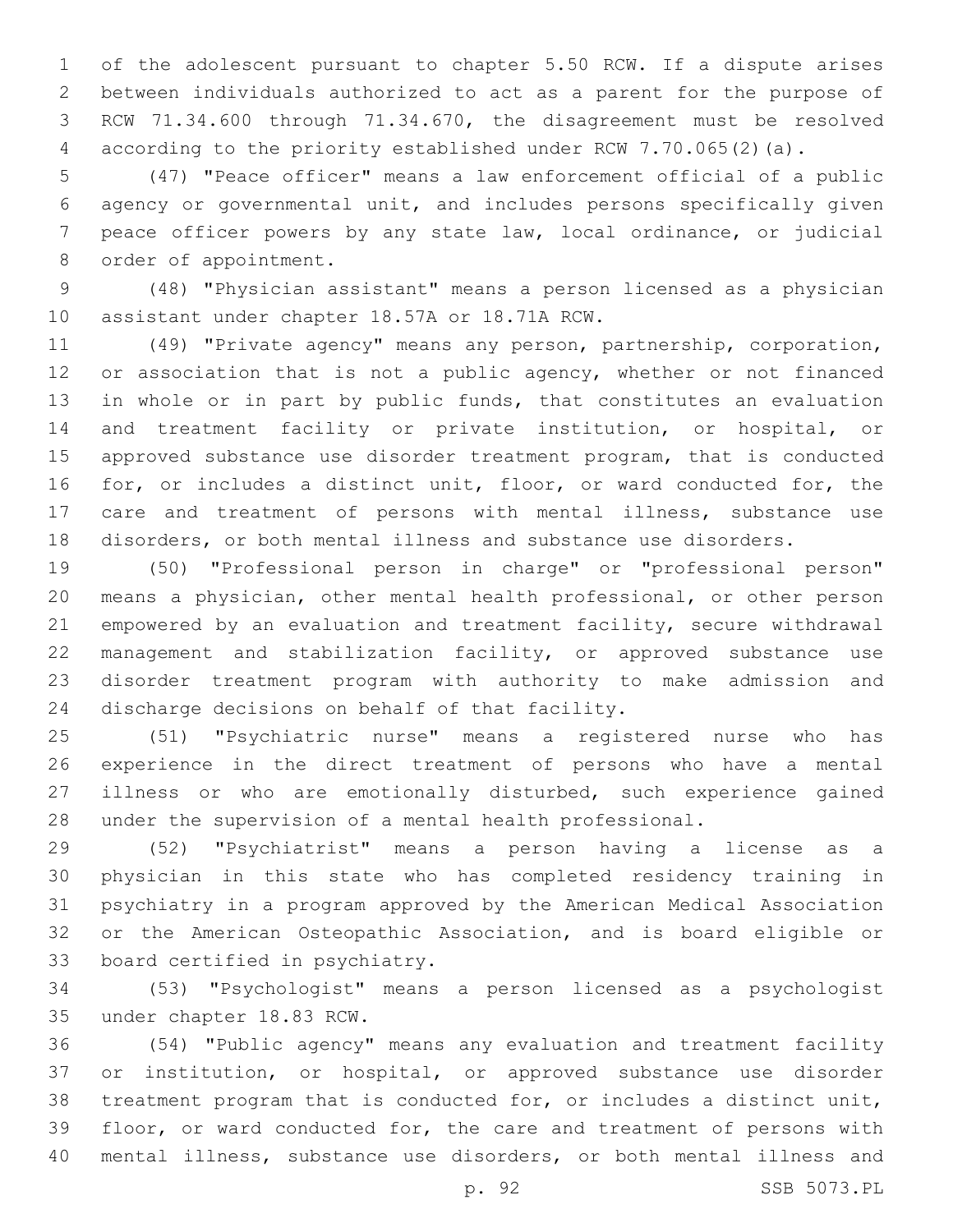substance use disorders if the agency is operated directly by federal, state, county, or municipal government, or a combination of 3 such governments.

 (55) "Release" means legal termination of the commitment under 5 the provisions of this chapter.

 (56) "Resource management services" has the meaning given in 7 chapter 71.24 RCW.

 (57) "Responsible other" means the minor, the minor's parent or estate, or any other person legally responsible for support of the 10 minor.

 (58) "Secretary" means the secretary of the department or 12 secretary's designee.

 (59) "Secure withdrawal management and stabilization facility" means a facility operated by either a public or private agency or by the program of an agency which provides care to voluntary individuals and individuals involuntarily detained and committed under this chapter for whom there is a likelihood of serious harm or who are gravely disabled due to the presence of a substance use disorder. Secure withdrawal management and stabilization facilities must:

20 (a) Provide the following services:

 (i) Assessment and treatment, provided by certified substance use disorder professionals or co-occurring disorder specialists;

23 (ii) Clinical stabilization services;

 (iii) Acute or subacute detoxification services for intoxicated 25 individuals; and

 (iv) Discharge assistance provided by certified substance use disorder professionals or co-occurring disorder specialists, including facilitating transitions to appropriate voluntary or involuntary inpatient services or to less restrictive alternatives as 30 appropriate for the individual;

 (b) Include security measures sufficient to protect the patients, 32 staff, and community; and

(c) Be licensed or certified as such by the department of health.

 (60) "Social worker" means a person with a master's or further advanced degree from a social work educational program accredited and 36 approved as provided in RCW 18.320.010.

 (61) "Start of initial detention" means the time of arrival of 38 the minor at the first evaluation and treatment facility, secure withdrawal management and stabilization facility, or approved substance use disorder treatment program offering inpatient treatment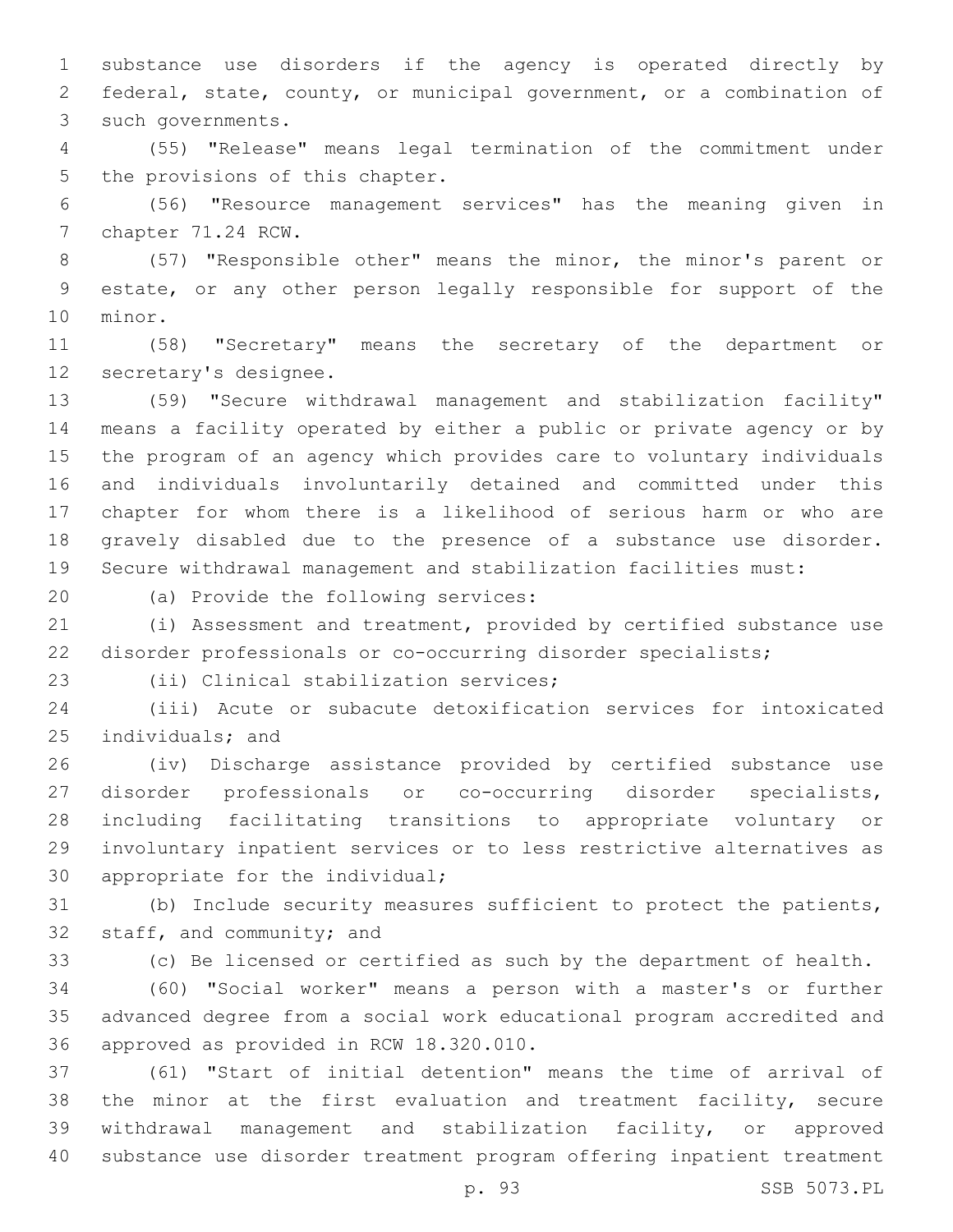if the minor is being involuntarily detained at the time. With regard to voluntary patients, "start of initial detention" means the time at which the minor gives notice of intent to leave under the provisions 4 of this chapter.

 (62) "Store and forward technology" means use of an asynchronous transmission of a person's medical information from a mental health service provider to the designated crisis responder which results in medical diagnosis, consultation, or treatment.

 (63) "Substance use disorder" means a cluster of cognitive, behavioral, and physiological symptoms indicating that an individual continues using the substance despite significant substance-related problems. The diagnosis of a substance use disorder is based on a pathological pattern of behaviors related to the use of the 14 substances.

15 ((+63))) (64) "Substance use disorder professional" means a person certified as a substance use disorder professional by the 17 department of health under chapter 18.205 RCW.

18 (((64))) (65) "Therapeutic court personnel" means the staff of a mental health court or other therapeutic court which has jurisdiction over defendants who are dually diagnosed with mental disorders, including court personnel, probation officers, a court monitor, prosecuting attorney, or defense counsel acting within the scope of 23 therapeutic court duties.

24 (((65))) (66) "Treatment records" include registration and all other records concerning persons who are receiving or who at any time have received services for mental illness, which are maintained by the department, the department of health, the authority, behavioral health organizations and their staffs, and by treatment facilities. Treatment records include mental health information contained in a medical bill including but not limited to mental health drugs, a mental health diagnosis, provider name, and dates of service stemming from a medical service. Treatment records do not include notes or records maintained for personal use by a person providing treatment services for the department, the department of health, the authority, behavioral health organizations, or a treatment facility if the notes 36 or records are not available to others.

37 (((66))) (67) "Triage facility" means a short-term facility or a portion of a facility licensed or certified by the department of health under RCW 71.24.035, which is designed as a facility to assess and stabilize an individual or determine the need for involuntary

p. 94 SSB 5073.PL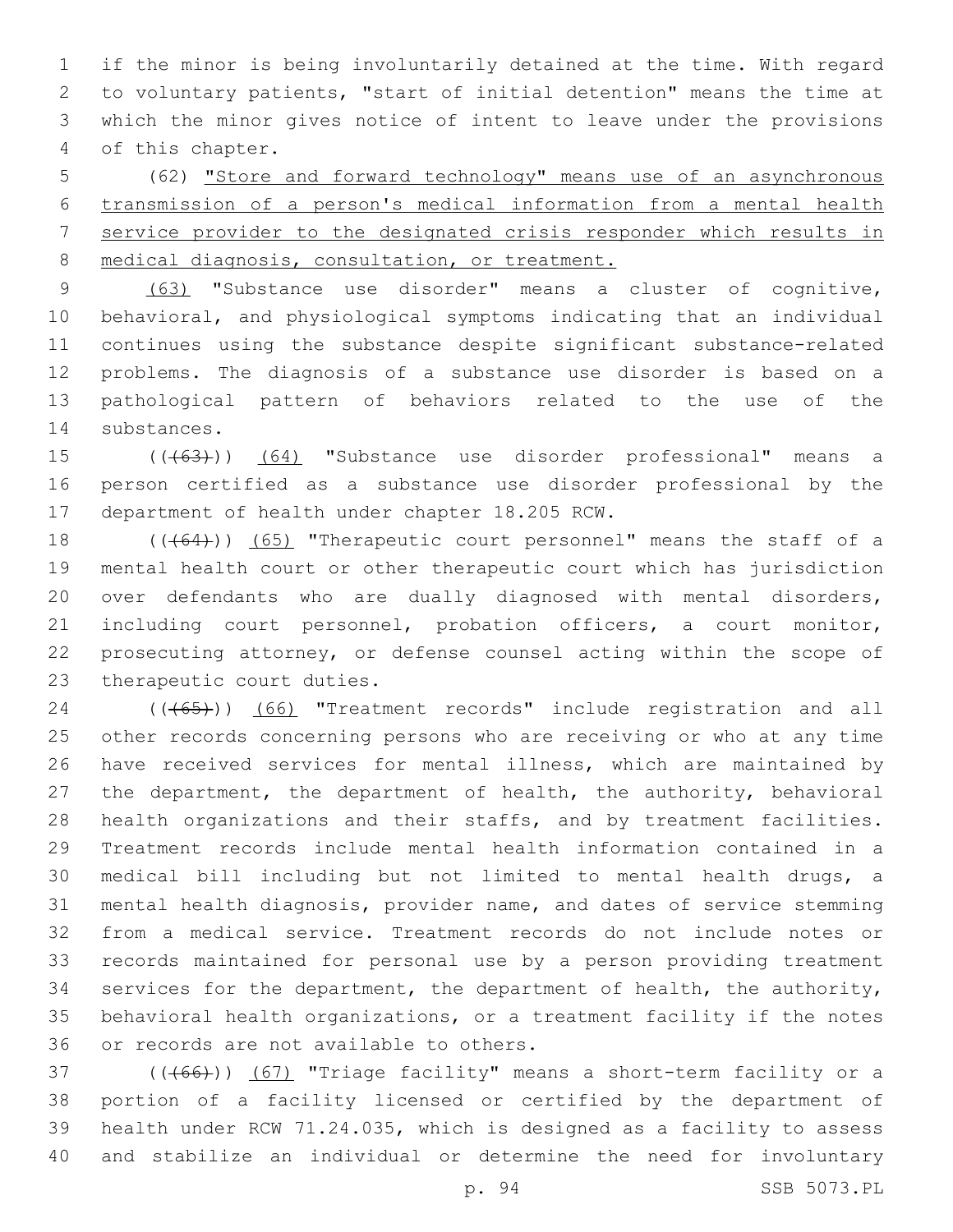commitment of an individual, and must meet department of health residential treatment facility standards. A triage facility may be structured as a voluntary or involuntary placement facility.

 (((67))) (68) "Video" means the delivery of behavioral health services through the use of interactive audio and video technology, permitting real-time communication between a person and a designated crisis responder, for the purpose of evaluation. "Video" does not 8 include the use of audio-only telephone, facsimile, email, or store 9 and forward technology.

 (69) "Violent act" means behavior that resulted in homicide, attempted suicide, injury, or substantial loss or damage to property. 12 ((468) "Written order of apprehension" means an order of the

13 court for a peace officer to deliver the named minor in the order to 14 a facility or emergency room as determined by the designated crisis 15 responder. Such orders must be entered into the Washington crime information center database.))

 **Sec. 26.** RCW 71.34.020 and 2020 c 302 s 63, 2020 c 274 s 50, 2020 c 185 s 2, and 2020 c 80 s 54 are each reenacted and amended to 19 read as follows:

 Unless the context clearly requires otherwise, the definitions in 21 this section apply throughout this chapter.

 (1) "Admission" or "admit" means a decision by a physician, physician assistant, or psychiatric advanced registered nurse practitioner that a minor should be examined or treated as a patient 25 in a hospital.

(2) "Adolescent" means a minor thirteen years of age or older.

 (3) "Alcoholism" means a disease, characterized by a dependency on alcoholic beverages, loss of control over the amount and circumstances of use, symptoms of tolerance, physiological or psychological withdrawal, or both, if use is reduced or discontinued, and impairment of health or disruption of social or economic 32 functioning.

 (4) "Antipsychotic medications" means that class of drugs primarily used to treat serious manifestations of mental illness associated with thought disorders, which includes, but is not limited 36 to, atypical antipsychotic medications.

 (5) "Approved substance use disorder treatment program" means a program for minors with substance use disorders provided by a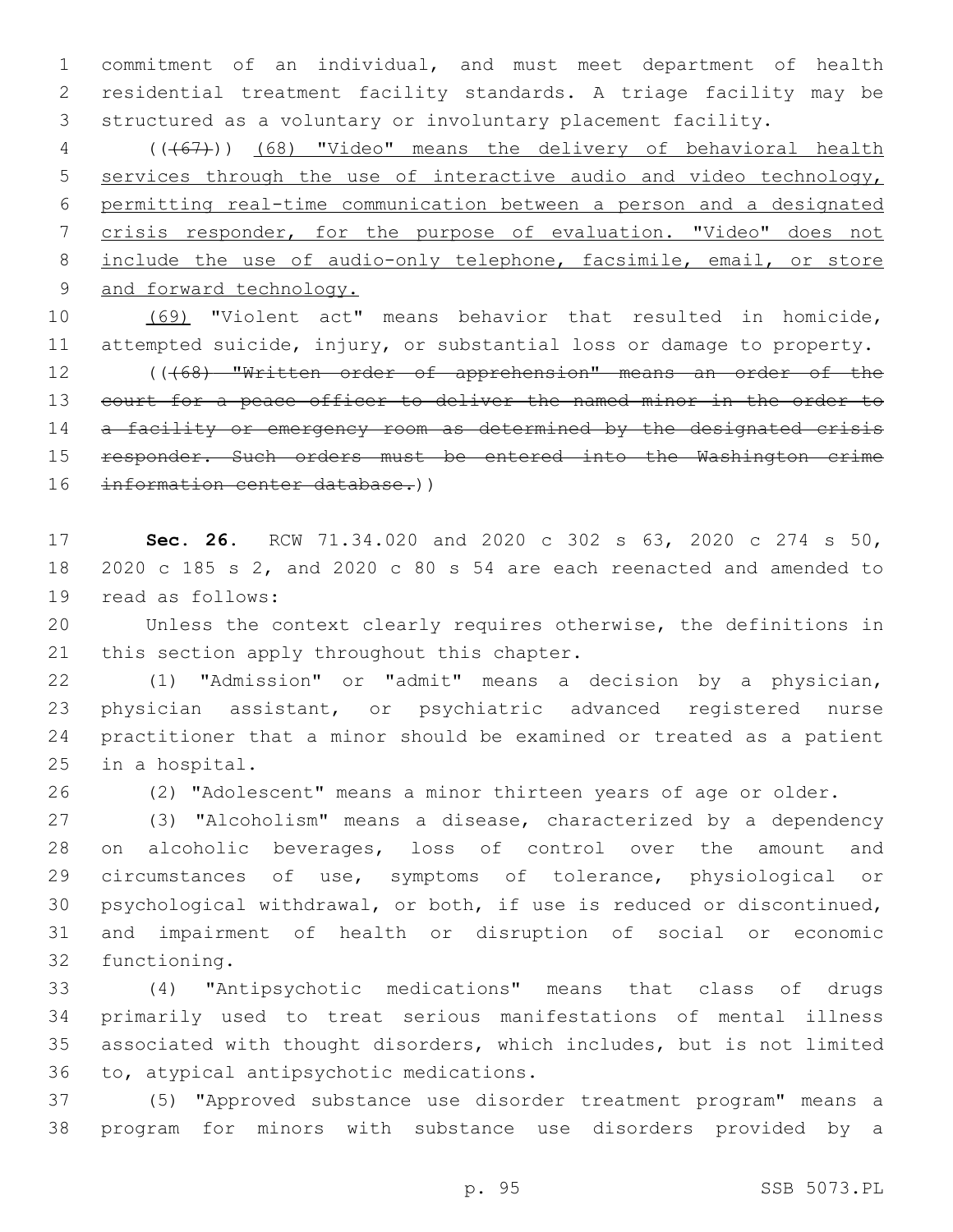treatment program licensed or certified by the department of health as meeting standards adopted under chapter 71.24 RCW.

 (6) "Attending staff" means any person on the staff of a public or private agency having responsibility for the care and treatment of 5 a minor patient.

(7) "Authority" means the Washington state health care authority.

 (8) "Behavioral health administrative services organization" has 8 the same meaning as provided in RCW 71.24.025.

 (9) "Behavioral health disorder" means either a mental disorder as defined in this section, a substance use disorder as defined in this section, or a co-occurring mental disorder and substance use 12 disorder.

 (10) "Child psychiatrist" means a person having a license as a physician and surgeon in this state, who has had graduate training in child psychiatry in a program approved by the American Medical Association or the American Osteopathic Association, and who is board 17 eligible or board certified in child psychiatry.

(11) "Children's mental health specialist" means:

 (a) A mental health professional who has completed a minimum of one hundred actual hours, not quarter or semester hours, of specialized training devoted to the study of child development and 22 the treatment of children; and

 (b) A mental health professional who has the equivalent of one year of full-time experience in the treatment of children under the supervision of a children's mental health specialist.

 (12) "Commitment" means a determination by a judge or court commissioner, made after a commitment hearing, that the minor is in need of inpatient diagnosis, evaluation, or treatment or that the minor is in need of less restrictive alternative treatment.

 (13) "Conditional release" means a revocable modification of a commitment, which may be revoked upon violation of any of its terms.

 (14) "Co-occurring disorder specialist" means an individual possessing an enhancement granted by the department of health under chapter 18.205 RCW that certifies the individual to provide substance use disorder counseling subject to the practice limitations under RCW 18.205.105.36

 (15) "Crisis stabilization unit" means a short-term facility or a portion of a facility licensed or certified by the department of health under RCW 71.24.035, such as a residential treatment facility or a hospital, which has been designed to assess, diagnose, and treat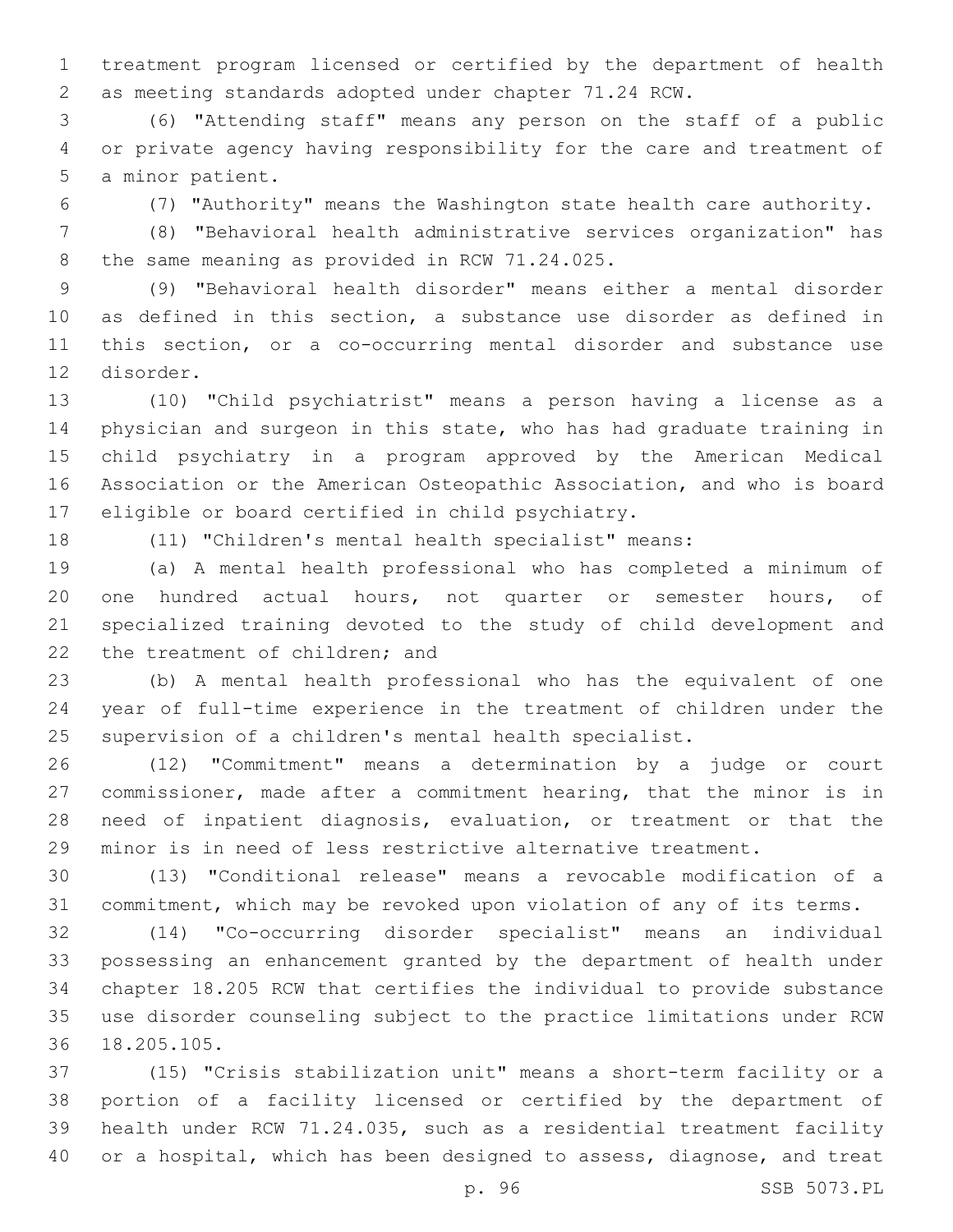individuals experiencing an acute crisis without the use of long-term 2 hospitalization.

 (16) "Custody" means involuntary detention under the provisions of this chapter or chapter 10.77 RCW, uninterrupted by any period of unconditional release from commitment from a facility providing involuntary care and treatment.6

 (17) "Department" means the department of social and health 8 services.

 (18) "Designated crisis responder" has the same meaning as 10 provided in RCW 71.05.020.

 (19) "Detention" or "detain" means the lawful confinement of a 12 person, under the provisions of this chapter.

 (20) "Developmental disabilities professional" means a person who has specialized training and three years of experience in directly treating or working with persons with developmental disabilities and is a psychiatrist, physician assistant working with a supervising psychiatrist, psychologist, psychiatric advanced registered nurse practitioner, or social worker, and such other developmental disabilities professionals as may be defined by rules adopted by the 20 secretary of the department.

 (21) "Developmental disability" has the same meaning as defined 22 in RCW 71A.10.020.

(22) "Director" means the director of the authority.

 (23) "Discharge" means the termination of hospital medical authority. The commitment may remain in place, be terminated, or be 26 amended by court order.

 (24) "Evaluation and treatment facility" means a public or private facility or unit that is licensed or certified by the department of health to provide emergency, inpatient, residential, or outpatient mental health evaluation and treatment services for minors. A physically separate and separately operated portion of a state hospital may be designated as an evaluation and treatment facility for minors. A facility which is part of or operated by the state or federal agency does not require licensure or certification. No correctional institution or facility, juvenile court detention facility, or jail may be an evaluation and treatment facility within 37 the meaning of this chapter.

 (25) "Evaluation and treatment program" means the total system of services and facilities coordinated and approved by a county or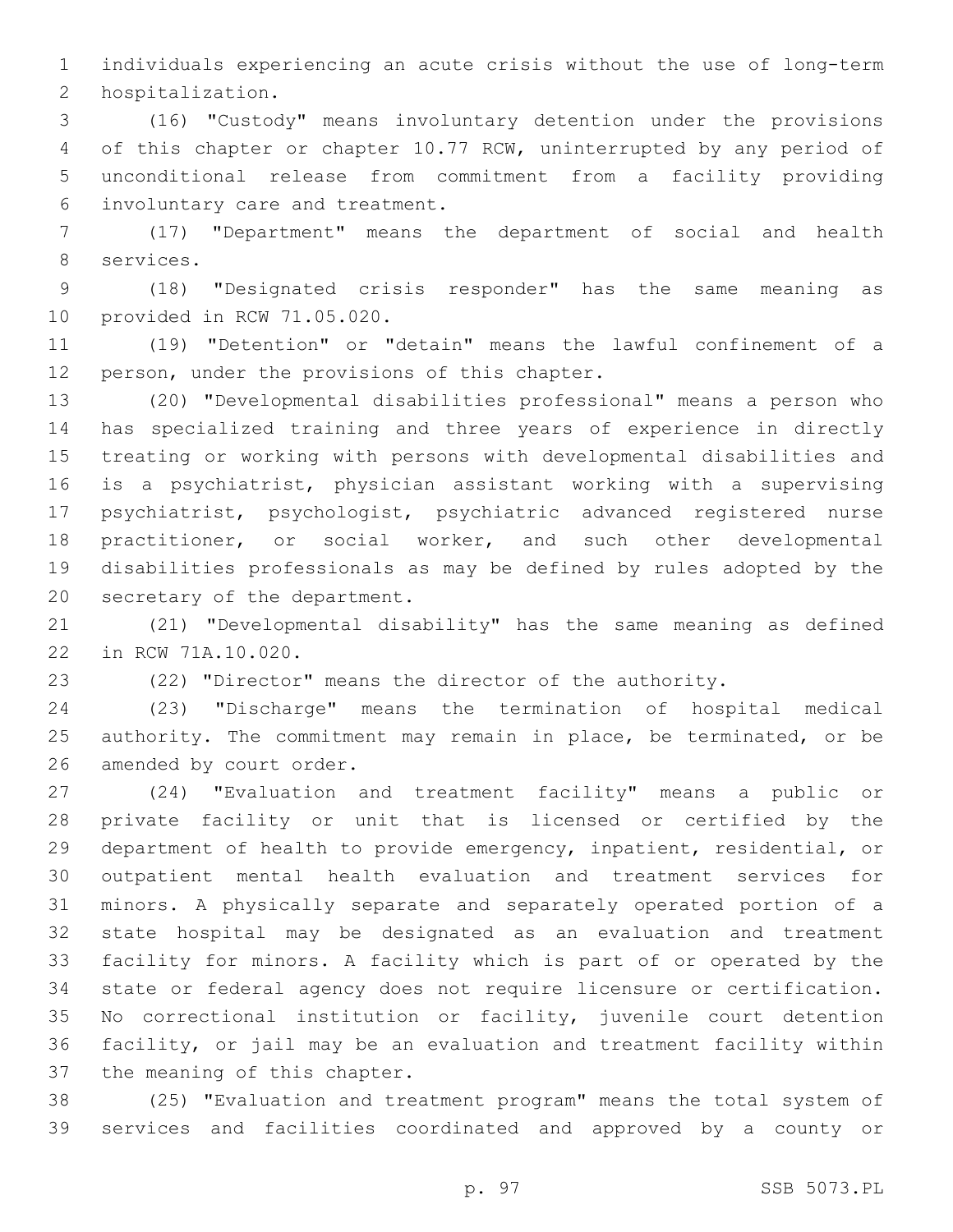combination of counties for the evaluation and treatment of minors 2 under this chapter.

 (26) "Gravely disabled minor" means a minor who, as a result of a behavioral health disorder, (a) is in danger of serious physical harm resulting from a failure to provide for his or her essential human needs of health or safety, or (b) manifests severe deterioration in routine functioning evidenced by repeated and escalating loss of cognitive or volitional control over his or her actions and is not receiving such care as is essential for his or her health or safety.

 (27) "Habilitative services" means those services provided by program personnel to assist minors in acquiring and maintaining life skills and in raising their levels of physical, behavioral, social, and vocational functioning. Habilitative services include education, 14 training for employment, and therapy.

 (28) "Hearing" means any proceeding conducted in open court that 16 conforms to the requirements of RCW 71.34.910.

 (29) "History of one or more violent acts" refers to the period of time five years prior to the filing of a petition under this chapter, excluding any time spent, but not any violent acts 20 committed, in a mental health facility, a long-term ((alcoholism or 21 drug)) substance use disorder treatment facility, or in confinement 22 as a result of a criminal conviction.

 (30) "Individualized service plan" means a plan prepared by a developmental disabilities professional with other professionals as a team, for a person with developmental disabilities, which states:

 (a) The nature of the person's specific problems, prior charged 27 criminal behavior, and habilitation needs;

 (b) The conditions and strategies necessary to achieve the 29 purposes of habilitation;

 (c) The intermediate and long-range goals of the habilitation program, with a projected timetable for the attainment;

 (d) The rationale for using this plan of habilitation to achieve 33 those intermediate and long-range goals;

(e) The staff responsible for carrying out the plan;

 (f) Where relevant in light of past criminal behavior and due consideration for public safety, the criteria for proposed movement to less-restrictive settings, criteria for proposed eventual discharge or release, and a projected possible date for discharge or 39 release; and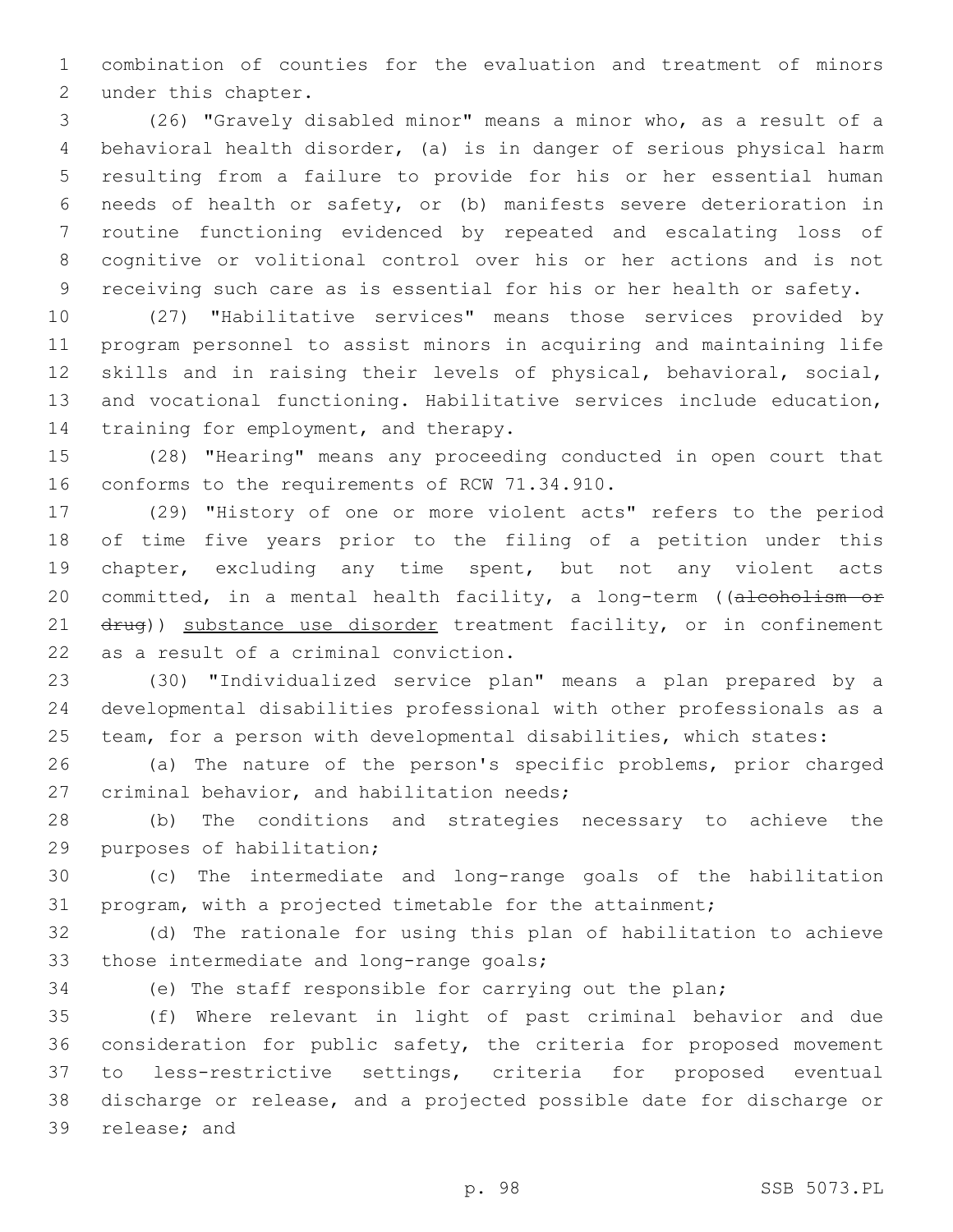(g) The type of residence immediately anticipated for the person 2 and possible future types of residences.

 (31)(a) "Inpatient treatment" means twenty-four-hour-per-day mental health care provided within a general hospital, psychiatric hospital, residential treatment facility licensed or certified by the department of health as an evaluation and treatment facility for minors, secure withdrawal management and stabilization facility for minors, or approved substance use disorder treatment program for 9 minors.

 (b) For purposes of family-initiated treatment under RCW 71.34.600 through 71.34.670, "inpatient treatment" has the meaning included in (a) of this subsection and any other residential treatment facility licensed under chapter 71.12 RCW.

 (32) "Intoxicated minor" means a minor whose mental or physical functioning is substantially impaired as a result of the use of 16 alcohol or other psychoactive chemicals.

 (33) "Judicial commitment" means a commitment by a court pursuant 18 to the provisions of this chapter.

 (34) "Kinship caregiver" has the same meaning as in RCW 20 74.13.031(19)(a).

 (35) "Legal counsel" means attorneys and staff employed by county prosecutor offices or the state attorney general acting in their capacity as legal representatives of public behavioral health service 24 providers under RCW 71.05.130.

 (36) "Less restrictive alternative" or "less restrictive setting" 26 means outpatient treatment provided to a minor ((who is not residing in a facility providing inpatient treatment as defined in this chapter)) as a program of individualized treatment in a less restrictive setting than inpatient treatment that includes the services described in RCW 71.34.755, including residential treatment.

 (37) "Licensed physician" means a person licensed to practice medicine or osteopathic medicine and surgery in the state of 33 Washington.

(38) "Likelihood of serious harm" means:34

 (a) A substantial risk that: (i) Physical harm will be inflicted by a minor upon his or her own person, as evidenced by threats or attempts to commit suicide or inflict physical harm on oneself; (ii) physical harm will be inflicted by a minor upon another individual, as evidenced by behavior which has caused such harm or which places 40 another person or persons in reasonable fear of sustaining such harm;

p. 99 SSB 5073.PL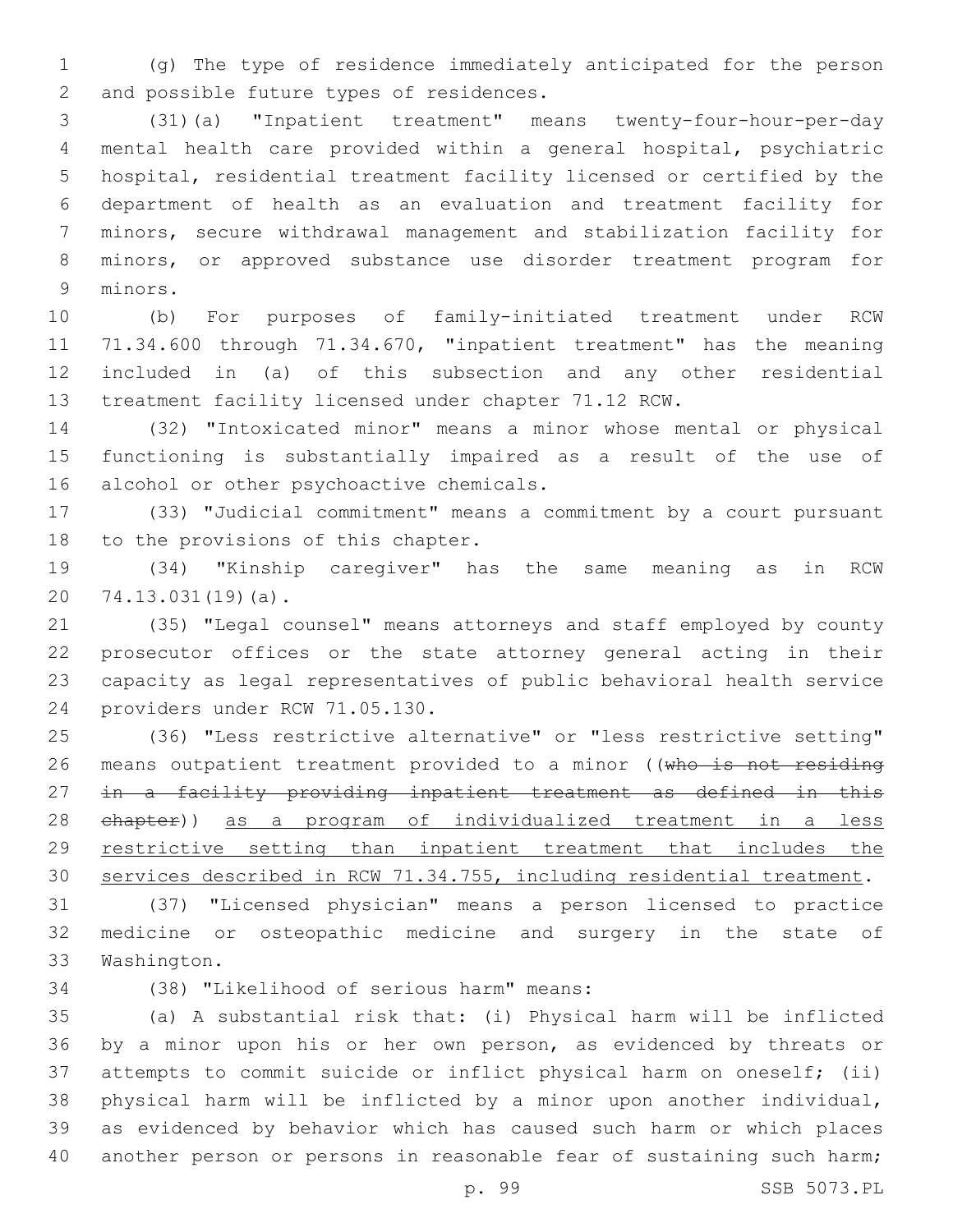or (iii) physical harm will be inflicted by a minor upon the property of others, as evidenced by behavior which has caused substantial loss 3 or damage to the property of others; or

 (b) The minor has threatened the physical safety of another and 5 has a history of one or more violent acts.

 (39) "Managed care organization" has the same meaning as provided 7 in RCW 71.24.025.

 (40) "Medical clearance" means a physician or other health care provider has determined that a person is medically stable and ready 10 for referral to the designated crisis responder.

 (41) "Medical necessity" for inpatient care means a requested service which is reasonably calculated to: (a) Diagnose, correct, cure, or alleviate a mental disorder or substance use disorder; or (b) prevent the progression of a mental disorder or substance use disorder that endangers life or causes suffering and pain, or results in illness or infirmity or threatens to cause or aggravate a disability, or causes physical deformity or malfunction, and there is no adequate less restrictive alternative available.

 (42) "Mental disorder" means any organic, mental, or emotional impairment that has substantial adverse effects on an individual's cognitive or volitional functions. The presence of alcohol abuse, drug abuse, juvenile criminal history, antisocial behavior, or intellectual disabilities alone is insufficient to justify a finding of "mental disorder" within the meaning of this section.

 (43) "Mental health professional" means a psychiatrist, psychiatric advanced registered nurse practitioner, physician assistant working with a supervising psychiatrist, psychologist, psychiatric nurse, social worker, and such other mental health professionals as defined by rules adopted by the secretary of the 30 department of health under this chapter.

(44) "Minor" means any person under the age of eighteen years.

 (45) "Outpatient treatment" means any of the nonresidential services mandated under chapter 71.24 RCW and provided by licensed or certified behavioral health agencies as identified by RCW 71.24.025.

 (46)(a) "Parent" has the same meaning as defined in RCW 26.26A.010, including either parent if custody is shared under a joint custody agreement, or a person or agency judicially appointed 38 as legal guardian or custodian of the child.

 (b) For purposes of family-initiated treatment under RCW 71.34.600 through 71.34.670, "parent" also includes a person to whom

p. 100 SSB 5073.PL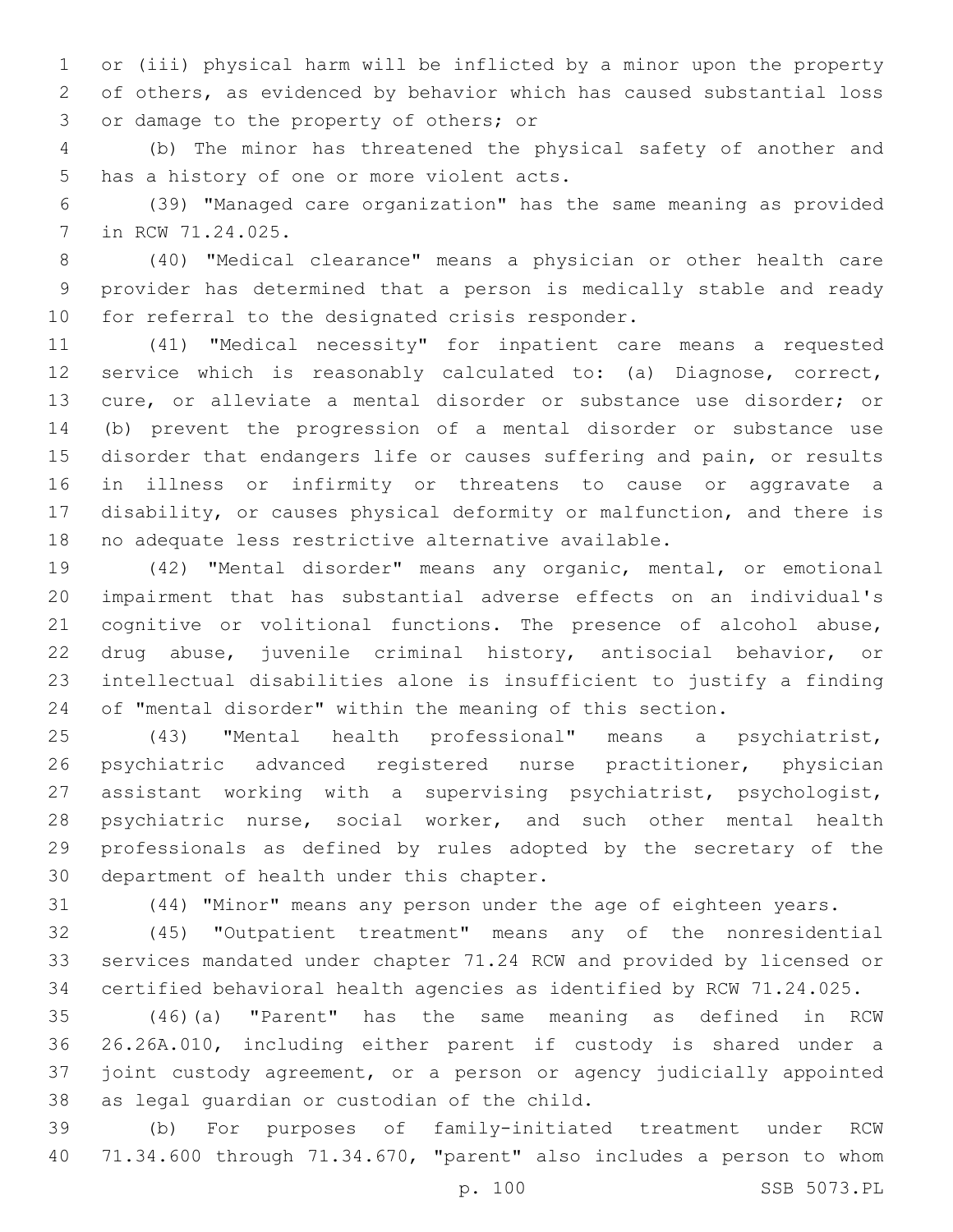a parent defined in (a) of this subsection has given a signed authorization to make health care decisions for the adolescent, a stepparent who is involved in caring for the adolescent, a kinship caregiver who is involved in caring for the adolescent, or another relative who is responsible for the health care of the adolescent, who may be required to provide a declaration under penalty of perjury stating that he or she is a relative responsible for the health care of the adolescent pursuant to chapter 5.50 RCW. If a dispute arises between individuals authorized to act as a parent for the purpose of RCW 71.34.600 through 71.34.670, the disagreement must be resolved according to the priority established under RCW 7.70.065(2)(a).

 (47) "Peace officer" means a law enforcement official of a public agency or governmental unit, and includes persons specifically given peace officer powers by any state law, local ordinance, or judicial 15 order of appointment.

 (48) "Physician assistant" means a person licensed as a physician 17 assistant under chapter 18.71A RCW.

 (49) "Private agency" means any person, partnership, corporation, 19 or association that is not a public agency, whether or not financed in whole or in part by public funds, that constitutes an evaluation and treatment facility or private institution, or hospital, or approved substance use disorder treatment program, that is conducted for, or includes a distinct unit, floor, or ward conducted for, the care and treatment of persons with mental illness, substance use disorders, or both mental illness and substance use disorders.

 (50) "Professional person in charge" or "professional person" means a physician, other mental health professional, or other person empowered by an evaluation and treatment facility, secure withdrawal management and stabilization facility, or approved substance use disorder treatment program with authority to make admission and 31 discharge decisions on behalf of that facility.

 (51) "Psychiatric nurse" means a registered nurse who has experience in the direct treatment of persons who have a mental illness or who are emotionally disturbed, such experience gained under the supervision of a mental health professional.

 (52) "Psychiatrist" means a person having a license as a physician in this state who has completed residency training in psychiatry in a program approved by the American Medical Association or the American Osteopathic Association, and is board eligible or 40 board certified in psychiatry.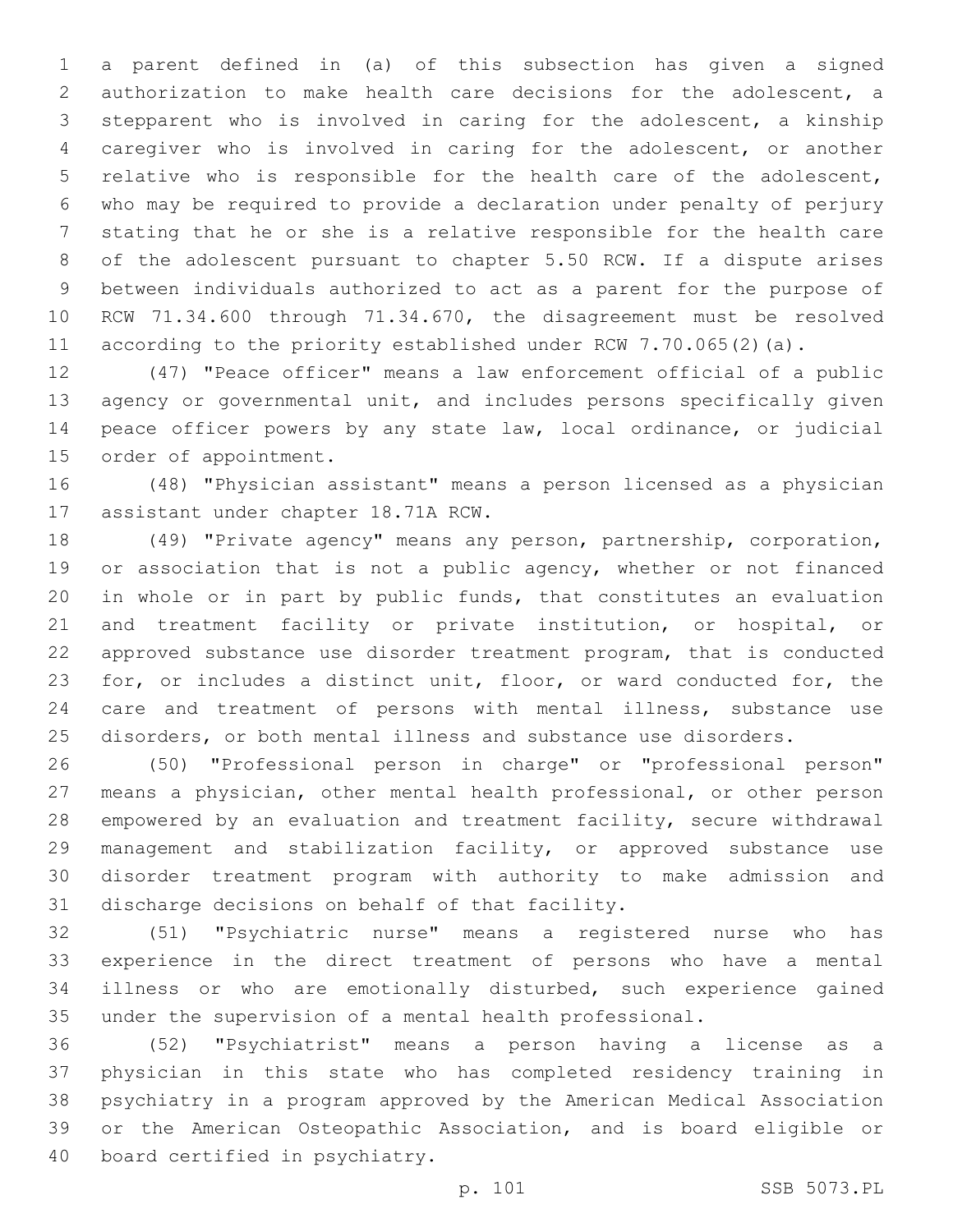(53) "Psychologist" means a person licensed as a psychologist 2 under chapter 18.83 RCW.

 (54) "Public agency" means any evaluation and treatment facility or institution, or hospital, or approved substance use disorder treatment program that is conducted for, or includes a distinct unit, floor, or ward conducted for, the care and treatment of persons with mental illness, substance use disorders, or both mental illness and substance use disorders if the agency is operated directly by federal, state, county, or municipal government, or a combination of 10 such governments.

 (55) "Release" means legal termination of the commitment under 12 the provisions of this chapter.

 (56) "Resource management services" has the meaning given in 14 chapter 71.24 RCW.

 (57) "Responsible other" means the minor, the minor's parent or estate, or any other person legally responsible for support of the 17 minor.

 (58) "Secretary" means the secretary of the department or 19 secretary's designee.

 (59) "Secure withdrawal management and stabilization facility" means a facility operated by either a public or private agency or by the program of an agency which provides care to voluntary individuals and individuals involuntarily detained and committed under this chapter for whom there is a likelihood of serious harm or who are gravely disabled due to the presence of a substance use disorder. Secure withdrawal management and stabilization facilities must:

27 (a) Provide the following services:

 (i) Assessment and treatment, provided by certified substance use disorder professionals or co-occurring disorder specialists;

30 (ii) Clinical stabilization services;

 (iii) Acute or subacute detoxification services for intoxicated 32 individuals; and

 (iv) Discharge assistance provided by certified substance use disorder professionals or co-occurring disorder specialists, including facilitating transitions to appropriate voluntary or involuntary inpatient services or to less restrictive alternatives as 37 appropriate for the individual;

 (b) Include security measures sufficient to protect the patients, 39 staff, and community; and

(c) Be licensed or certified as such by the department of health.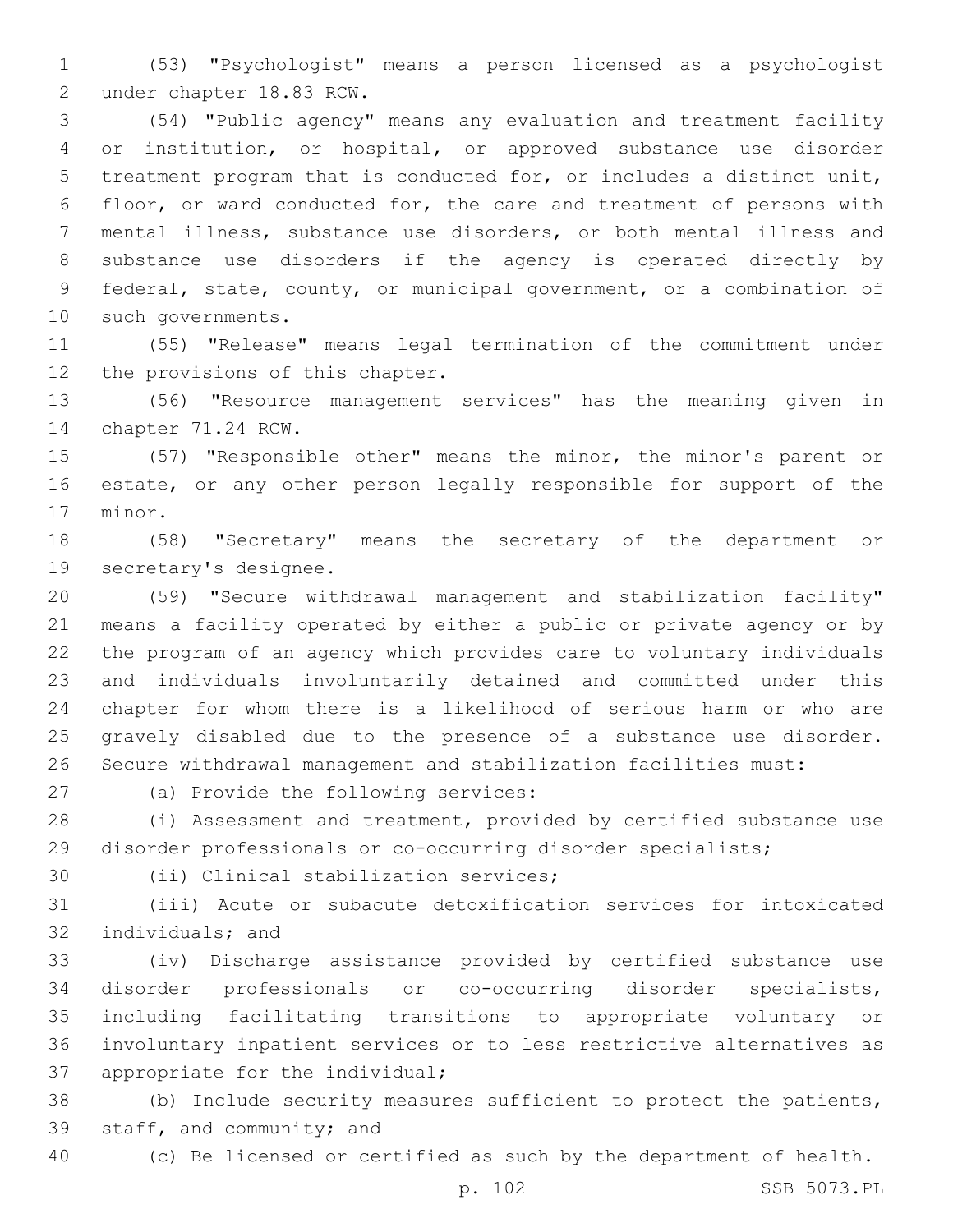(60) "Social worker" means a person with a master's or further advanced degree from a social work educational program accredited and 3 approved as provided in RCW 18.320.010.

 (61) "Start of initial detention" means the time of arrival of the minor at the first evaluation and treatment facility, secure withdrawal management and stabilization facility, or approved substance use disorder treatment program offering inpatient treatment if the minor is being involuntarily detained at the time. With regard to voluntary patients, "start of initial detention" means the time at which the minor gives notice of intent to leave under the provisions 11 of this chapter.

 (62) "Store and forward technology" means use of an asynchronous transmission of a person's medical information from a mental health service provider to the designated crisis responder which results in 15 medical diagnosis, consultation, or treatment.

 (63) "Substance use disorder" means a cluster of cognitive, behavioral, and physiological symptoms indicating that an individual continues using the substance despite significant substance-related problems. The diagnosis of a substance use disorder is based on a pathological pattern of behaviors related to the use of the 21 substances.

22 ((+63))) (64) "Substance use disorder professional" means a person certified as a substance use disorder professional by the 24 department of health under chapter 18.205 RCW.

 (( $(464)$ )) (65) "Therapeutic court personnel" means the staff of a mental health court or other therapeutic court which has jurisdiction over defendants who are dually diagnosed with mental disorders, including court personnel, probation officers, a court monitor, prosecuting attorney, or defense counsel acting within the scope of 30 therapeutic court duties.

31 (((65))) (66) "Treatment records" include registration and all other records concerning persons who are receiving or who at any time have received services for mental illness, which are maintained by the department, the department of health, the authority, behavioral health organizations and their staffs, and by treatment facilities. Treatment records include mental health information contained in a medical bill including but not limited to mental health drugs, a mental health diagnosis, provider name, and dates of service stemming from a medical service. Treatment records do not include notes or records maintained for personal use by a person providing treatment

p. 103 SSB 5073.PL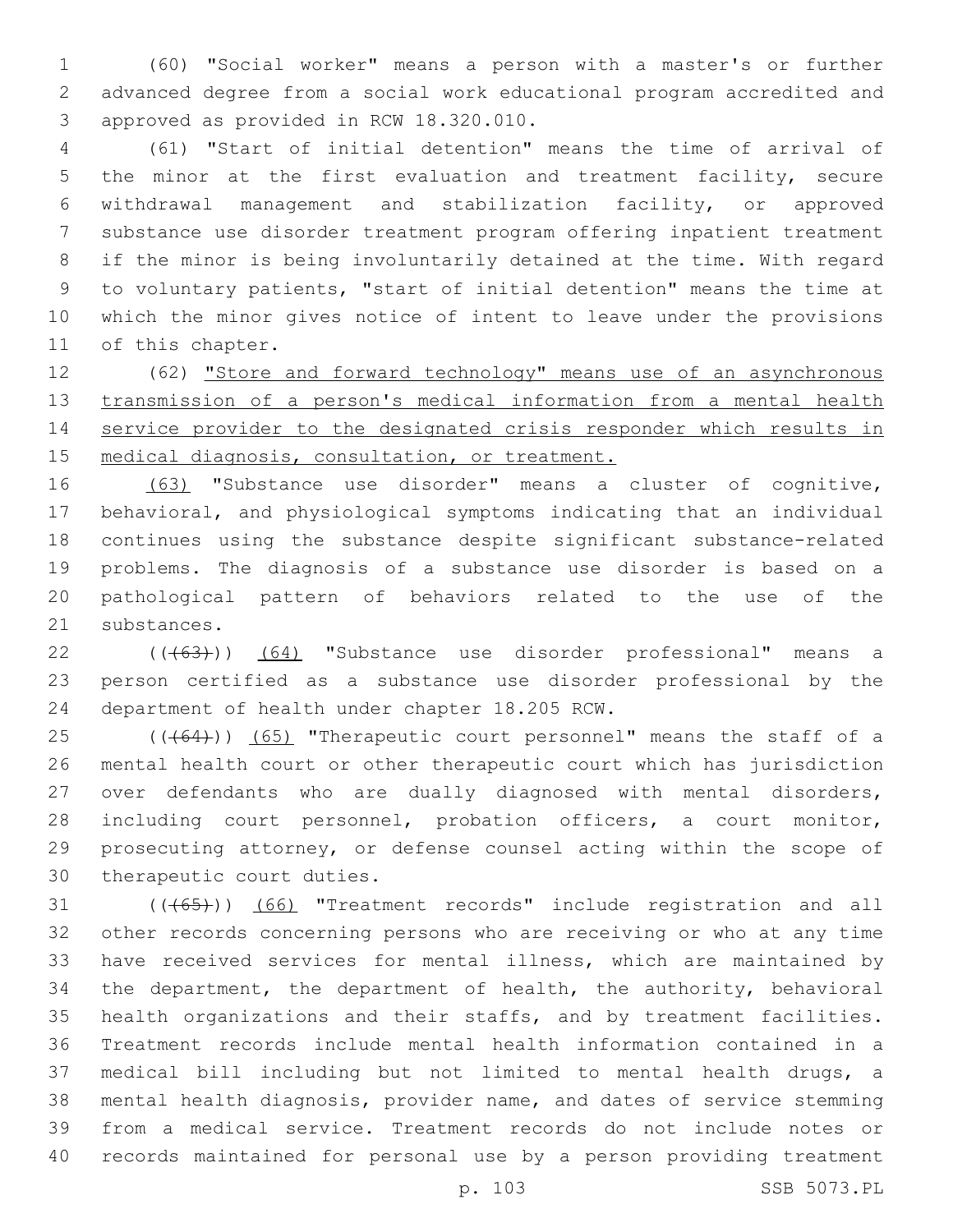services for the department, the department of health, the authority, behavioral health organizations, or a treatment facility if the notes 3 or records are not available to others.

 (((66))) (67) "Triage facility" means a short-term facility or a portion of a facility licensed or certified by the department of health under RCW 71.24.035, which is designed as a facility to assess and stabilize an individual or determine the need for involuntary commitment of an individual, and must meet department of health residential treatment facility standards. A triage facility may be structured as a voluntary or involuntary placement facility.

11 (((67))) (68) "Video" means the delivery of behavioral health 12 services through the use of interactive audio and video technology, permitting real-time communication between a person and a designated crisis responder, for the purpose of evaluation. "Video" does not 15 include the use of audio-only telephone, facsimile, email, or store 16 and forward technology.

 (69) "Violent act" means behavior that resulted in homicide, attempted suicide, injury, or substantial loss or damage to property. (((68) "Written order of apprehension" means an order of the court for a peace officer to deliver the named minor in the order to 21 a facility or emergency room as determined by the designated crisis responder. Such orders must be entered into the Washington crime information center database.))

 **Sec. 27.** RCW 71.34.020 and 2020 c 302 s 64, 2020 c 302 s 63, 2020 c 274 s 50, and 2020 c 185 s 2 are each reenacted and amended to 26 read as follows:

 Unless the context clearly requires otherwise, the definitions in 28 this section apply throughout this chapter.

 (1) "Admission" or "admit" means a decision by a physician, physician assistant, or psychiatric advanced registered nurse practitioner that a minor should be examined or treated as a patient 32 in a hospital.

(2) "Adolescent" means a minor thirteen years of age or older.

 (3) "Alcoholism" means a disease, characterized by a dependency on alcoholic beverages, loss of control over the amount and circumstances of use, symptoms of tolerance, physiological or psychological withdrawal, or both, if use is reduced or discontinued, and impairment of health or disruption of social or economic 39 functioning.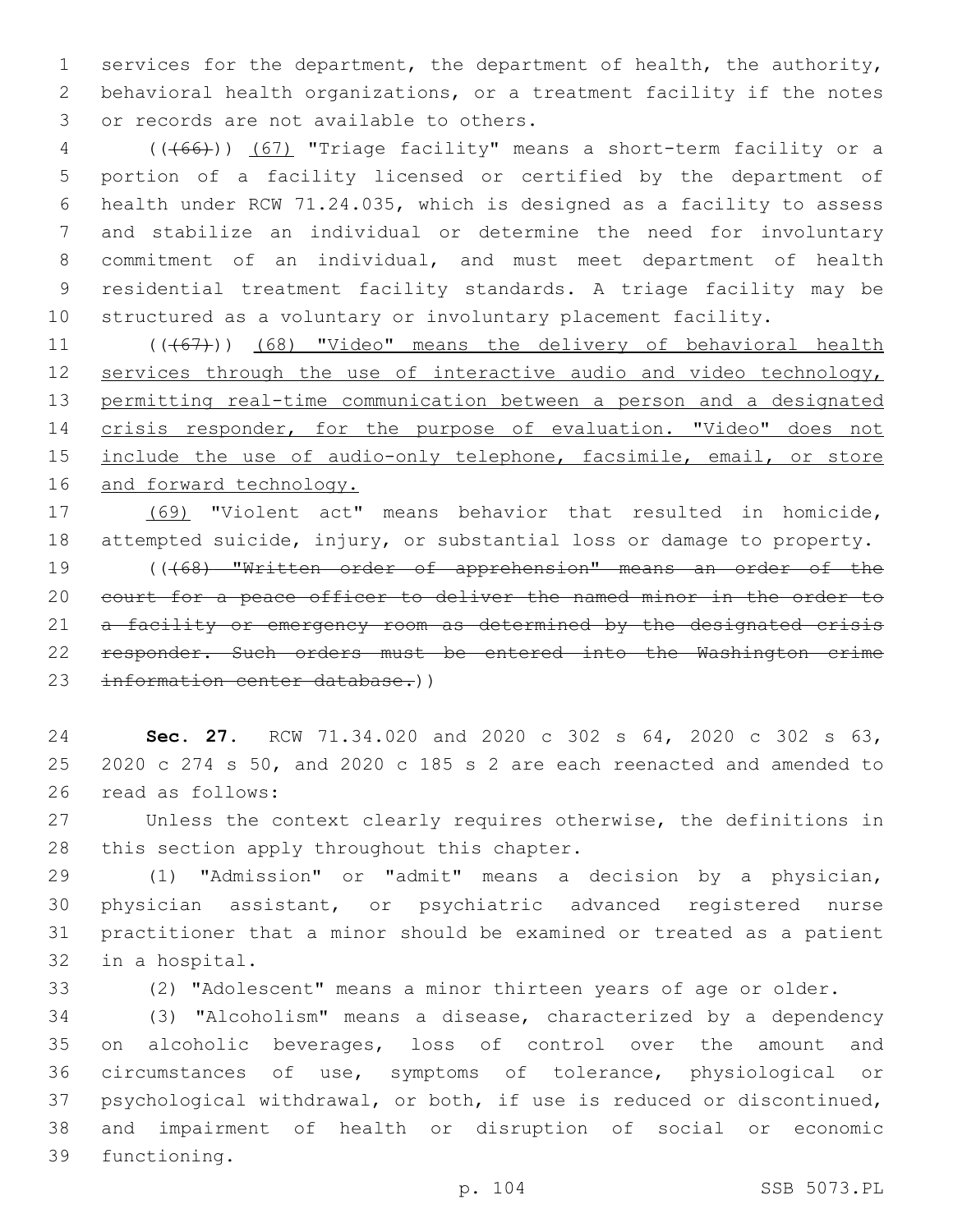(4) "Antipsychotic medications" means that class of drugs primarily used to treat serious manifestations of mental illness associated with thought disorders, which includes, but is not limited to, atypical antipsychotic medications.4

 (5) "Approved substance use disorder treatment program" means a program for minors with substance use disorders provided by a treatment program licensed or certified by the department of health as meeting standards adopted under chapter 71.24 RCW.

 (6) "Attending staff" means any person on the staff of a public or private agency having responsibility for the care and treatment of 11 a minor patient.

(7) "Authority" means the Washington state health care authority.

 (8) "Behavioral health administrative services organization" has 14 the same meaning as provided in RCW 71.24.025.

 (9) "Behavioral health disorder" means either a mental disorder as defined in this section, a substance use disorder as defined in this section, or a co-occurring mental disorder and substance use 18 disorder.

 (10) "Child psychiatrist" means a person having a license as a physician and surgeon in this state, who has had graduate training in child psychiatry in a program approved by the American Medical Association or the American Osteopathic Association, and who is board 23 eligible or board certified in child psychiatry.

(11) "Children's mental health specialist" means:

 (a) A mental health professional who has completed a minimum of 26 one hundred actual hours, not quarter or semester hours, of specialized training devoted to the study of child development and 28 the treatment of children; and

 (b) A mental health professional who has the equivalent of one year of full-time experience in the treatment of children under the supervision of a children's mental health specialist.

 (12) "Commitment" means a determination by a judge or court commissioner, made after a commitment hearing, that the minor is in need of inpatient diagnosis, evaluation, or treatment or that the minor is in need of less restrictive alternative treatment.

 (13) "Conditional release" means a revocable modification of a commitment, which may be revoked upon violation of any of its terms.

 (14) "Co-occurring disorder specialist" means an individual possessing an enhancement granted by the department of health under chapter 18.205 RCW that certifies the individual to provide substance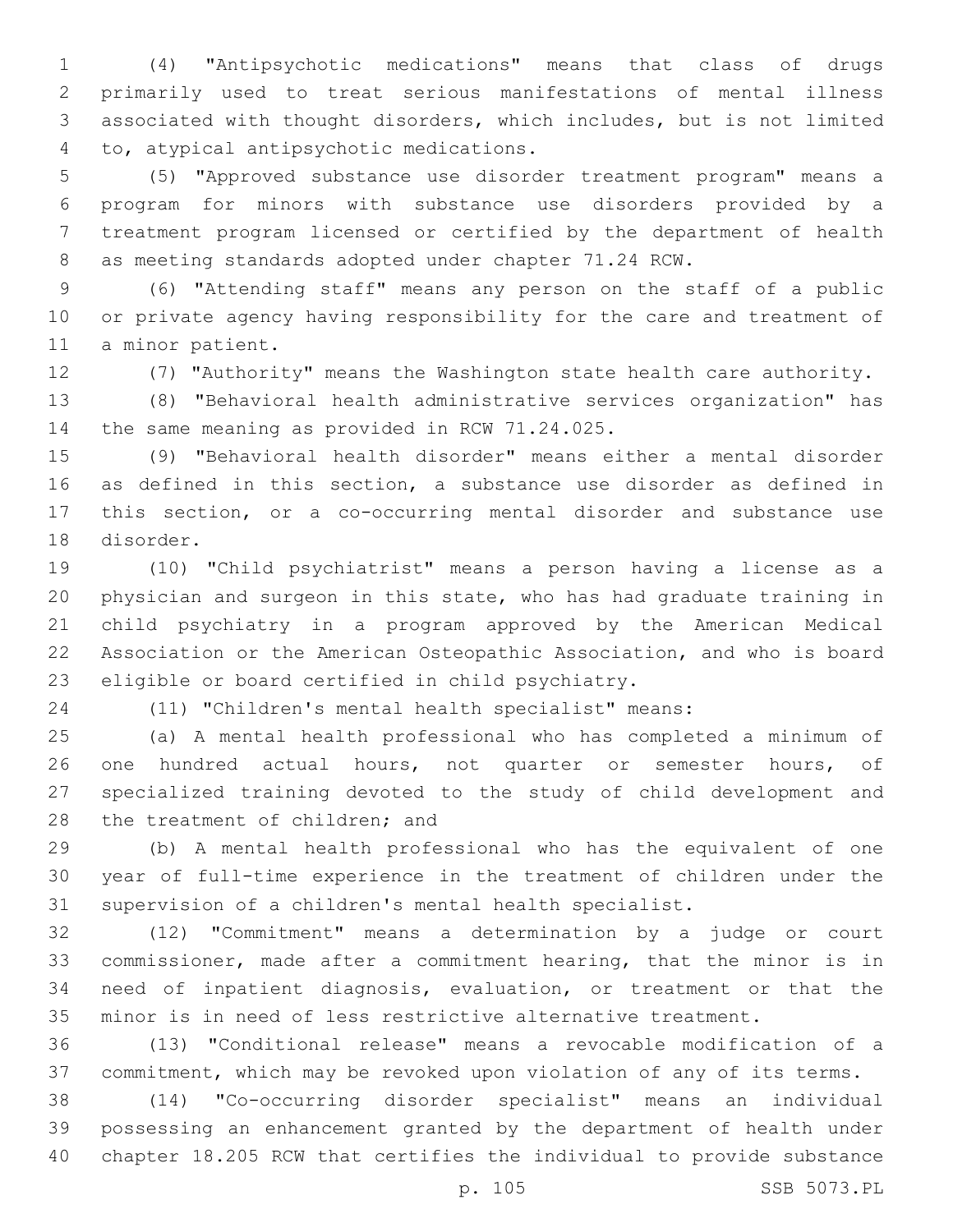use disorder counseling subject to the practice limitations under RCW 18.205.105.2

 (15) "Crisis stabilization unit" means a short-term facility or a portion of a facility licensed or certified by the department of health under RCW 71.24.035, such as a residential treatment facility or a hospital, which has been designed to assess, diagnose, and treat individuals experiencing an acute crisis without the use of long-term 8 hospitalization.

 (16) "Custody" means involuntary detention under the provisions 10 of this chapter or chapter 10.77 RCW, uninterrupted by any period of unconditional release from commitment from a facility providing 12 involuntary care and treatment.

 (17) "Department" means the department of social and health 14 services.

 (18) "Designated crisis responder" has the same meaning as 16 provided in RCW 71.05.020.

 (19) "Detention" or "detain" means the lawful confinement of a 18 person, under the provisions of this chapter.

 (20) "Developmental disabilities professional" means a person who has specialized training and three years of experience in directly treating or working with persons with developmental disabilities and is a psychiatrist, physician assistant working with a supervising psychiatrist, psychologist, psychiatric advanced registered nurse practitioner, or social worker, and such other developmental disabilities professionals as may be defined by rules adopted by the 26 secretary of the department.

 (21) "Developmental disability" has the same meaning as defined 28 in RCW 71A.10.020.

(22) "Director" means the director of the authority.

 (23) "Discharge" means the termination of hospital medical authority. The commitment may remain in place, be terminated, or be 32 amended by court order.

 (24) "Evaluation and treatment facility" means a public or private facility or unit that is licensed or certified by the department of health to provide emergency, inpatient, residential, or outpatient mental health evaluation and treatment services for minors. A physically separate and separately operated portion of a state hospital may be designated as an evaluation and treatment facility for minors. A facility which is part of or operated by the state or federal agency does not require licensure or certification.

p. 106 SSB 5073.PL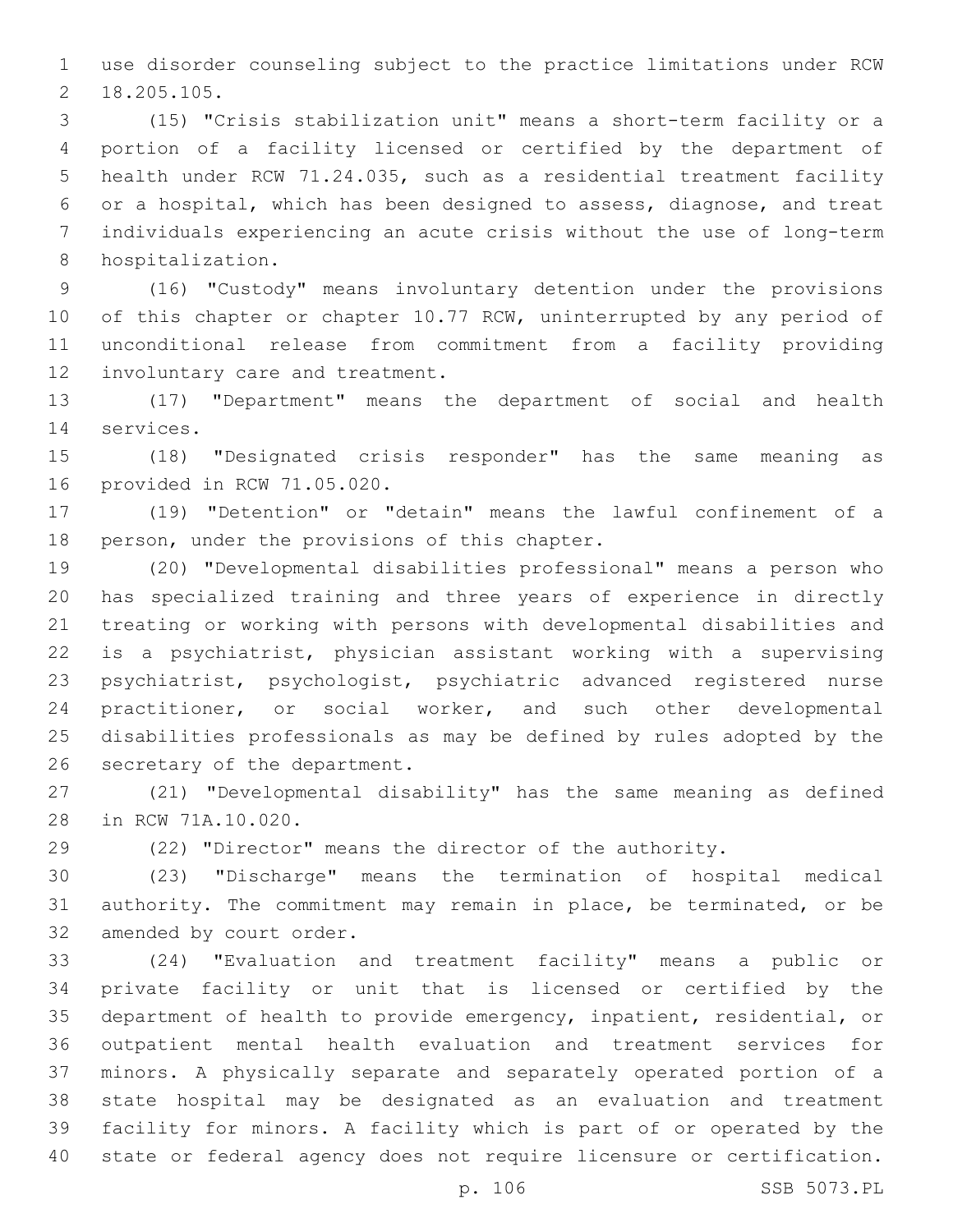No correctional institution or facility, juvenile court detention facility, or jail may be an evaluation and treatment facility within 3 the meaning of this chapter.

 (25) "Evaluation and treatment program" means the total system of services and facilities coordinated and approved by a county or combination of counties for the evaluation and treatment of minors 7 under this chapter.

 (26) "Gravely disabled minor" means a minor who, as a result of a behavioral health disorder, (a) is in danger of serious physical harm resulting from a failure to provide for his or her essential human needs of health or safety, or (b) manifests severe deterioration from safe behavior evidenced by repeated and escalating loss of cognitive or volitional control over his or her actions and is not receiving such care as is essential for his or her health or safety.

 (27) "Habilitative services" means those services provided by program personnel to assist minors in acquiring and maintaining life skills and in raising their levels of physical, behavioral, social, and vocational functioning. Habilitative services include education, 19 training for employment, and therapy.

 (28) "Hearing" means any proceeding conducted in open court that 21 conforms to the requirements of RCW 71.34.910.

 (29) "History of one or more violent acts" refers to the period of time five years prior to the filing of a petition under this chapter, excluding any time spent, but not any violent acts 25 committed, in a mental health facility, a long-term ((alcoholism or 26 drug)) substance use disorder treatment facility, or in confinement 27 as a result of a criminal conviction.

 (30) "Individualized service plan" means a plan prepared by a developmental disabilities professional with other professionals as a team, for a person with developmental disabilities, which states:

 (a) The nature of the person's specific problems, prior charged 32 criminal behavior, and habilitation needs;

 (b) The conditions and strategies necessary to achieve the 34 purposes of habilitation;

 (c) The intermediate and long-range goals of the habilitation program, with a projected timetable for the attainment;

 (d) The rationale for using this plan of habilitation to achieve 38 those intermediate and long-range goals;

(e) The staff responsible for carrying out the plan;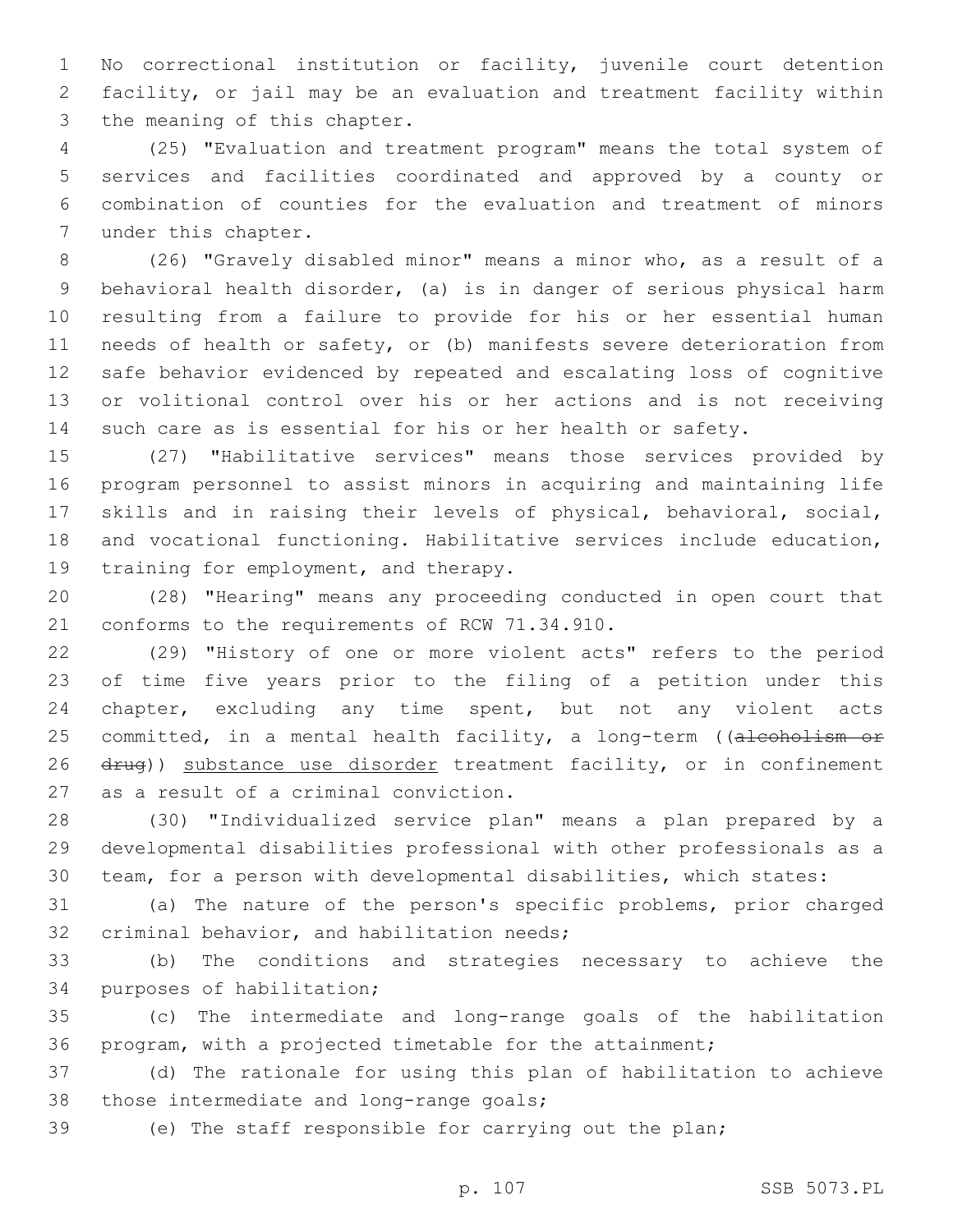(f) Where relevant in light of past criminal behavior and due consideration for public safety, the criteria for proposed movement to less-restrictive settings, criteria for proposed eventual discharge or release, and a projected possible date for discharge or 5 release; and

 (g) The type of residence immediately anticipated for the person 7 and possible future types of residences.

 (31)(a) "Inpatient treatment" means twenty-four-hour-per-day mental health care provided within a general hospital, psychiatric hospital, residential treatment facility licensed or certified by the department of health as an evaluation and treatment facility for minors, secure withdrawal management and stabilization facility for minors, or approved substance use disorder treatment program for 14 minors.

 (b) For purposes of family-initiated treatment under RCW 71.34.600 through 71.34.670, "inpatient treatment" has the meaning included in (a) of this subsection and any other residential treatment facility licensed under chapter 71.12 RCW.

 (32) "Intoxicated minor" means a minor whose mental or physical functioning is substantially impaired as a result of the use of 21 alcohol or other psychoactive chemicals.

 (33) "Judicial commitment" means a commitment by a court pursuant 23 to the provisions of this chapter.

 (34) "Kinship caregiver" has the same meaning as in RCW 25 74.13.031(19)(a).

 (35) "Legal counsel" means attorneys and staff employed by county prosecutor offices or the state attorney general acting in their capacity as legal representatives of public behavioral health service 29 providers under RCW 71.05.130.

 (36) "Less restrictive alternative" or "less restrictive setting" 31 means outpatient treatment provided to a minor ((who is not residing in a facility providing inpatient treatment as defined in this chapter)) as a program of individualized treatment in a less restrictive setting than inpatient treatment that includes the services described in RCW 71.34.755, including residential treatment.

 (37) "Licensed physician" means a person licensed to practice medicine or osteopathic medicine and surgery in the state of 38 Washington.

(38) "Likelihood of serious harm" means:39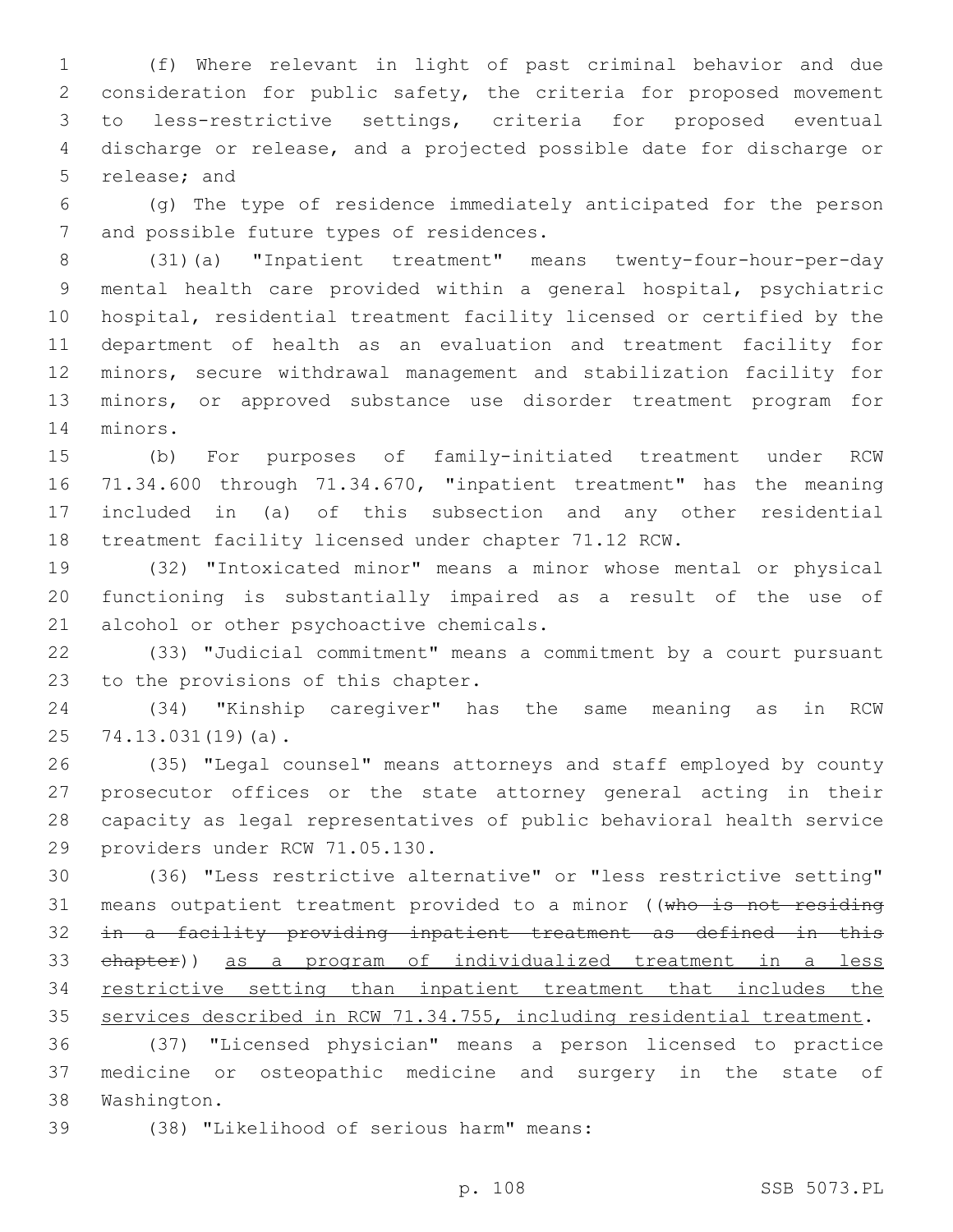(a) A substantial risk that: (i) Physical harm will be inflicted by a minor upon his or her own person, as evidenced by threats or attempts to commit suicide or inflict physical harm on oneself; (ii) physical harm will be inflicted by a minor upon another individual, as evidenced by behavior which has caused harm, substantial pain, or which places another person or persons in reasonable fear of harm to themselves or others; or (iii) physical harm will be inflicted by a minor upon the property of others, as evidenced by behavior which has caused substantial loss or damage to the property of others; or

 (b) The minor has threatened the physical safety of another and 11 has a history of one or more violent acts.

 (39) "Managed care organization" has the same meaning as provided 13 in RCW 71.24.025.

 (40) "Medical clearance" means a physician or other health care provider has determined that a person is medically stable and ready 16 for referral to the designated crisis responder.

 (41) "Medical necessity" for inpatient care means a requested service which is reasonably calculated to: (a) Diagnose, correct, cure, or alleviate a mental disorder or substance use disorder; or (b) prevent the progression of a mental disorder or substance use disorder that endangers life or causes suffering and pain, or results in illness or infirmity or threatens to cause or aggravate a disability, or causes physical deformity or malfunction, and there is no adequate less restrictive alternative available.

 (42) "Mental disorder" means any organic, mental, or emotional impairment that has substantial adverse effects on an individual's cognitive or volitional functions. The presence of alcohol abuse, drug abuse, juvenile criminal history, antisocial behavior, or intellectual disabilities alone is insufficient to justify a finding of "mental disorder" within the meaning of this section.

 (43) "Mental health professional" means a psychiatrist, psychiatric advanced registered nurse practitioner, physician assistant working with a supervising psychiatrist, psychologist, psychiatric nurse, social worker, and such other mental health professionals as defined by rules adopted by the secretary of the 36 department of health under this chapter.

(44) "Minor" means any person under the age of eighteen years.

 (45) "Outpatient treatment" means any of the nonresidential services mandated under chapter 71.24 RCW and provided by licensed or certified behavioral health agencies as identified by RCW 71.24.025.

p. 109 SSB 5073.PL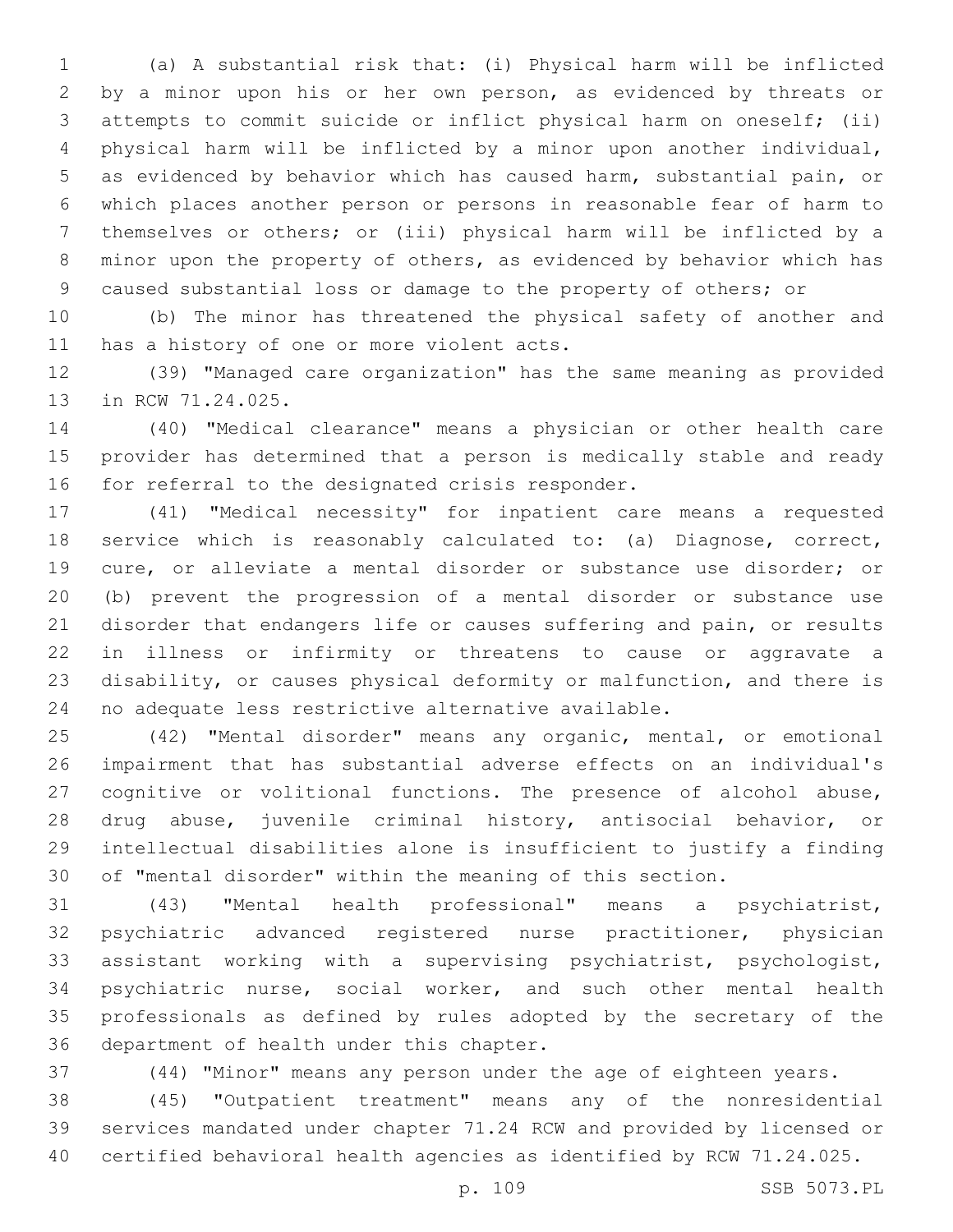(46)(a) "Parent" has the same meaning as defined in RCW 26.26A.010, including either parent if custody is shared under a joint custody agreement, or a person or agency judicially appointed 4 as legal guardian or custodian of the child.

 (b) For purposes of family-initiated treatment under RCW 71.34.600 through 71.34.670, "parent" also includes a person to whom a parent defined in (a) of this subsection has given a signed authorization to make health care decisions for the adolescent, a stepparent who is involved in caring for the adolescent, a kinship caregiver who is involved in caring for the adolescent, or another relative who is responsible for the health care of the adolescent, who may be required to provide a declaration under penalty of perjury stating that he or she is a relative responsible for the health care of the adolescent pursuant to chapter 5.50 RCW. If a dispute arises between individuals authorized to act as a parent for the purpose of RCW 71.34.600 through 71.34.670, the disagreement must be resolved according to the priority established under RCW 7.70.065(2)(a).

 (47) "Peace officer" means a law enforcement official of a public agency or governmental unit, and includes persons specifically given peace officer powers by any state law, local ordinance, or judicial 21 order of appointment.

 (48) "Physician assistant" means a person licensed as a physician 23 assistant under chapter 18.57A or 18.71A RCW.

 (49) "Private agency" means any person, partnership, corporation, 25 or association that is not a public agency, whether or not financed in whole or in part by public funds, that constitutes an evaluation and treatment facility or private institution, or hospital, or approved substance use disorder treatment program, that is conducted for, or includes a distinct unit, floor, or ward conducted for, the care and treatment of persons with mental illness, substance use disorders, or both mental illness and substance use disorders.

 (50) "Professional person in charge" or "professional person" means a physician, other mental health professional, or other person empowered by an evaluation and treatment facility, secure withdrawal management and stabilization facility, or approved substance use disorder treatment program with authority to make admission and 37 discharge decisions on behalf of that facility.

 (51) "Psychiatric nurse" means a registered nurse who has experience in the direct treatment of persons who have a mental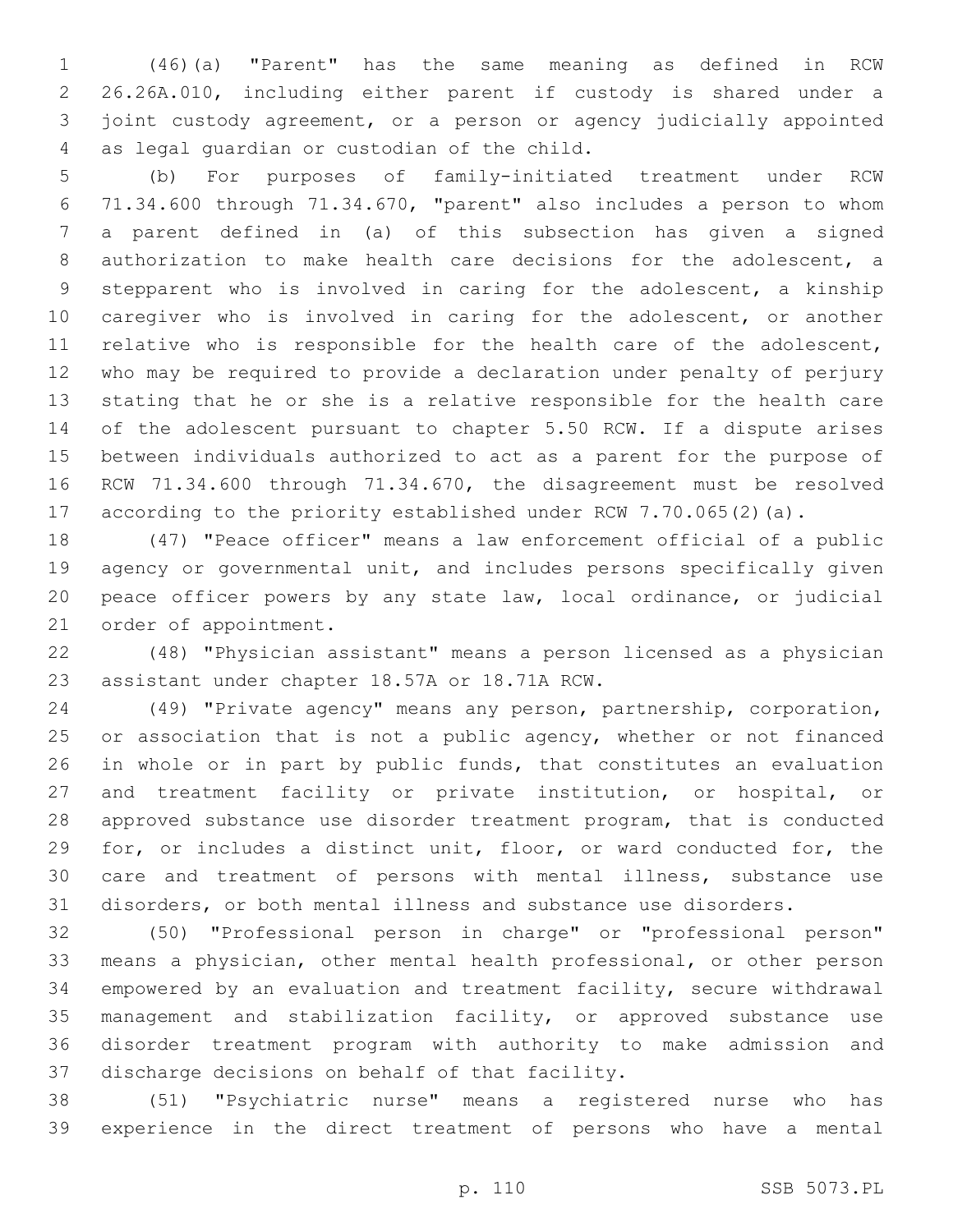illness or who are emotionally disturbed, such experience gained under the supervision of a mental health professional.

 (52) "Psychiatrist" means a person having a license as a physician in this state who has completed residency training in psychiatry in a program approved by the American Medical Association or the American Osteopathic Association, and is board eligible or 7 board certified in psychiatry.

 (53) "Psychologist" means a person licensed as a psychologist 9 under chapter 18.83 RCW.

 (54) "Public agency" means any evaluation and treatment facility or institution, or hospital, or approved substance use disorder treatment program that is conducted for, or includes a distinct unit, 13 floor, or ward conducted for, the care and treatment of persons with mental illness, substance use disorders, or both mental illness and substance use disorders if the agency is operated directly by federal, state, county, or municipal government, or a combination of 17 such governments.

 (55) "Release" means legal termination of the commitment under 19 the provisions of this chapter.

 (56) "Resource management services" has the meaning given in 21 chapter 71.24 RCW.

 (57) "Responsible other" means the minor, the minor's parent or estate, or any other person legally responsible for support of the 24 minor.

 (58) "Secretary" means the secretary of the department or 26 secretary's designee.

 (59) "Secure withdrawal management and stabilization facility" means a facility operated by either a public or private agency or by the program of an agency which provides care to voluntary individuals and individuals involuntarily detained and committed under this chapter for whom there is a likelihood of serious harm or who are gravely disabled due to the presence of a substance use disorder. Secure withdrawal management and stabilization facilities must:

34 (a) Provide the following services:

 (i) Assessment and treatment, provided by certified substance use disorder professionals or co-occurring disorder specialists;

37 (ii) Clinical stabilization services;

 (iii) Acute or subacute detoxification services for intoxicated 39 individuals; and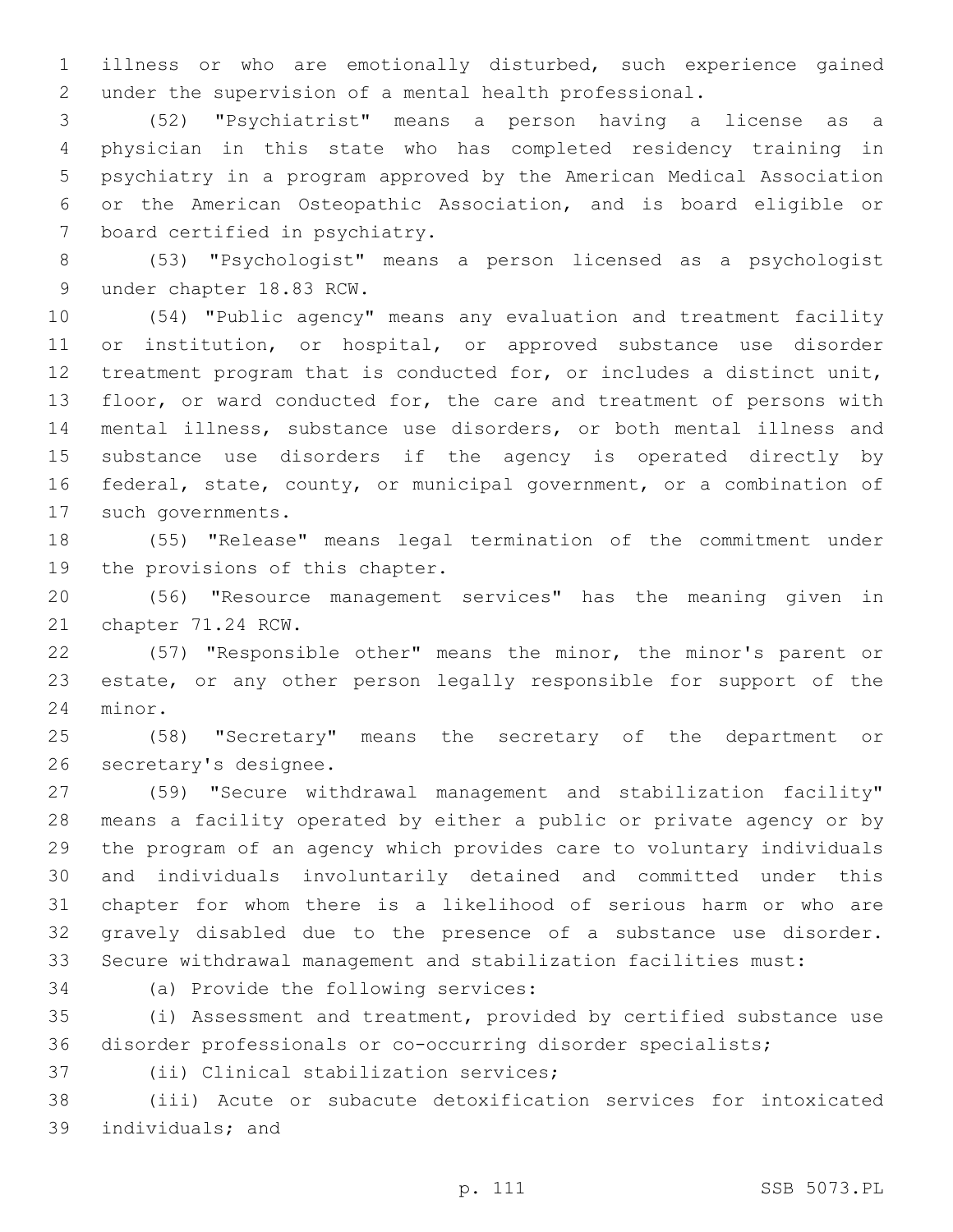(iv) Discharge assistance provided by certified substance use disorder professionals or co-occurring disorder specialists, including facilitating transitions to appropriate voluntary or involuntary inpatient services or to less restrictive alternatives as 5 appropriate for the individual;

 (b) Include security measures sufficient to protect the patients, 7 staff, and community; and

(c) Be licensed or certified as such by the department of health.

 (60) "Severe deterioration from safe behavior" means that a person will, if not treated, suffer or continue to suffer severe and abnormal mental, emotional, or physical distress, and this distress is associated with significant impairment of judgment, reason, or 13 behavior.

 (61) "Social worker" means a person with a master's or further advanced degree from a social work educational program accredited and 16 approved as provided in RCW 18.320.010.

 (62) "Start of initial detention" means the time of arrival of the minor at the first evaluation and treatment facility, secure withdrawal management and stabilization facility, or approved substance use disorder treatment program offering inpatient treatment if the minor is being involuntarily detained at the time. With regard to voluntary patients, "start of initial detention" means the time at which the minor gives notice of intent to leave under the provisions 24 of this chapter.

 (63) "Store and forward technology" means use of an asynchronous transmission of a person's medical information from a mental health service provider to the designated crisis responder which results in medical diagnosis, consultation, or treatment.

 (64) "Substance use disorder" means a cluster of cognitive, behavioral, and physiological symptoms indicating that an individual continues using the substance despite significant substance-related problems. The diagnosis of a substance use disorder is based on a pathological pattern of behaviors related to the use of the 34 substances.

 (((64))) (65) "Substance use disorder professional" means a person certified as a substance use disorder professional by the 37 department of health under chapter 18.205 RCW.

38 (((65))) (66) "Therapeutic court personnel" means the staff of a mental health court or other therapeutic court which has jurisdiction over defendants who are dually diagnosed with mental disorders,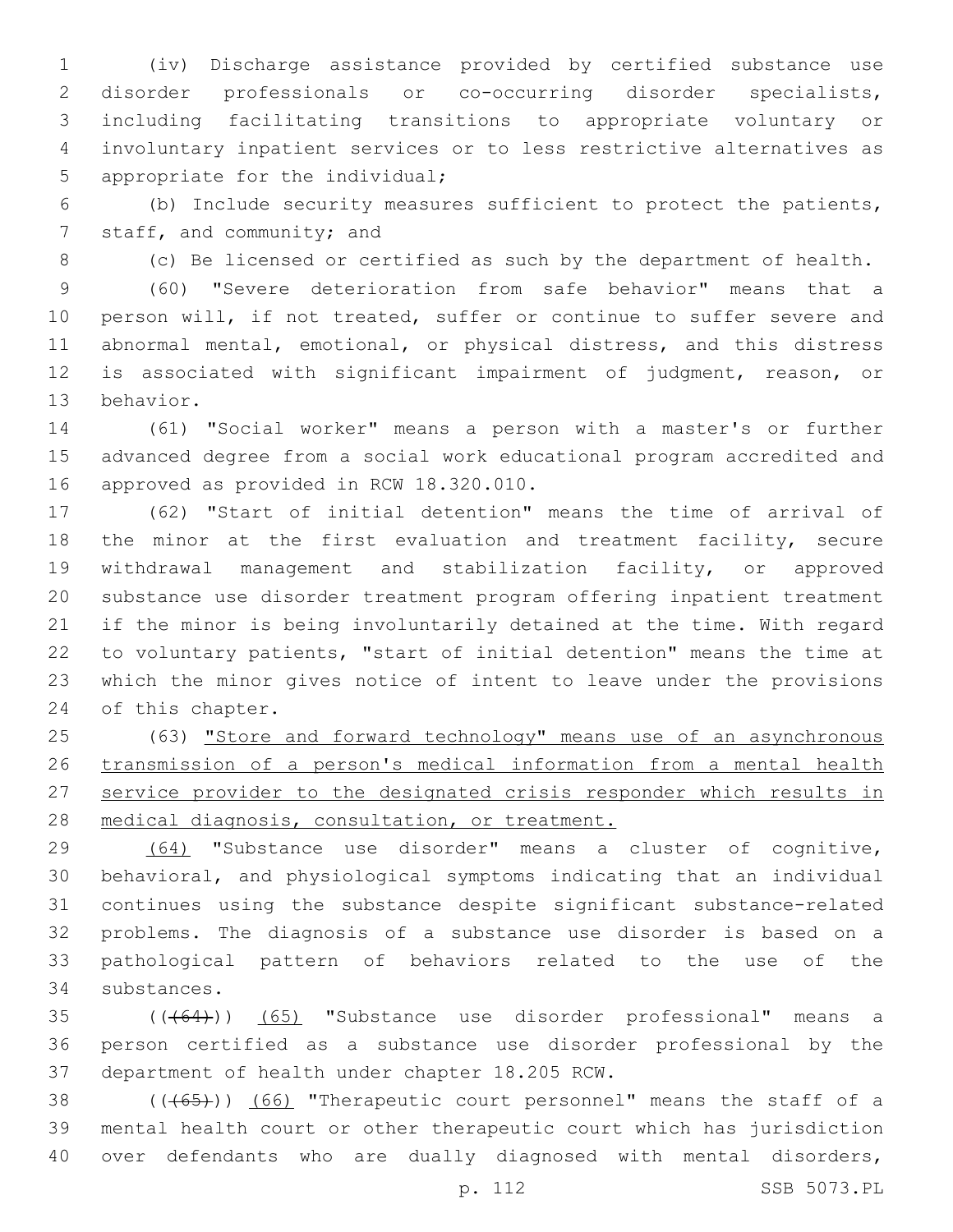including court personnel, probation officers, a court monitor, prosecuting attorney, or defense counsel acting within the scope of 3 therapeutic court duties.

 (((66))) (67) "Treatment records" include registration and all other records concerning persons who are receiving or who at any time have received services for mental illness, which are maintained by the department, the department of health, the authority, behavioral health organizations and their staffs, and by treatment facilities. Treatment records include mental health information contained in a medical bill including but not limited to mental health drugs, a mental health diagnosis, provider name, and dates of service stemming from a medical service. Treatment records do not include notes or records maintained for personal use by a person providing treatment services for the department, the department of health, the authority, behavioral health organizations, or a treatment facility if the notes 16 or records are not available to others.

17 (((67))) (68) "Triage facility" means a short-term facility or a portion of a facility licensed or certified by the department of health under RCW 71.24.035, which is designed as a facility to assess and stabilize an individual or determine the need for involuntary commitment of an individual, and must meet department of health residential treatment facility standards. A triage facility may be structured as a voluntary or involuntary placement facility.

24 (((68))) (69) "Video" means the delivery of behavioral health 25 services through the use of interactive audio and video technology, permitting real-time communication between a person and a designated 27 crisis responder, for the purpose of evaluation. "Video" does not 28 include the use of audio-only telephone, facsimile, email, or store and forward technology.

 (70) "Violent act" means behavior that resulted in homicide, attempted suicide, injury, or substantial loss or damage to property.

 (((69) "Written order of apprehension" means an order of the court for a peace officer to deliver the named minor in the order to a facility or emergency room as determined by the designated crisis responder. Such orders must be entered into the Washington crime information center database.))

 **Sec. 28.** RCW 71.34.020 and 2020 c 302 s 64, 2020 c 302 s 63, 2020 c 274 s 50, 2020 c 185 s 2, and 2020 c 80 s 54 are each 39 reenacted and amended to read as follows: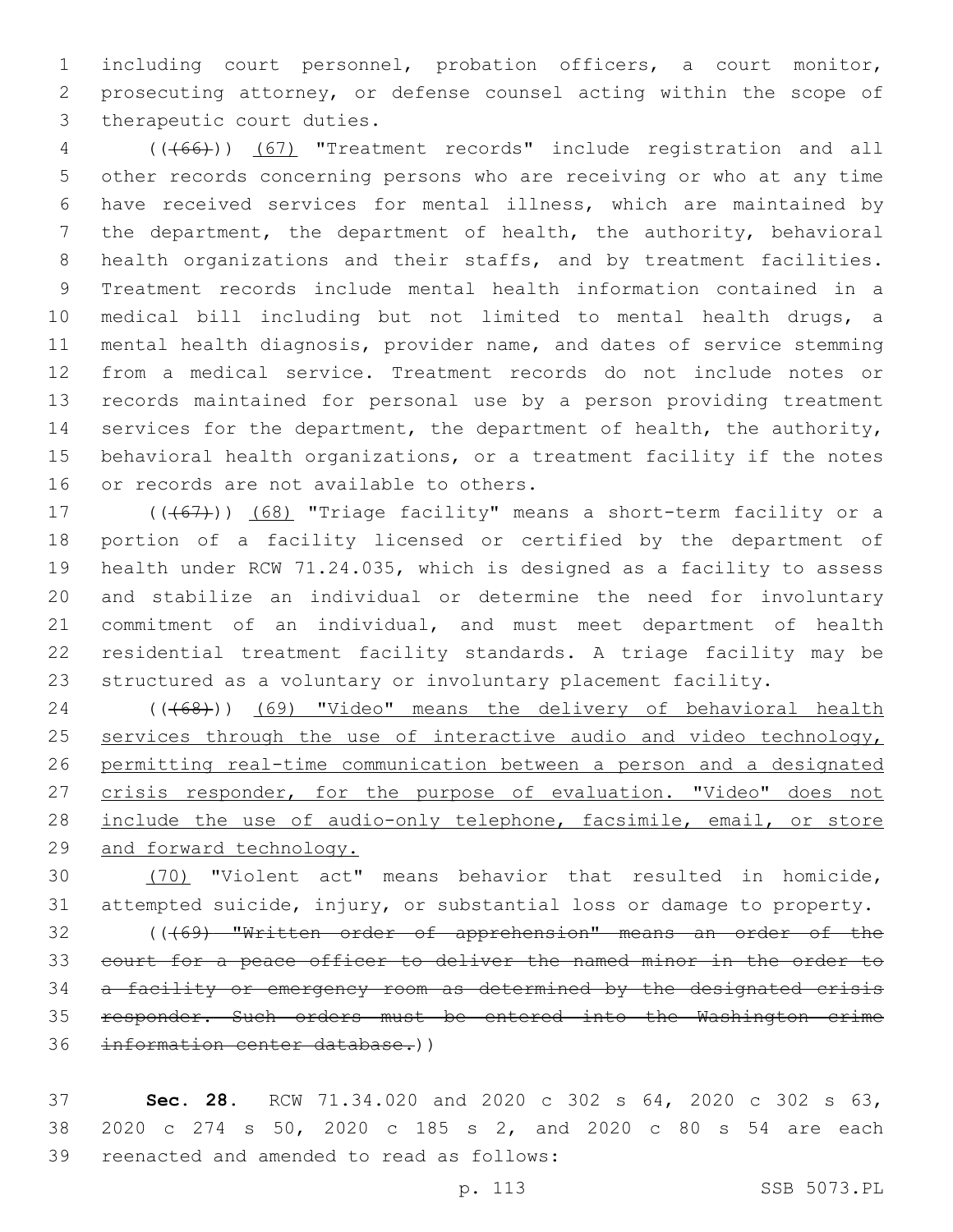Unless the context clearly requires otherwise, the definitions in 2 this section apply throughout this chapter.

 (1) "Admission" or "admit" means a decision by a physician, physician assistant, or psychiatric advanced registered nurse practitioner that a minor should be examined or treated as a patient in a hospital.6

(2) "Adolescent" means a minor thirteen years of age or older.

 (3) "Alcoholism" means a disease, characterized by a dependency on alcoholic beverages, loss of control over the amount and circumstances of use, symptoms of tolerance, physiological or psychological withdrawal, or both, if use is reduced or discontinued, and impairment of health or disruption of social or economic 13 functioning.

 (4) "Antipsychotic medications" means that class of drugs primarily used to treat serious manifestations of mental illness associated with thought disorders, which includes, but is not limited 17 to, atypical antipsychotic medications.

 (5) "Approved substance use disorder treatment program" means a program for minors with substance use disorders provided by a treatment program licensed or certified by the department of health as meeting standards adopted under chapter 71.24 RCW.

 (6) "Attending staff" means any person on the staff of a public or private agency having responsibility for the care and treatment of 24 a minor patient.

(7) "Authority" means the Washington state health care authority.

 (8) "Behavioral health administrative services organization" has 27 the same meaning as provided in RCW 71.24.025.

 (9) "Behavioral health disorder" means either a mental disorder as defined in this section, a substance use disorder as defined in this section, or a co-occurring mental disorder and substance use 31 disorder.

 (10) "Child psychiatrist" means a person having a license as a physician and surgeon in this state, who has had graduate training in child psychiatry in a program approved by the American Medical Association or the American Osteopathic Association, and who is board 36 eligible or board certified in child psychiatry.

(11) "Children's mental health specialist" means:

 (a) A mental health professional who has completed a minimum of one hundred actual hours, not quarter or semester hours, of

p. 114 SSB 5073.PL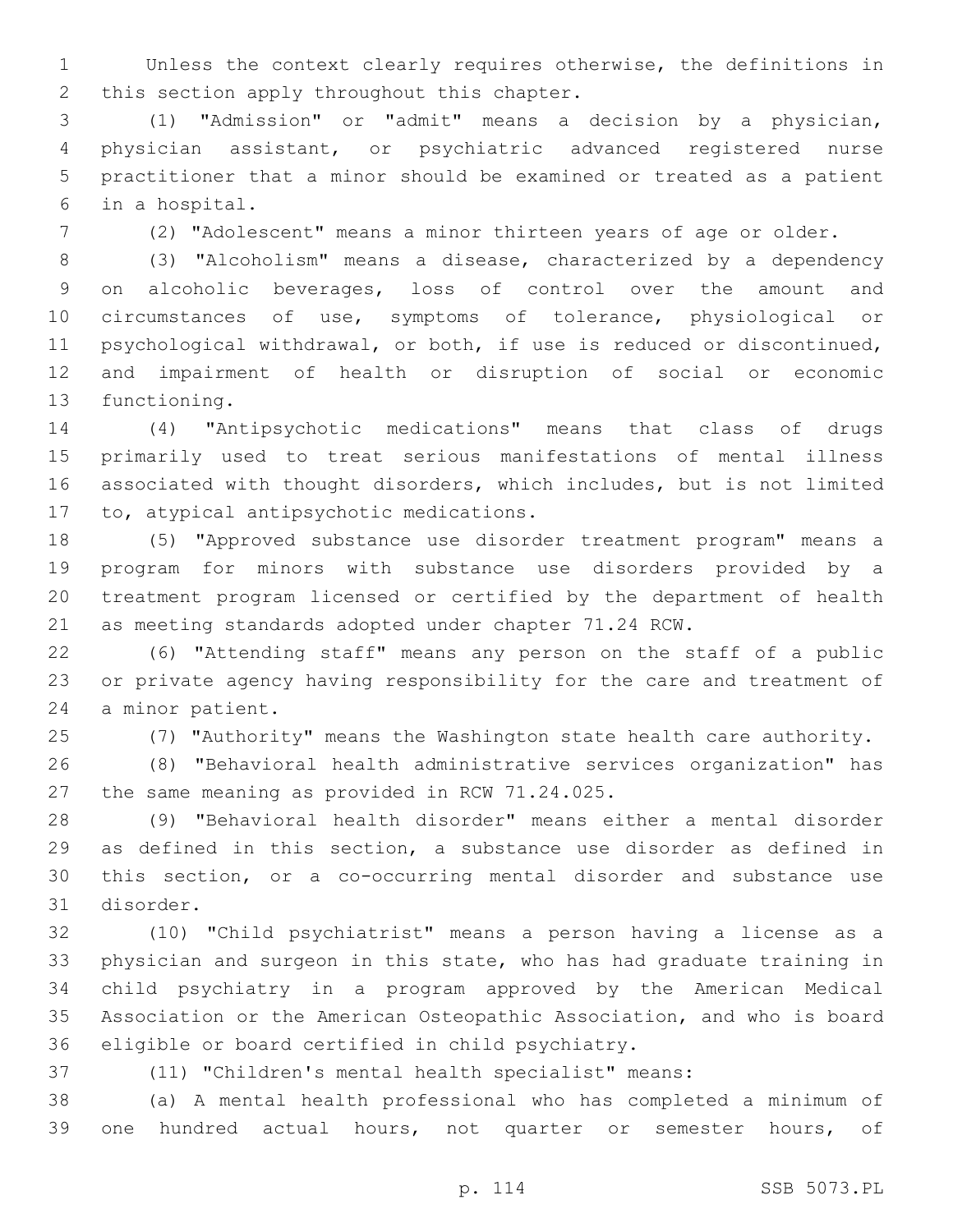specialized training devoted to the study of child development and 2 the treatment of children; and

 (b) A mental health professional who has the equivalent of one year of full-time experience in the treatment of children under the supervision of a children's mental health specialist.

 (12) "Commitment" means a determination by a judge or court commissioner, made after a commitment hearing, that the minor is in need of inpatient diagnosis, evaluation, or treatment or that the minor is in need of less restrictive alternative treatment.

 (13) "Conditional release" means a revocable modification of a commitment, which may be revoked upon violation of any of its terms.

 (14) "Co-occurring disorder specialist" means an individual possessing an enhancement granted by the department of health under chapter 18.205 RCW that certifies the individual to provide substance use disorder counseling subject to the practice limitations under RCW 16 18.205.105.

 (15) "Crisis stabilization unit" means a short-term facility or a portion of a facility licensed or certified by the department of health under RCW 71.24.035, such as a residential treatment facility or a hospital, which has been designed to assess, diagnose, and treat individuals experiencing an acute crisis without the use of long-term 22 hospitalization.

 (16) "Custody" means involuntary detention under the provisions 24 of this chapter or chapter 10.77 RCW, uninterrupted by any period of unconditional release from commitment from a facility providing 26 involuntary care and treatment.

 (17) "Department" means the department of social and health 28 services.

 (18) "Designated crisis responder" has the same meaning as 30 provided in RCW 71.05.020.

 (19) "Detention" or "detain" means the lawful confinement of a 32 person, under the provisions of this chapter.

 (20) "Developmental disabilities professional" means a person who has specialized training and three years of experience in directly treating or working with persons with developmental disabilities and is a psychiatrist, physician assistant working with a supervising psychiatrist, psychologist, psychiatric advanced registered nurse practitioner, or social worker, and such other developmental disabilities professionals as may be defined by rules adopted by the 40 secretary of the department.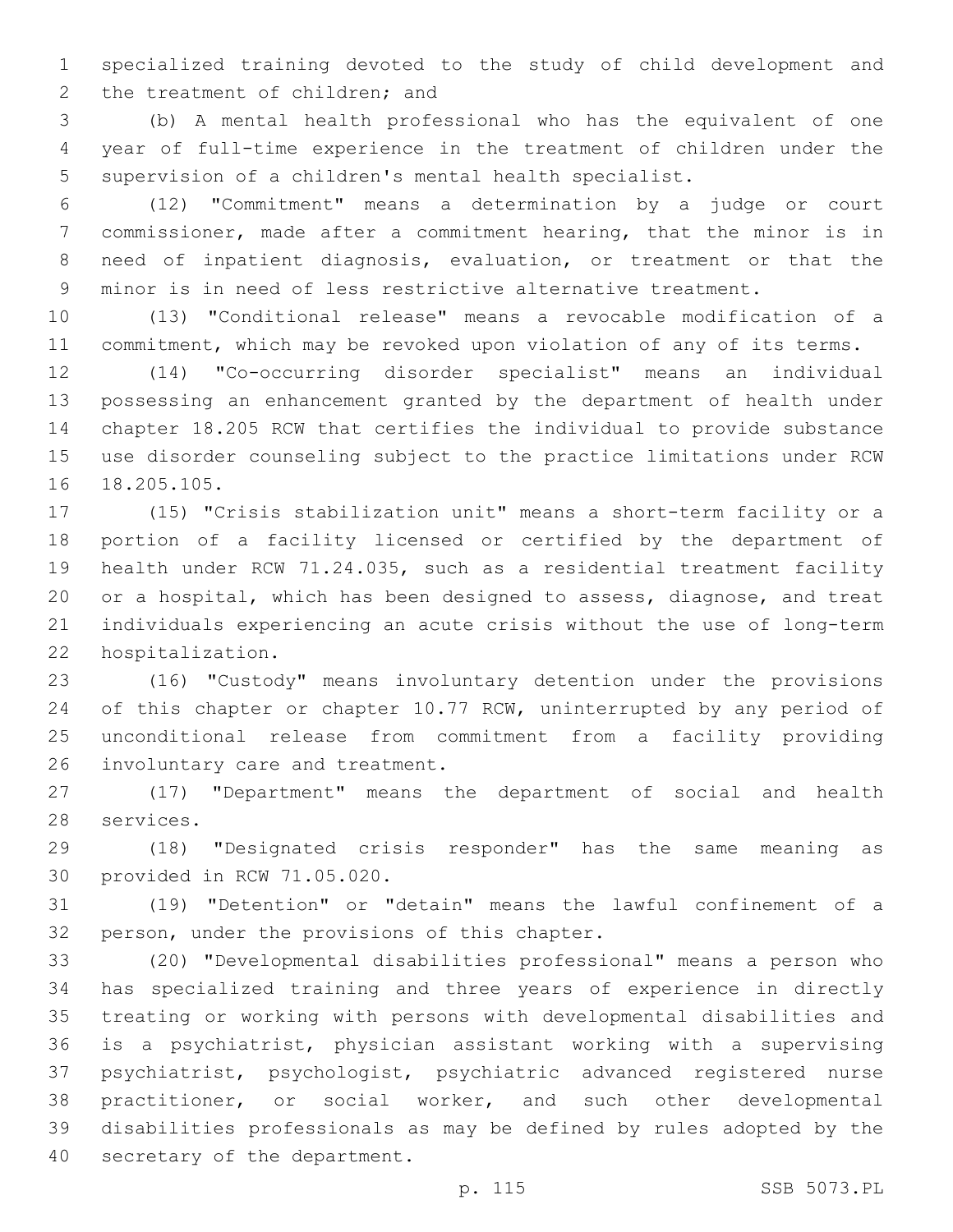(21) "Developmental disability" has the same meaning as defined 2 in RCW 71A.10.020.

(22) "Director" means the director of the authority.

 (23) "Discharge" means the termination of hospital medical authority. The commitment may remain in place, be terminated, or be 6 amended by court order.

 (24) "Evaluation and treatment facility" means a public or private facility or unit that is licensed or certified by the department of health to provide emergency, inpatient, residential, or outpatient mental health evaluation and treatment services for minors. A physically separate and separately operated portion of a state hospital may be designated as an evaluation and treatment facility for minors. A facility which is part of or operated by the state or federal agency does not require licensure or certification. No correctional institution or facility, juvenile court detention facility, or jail may be an evaluation and treatment facility within 17 the meaning of this chapter.

 (25) "Evaluation and treatment program" means the total system of services and facilities coordinated and approved by a county or combination of counties for the evaluation and treatment of minors 21 under this chapter.

 (26) "Gravely disabled minor" means a minor who, as a result of a behavioral health disorder, (a) is in danger of serious physical harm resulting from a failure to provide for his or her essential human needs of health or safety, or (b) manifests severe deterioration from safe behavior evidenced by repeated and escalating loss of cognitive or volitional control over his or her actions and is not receiving such care as is essential for his or her health or safety.

 (27) "Habilitative services" means those services provided by program personnel to assist minors in acquiring and maintaining life skills and in raising their levels of physical, behavioral, social, and vocational functioning. Habilitative services include education, 33 training for employment, and therapy.

 (28) "Hearing" means any proceeding conducted in open court that 35 conforms to the requirements of RCW 71.34.910.

 (29) "History of one or more violent acts" refers to the period of time five years prior to the filing of a petition under this chapter, excluding any time spent, but not any violent acts 39 committed, in a mental health facility, a long-term ((alcoholism or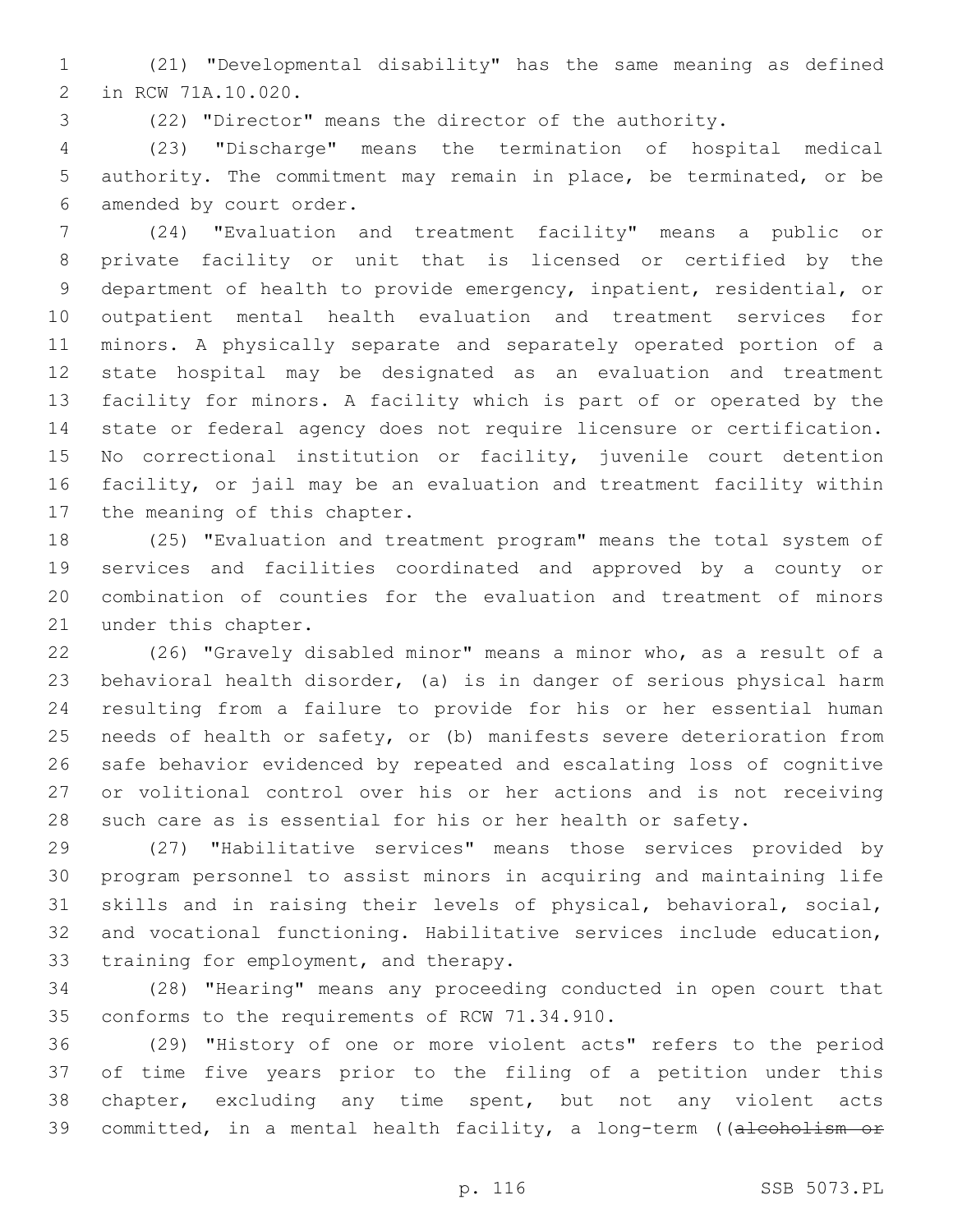drug)) substance use disorder treatment facility, or in confinement 2 as a result of a criminal conviction.

 (30) "Individualized service plan" means a plan prepared by a developmental disabilities professional with other professionals as a team, for a person with developmental disabilities, which states:

 (a) The nature of the person's specific problems, prior charged 7 criminal behavior, and habilitation needs;

 (b) The conditions and strategies necessary to achieve the 9 purposes of habilitation;

 (c) The intermediate and long-range goals of the habilitation program, with a projected timetable for the attainment;

 (d) The rationale for using this plan of habilitation to achieve 13 those intermediate and long-range goals;

(e) The staff responsible for carrying out the plan;

 (f) Where relevant in light of past criminal behavior and due 16 consideration for public safety, the criteria for proposed movement to less-restrictive settings, criteria for proposed eventual discharge or release, and a projected possible date for discharge or 19 release; and

 (g) The type of residence immediately anticipated for the person 21 and possible future types of residences.

 (31)(a) "Inpatient treatment" means twenty-four-hour-per-day mental health care provided within a general hospital, psychiatric hospital, residential treatment facility licensed or certified by the department of health as an evaluation and treatment facility for minors, secure withdrawal management and stabilization facility for minors, or approved substance use disorder treatment program for 28 minors.

 (b) For purposes of family-initiated treatment under RCW 71.34.600 through 71.34.670, "inpatient treatment" has the meaning included in (a) of this subsection and any other residential treatment facility licensed under chapter 71.12 RCW.

 (32) "Intoxicated minor" means a minor whose mental or physical functioning is substantially impaired as a result of the use of 35 alcohol or other psychoactive chemicals.

 (33) "Judicial commitment" means a commitment by a court pursuant 37 to the provisions of this chapter.

 (34) "Kinship caregiver" has the same meaning as in RCW 39 74.13.031(19)(a).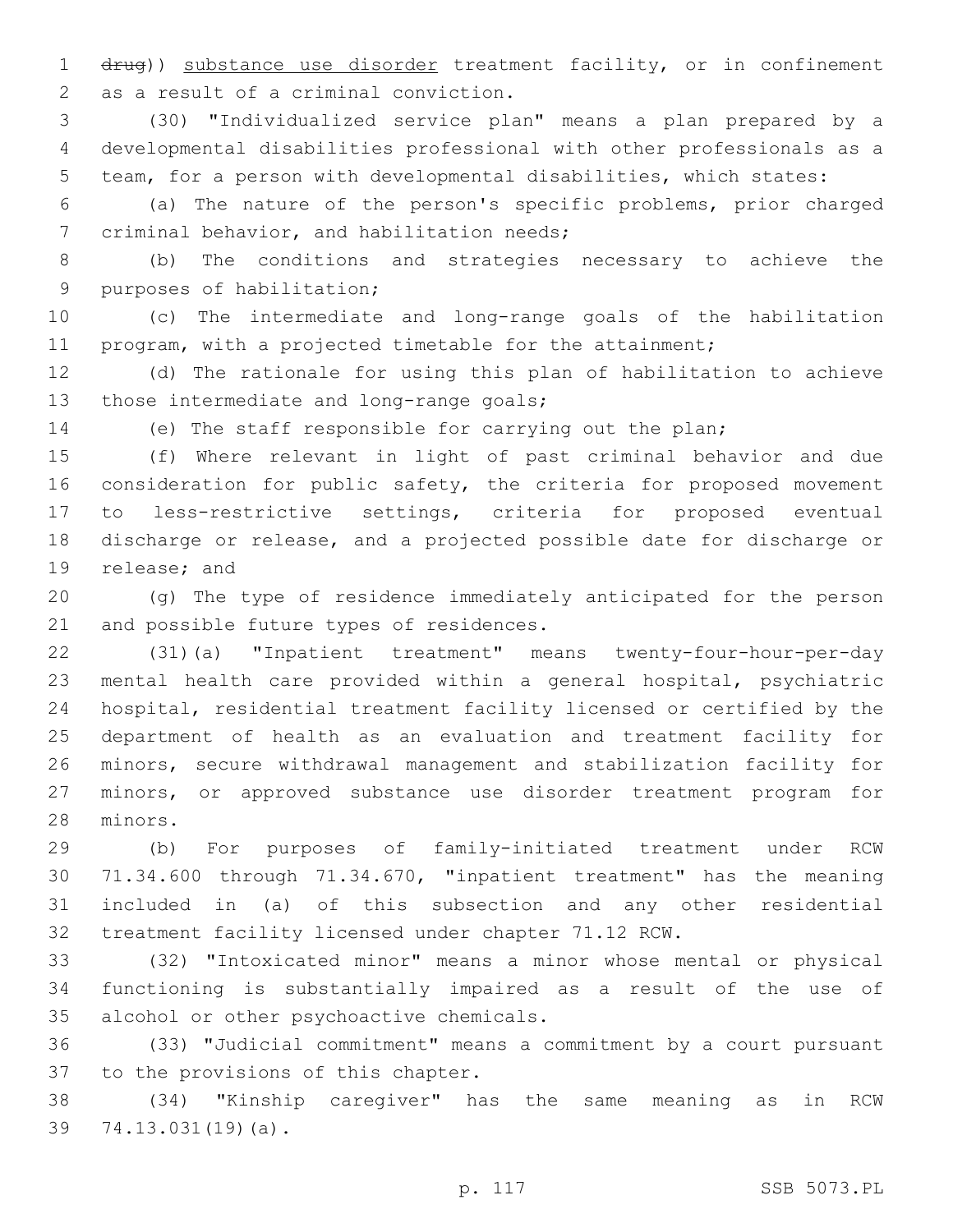(35) "Legal counsel" means attorneys and staff employed by county prosecutor offices or the state attorney general acting in their capacity as legal representatives of public behavioral health service providers under RCW 71.05.130.4

 (36) "Less restrictive alternative" or "less restrictive setting" means outpatient treatment provided to a minor ((who is not residing in a facility providing inpatient treatment as defined in this chapter)) as a program of individualized treatment in a less 9 restrictive setting than inpatient treatment that includes the services described in RCW 71.34.755, including residential treatment.

 (37) "Licensed physician" means a person licensed to practice medicine or osteopathic medicine and surgery in the state of 13 Washington.

14 (38) "Likelihood of serious harm" means:

 (a) A substantial risk that: (i) Physical harm will be inflicted 16 by a minor upon his or her own person, as evidenced by threats or attempts to commit suicide or inflict physical harm on oneself; (ii) physical harm will be inflicted by a minor upon another individual, as evidenced by behavior which has caused harm, substantial pain, or which places another person or persons in reasonable fear of harm to themselves or others; or (iii) physical harm will be inflicted by a minor upon the property of others, as evidenced by behavior which has caused substantial loss or damage to the property of others; or

 (b) The minor has threatened the physical safety of another and 25 has a history of one or more violent acts.

 (39) "Managed care organization" has the same meaning as provided 27 in RCW 71.24.025.

 (40) "Medical clearance" means a physician or other health care provider has determined that a person is medically stable and ready 30 for referral to the designated crisis responder.

 (41) "Medical necessity" for inpatient care means a requested service which is reasonably calculated to: (a) Diagnose, correct, cure, or alleviate a mental disorder or substance use disorder; or (b) prevent the progression of a mental disorder or substance use disorder that endangers life or causes suffering and pain, or results in illness or infirmity or threatens to cause or aggravate a disability, or causes physical deformity or malfunction, and there is no adequate less restrictive alternative available.

 (42) "Mental disorder" means any organic, mental, or emotional impairment that has substantial adverse effects on an individual's

p. 118 SSB 5073.PL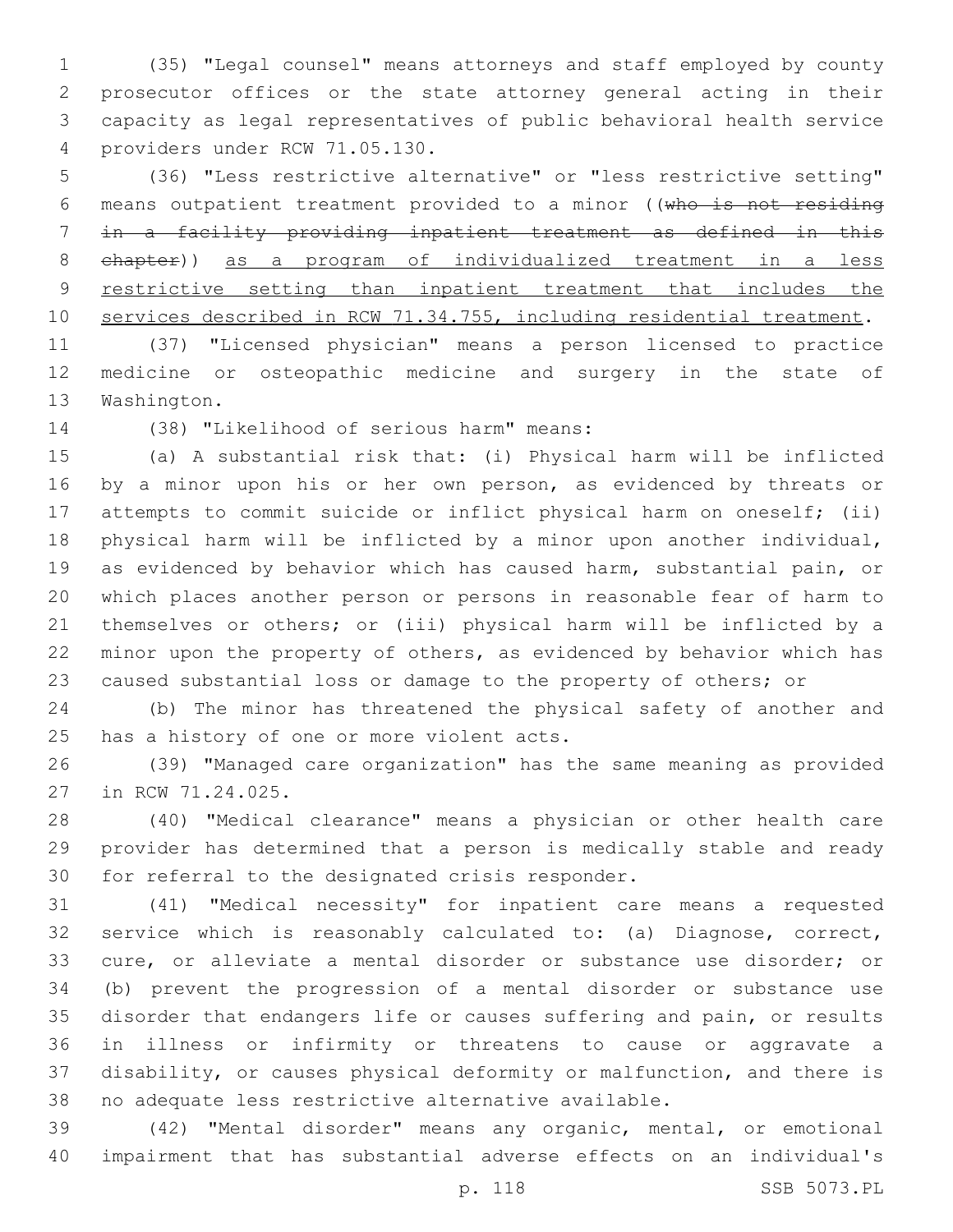cognitive or volitional functions. The presence of alcohol abuse, drug abuse, juvenile criminal history, antisocial behavior, or intellectual disabilities alone is insufficient to justify a finding of "mental disorder" within the meaning of this section.

 (43) "Mental health professional" means a psychiatrist, psychiatric advanced registered nurse practitioner, physician assistant working with a supervising psychiatrist, psychologist, psychiatric nurse, social worker, and such other mental health professionals as defined by rules adopted by the secretary of the 10 department of health under this chapter.

(44) "Minor" means any person under the age of eighteen years.

 (45) "Outpatient treatment" means any of the nonresidential services mandated under chapter 71.24 RCW and provided by licensed or certified behavioral health agencies as identified by RCW 71.24.025.

 (46)(a) "Parent" has the same meaning as defined in RCW 26.26A.010, including either parent if custody is shared under a joint custody agreement, or a person or agency judicially appointed 18 as legal guardian or custodian of the child.

 (b) For purposes of family-initiated treatment under RCW 71.34.600 through 71.34.670, "parent" also includes a person to whom a parent defined in (a) of this subsection has given a signed authorization to make health care decisions for the adolescent, a stepparent who is involved in caring for the adolescent, a kinship caregiver who is involved in caring for the adolescent, or another 25 relative who is responsible for the health care of the adolescent, who may be required to provide a declaration under penalty of perjury stating that he or she is a relative responsible for the health care of the adolescent pursuant to chapter 5.50 RCW. If a dispute arises between individuals authorized to act as a parent for the purpose of RCW 71.34.600 through 71.34.670, the disagreement must be resolved according to the priority established under RCW 7.70.065(2)(a).

 (47) "Peace officer" means a law enforcement official of a public agency or governmental unit, and includes persons specifically given peace officer powers by any state law, local ordinance, or judicial 35 order of appointment.

 (48) "Physician assistant" means a person licensed as a physician 37 assistant under chapter 18.71A RCW.

 (49) "Private agency" means any person, partnership, corporation, 39 or association that is not a public agency, whether or not financed in whole or in part by public funds, that constitutes an evaluation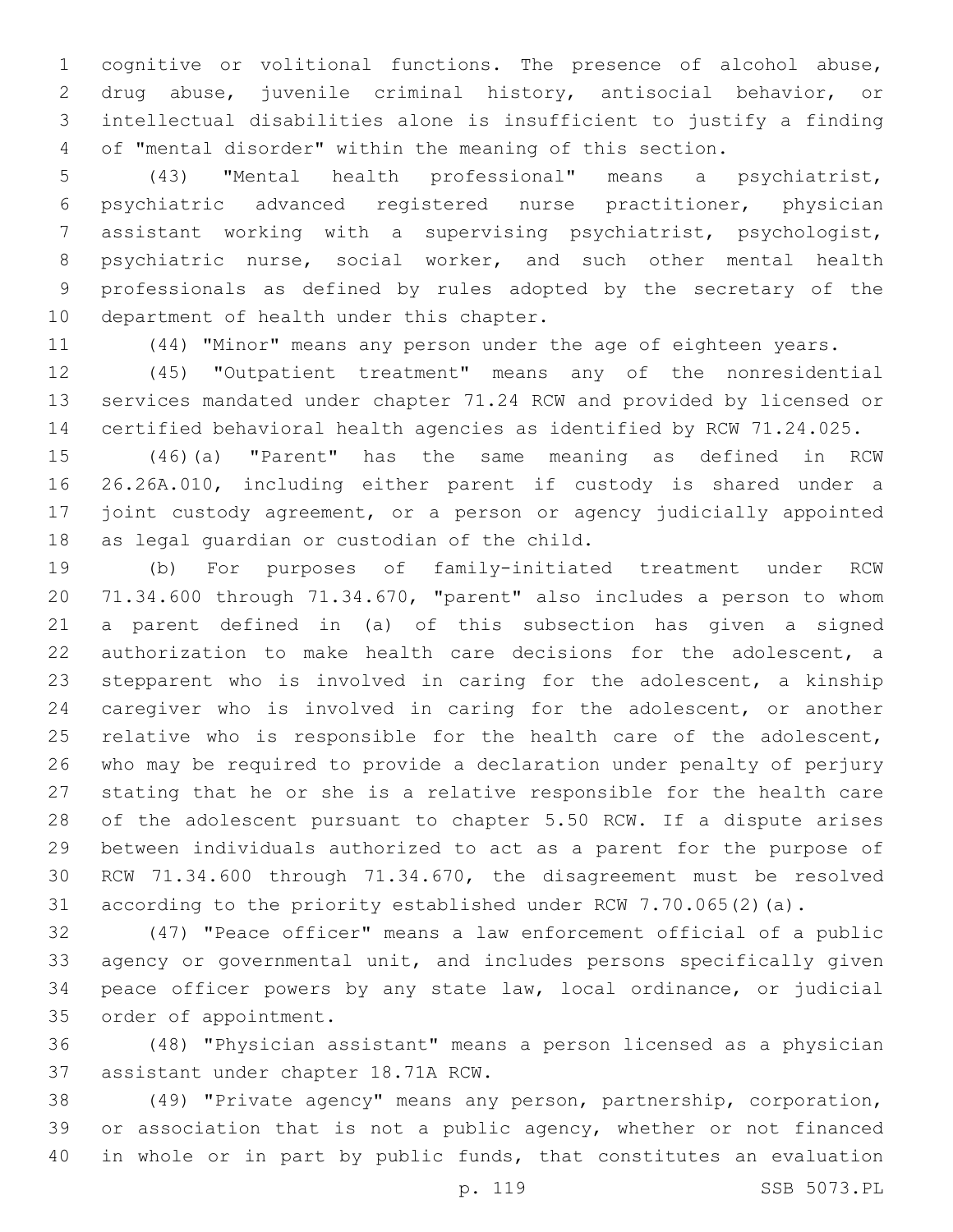and treatment facility or private institution, or hospital, or approved substance use disorder treatment program, that is conducted for, or includes a distinct unit, floor, or ward conducted for, the care and treatment of persons with mental illness, substance use disorders, or both mental illness and substance use disorders.

 (50) "Professional person in charge" or "professional person" means a physician, other mental health professional, or other person empowered by an evaluation and treatment facility, secure withdrawal management and stabilization facility, or approved substance use disorder treatment program with authority to make admission and 11 discharge decisions on behalf of that facility.

 (51) "Psychiatric nurse" means a registered nurse who has experience in the direct treatment of persons who have a mental illness or who are emotionally disturbed, such experience gained under the supervision of a mental health professional.

 (52) "Psychiatrist" means a person having a license as a physician in this state who has completed residency training in psychiatry in a program approved by the American Medical Association or the American Osteopathic Association, and is board eligible or 20 board certified in psychiatry.

 (53) "Psychologist" means a person licensed as a psychologist 22 under chapter 18.83 RCW.

 (54) "Public agency" means any evaluation and treatment facility or institution, or hospital, or approved substance use disorder treatment program that is conducted for, or includes a distinct unit, floor, or ward conducted for, the care and treatment of persons with mental illness, substance use disorders, or both mental illness and substance use disorders if the agency is operated directly by federal, state, county, or municipal government, or a combination of 30 such governments.

 (55) "Release" means legal termination of the commitment under 32 the provisions of this chapter.

 (56) "Resource management services" has the meaning given in 34 chapter 71.24 RCW.

 (57) "Responsible other" means the minor, the minor's parent or estate, or any other person legally responsible for support of the 37 minor.

 (58) "Secretary" means the secretary of the department or 39 secretary's designee.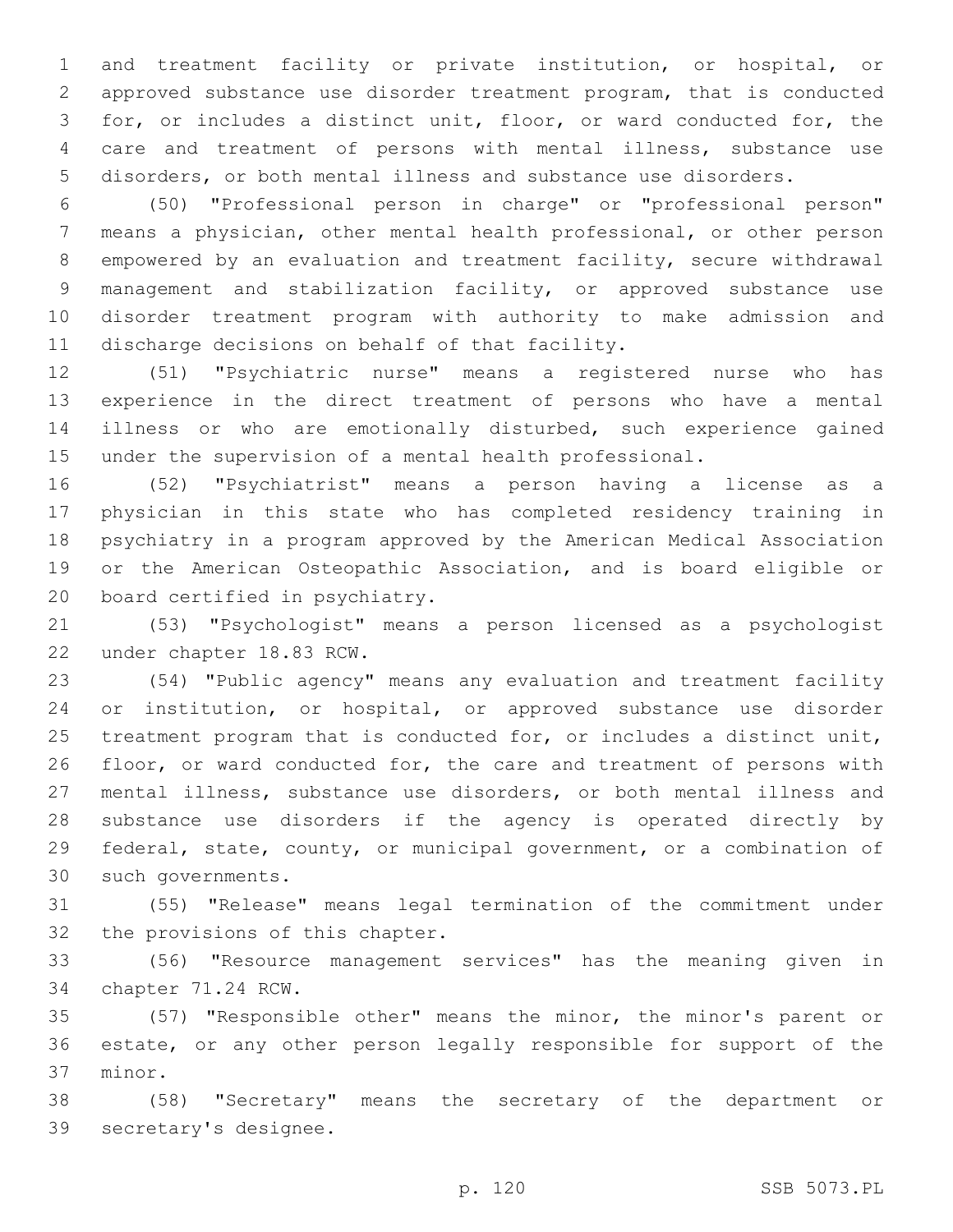(59) "Secure withdrawal management and stabilization facility" means a facility operated by either a public or private agency or by the program of an agency which provides care to voluntary individuals and individuals involuntarily detained and committed under this chapter for whom there is a likelihood of serious harm or who are gravely disabled due to the presence of a substance use disorder. Secure withdrawal management and stabilization facilities must:

8 (a) Provide the following services:

 (i) Assessment and treatment, provided by certified substance use disorder professionals or co-occurring disorder specialists;

11 (ii) Clinical stabilization services;

 (iii) Acute or subacute detoxification services for intoxicated 13 individuals; and

 (iv) Discharge assistance provided by certified substance use disorder professionals or co-occurring disorder specialists, including facilitating transitions to appropriate voluntary or involuntary inpatient services or to less restrictive alternatives as 18 appropriate for the individual;

 (b) Include security measures sufficient to protect the patients, 20 staff, and community; and

(c) Be licensed or certified as such by the department of health.

 (60) "Severe deterioration from safe behavior" means that a 23 person will, if not treated, suffer or continue to suffer severe and abnormal mental, emotional, or physical distress, and this distress 25 is associated with significant impairment of judgment, reason, or behavior.

 (61) "Social worker" means a person with a master's or further advanced degree from a social work educational program accredited and 29 approved as provided in RCW 18.320.010.

 $((+61))$   $(62)$  "Start of initial detention" means the time of arrival of the minor at the first evaluation and treatment facility, secure withdrawal management and stabilization facility, or approved substance use disorder treatment program offering inpatient treatment if the minor is being involuntarily detained at the time. With regard to voluntary patients, "start of initial detention" means the time at which the minor gives notice of intent to leave under the provisions 37 of this chapter.

38 (((62))) (63) "Store and forward technology" means use of an asynchronous transmission of a person's medical information from a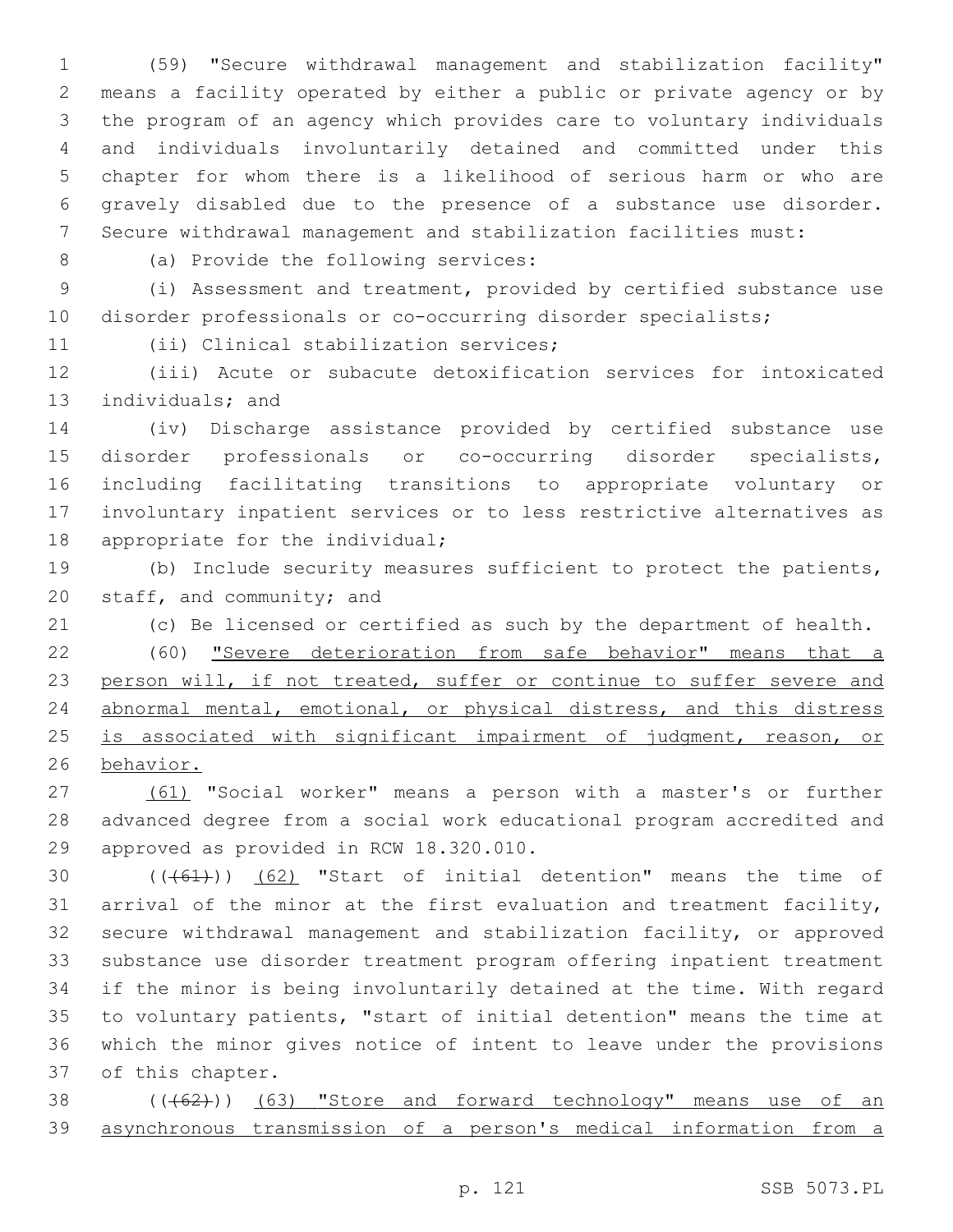mental health service provider to the designated crisis responder

which results in medical diagnosis, consultation, or treatment.

 (64) "Substance use disorder" means a cluster of cognitive, behavioral, and physiological symptoms indicating that an individual continues using the substance despite significant substance-related problems. The diagnosis of a substance use disorder is based on a pathological pattern of behaviors related to the use of the 8 substances.

9 (( $(63)$ )) (65) "Substance use disorder professional" means a person certified as a substance use disorder professional by the 11 department of health under chapter 18.205 RCW.

12 ((464) "Severe deterioration from safe behavior" means that a 13 person will, if not treated, suffer or continue to suffer severe and 14 abnormal mental, emotional, or physical distress, and this distress 15 is associated with significant impairment of judgment, reason, or behavior.

 (65))) (66) "Therapeutic court personnel" means the staff of a mental health court or other therapeutic court which has jurisdiction over defendants who are dually diagnosed with mental disorders, including court personnel, probation officers, a court monitor, prosecuting attorney, or defense counsel acting within the scope of 22 therapeutic court duties.

23 (((66))) (67) "Treatment records" include registration and all other records concerning persons who are receiving or who at any time have received services for mental illness, which are maintained by the department, the department of health, the authority, behavioral health organizations and their staffs, and by treatment facilities. Treatment records include mental health information contained in a medical bill including but not limited to mental health drugs, a mental health diagnosis, provider name, and dates of service stemming from a medical service. Treatment records do not include notes or records maintained for personal use by a person providing treatment 33 services for the department, the department of health, the authority, behavioral health organizations, or a treatment facility if the notes 35 or records are not available to others.

 $((+67))$   $(68)$  "Triage facility" means a short-term facility or a portion of a facility licensed or certified by the department of health under RCW 71.24.035, which is designed as a facility to assess and stabilize an individual or determine the need for involuntary commitment of an individual, and must meet department of health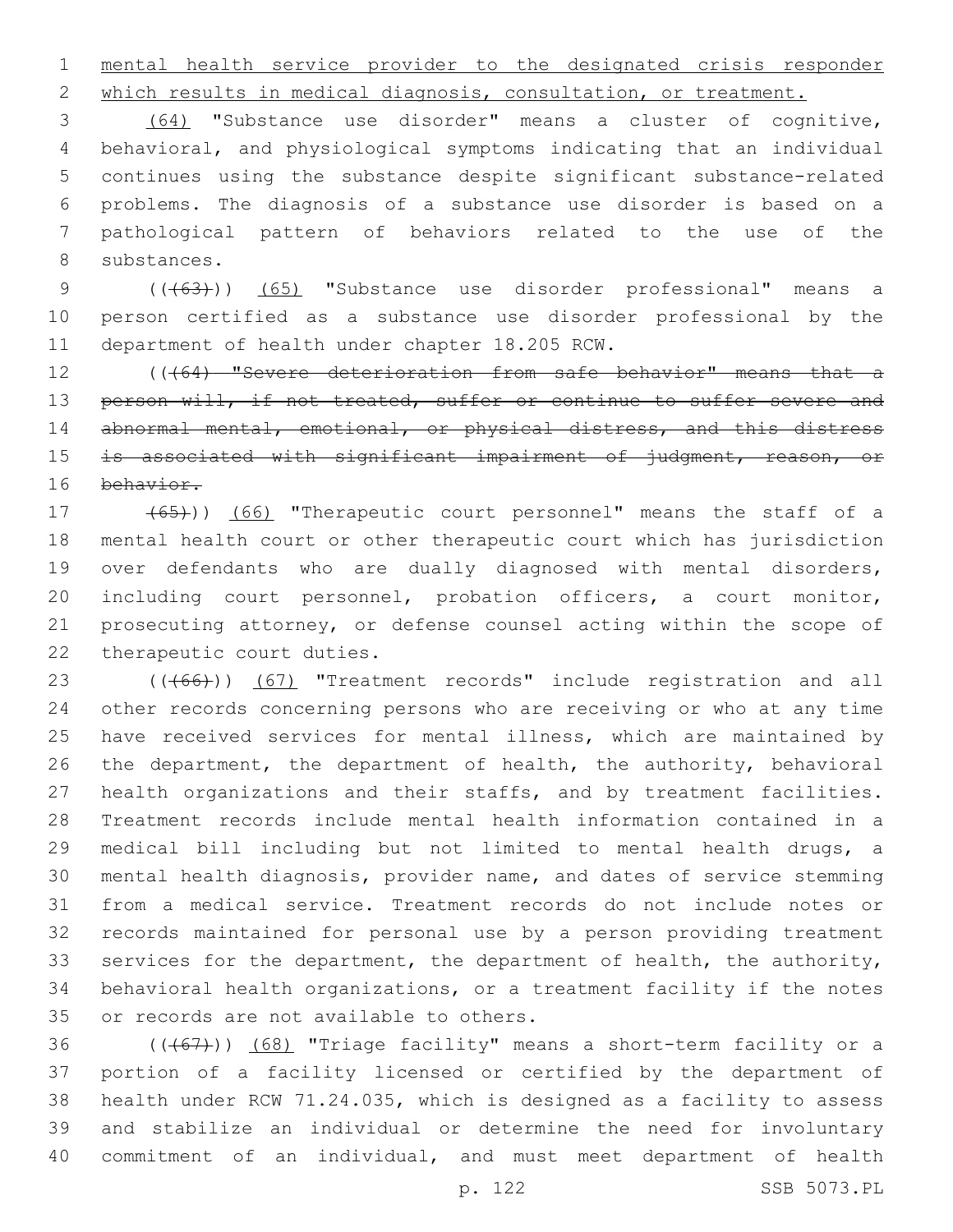1 residential treatment facility standards. A triage facility may be 2 structured as a voluntary or involuntary placement facility.

 (((68))) (69) "Video" means the delivery of behavioral health 4 services through the use of interactive audio and video technology, permitting real-time communication between a person and a designated crisis responder, for the purpose of evaluation. "Video" does not include the use of audio-only telephone, facsimile, email, or store 8 and forward technology.

9 (70) "Violent act" means behavior that resulted in homicide, 10 attempted suicide, injury, or substantial loss or damage to property. 11 (((69) "Written order of apprehension" means an order of the 12 court for a peace officer to deliver the named minor in the order to 13 a facility or emergency room as determined by the designated crisis 14 responder. Such orders must be entered into the Washington crime

15 information center database.))

16 **Sec. 29.** 2020 c 302 s 111 (uncodified) is amended to read as 17 follows:

18 (1) Sections 64 and 81 ((of this act)), chapter 302, Laws of 2020 19 and, until July 1, 2022, section 27 of this act and, beginning July 20 1, 2022, section 28 of this act take effect when the average wait 21 time for children's long-term inpatient placement admission is 30 22 days or less for two consecutive quarters.

23 (2) The health care authority must provide written notice of the 24 effective date of sections 64 and 81 ((of this act)), chapter 302, 25 Laws of 2020 and sections 27 and 28 of this act to affected parties, 26 the chief clerk of the house of representatives, the secretary of the 27 senate, the office of the code reviser, and others as deemed 28 appropriate by the authority.

29 **Sec. 30.** RCW 71.34.705 and 2020 c 302 s 80 are each amended to 30 read as follows:

 (1) Whenever a designated crisis responder or professional person is conducting an evaluation under this chapter, the designated crisis responder or professional person must consider all reasonably available information from credible witnesses and records regarding:

35 (a) Historical behavior, including history of one or more violent 36 acts; and

37 (b) Prior commitments under this chapter.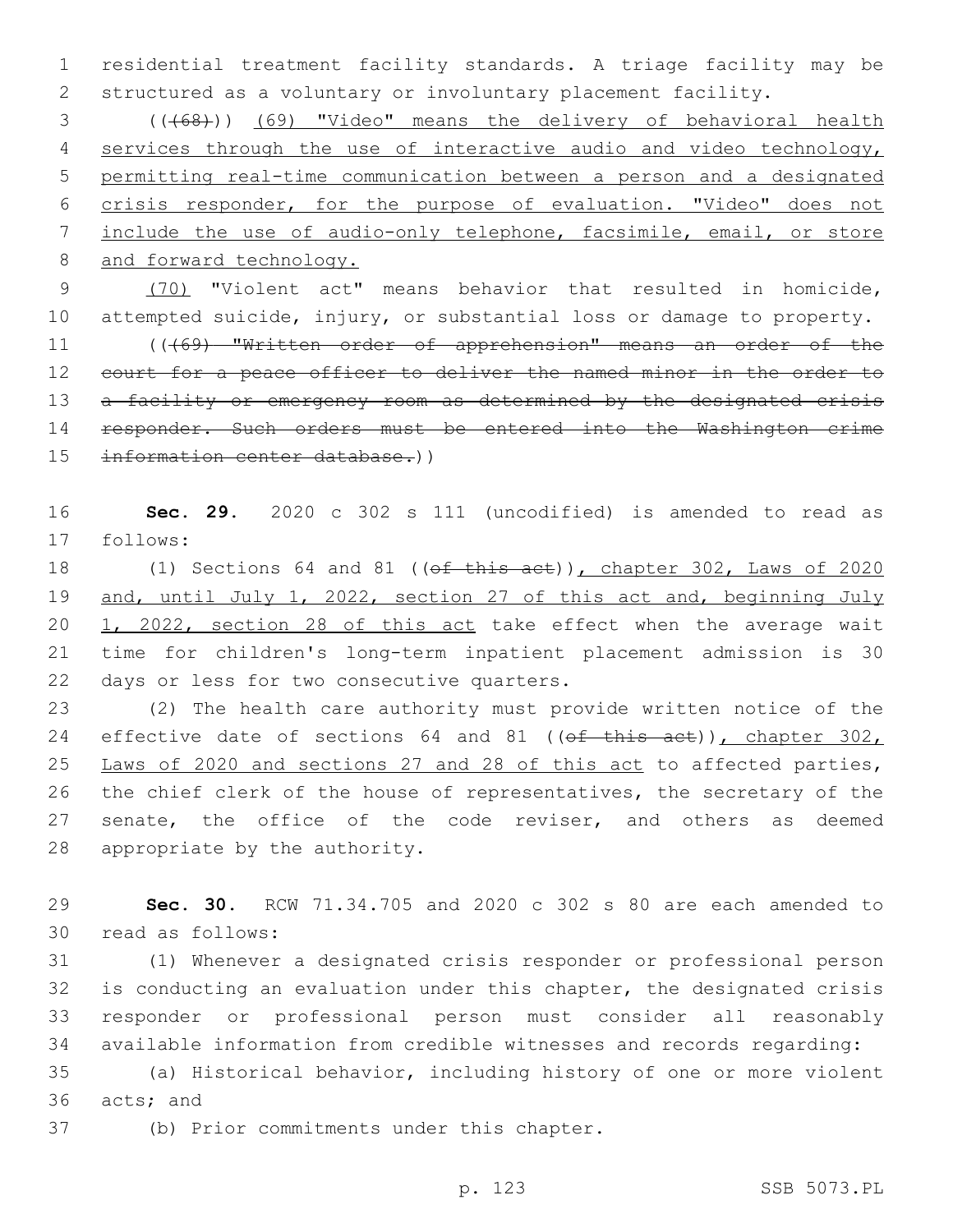(2) Credible witnesses may include family members, landlords, neighbors, teachers, school personnel, or others with significant contact and history of involvement with the minor. If the designated crisis responder relies upon information from a credible witness in reaching his or her decision to detain the minor, then he or she must provide contact information for any such witness to the prosecutor. The designated crisis responder or prosecutor shall provide notice of the date, time, and location of the probable cause hearing to such a 9 witness.

 (3) Symptoms and behavior of the minor which standing alone would not justify civil commitment may support a finding of grave 12 disability or likelihood of serious harm, when:

 (a) Such symptoms or behavior are closely associated with symptoms or behavior which preceded and led to a past incident of involuntary hospitalization, severe deterioration, or one or more 16 violent acts;

 (b) These symptoms or behavior represent a marked and concerning 18 change in the baseline behavior of the minor; and

 (c) Without treatment, the continued deterioration of the minor 20 is probable.

21 (4) The authority, in consultation with tribes and in coordination with Indian health care providers and the American Indian health commission of Washington state, shall establish written guidelines by June 30, 2022, for conducting culturally appropriate evaluations of American Indians or Alaska Natives.

 **Sec. 31.** RCW 71.34.710 and 2020 c 302 s 83 are each amended to 27 read as follows:

 (1)(a) When a designated crisis responder receives information that an adolescent as a result of a behavioral health disorder presents a likelihood of serious harm or is gravely disabled, has investigated the specific facts alleged and of the credibility of the person or persons providing the information, and has determined that voluntary admission for inpatient treatment is not possible, the designated crisis responder may take the adolescent, or cause the adolescent to be taken, into custody and transported to an evaluation and treatment facility, secure withdrawal management and stabilization facility, or approved substance use disorder treatment 38 program providing inpatient treatment.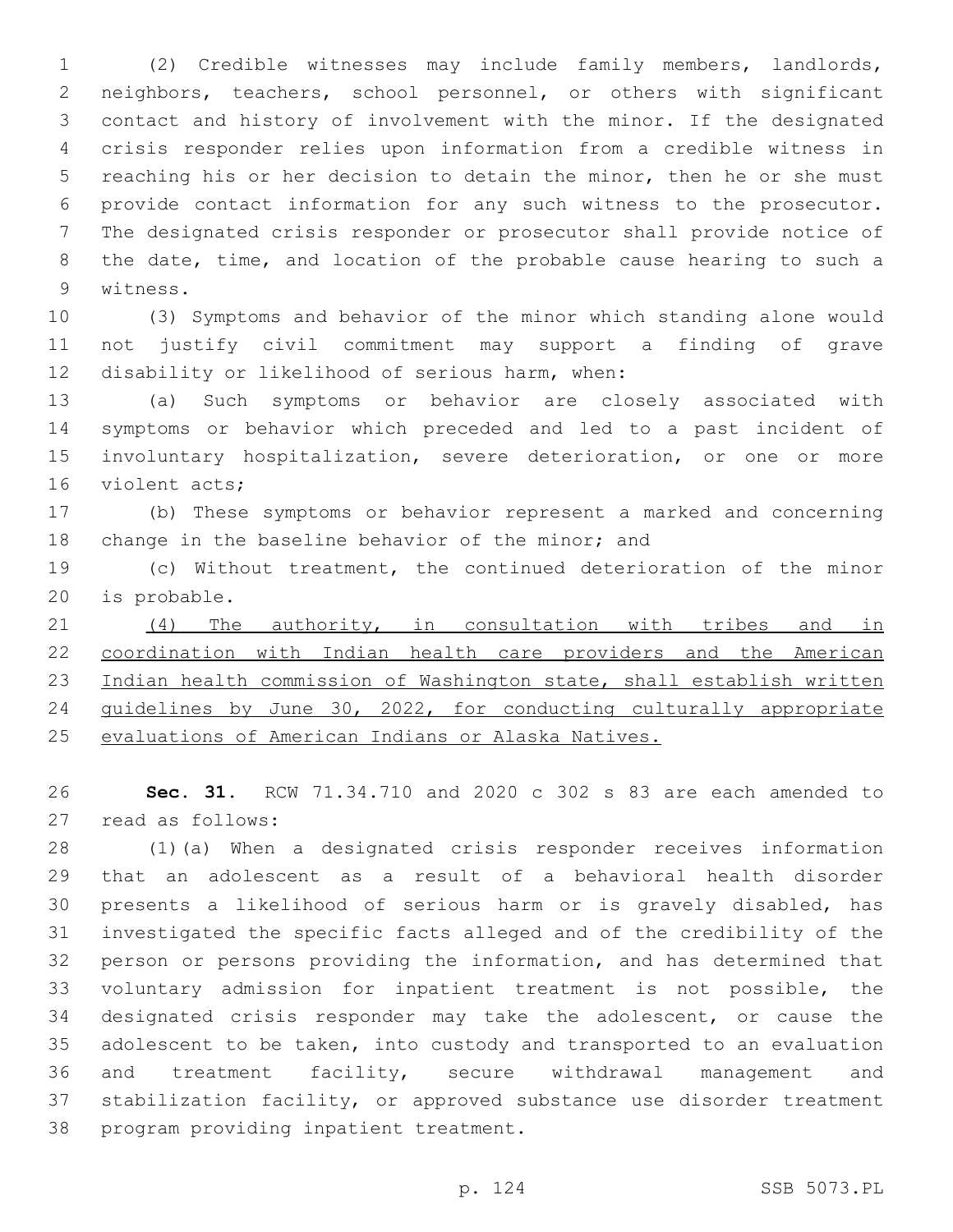A secure withdrawal management and stabilization facility or approved substance use disorder treatment program must be available 3 and have adequate space for the adolescent.

 (b) If a designated crisis responder decides not to detain an adolescent for evaluation and treatment under RCW 71.34.700(2), or forty-eight hours have elapsed since a designated crisis responder received a request for investigation and the designated crisis responder has not taken action to have the adolescent detained, an 9 immediate family member or quardian or conservator of the adolescent, 10 or a federally recognized Indian tribe if the person is a member of 11 such tribe, may petition the superior court for the adolescent's detention using the procedures under RCW 71.05.201 and 71.05.203; however, when the court enters an order of initial detention, except as otherwise expressly stated in this chapter, all procedures must be followed as if the order has been entered under (a) of this 16 subsection.

 (c) The interview performed by the designated crisis responder may be conducted by video provided that a licensed health care professional or professional person who can adequately and accurately assist with obtaining any necessary information is present with the person at the time of the interview.

 (2)(a) Within twelve hours of the adolescent's arrival at the evaluation and treatment facility, secure withdrawal management and stabilization facility, or approved substance use disorder treatment 25 program, the designated crisis responder shall serve or cause to be 26 served on the adolescent a copy of the petition for initial detention, notice of initial detention, and statement of rights. The designated crisis responder shall file with the court on the next judicial day following the initial detention the original petition for initial detention, notice of initial detention, and statement of rights along with an affidavit of service. The designated crisis responder shall commence service of the petition for initial detention and notice of the initial detention on the adolescent's parent and the adolescent's attorney as soon as possible following 35 the initial detention.

 (b) ((If the adolescent is involuntarily detained at an evaluation and treatment facility, secure withdrawal management and 38 stabilization facility, or approved substance use disorder treatment program in a different county from where the adolescent was initially 40 detained, the)) The facility or program may serve the adolescent,

p. 125 SSB 5073.PL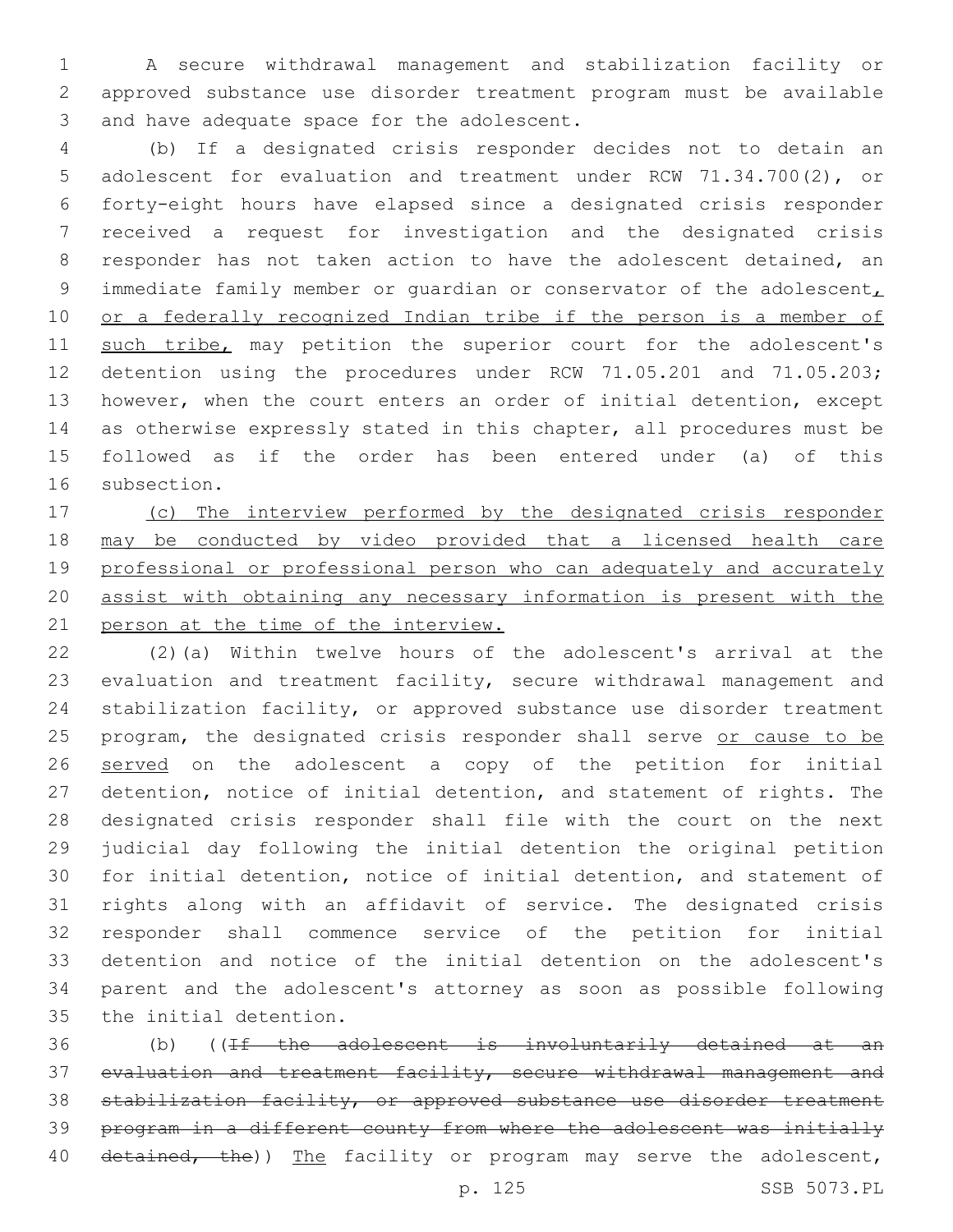notify the adolescent's parents and the adolescent's attorney, and file with the court on the next judicial day following the initial detention the original petition for initial detention, notice of initial detention, and statement of rights along with an affidavit of service when filing with the court at the request of the designated 6 crisis responder.

 (3)(a) At the time of initial detention, the designated crisis responder shall advise the adolescent both orally and in writing that if admitted to the evaluation and treatment facility, secure withdrawal management and stabilization facility, or approved substance use disorder treatment program for inpatient treatment, a commitment hearing shall be held within one hundred twenty hours of the adolescent's provisional acceptance to determine whether probable cause exists to commit the adolescent for further treatment.

 (b) The adolescent shall be advised that he or she has a right to communicate immediately with an attorney and that he or she has a right to have an attorney appointed to represent him or her before 18 and at the hearing if the adolescent is indigent.

 (4) Subject to subsection (5) of this section, whenever the designated crisis responder petitions for detention of an adolescent 21 under this chapter, an evaluation and treatment facility, secure withdrawal management and stabilization facility, or approved substance use disorder treatment program providing one hundred twenty hour evaluation and treatment must immediately accept on a provisional basis the petition and the person. Within twenty-four 26 hours of the adolescent's arrival, the facility must evaluate the adolescent's condition and either admit or release the adolescent in 28 accordance with this chapter.

 (5) A designated crisis responder may not petition for detention of an adolescent to a secure withdrawal management and stabilization facility or approved substance use disorder treatment program unless there is a secure withdrawal management and stabilization facility or approved substance use disorder treatment program available and that 34 has adequate space for the adolescent.

 (6) If an adolescent is not approved for admission by the inpatient evaluation and treatment facility, secure withdrawal management and stabilization facility, or approved substance use disorder treatment program, the facility shall make such recommendations and referrals for further care and treatment of the 40 adolescent as necessary.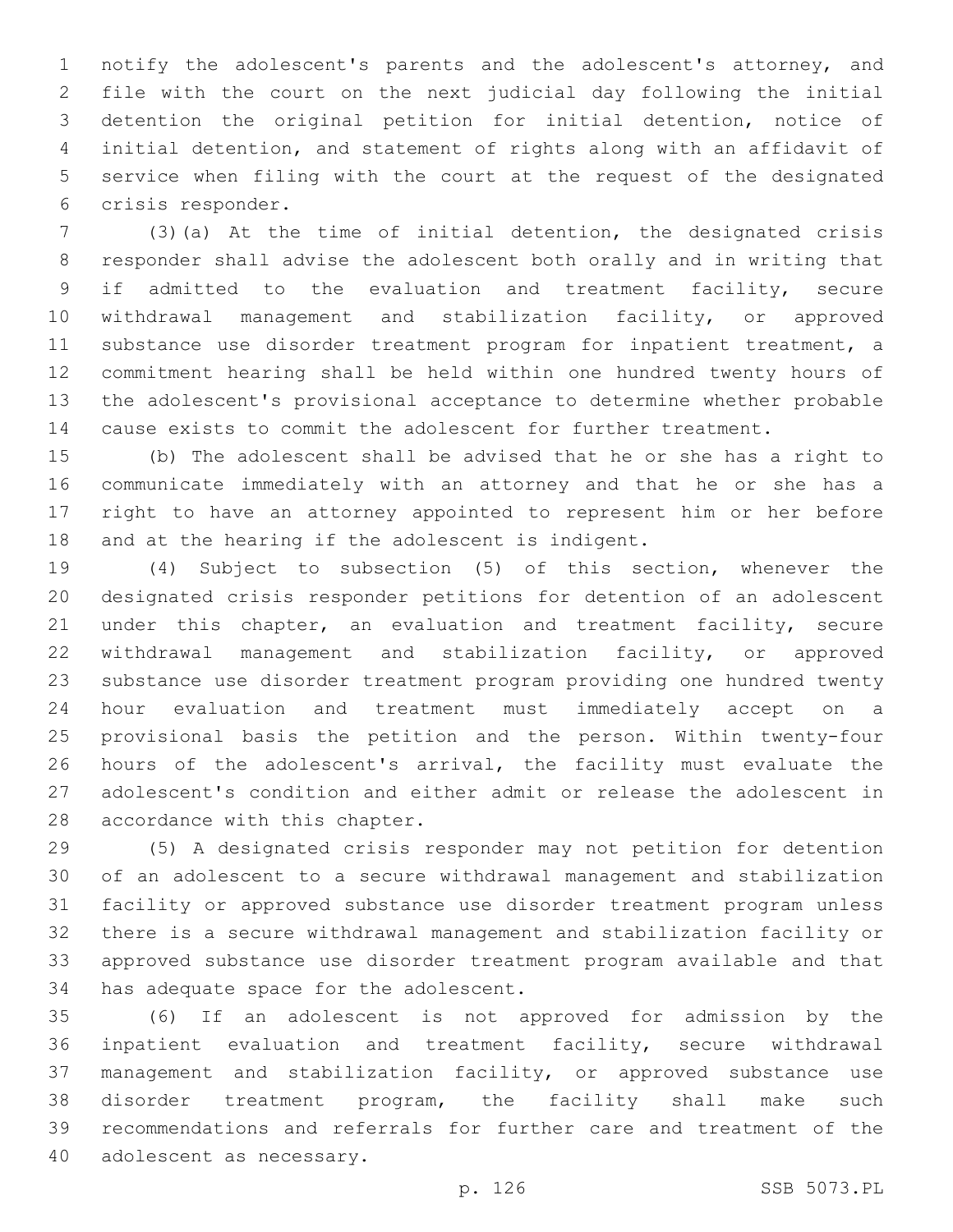(7) Dismissal of a commitment petition is not the appropriate remedy for a violation of the timeliness requirements of this section, based on the purpose of this chapter under RCW 71.34.010, except in the few cases where the facility staff or the designated crisis responder have totally disregarded the requirements of this 6 section.

 (8) Tribal court orders for involuntary commitment shall be recognized and enforced in accordance with superior court civil rule 82.5.

 (9) In any investigation and evaluation of a juvenile under this section in which the designated crisis responder knows, or has reason 12 to know, that the juvenile is an American Indian or Alaska Native who 13 receives medical or behavioral health services from a tribe within 14 this state, the designated crisis responder shall notify the tribe and the Indian health care provider regarding whether or not a petition for initial detention or involuntary outpatient treatment will be filed. Notification shall be made in person or by telephonic or electronic communication to the tribal contact listed in the authority's tribal crisis coordination plan as soon as possible but no later than three hours subject to the requirements in RCW 70.02.230 (2)(ee) and (3). A designated crisis responder may restrict the release of information as necessary to comply with 42 C.F.R. Part  $2.$ 

 **Sec. 32.** RCW 71.34.710 and 2020 c 302 s 84 are each amended to 25 read as follows:

 (1)(a) When a designated crisis responder receives information that an adolescent as a result of a behavioral health disorder presents a likelihood of serious harm or is gravely disabled, has investigated the specific facts alleged and of the credibility of the person or persons providing the information, and has determined that voluntary admission for inpatient treatment is not possible, the designated crisis responder may take the adolescent, or cause the adolescent to be taken, into custody and transported to an evaluation and treatment facility, secure withdrawal management and stabilization facility, or approved substance use disorder treatment 36 program providing inpatient treatment.

 (b) If a designated crisis responder decides not to detain an adolescent for evaluation and treatment under RCW 71.34.700(2), or forty-eight hours have elapsed since a designated crisis responder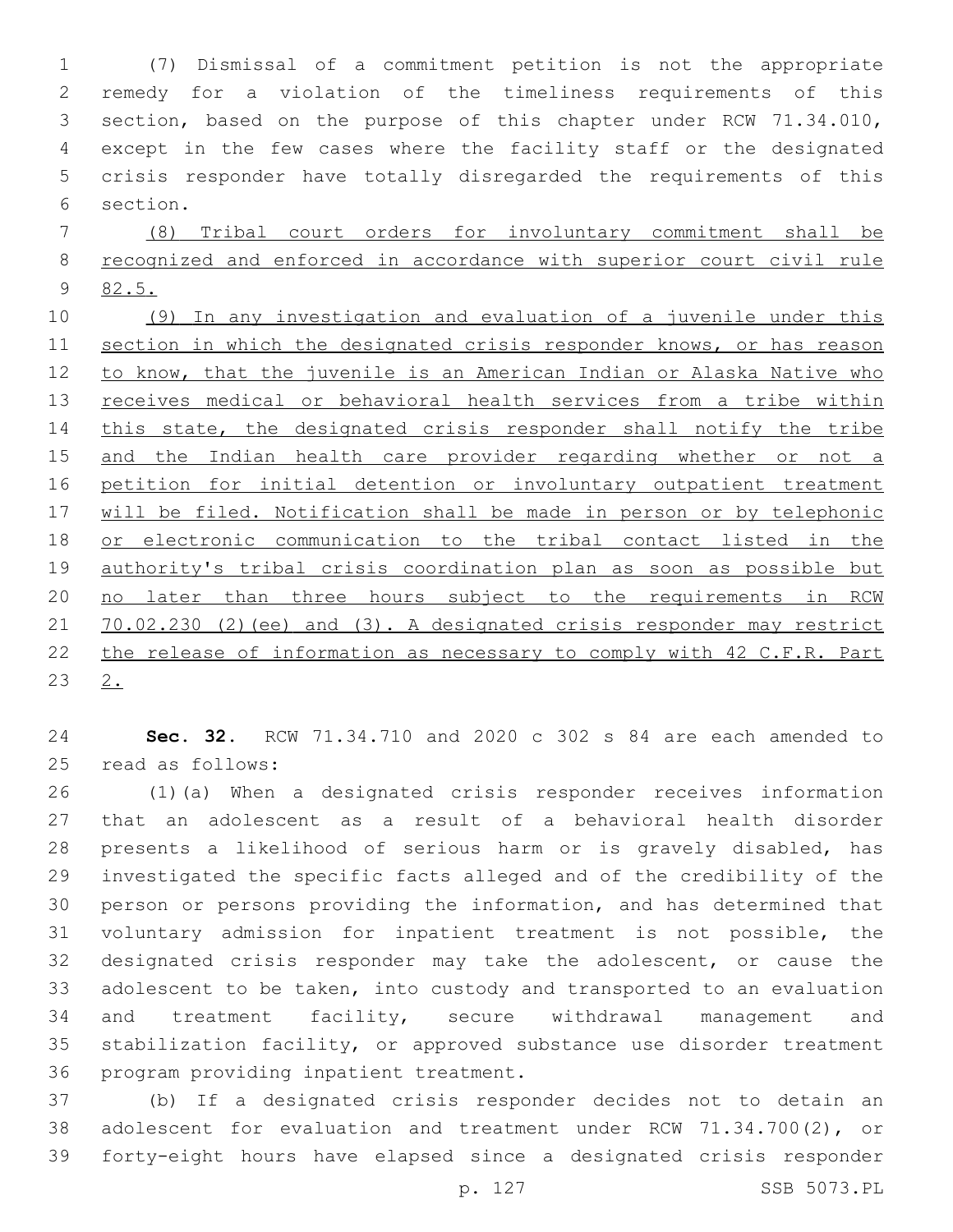received a request for investigation and the designated crisis responder has not taken action to have the adolescent detained, an 3 immediate family member or quardian or conservator of the adolescent, or a federally recognized Indian tribe if the person is a member of such tribe, may petition the superior court for the adolescent's detention using the procedures under RCW 71.05.201 and 71.05.203; however, when the court enters an order of initial detention, except as otherwise expressly stated in this chapter, all procedures must be followed as if the order has been entered under (a) of this 10 subsection.

 (c) The interview performed by the designated crisis responder may be conducted by video provided that a licensed health care 13 professional or professional person who can adequately and accurately assist with obtaining any necessary information is present with the person at the time of the interview.

 (2)(a) Within twelve hours of the adolescent's arrival at the evaluation and treatment facility, secure withdrawal management and 18 stabilization facility, or approved substance use disorder treatment 19 program, the designated crisis responder shall serve or cause to be 20 served on the adolescent a copy of the petition for initial detention, notice of initial detention, and statement of rights. The designated crisis responder shall file with the court on the next judicial day following the initial detention the original petition for initial detention, notice of initial detention, and statement of rights along with an affidavit of service. The designated crisis responder shall commence service of the petition for initial detention and notice of the initial detention on the adolescent's parent and the adolescent's attorney as soon as possible following 29 the initial detention.

 (b) ((If the adolescent is involuntarily detained at an evaluation and treatment facility, secure withdrawal management and stabilization facility, or approved substance use disorder treatment program in a different county from where the adolescent was initially 34 detained, the)) The facility or program may serve the adolescent, notify the adolescent's parents and the adolescent's attorney, and file with the court on the next judicial day following the initial detention the original petition for initial detention, notice of initial detention, and statement of rights along with an affidavit of service when filing with the court at the request of the designated 40 crisis responder.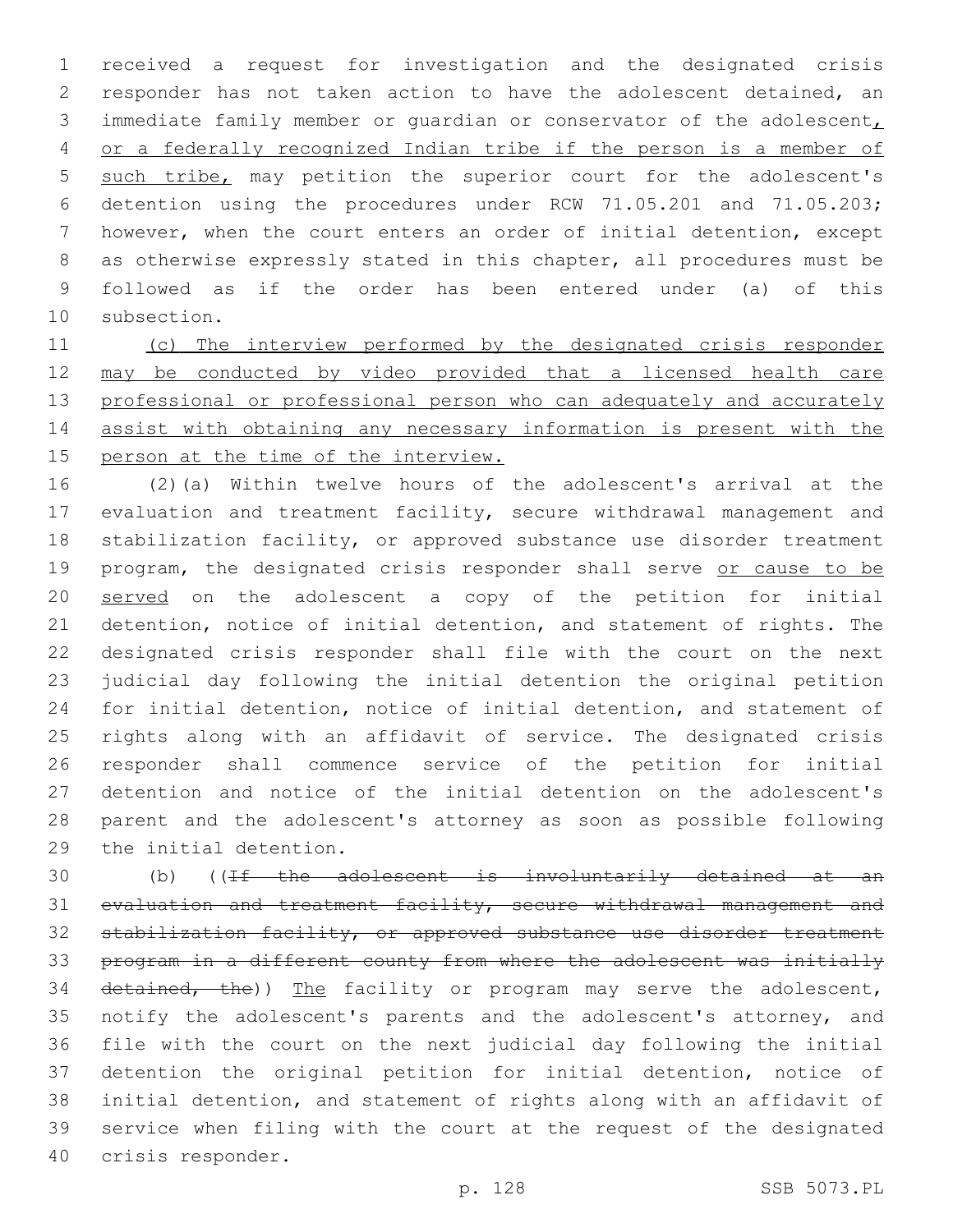(3)(a) At the time of initial detention, the designated crisis responder shall advise the adolescent both orally and in writing that if admitted to the evaluation and treatment facility, secure withdrawal management and stabilization facility, or approved substance use disorder treatment program for inpatient treatment, a commitment hearing shall be held within one hundred twenty hours of the adolescent's provisional acceptance to determine whether probable cause exists to commit the adolescent for further treatment.

 (b) The adolescent shall be advised that he or she has a right to communicate immediately with an attorney and that he or she has a right to have an attorney appointed to represent him or her before 12 and at the hearing if the adolescent is indigent.

 (4) Whenever the designated crisis responder petitions for detention of an adolescent under this chapter, an evaluation and treatment facility, secure withdrawal management and stabilization facility, or approved substance use disorder treatment program providing one hundred twenty hour evaluation and treatment must immediately accept on a provisional basis the petition and the person. Within twenty-four hours of the adolescent's arrival, the facility must evaluate the adolescent's condition and either admit or release the adolescent in accordance with this chapter.

 (5) If an adolescent is not approved for admission by the inpatient evaluation and treatment facility, secure withdrawal management and stabilization facility, or approved substance use 25 disorder treatment program, the facility shall make such recommendations and referrals for further care and treatment of the 27 adolescent as necessary.

 (6) Dismissal of a commitment petition is not the appropriate remedy for a violation of the timeliness requirements of this section, based on the purpose of this chapter under RCW 71.34.010, except in the few cases where the facility staff or the designated crisis responder have totally disregarded the requirements of this 33 section.

 (7) Tribal court orders for involuntary commitment shall be recognized and enforced in accordance with superior court civil rule 82.5.

 (8) In any investigation and evaluation of a juvenile under this section in which the designated crisis responder knows, or has reason to know, that the juvenile is an American Indian or Alaska Native who receives medical or behavioral health services from a tribe within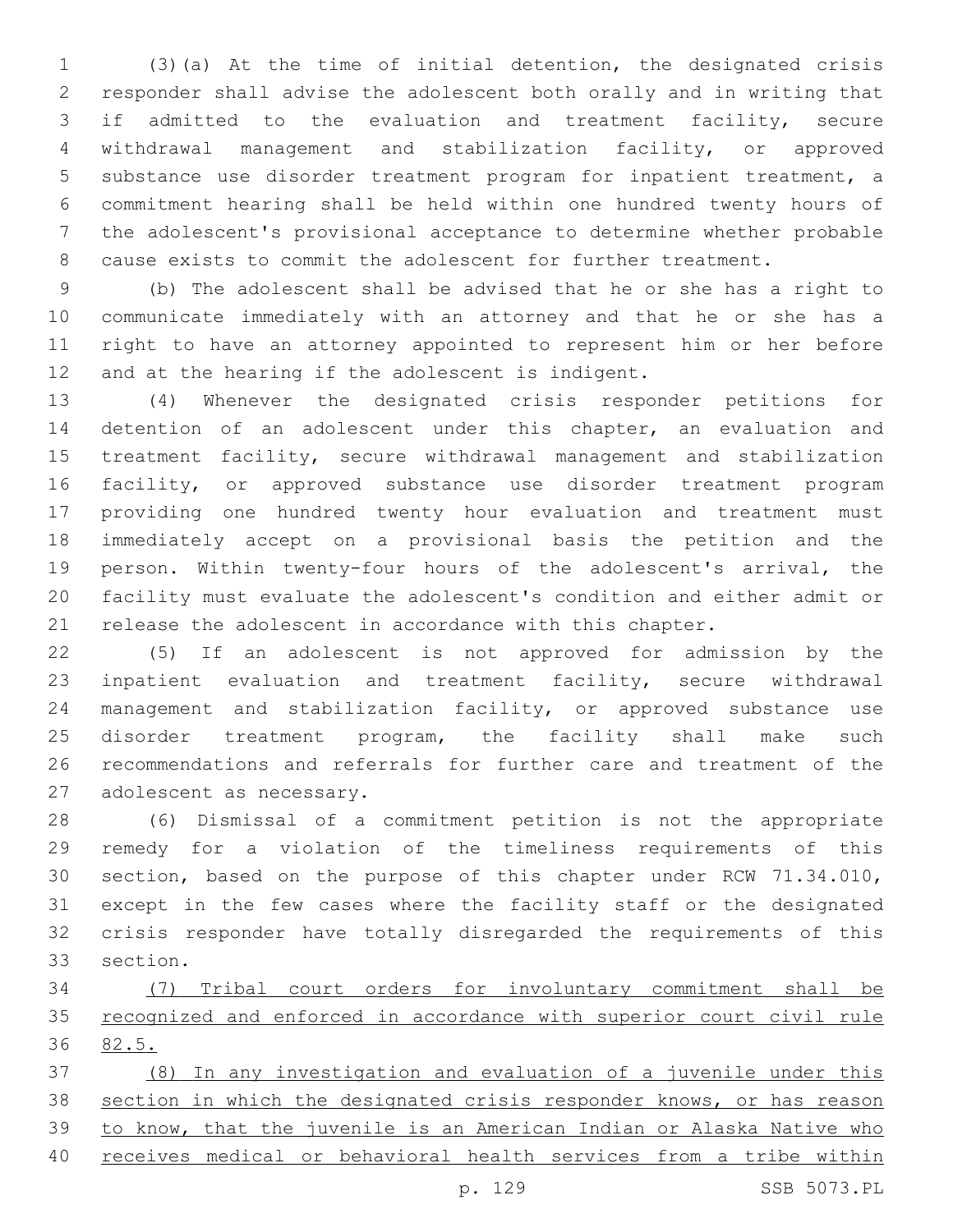1 this state, the designated crisis responder shall notify the tribe and the Indian health care provider regarding whether or not a petition for initial detention or involuntary outpatient treatment will be filed. Notification shall be made in person or by telephonic or electronic communication to the tribal contact listed in the authority's tribal crisis coordination plan as soon as possible but no later than three hours subject to the requirements in RCW 70.02.230 (2)(ee) and (3). A designated crisis responder may restrict the release of information as necessary to comply with 42 C.F.R. Part 10 <u>2.</u>

 **Sec. 33.** RCW 71.34.720 and 2020 c 302 s 86 are each amended to 12 read as follows:

 (1) Each minor approved by the facility for inpatient admission shall be examined and evaluated by a children's mental health specialist, for minors admitted as a result of a mental disorder, or by a substance use disorder professional or co-occurring disorder specialist, for minors admitted as a result of a substance use disorder, as to the child's mental condition and by a physician, physician assistant, or psychiatric advanced registered nurse practitioner as to the child's physical condition within twenty-four hours of admission. Reasonable measures shall be taken to ensure medical treatment is provided for any condition requiring immediate 23 medical attention.

24 (2) If, ((after)) at any time during the involuntary treatment hold and following the initial examination and evaluation, the children's mental health specialist or substance use disorder specialist and the physician, physician assistant, or psychiatric advanced registered nurse practitioner determine that the initial needs of the minor, if detained to an evaluation and treatment facility, would be better served by placement in a secure withdrawal management and stabilization facility or approved substance use disorder treatment program or, if detained to a secure withdrawal management and stabilization facility or approved substance use disorder treatment program, would be better served in an evaluation and treatment facility, then the minor shall be referred to the more appropriate placement for the remainder of the current commitment 37 period without any need for further court review; however a minor may only be referred to a secure withdrawal management and stabilization facility or approved substance use disorder treatment program if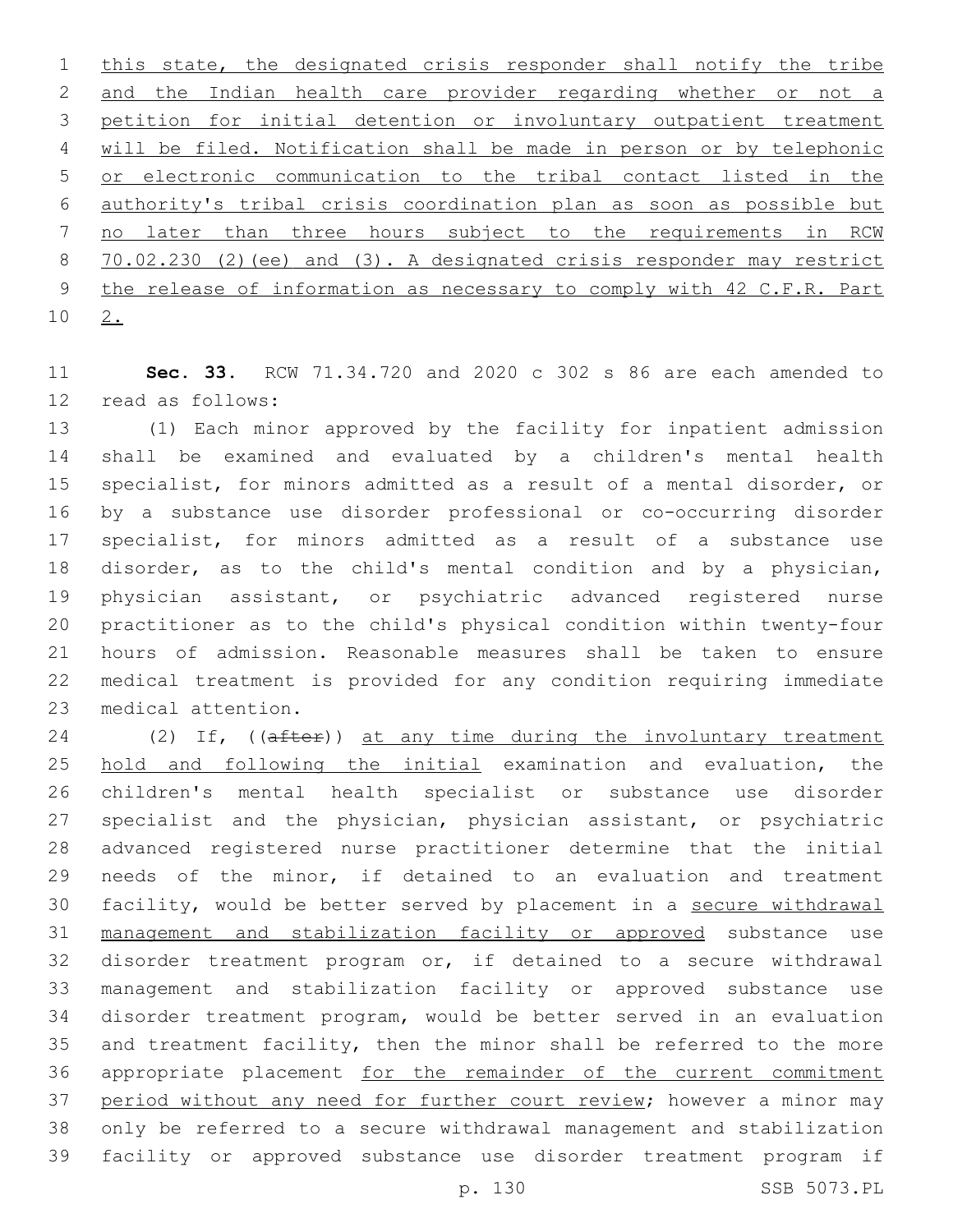there is a secure withdrawal management and stabilization facility or approved substance use disorder treatment program available and that 3 has adequate space for the minor.

 (3) The admitting facility shall take reasonable steps to notify 5 immediately the minor's parent of the admission.

 (4) During the initial one hundred twenty hour treatment period, the minor has a right to associate or receive communications from parents or others unless the professional person in charge determines that such communication would be seriously detrimental to the minor's condition or treatment and so indicates in the minor's clinical record, and notifies the minor's parents of this determination. A minor must not be denied the opportunity to consult an attorney unless there is an immediate risk of harm to the minor or others.

 (5) If the evaluation and treatment facility, secure withdrawal 15 management and stabilization facility, or approved substance use disorder treatment program admits the minor, it may detain the minor for evaluation and treatment for a period not to exceed one hundred twenty hours from the time of provisional acceptance. The computation of such one hundred twenty hour period shall exclude Saturdays, Sundays, and holidays. This initial treatment period shall not exceed one hundred twenty hours except when an application for voluntary inpatient treatment is received or a petition for fourteen-day 23 commitment is filed.

 (6) Within twelve hours of the admission, the facility shall 25 advise the minor of his or her rights as set forth in this chapter.

 **Sec. 34.** RCW 71.34.720 and 2020 c 302 s 87 are each amended to 27 read as follows:

 (1) Each minor approved by the facility for inpatient admission shall be examined and evaluated by a children's mental health specialist, for minors admitted as a result of a mental disorder, or by a substance use disorder professional or co-occurring disorder specialist, for minors admitted as a result of a substance use disorder, as to the child's mental condition and by a physician, physician assistant, or psychiatric advanced registered nurse practitioner as to the child's physical condition within twenty-four hours of admission. Reasonable measures shall be taken to ensure medical treatment is provided for any condition requiring immediate medical attention.38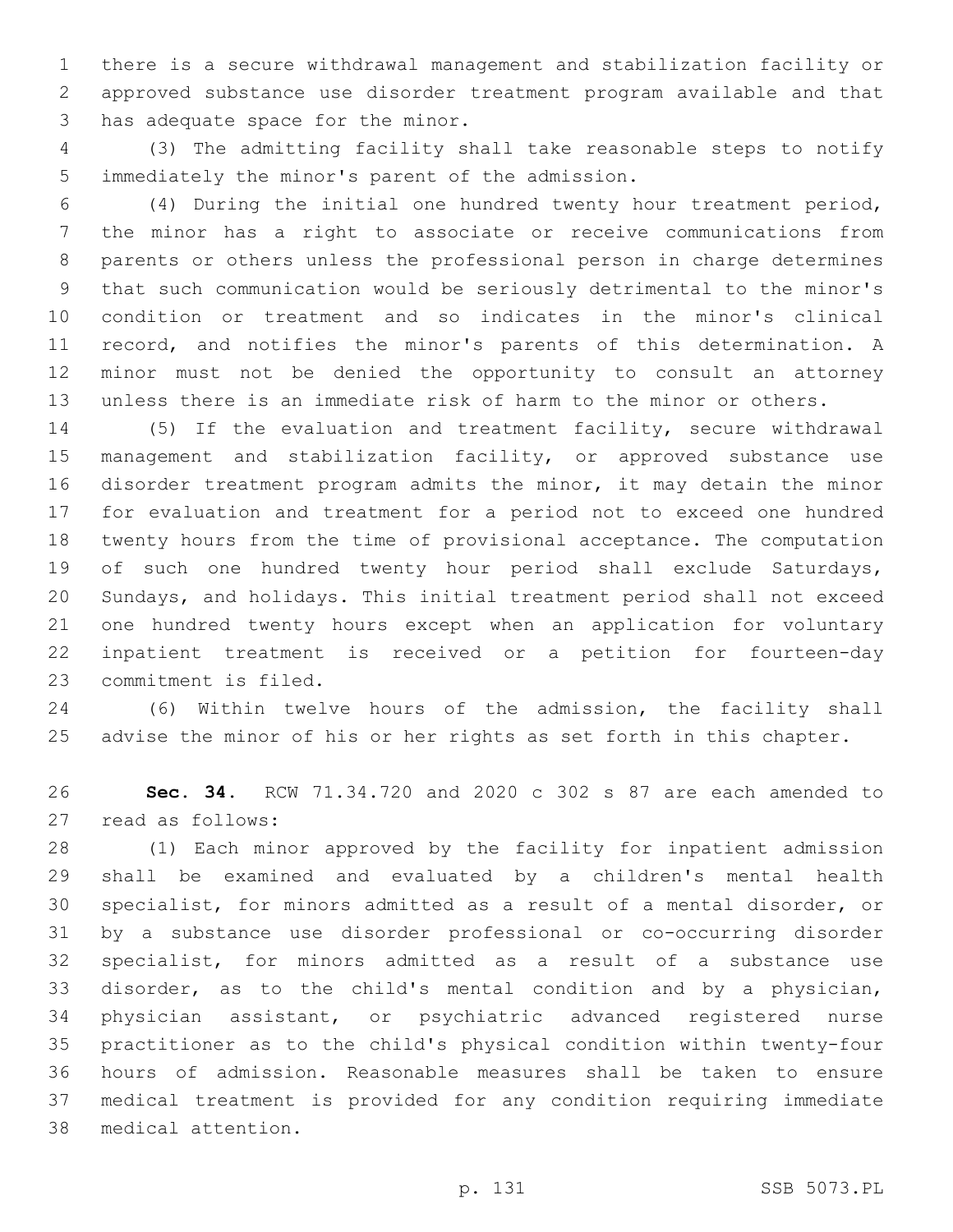(2) If, ((after)) at any time during the involuntary treatment hold and following the initial examination and evaluation, the children's mental health specialist or substance use disorder specialist and the physician, physician assistant, or psychiatric advanced registered nurse practitioner determine that the initial needs of the minor, if detained to an evaluation and treatment 7 facility, would be better served by placement in a secure withdrawal management and stabilization facility or approved substance use disorder treatment program or, if detained to a secure withdrawal management and stabilization facility or approved substance use disorder treatment program, would be better served in an evaluation 12 and treatment facility, then the minor shall be referred to the more 13 appropriate placement for the remainder of the current commitment 14 period without any need for further court review.

 (3) The admitting facility shall take reasonable steps to notify 16 immediately the minor's parent of the admission.

 (4) During the initial one hundred twenty hour treatment period, the minor has a right to associate or receive communications from parents or others unless the professional person in charge determines that such communication would be seriously detrimental to the minor's condition or treatment and so indicates in the minor's clinical record, and notifies the minor's parents of this determination. A minor must not be denied the opportunity to consult an attorney unless there is an immediate risk of harm to the minor or others.

 (5) If the evaluation and treatment facility, secure withdrawal management and stabilization facility, or approved substance use disorder treatment program admits the minor, it may detain the minor for evaluation and treatment for a period not to exceed one hundred twenty hours from the time of provisional acceptance. The computation of such one hundred twenty hour period shall exclude Saturdays, Sundays, and holidays. This initial treatment period shall not exceed one hundred twenty hours except when an application for voluntary inpatient treatment is received or a petition for fourteen-day 34 commitment is filed.

 (6) Within twelve hours of the admission, the facility shall advise the minor of his or her rights as set forth in this chapter.

 NEW SECTION. **Sec. 35.** Sections 1, 3, 6, 8, 10, 14, 31, and 33 of this act expire July 1, 2026.